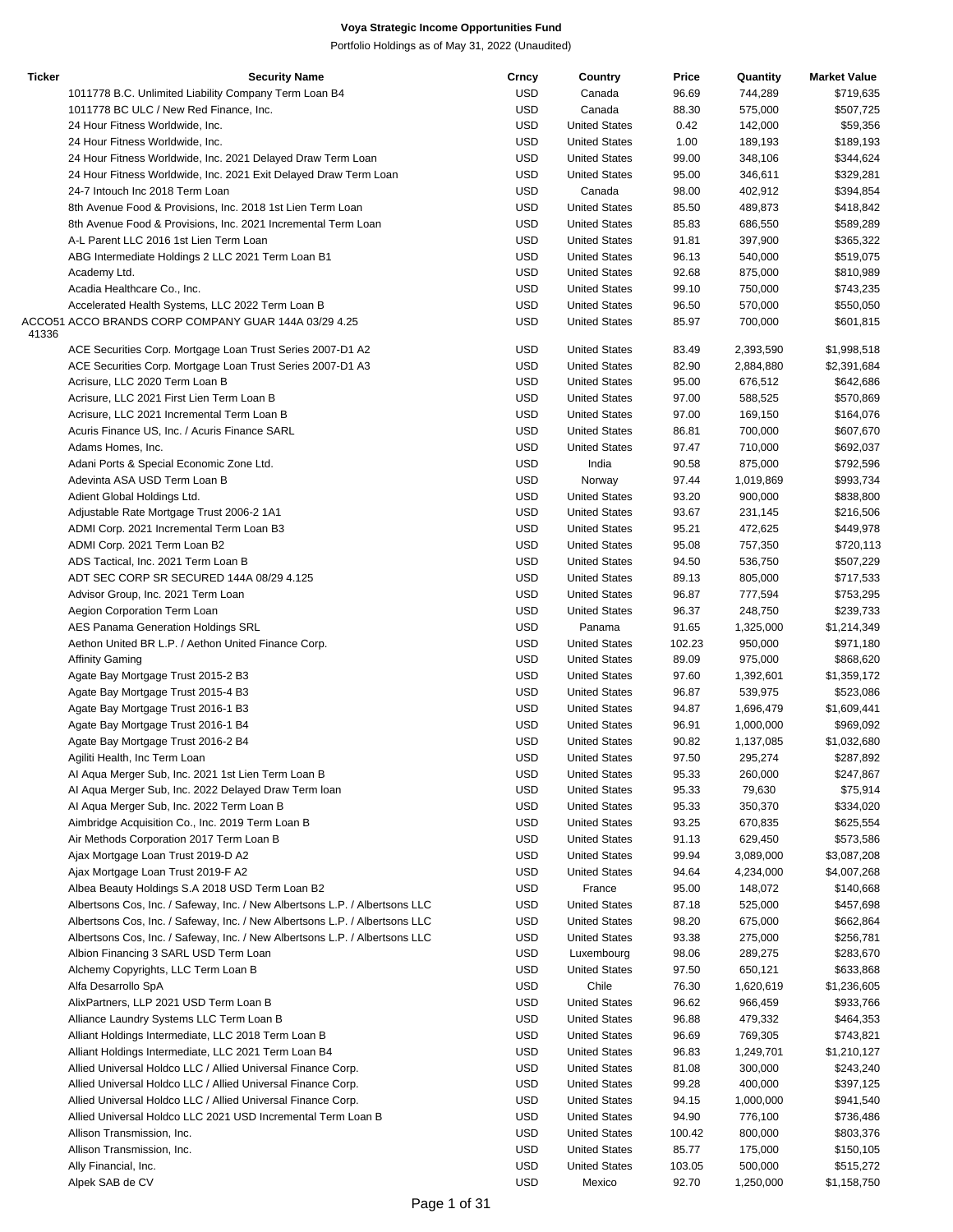| Ticker | <b>Security Name</b>                                            | Crncy      | Country              | Price  | Quantity  | <b>Market Value</b> |
|--------|-----------------------------------------------------------------|------------|----------------------|--------|-----------|---------------------|
|        | Alta Equipment Group, Inc.                                      | USD        | <b>United States</b> | 90.19  | 825,000   | \$744,035           |
|        | Altar Bidco, Inc. 2021 2nd Lien Term Loan                       | <b>USD</b> | <b>United States</b> | 94.83  | 410,000   | \$388,817           |
|        | Altar Bidco, Inc. 2021 Term Loan                                | <b>USD</b> | <b>United States</b> | 96.31  | 5,000     | \$4,816             |
|        | Alternative Loan Trust 2004-J7 MI                               | <b>USD</b> | <b>United States</b> | 100.78 | 463,613   | \$467,238           |
|        |                                                                 |            |                      |        |           |                     |
|        | Alternative Loan Trust 2005-10CB 1A2                            | <b>USD</b> | <b>United States</b> | 78.63  | 358,379   | \$281,784           |
|        | Alternative Loan Trust 2005-23CB A15                            | <b>USD</b> | <b>United States</b> | 87.61  | 356,211   | \$312,059           |
|        | Alternative Loan Trust 2005-6CB 1A3                             | <b>USD</b> | <b>United States</b> | 91.06  | 39,574    | \$36,035            |
|        | Alternative Loan Trust 2005-J2 1A12                             | <b>USD</b> | <b>United States</b> | 83.11  | 197,579   | \$164,203           |
|        | Alternative Loan Trust 2006-13T1 A9                             | USD        | <b>United States</b> | 56.00  | 30,922    | \$17,317            |
|        | Alternative Loan Trust 2006-18CB A10                            | <b>USD</b> | <b>United States</b> | 48.12  | 504,009   | \$242,532           |
|        | Alternative Loan Trust 2006-19CB A12                            | <b>USD</b> | <b>United States</b> | 52.17  | 118,792   | \$61,970            |
|        |                                                                 | <b>USD</b> |                      |        |           | \$268,628           |
|        | Alternative Loan Trust 2006-19CB A28                            |            | <b>United States</b> | 53.40  | 503,056   |                     |
|        | Alternative Loan Trust 2006-27CB A5                             | <b>USD</b> | <b>United States</b> | 67.29  | 874,109   | \$588,211           |
|        | Alternative Loan Trust 2006-HY11 A1                             | <b>USD</b> | <b>United States</b> | 95.93  | 285,736   | \$274,101           |
|        | Alternative Loan Trust 2007-15CB A5                             | <b>USD</b> | <b>United States</b> | 70.95  | 903,034   | \$640,699           |
|        | Alternative Loan Trust 2007-2CB 2A1                             | <b>USD</b> | <b>United States</b> | 48.57  | 125,524   | \$60,972            |
|        | Alternative Loan Trust 2007-HY8C A1                             | USD        | <b>United States</b> | 93.49  | 201,756   | \$188,622           |
|        | Alternative Loan Trust 2007-OA4 A1                              | <b>USD</b> | <b>United States</b> | 89.32  | 614,228   | \$548,655           |
|        |                                                                 | <b>USD</b> |                      |        | 1,214,797 |                     |
|        | Alterra Mountain Company 2021 Series B-2 Consenting Term Loan   |            | <b>United States</b> | 96.88  |           | \$1,176,834         |
|        | Altice Financing SA USD 2017 1st Lien Term Loan                 | <b>USD</b> | Luxembourg           | 95.25  | 504,060   | \$480,117           |
|        | Altice France Holding SA                                        | <b>USD</b> | Luxembourg           | 83.73  | 1,000,000 | \$837,255           |
|        | Altice France SA/France                                         | <b>USD</b> | France               | 100.32 | 575,000   | \$576,823           |
|        | Altice France SA/France                                         | <b>USD</b> | France               | 86.94  | 1,000,000 | \$869,360           |
|        | Altium Packaging LLC 2021 Term Loan B                           | <b>USD</b> | <b>United States</b> | 94.36  | 639,130   | \$603,079           |
|        |                                                                 | <b>USD</b> | <b>United States</b> | 91.20  | 481,250   | \$438,900           |
|        | Alvogen Pharma US, Inc. 2020 Extended Term Loan                 |            |                      |        |           |                     |
|        | AMC Entertainment Holdings, Inc. 2019 Term Loan B               | <b>USD</b> | <b>United States</b> | 88.29  | 919,597   | \$811,954           |
|        | AMC Networks, Inc.                                              | <b>USD</b> | <b>United States</b> | 91.65  | 800,000   | \$733,236           |
|        | Amentum Government Services Holdings LLC 2022 Term Loan         | <b>USD</b> | <b>United States</b> | 97.25  | 95,000    | \$92,388            |
|        | American Airlines 2015-2 Class A Pass Through Trust             | <b>USD</b> | <b>United States</b> | 90.40  | 747,285   | \$675,533           |
|        | American Airlines 2016-1 Class A Pass Through Trust             | <b>USD</b> | <b>United States</b> | 89.63  | 43,549    | \$39,034            |
|        | American Airlines Group, Inc.                                   | <b>USD</b> | <b>United States</b> | 89.52  | 750,000   | \$671,426           |
|        |                                                                 | <b>USD</b> |                      |        |           |                     |
|        | American Airlines, Inc. 2018 Term Loan B                        |            | <b>United States</b> | 91.89  | 1,040,412 | \$956,023           |
|        | American Airlines, Inc./AAdvantage Loyalty IP Ltd.              | USD        | <b>United States</b> | 96.74  | 1,200,000 | \$1,160,832         |
|        | American Builders & Contractors Supply Co., Inc. 2019 Term Loan | USD        | <b>United States</b> | 97.03  | 496,183   | \$481,453           |
|        | American Express Co.                                            | <b>USD</b> | <b>United States</b> | 100.42 | 3,625,000 | \$3,640,299         |
|        | American Trailer World Corp. Term Loan B                        | <b>USD</b> | <b>United States</b> | 90.25  | 1,456,379 | \$1,314,382         |
|        | AmeriCredit Automobile Receivables Trust 2019-3 D               | <b>USD</b> | <b>United States</b> | 98.32  | 2,450,000 | \$2,408,816         |
|        | AmeriCredit Automobile Receivables Trust 2020-1 D               | <b>USD</b> | <b>United States</b> | 96.75  | 4,400,000 | \$4,256,974         |
|        | AMMC CLO 16 Ltd. 2015-16A CR2                                   | <b>USD</b> | <b>United States</b> | 97.42  | 2,500,000 | \$2,435,405         |
|        |                                                                 |            |                      |        |           |                     |
|        | AMMC CLO XI Ltd. 2012-11A CR2                                   | <b>USD</b> | <b>United States</b> | 93.28  | 2,000,000 | \$1,865,634         |
|        | AMN Healthcare, Inc.                                            | USD        | <b>United States</b> | 96.46  | 600,000   | \$578,787           |
|        | Amneal Pharmaceuticals LLC 2018 Term Loan B                     | <b>USD</b> | <b>United States</b> | 94.62  | 744,168   | \$704,169           |
|        | AmWINS Group, Inc.                                              | <b>USD</b> | <b>United States</b> | 92.72  | 745,000   | \$690,764           |
|        | AmWINS Group, Inc. 2021 Term Loan B                             | <b>USD</b> | <b>United States</b> | 96.31  | 744,350   | \$716,856           |
|        | Anastasia Parent, LLC 2018 Term Loan B                          | <b>USD</b> | <b>United States</b> | 83.35  | 496,511   | \$413,842           |
|        | ANI Pharmaceuticals, Inc Term Loan B                            | <b>USD</b> | <b>United States</b> | 97.06  | 304,238   | \$295,301           |
|        |                                                                 |            |                      |        |           |                     |
|        | Antero Midstream Partners L.P. / Antero Midstream Finance Corp. | USD        | <b>United States</b> | 100.51 | 350,000   | \$351,780           |
|        | Antero Midstream Partners L.P. / Antero Midstream Finance Corp. | USD        | <b>United States</b> | 100.50 | 525,000   | \$527,615           |
|        | Antero Resources Corp.                                          | USD        | <b>United States</b> | 108.61 | 175,000   | \$190,072           |
|        | Antero Resources Corp.                                          | USD        | <b>United States</b> | 101.65 | 550,000   | \$559,083           |
|        | Anticimex International AB 2021 USD Incremental Term Loan       | USD        | Sweden               | 97.25  | 588,525   | \$572,341           |
|        | AP Core Holdings II, LLC Amortization Term Loan B1              | <b>USD</b> | <b>United States</b> | 96.19  | 405,119   | \$389,674           |
|        | AP Core Holdings II, LLC High-Yield Term Loan B2                |            |                      |        |           |                     |
|        |                                                                 | <b>USD</b> | <b>United States</b> | 95.63  | 680,000   | \$650,250           |
|        | Apache Corp.                                                    | USD        | <b>United States</b> | 89.77  | 415,000   | \$372,546           |
|        | Apache Corp.                                                    | USD        | <b>United States</b> | 93.43  | 450,000   | \$420,444           |
|        | APi Escrow Corp.                                                | <b>USD</b> | <b>United States</b> | 88.19  | 450,000   | \$396,833           |
|        | APi Group DE, Inc.                                              | <b>USD</b> | <b>United States</b> | 86.38  | 300,000   | \$259,148           |
|        | Apidos CLO XXIV 2016-24A BRR                                    | <b>USD</b> | <b>United States</b> | 94.78  | 2,700,000 | \$2,559,060         |
|        | Apidos CLO XXXIII 2020-33A CR                                   | <b>USD</b> | <b>United States</b> | 92.40  | 2,900,000 | \$2,679,693         |
|        |                                                                 |            |                      |        |           |                     |
|        | Applebee's Funding LLC / IHOP Funding LLC 2019-1A A2I           | <b>USD</b> | <b>United States</b> | 98.52  | 1,633,500 | \$1,609,268         |
|        | Applebee's Funding LLC / IHOP Funding LLC 2019-1A A2II          | USD        | <b>United States</b> | 94.73  | 742,500   | \$703,338           |
|        | AppLovin Corporation 2021 Term Loan B                           | USD        | <b>United States</b> | 97.75  | 927,675   | \$906,802           |
|        | APX Group, Inc. 2021 Term Loan B                                | USD        | <b>United States</b> | 95.88  | 914,153   | \$876,444           |
|        | AgGen Ascensus, Inc. 2021 2nd Lien Term Loan                    | <b>USD</b> | <b>United States</b> | 95.17  | 415,000   | \$394,942           |
|        | AqGen Island Holdings, Inc. Term Loan                           | <b>USD</b> | <b>United States</b> | 96.00  | 538,650   | \$517,104           |
|        | Aqua Finance Trust 2019-A A                                     | <b>USD</b> | <b>United States</b> | 97.93  | 661,988   | \$648,303           |
|        |                                                                 |            |                      |        |           |                     |
|        | Aramark Services, Inc. 2019 Term Loan B4                        | <b>USD</b> | <b>United States</b> | 96.78  | 750,000   | \$725,859           |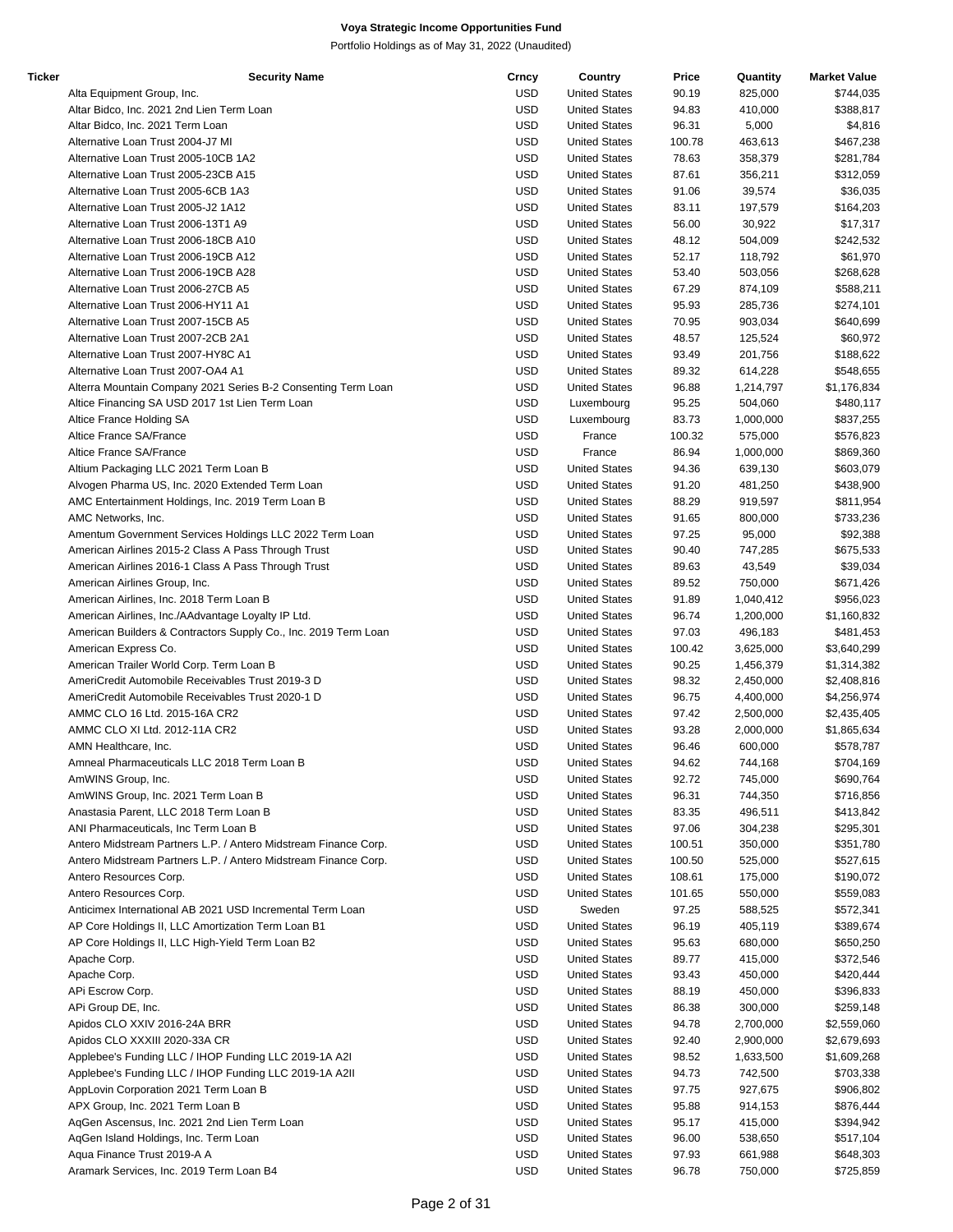| Ticker | <b>Security Name</b>                                     | Crncy      | Country              | Price  | Quantity   | <b>Market Value</b> |
|--------|----------------------------------------------------------|------------|----------------------|--------|------------|---------------------|
|        | Arches Buyer Inc. 2021 Term Loan B                       | USD        | <b>United States</b> | 94.75  | 730,100    | \$691,770           |
|        | Archrock Partners L.P. / Archrock Partners Finance Corp. | <b>USD</b> | <b>United States</b> | 97.68  | 850,000    | \$830,242           |
|        | Archrock Partners L.P. / Archrock Partners Finance Corp. | <b>USD</b> | <b>United States</b> | 99.34  | 250,000    | \$248,354           |
|        | <b>ARD Finance SA</b>                                    | <b>USD</b> | Luxembourg           | 78.68  | 1,025,000  | \$806,424           |
|        | Aretec Escrow Issuer, Inc.                               | <b>USD</b> | <b>United States</b> | 89.36  | 625,000    | \$558,474           |
|        | Aretec Group, Inc. 2018 Term Loan                        | <b>USD</b> | <b>United States</b> | 96.37  | 390,959    | \$376,787           |
|        | Argentina Peso                                           | <b>ARS</b> | Argentina            | 120.19 | 0          | \$0                 |
|        | Argentine Republic Government International Bond         | <b>USD</b> | Argentina            | 29.45  | 368,192    | \$108,433           |
|        |                                                          | <b>USD</b> |                      | 27.27  | 674,557    | \$183,958           |
|        | Argentine Republic Government International Bond         |            | Argentina            |        |            |                     |
|        | Argentine Republic Government International Bond         | <b>USD</b> | Argentina            | 29.77  | 44,281     | \$13,183            |
|        | Aristocrat Technologies, Inc. 2022 TL B 1L               | <b>USD</b> | <b>United States</b> | 98.47  | 150,000    | \$147,703           |
|        | Arko Corp.                                               | <b>USD</b> | <b>United States</b> | 84.33  | 725,000    | \$611,378           |
|        | Arroyo Mortgage Trust 2019-3 A3                          | <b>USD</b> | <b>United States</b> | 97.73  | 635,478    | \$621,025           |
|        | Asbury Automotive Group, Inc.                            | <b>USD</b> | <b>United States</b> | 94.43  | 400,000    | \$377,720           |
|        | Asbury Automotive Group, Inc.                            | <b>USD</b> | <b>United States</b> | 90.97  | 290,000    | \$263,813           |
|        | Asbury Automotive Group, Inc.                            | <b>USD</b> | <b>United States</b> | 92.47  | 170,000    | \$157,199           |
|        | Ascend Learning, LLC 2021 Term Loan                      | <b>USD</b> | <b>United States</b> | 95.50  | 773,063    | \$738,275           |
|        | Ascent Resources Utica Holdings LLC / ARU Finance Corp.  | <b>USD</b> | <b>United States</b> | 95.93  | 850,000    | \$815,431           |
|        | ASP Unifrax Holdings, Inc.                               | <b>USD</b> | <b>United States</b> | 90.48  | 200,000    | \$180,954           |
|        | ASP Unifrax Holdings, Inc.                               | <b>USD</b> | <b>United States</b> | 73.35  | 575,000    | \$421,743           |
|        | AssuredPartners, Inc.                                    | <b>USD</b> | <b>United States</b> | 87.24  | 900,000    | \$785,160           |
|        | AssuredPartners, Inc. 2020 Term Loan B                   | <b>USD</b> | <b>United States</b> | 95.46  | 1,061,524  | \$1,013,313         |
|        | AssuredPartners, Inc. 2021 Term Loan B                   | <b>USD</b> | <b>United States</b> | 95.88  | 758,022    | \$726,753           |
|        |                                                          |            |                      |        |            |                     |
|        | AssuredPartners, Inc. 2022 Term Loan                     | <b>USD</b> | <b>United States</b> | 95.50  | 385,000    | \$367,675           |
|        | Asurion LLC 2018 Term Loan B7                            | <b>USD</b> | <b>United States</b> | 96.85  | 989,717    | \$958,583           |
|        | Asurion LLC 2021 2nd Lien Term Loan B3                   | <b>USD</b> | <b>United States</b> | 90.28  | 330,000    | \$297,928           |
|        | Asurion LLC 2021 Second Lien Term Loan B4                | <b>USD</b> | <b>United States</b> | 90.16  | 810,000    | \$730,265           |
|        | Asurion LLC 2021 Term Loan B9                            | <b>USD</b> | <b>United States</b> | 94.94  | 984,950    | \$935,087           |
|        | Athenahealth, Inc. 2022 Delayed Draw Term Ioan           | <b>USD</b> | <b>United States</b> | 95.72  | 51,449     | \$49,247            |
|        | Athenahealth, Inc. 2022 Term Loan                        | <b>USD</b> | <b>United States</b> | 95.72  | 303,551    | \$290,555           |
|        | Atlantic Broadband Finance, LLC 2021 Term Loan           | <b>USD</b> | <b>United States</b> | 97.65  | 583,538    | \$569,800           |
|        | Atlantica Sustainable Infrastructure PLC                 | <b>USD</b> | United Kingdom       | 91.14  | 800,000    | \$729,085           |
|        | Atlas CC Acquisition Corp Term Loan B                    | <b>USD</b> | <b>United States</b> | 95.56  | 428,872    | \$409,841           |
|        | Atlas CC Acquisition Corp Term Loan C                    | <b>USD</b> | <b>United States</b> | 95.56  | 87,228     | \$83,357            |
|        | Atlas Purchaser, Inc. 2021 Term Loan                     | <b>USD</b> | <b>United States</b> | 90.50  | 327,525    | \$296,410           |
|        | Atrium CDO Corp. 12A CR                                  | <b>USD</b> | <b>United States</b> | 96.89  | 750,000    | \$726,669           |
|        |                                                          | <b>USD</b> |                      |        |            |                     |
|        | Atrium XIV LLC 14A A2BR                                  |            | <b>United States</b> | 91.90  | 2,500,000  | \$2,297,440         |
|        | Audacy Capital Corp.                                     | <b>USD</b> | <b>United States</b> | 65.41  | 875,000    | \$572,324           |
|        | AUDJPY P 0.6728 08/10/22                                 | <b>USD</b> | <b>United States</b> | 0.02   | 1,413,000  | \$31,993            |
|        | Autokiniton US Holdings, Inc. 2021 Term Loan B           | <b>USD</b> | <b>United States</b> | 95.25  | 868,438    | \$827,187           |
|        | Avantor Funding, Inc. 2021 Term Loan B5                  | <b>USD</b> | <b>United States</b> | 97.97  | 299,814    | \$293,724           |
|        | Avaya, Inc. 2020 Term Loan B                             | <b>USD</b> | <b>United States</b> | 76.37  | 497,925    | \$380,290           |
|        | Avaya, Inc. 2021 Term Loan B2                            | <b>USD</b> | <b>United States</b> | 76.06  | 250,000    | \$190,156           |
|        | Avis Budget Car Rental, LLC 2022 Term Loan C             | <b>USD</b> | <b>United States</b> | 97.54  | 1,195,000  | \$1,165,623         |
|        | Axalta Coating Systems US Holdings Inc. USD Term Loan B3 | USD        | <b>United States</b> | 98.38  | 495,557    | \$487,504           |
|        | AZZ, Inc. 2022 TL B 1L                                   | <b>USD</b> | <b>United States</b> | 96.88  | 295,000    | \$285,781           |
|        | Babson CLO Ltd. 2018-3A C                                | <b>USD</b> | <b>United States</b> | 96.64  | 2,000,000  | \$1,932,890         |
|        | BAMLL Re-REMIC Trust 2015-FRR11 CK25                     | <b>USD</b> | <b>United States</b> | 97.87  | 1,290,000  | \$1,262,499         |
|        | Banc of America Funding 2007-2 1A16 Trust                | USD        | <b>United States</b> | 80.62  | 323,496    | \$260,799           |
|        |                                                          | <b>USD</b> | <b>United States</b> |        |            |                     |
|        | Banc of America Funding 2007-C 7A1 Trust                 |            |                      | 94.86  | 1,681,223  | \$1,594,881         |
|        | Banco de Bogota SA                                       | <b>USD</b> | Colombia             | 98.88  | 1,550,000  | \$1,532,563         |
|        | Banco Internacional del Peru SAA Interbank               | <b>USD</b> | Peru                 | 93.63  | 1,550,000  | \$1,451,304         |
|        | Banco Nacional de Panama                                 | USD        | Panama               | 82.20  | 1,250,000  | \$1,027,500         |
|        | Bancolombia SA                                           | USD        | Colombia             | 94.52  | 1,500,000  | \$1,417,778         |
|        | Banff Merger Sub Inc 2021 USD 2nd Lien Term Loan         | <b>USD</b> | <b>United States</b> | 96.58  | 375,000    | \$362,187           |
|        | Banff Merger Sub Inc 2021 USD Term Loan                  | <b>USD</b> | <b>United States</b> | 96.21  | 1,249,189  | \$1,201,876         |
|        | Bangkok Bank PCL/Hong Kong                               | USD        | Thailand             | 96.13  | 3,325,000  | \$3,196,190         |
|        | <b>BANK 2017-BNK4 E</b>                                  | <b>USD</b> | <b>United States</b> | 69.52  | 6,700,000  | \$4,657,540         |
|        | BANK 2017-BNK4 XE                                        | <b>USD</b> | <b>United States</b> | 5.85   | 5,320,000  | \$311,148           |
|        | <b>BANK 2017-BNK6 D</b>                                  | <b>USD</b> | <b>United States</b> | 82.81  | 4,380,000  | \$3,626,989         |
|        | <b>BANK 2017-BNK6 E</b>                                  | <b>USD</b> | <b>United States</b> | 66.05  | 1,600,000  | \$1,056,780         |
|        | BANK 2017-BNK6 XE                                        | USD        | <b>United States</b> | 6.36   | 16,600,000 | \$1,054,986         |
|        |                                                          |            |                      |        |            |                     |
|        | <b>BANK 2019-BN17 XA</b>                                 | USD        | <b>United States</b> | 5.57   | 50,572,925 | \$2,815,289         |
|        | <b>BANK 2019-BNK16 XA</b>                                | <b>USD</b> | <b>United States</b> | 4.89   | 9,973,653  | \$487,361           |
|        | Bank 2019-BNK19 XA                                       | USD        | <b>United States</b> | 5.48   | 29,111,226 | \$1,595,024         |
|        | BANK 2019-BNK22 XA                                       | <b>USD</b> | <b>United States</b> | 3.63   | 58,195,310 | \$2,114,224         |
|        | <b>BANK 2020-BNK25 D</b>                                 | <b>USD</b> | <b>United States</b> | 75.25  | 4,590,000  | \$3,454,085         |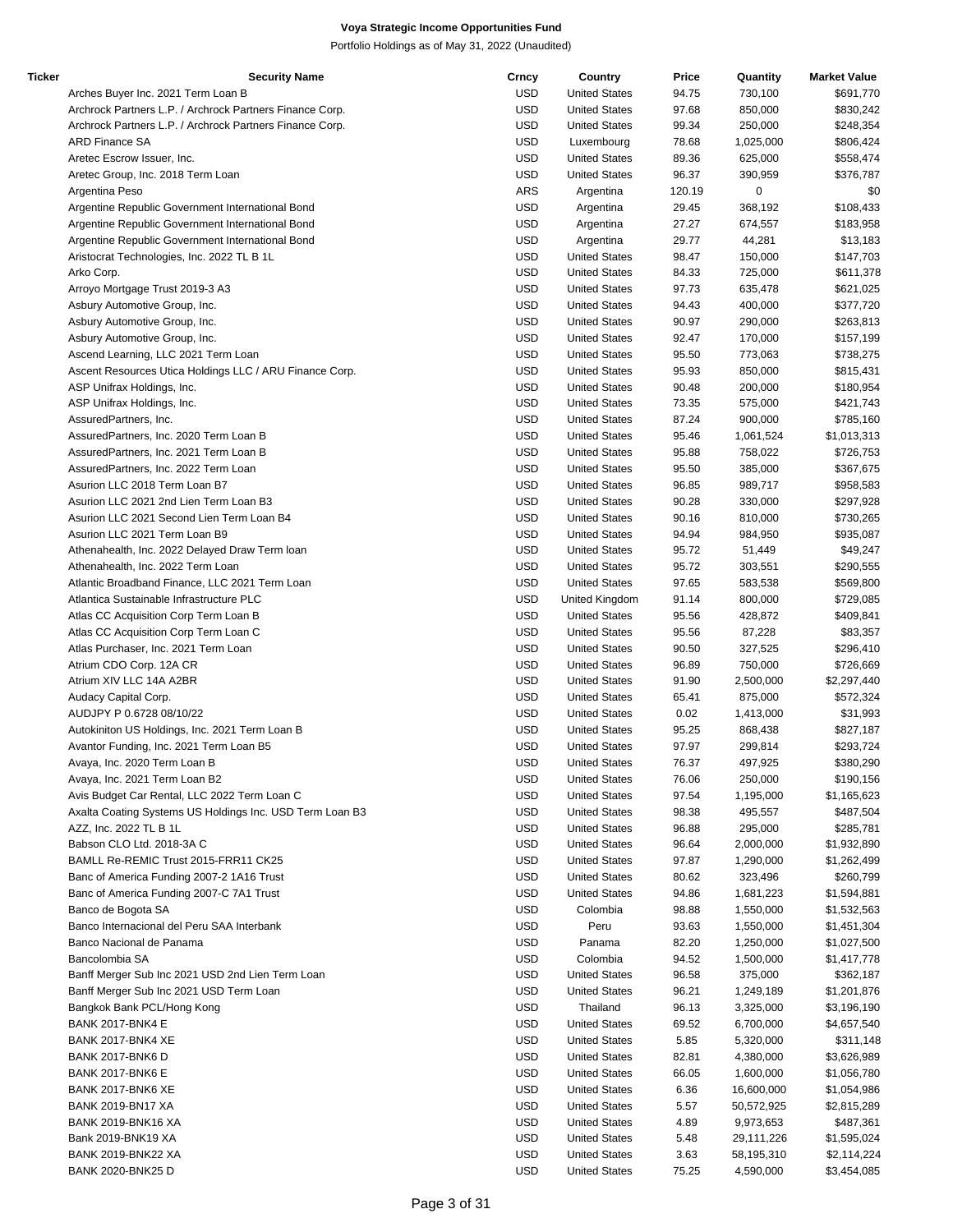| <b>Ticker</b> | <b>Security Name</b>                                          | Crncy      | Country              | Price  | Quantity       | <b>Market Value</b> |
|---------------|---------------------------------------------------------------|------------|----------------------|--------|----------------|---------------------|
|               | Bank Hapoalim                                                 | <b>USD</b> | Israel               | 87.88  | 3,300,000      | \$2,899,875         |
|               | Bank of America Corp.                                         | <b>USD</b> | <b>United States</b> | 100.48 | 7,636,000      | \$7,672,629         |
|               | Bank of America Corp.                                         | <b>USD</b> | <b>United States</b> | 101.38 | 6,970,000      | \$7,065,838         |
|               | Bank of New York Institutional Cash Reserves Deposit          | <b>USD</b> | <b>United States</b> | 1.00   | 3,662,826      | \$3,662,826         |
|               | BARDV C2.624 14JUN22                                          | <b>USD</b> | <b>United States</b> | 0.50   | (32, 319, 000) | (\$161,228)         |
|               | BARDV P0 25MAY27                                              | <b>USD</b> | <b>United States</b> | 0.00   | 53,680,100     | \$0                 |
|               | BARDV P2.624 14JUN22                                          | <b>USD</b> | <b>United States</b> | 0.89   | (32, 319, 000) | (\$288,187)         |
|               | Barracuda Networks, Inc. 1st Lien Term Loan                   | <b>USD</b> | <b>United States</b> | 99.31  | 707,283        | \$702,421           |
|               | Bath & Body Works, Inc.                                       | <b>USD</b> | <b>United States</b> | 89.47  | 1,025,000      | \$917,057           |
|               | Bausch & Lomb 2022 TL B 1L                                    | <b>USD</b> | <b>United States</b> | 96.78  | 1,065,000      | \$1,030,654         |
|               | Bausch Health Americas, Inc.                                  | <b>USD</b> | <b>United States</b> | 79.62  | 1,100,000      | \$875,765           |
|               | Bausch Health Cos, Inc.                                       | <b>USD</b> | <b>United States</b> | 68.48  | 450,000        | \$308,180           |
|               | Bausch Health Cos, Inc.                                       | <b>USD</b> | <b>United States</b> | 58.68  | 825,000        |                     |
|               |                                                               |            |                      |        |                | \$484,114           |
|               | Bausch Health Cos, Inc.                                       | <b>USD</b> | Canada               | 86.09  | 225,000        | \$193,691           |
|               | Baytex Energy Corp.                                           | <b>USD</b> | Canada               | 105.19 | 675,000        | \$710,022           |
|               | Baytex Energy Corp.                                           | <b>USD</b> | Canada               | 100.00 | 422,000        | \$422,000           |
|               | BBCMS Trust 2021-C10 XA                                       | <b>USD</b> | <b>United States</b> | 8.33   | 10,754,429     | \$896,314           |
|               | BCP Renaissance Parent LLC 2017 Term Loan B                   | <b>USD</b> | <b>United States</b> | 98.25  | 89,067         | \$87,509            |
|               | BCPE North Star US HoldCo 2, Inc. 2021 2nd Lien Term Loan     | <b>USD</b> | <b>United States</b> | 97.25  | 285,000        | \$277,163           |
|               | BCPE Ulysses Intermediate, Inc.                               | <b>USD</b> | <b>United States</b> | 80.68  | 150,000        | \$121,026           |
|               | Bear Stearns ALT-A Trust 2005-3 4A3                           | <b>USD</b> | <b>United States</b> | 99.66  | 176,955        | \$176,360           |
|               | Bear Stearns ALT-A Trust 2006-6 31A1                          | <b>USD</b> | <b>United States</b> | 67.00  | 408,403        | \$273,617           |
|               | Bear Stearns ALT-A Trust 2006-6 32A1                          | <b>USD</b> | <b>United States</b> | 61.01  | 589,378        | \$359,586           |
|               | Bear Stearns Structured Products, Inc. Trust 2007-R6 1A1      | <b>USD</b> | <b>United States</b> | 83.94  | 116,268        | \$97,593            |
|               | Beasley Mezzanine Holdings LLC                                | <b>USD</b> | <b>United States</b> | 86.68  | 900,000        | \$780,161           |
|               | Belfor Holdings Inc. 2022 Incremental Term Loan               | <b>USD</b> | <b>United States</b> | 97.50  | 785,000        | \$765,375           |
|               | Belfor Holdings Inc. Term Loan B                              | <b>USD</b> | <b>United States</b> | 97.50  | 440,471        | \$429,459           |
|               | Bella Holding Company, LLC 2021 Term Loan B                   | <b>USD</b> | <b>United States</b> | 96.56  | 671,625        | \$648,538           |
|               | Bellemeade Re 2019-1A M2 Ltd.                                 | <b>USD</b> | <b>United States</b> | 98.58  | 1,300,000      | \$1,281,601         |
|               | Bellemeade Re 2019-4 M1B Ltd.                                 | <b>USD</b> | <b>United States</b> | 99.89  | 506,501        | \$505,944           |
|               | Bellemeade RE 2021-3 A M1C Ltd.                               | <b>USD</b> | <b>United States</b> | 95.23  | 2,100,000      | \$1,999,872         |
|               | BellRing Brands, Inc.                                         | <b>USD</b> | <b>United States</b> | 99.90  | 675,000        | \$674,312           |
|               | Benchmark 2018-B7 XA Mortgage Trust                           | <b>USD</b> | <b>United States</b> | 2.04   | 103,330,168    | \$2,107,129         |
|               | BENCHMARK 2019-B10 XA Mortgage Trust                          | <b>USD</b> | <b>United States</b> | 6.05   | 52,869,083     | \$3,201,175         |
|               | BENCHMARK 2019-B10 XB Mortgage Trust                          | <b>USD</b> | <b>United States</b> | 5.44   | 42,285,000     | \$2,299,416         |
|               |                                                               | <b>USD</b> | <b>United States</b> |        |                |                     |
|               | Benchmark 2019-B12 XA Mortgage Trust                          |            |                      | 5.00   | 43,052,819     | \$2,151,466         |
|               | Benchmark 2019-B9 D Mortgage Trust                            | <b>USD</b> | <b>United States</b> | 79.61  | 3,090,000      | \$2,460,067         |
|               | Benchmark 2019-B9 XD Mortgage Trust                           | <b>USD</b> | <b>United States</b> | 11.12  | 7,330,000      | \$815,243           |
|               | Benchmark 2021-B24 XA Mortgage Trust                          | <b>USD</b> | <b>United States</b> | 7.00   | 17,470,985     | \$1,223,249         |
|               | Benchmark 2021-B28 XA Mortgage Trust                          | <b>USD</b> | <b>United States</b> | 8.27   | 9,924,103      | \$821,132           |
|               | Benefit Street Partners CLO V-B Ltd. 2018-5BA B               | <b>USD</b> | <b>United States</b> | 95.46  | 2,000,000      | \$1,909,232         |
|               | BIFM CA Buyer Inc. Term Loan B                                | <b>USD</b> | Canada               | 97.00  | 495,169        | \$480,314           |
|               | Birkenstock GmbH & Co. KG USD Term Loan B                     | <b>USD</b> | Germany              | 94.50  | 337,450        | \$318,890           |
|               | TFDXX BlackRock Liquidity Funds, FedFund, Institutional Class | <b>USD</b> | <b>United States</b> | 1.00   | 208,926,201    | \$208,926,201       |
|               | Blackstone Mortgage Trust, Inc. 2021 Term Loan B2             | <b>USD</b> | <b>United States</b> | 97.25  | 386,100        | \$375,482           |
|               | Blackstone Mortgage Trust, Inc. 2022 TL B4 1L                 | <b>USD</b> | <b>United States</b> | 97.50  | 110,000        | \$107,250           |
|               | Blucora, Inc. 2017 Term Loan B                                | <b>USD</b> | <b>United States</b> | 98.50  | 424,341        | \$417,976           |
|               | BlueMountain CLO 2013-2A CR                                   | <b>USD</b> | <b>United States</b> | 94.79  | 1,000,000      | \$947,861           |
|               | BlueMountain CLO 2015-4 CR Ltd.                               | <b>USD</b> | <b>United States</b> | 93.66  | 1,000,000      | \$936,593           |
|               | BlueMountain CLO Ltd. 2021-28A C                              | <b>USD</b> | <b>United States</b> | 91.77  | 1,250,000      | \$1,147,100         |
|               | BlueMountain CLO XXIX Ltd. 2020-29A CR                        | <b>USD</b> | <b>United States</b> | 92.23  | 2,000,000      | \$1,844,692         |
|               | BMD2 Re-Remic Trust 2019-FRR1 3AB                             | <b>USD</b> | <b>United States</b> | 70.57  | 2,653,000      | \$1,872,205         |
|               | BMD2 Re-Remic Trust 2019-FRR1 5B13                            | <b>USD</b> | <b>United States</b> | 78.15  | 8,069,000      | \$6,305,635         |
|               | BMD2 Re-Remic Trust 2019-FRR1 6B10                            | <b>USD</b> | <b>United States</b> | 82.93  | 3,002,000      | \$2,489,629         |
|               | BNPDV C2.573 15JUN22                                          | <b>USD</b> | <b>United States</b> | 0.36   | (32, 319, 000) | (\$115,895)         |
|               | BNPDV C2.6375 15JUN22                                         | <b>USD</b> | <b>United States</b> | 0.57   | (32, 319, 000) | (\$184,475)         |
|               | BNPDV C2.76 03JUN22                                           | <b>USD</b> | <b>United States</b> | 0.90   | (32, 319, 000) | (\$292,268)         |
|               | BNPDV C2.84 06/06/22                                          | <b>USD</b> | <b>United States</b> | 1.12   | (32, 319, 000) | (\$363,160)         |
|               |                                                               | <b>USD</b> |                      |        |                |                     |
|               | BNPDV P 2.84 06/06/22                                         |            | <b>United States</b> | 0.01   | (32,319,000)   | (\$3,663)           |
|               | BNPDV P2.573 15JUN22                                          | <b>USD</b> | <b>United States</b> | 1.20   | (32,319,000)   | (\$388,239)         |
|               | BNPDV P2.6375 15JUN22                                         | <b>USD</b> | <b>United States</b> | 0.85   | (32,319,000)   | (\$274,655)         |
|               | BNPDV P2.76 03JUN22                                           | <b>USD</b> | <b>United States</b> | 0.06   | (32, 319, 000) | (\$18,546)          |
|               | Bojangles Issuer LLC 2020-3A A2                               | <b>USD</b> | <b>United States</b> | 95.83  | 1,895,250      | \$1,816,214         |
|               | Bombardier Recreational Products, Inc. 2020 Term Loan         | <b>USD</b> | Canada               | 95.80  | 496,193        | \$475,363           |
|               | BPR Trust 2021-WILL D                                         | <b>USD</b> | <b>United States</b> | 95.06  | 4,500,000      | \$4,277,549         |
|               | Brazilian Government International Bond                       | <b>USD</b> | <b>Brazil</b>        | 89.76  | 1,700,000      | \$1,525,969         |
|               | Brazilian Government International Bond                       | <b>USD</b> | Brazil               | 106.84 | 475,000        | \$507,505           |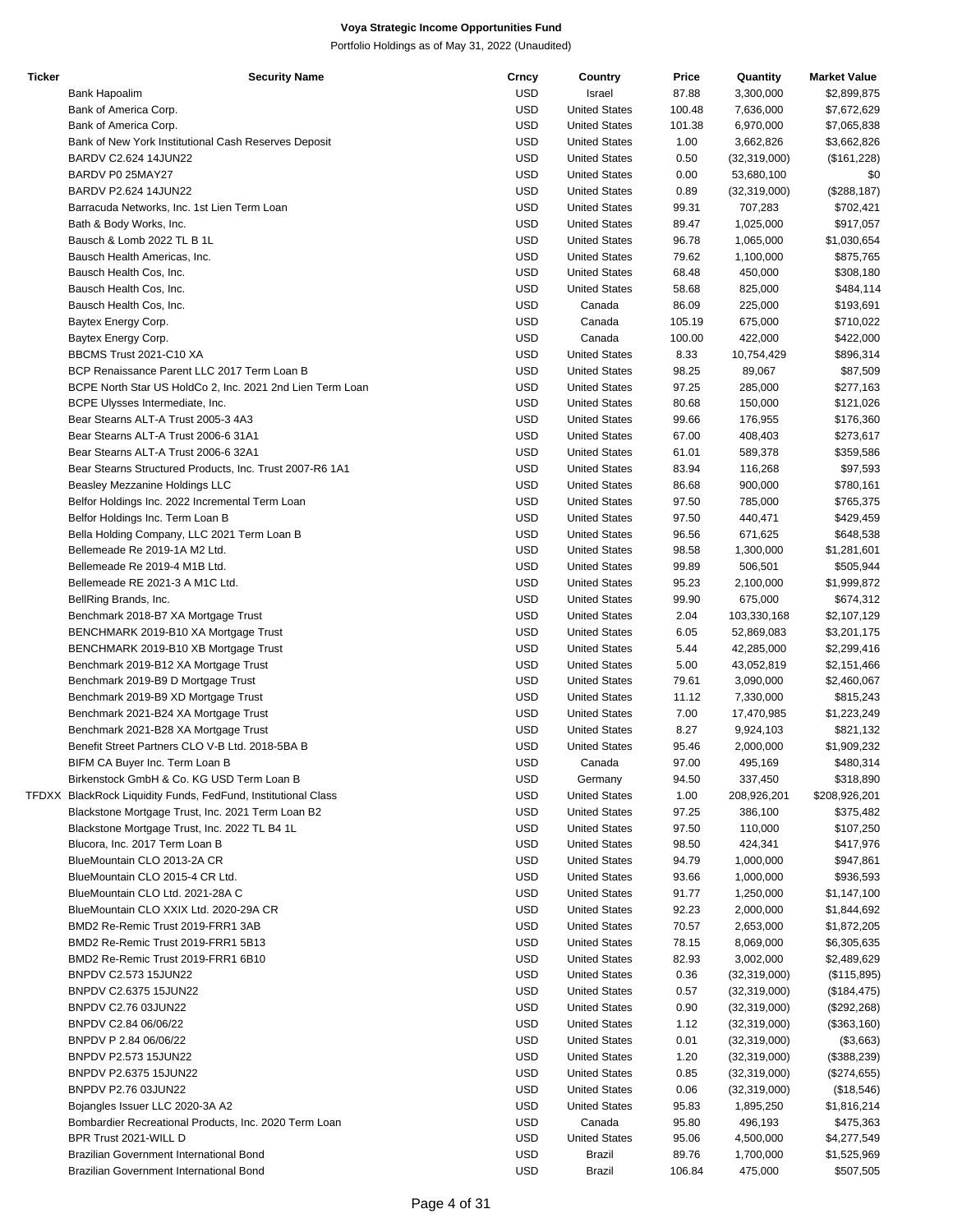| Ticker | <b>Security Name</b>                                       | Crncy      | Country              | Price  | Quantity        | <b>Market Value</b> |
|--------|------------------------------------------------------------|------------|----------------------|--------|-----------------|---------------------|
|        | Brazos Delaware II, LLC Term Loan B                        | <b>USD</b> | <b>United States</b> | 97.96  | 743,998         | \$728,807           |
|        | Bright Bidco B.V. 2018 Term Loan B                         | <b>USD</b> | Netherlands          | 45.06  | 400,000         | \$180,250           |
|        | Bristol Park CLO Ltd. 2016-1A CR                           | <b>USD</b> | <b>United States</b> | 96.15  | 4,000,000       | \$3,845,812         |
|        | BroadStreet Partners, Inc.                                 | <b>USD</b> | <b>United States</b> | 85.29  | 875,000         | \$746,314           |
|        | Broadstreet Partners, Inc. 2020 Term Loan B                | <b>USD</b> | <b>United States</b> | 95.58  | 621,041         | \$593,612           |
|        | Brundage-Bone Concrete Pumping Holdings, Inc.              | <b>USD</b> | <b>United States</b> | 85.80  | 775,000         | \$664,950           |
|        | Builders FirstSource, Inc.                                 | <b>USD</b> | <b>United States</b> | 94.01  | 475,000         | \$446,529           |
|        | Builders FirstSource, Inc.                                 | <b>USD</b> | <b>United States</b> | 89.32  | 200,000         | \$178,634           |
|        | <b>Burford Capital Global Finance LLC</b>                  | <b>USD</b> | <b>United States</b> | 93.79  | 625,000         | \$586,209           |
|        | Buttermilk Park CLO Ltd. 2018-1A C                         | USD        | <b>United States</b> | 95.30  | 750,000         | \$714,737           |
|        | C USD/JPY C107.5 02-27-25                                  | USD        | <b>United States</b> | 0.10   | 12,280,000      | \$1,261,804         |
|        | C USD/JPY C129.5 08/11/22                                  | <b>USD</b> | <b>United States</b> | 0.01   | (29,095,000)    | (\$355,975)         |
|        | Cablevision Lightpath LLC Term Loan B                      | <b>USD</b> | <b>United States</b> | 97.00  | 644,629         | \$625,290           |
|        | Caesars Entertainment, Inc.                                | USD        | <b>United States</b> | 101.42 | 650,000         | \$659,243           |
|        | Caesars Entertainment, Inc.                                | <b>USD</b> | <b>United States</b> | 85.50  | 925,000         | \$790,866           |
|        | Caesars Resort Collection, LLC 2020 Term Loan B1           | <b>USD</b> | <b>United States</b> | 98.92  | 630,057         | \$623,231           |
|        | Canacol Energy Ltd.                                        | <b>USD</b> | Colombia             | 89.18  | 975,000         | \$869,549           |
|        | Cantor Commercial Real Estate Lending 2019-CF1 XA          | USD        | <b>United States</b> | 5.61   | 91,652,524      | \$5,141,093         |
|        | Cantor Commercial Real Estate Lending 2019-CF2 XA          | USD        | <b>United States</b> | 6.34   | 38,294,118      | \$2,427,487         |
|        | Capital One Financial Corp.                                | <b>USD</b> | <b>United States</b> | 100.75 | 5,076,000       | \$5,114,083         |
|        | Carestream Dental Equipment, Inc 2017 1st Lien Term Loan   | <b>USD</b> | <b>United States</b> | 96.00  | 176,323         | \$169,270           |
|        | Cargo Aircraft Management, Inc.                            | USD        | <b>United States</b> | 97.25  | 950,000         | \$923,851           |
|        | Carlyle Global Market Strategies CLO 2014-3RA B Ltd.       | <b>USD</b> | <b>United States</b> | 92.77  | 1,000,000       | \$927,666           |
|        | Carlyle US CLO 2016-4A BR Ltd.                             | <b>USD</b> | <b>United States</b> | 95.56  | 1,500,000       | \$1,433,408         |
|        | Carmax Auto Owner Trust 2019-2 D                           | <b>USD</b> | <b>United States</b> | 99.95  | 3,000,000       | \$2,998,515         |
|        | Carnival Corp.                                             | USD        | Panama               | 93.94  | 1,000,000       | \$939,440           |
|        | Carnival Corp.                                             | USD        | Panama               | 106.19 | 325,000         | \$345,109           |
|        | Carnival Corp.                                             | <b>USD</b> | Panama               | 84.67  | 325,000         | \$275,187           |
|        | Cascades, Inc./Cascades USA, Inc.                          | <b>USD</b> | Canada               | 93.34  | 1,025,000       | \$956,776           |
|        | Castle US Holding Corp.                                    | USD        | <b>United States</b> | 88.36  | 575,000         | \$508,090           |
|        | Castle US Holding Corporation 2021 Incremental Term Loan B | <b>USD</b> | <b>United States</b> | 91.66  | 461,125         | \$422,650           |
|        | Castlelake Aviation Limited Delayed Draw Term Loan         | <b>USD</b> | <b>United States</b> | 96.37  | 96,610          | \$93,108            |
|        | Castlelake Aviation Limited Term Loan B                    | <b>USD</b> | <b>United States</b> | 96.38  | 567,150         | \$546,591           |
|        | Catalent Pharma Solutions, Inc.                            | USD        | <b>United States</b> | 98.98  | 350,000         | \$346,430           |
|        | CCI Buyer, Inc. Term Loan                                  | USD        | <b>United States</b> | 96.03  | 1,211,940       | \$1,163,765         |
|        | CCM Merger, Inc.                                           | <b>USD</b> | <b>United States</b> | 96.73  | 650,000         | \$628,735           |
|        | CCO Holdings LLC / CCO Holdings Capital Corp.              | <b>USD</b> | <b>United States</b> | 97.02  | 600,000         | \$582,120           |
|        | CCO Holdings LLC / CCO Holdings Capital Corp.              | USD        | <b>United States</b> | 98.70  | 975,000         | \$962,291           |
|        | CCO Holdings LLC / CCO Holdings Capital Corp.              | <b>USD</b> | <b>United States</b> | 82.99  | 825,000         | \$684,676           |
|        | CCO Holdings LLC / CCO Holdings Capital Corp.              | <b>USD</b> | <b>United States</b> | 88.12  | 1,125,000       | \$991,294           |
|        | CCRR Parent, Inc Term Loan B                               | <b>USD</b> | <b>United States</b> | 96.50  | 500,870         | \$483,340           |
|        | CD 2016-CD1 Mortgage Trust XA                              | USD        | <b>United States</b> | 4.31   | 6,920,720       | \$298,334           |
|        | CD 2016-CD1 Mortgage Trust XB                              | USD        | <b>United States</b> | 2.49   | 14,660,000      | \$365,203           |
|        | CDS 1 12/20/24                                             | <b>USD</b> | <b>United States</b> | (1.41) | 15,120,000      | (\$213,493)         |
|        | CDS 5% 06/20/2027                                          | <b>USD</b> | <b>United States</b> | (1.62) | (106, 856, 000) | \$1,727,857         |
|        | Celulosa Arauco y Constitucion SA                          | <b>USD</b> | Chile                | 95.24  | 1,500,000       | \$1,428,623         |
|        | Celulosa Arauco y Constitucion SA                          | USD        | Chile                | 95.81  | 1,350,000       | \$1,293,449         |
|        | Cemex SAB de CV                                            | <b>USD</b> | Mexico               | 94.06  | 1,275,000       | \$1,199,265         |
|        | Cemex SAB de CV                                            | <b>USD</b> | Mexico               | 92.56  | 575,000         | \$532,203           |
|        | Cengage Learning, Inc. 2021 Term Loan B                    | USD        | <b>United States</b> | 95.44  | 497,500         | \$474,802           |
|        | Cenovus Energy, Inc./CA                                    | <b>USD</b> | Canada               | 101.50 | 825,000         | \$837,408           |
|        | Cent CLO C17A BR Ltd.                                      | <b>USD</b> | <b>United States</b> | 94.28  | 1,000,000       | \$942,808           |
|        | Centene Corp.                                              | <b>USD</b> | <b>United States</b> | 98.70  | 975,000         | \$962,306           |
|        | Centene Corp.                                              | <b>USD</b> | <b>United States</b> | 85.98  | 225,000         | \$193,446           |
|        | CentralSquare Technologies, LLC 2018 1st Lien Term Loan    | USD        | <b>United States</b> | 91.71  | 383,938         | \$352,126           |
|        | Century Casinos, Inc 2022 Term Loan                        | USD        | <b>United States</b> | 96.88  | 590,000         | \$571,563           |
|        | Century Communities, Inc.                                  | <b>USD</b> | <b>United States</b> | 86.71  | 600,000         | \$520,257           |
|        | CenturyLink, Inc. 2020 Term Loan B                         | <b>USD</b> | <b>United States</b> | 94.19  | 1,492,366       | \$1,405,623         |
|        | Chamberlain Group Inc Term Loan B                          | <b>USD</b> | <b>United States</b> | 92.50  | 1,142,138       | \$1,056,477         |
|        | Change Healthcare Holdings LLC 2017 Term Loan B            | <b>USD</b> | <b>United States</b> | 98.42  | 702,072         | \$690,956           |
|        | Charter NEX US, Inc. 2021 Term Loan                        | <b>USD</b> | <b>United States</b> | 96.50  | 1,047,581       | \$1,010,916         |
|        | Chase Home Lending Mortgage Trust 2019-ATR2 A3             | <b>USD</b> | <b>United States</b> | 96.05  | 153,981         | \$147,900           |
|        | Chase Mortgage Finance Corp. 2019-1 B2                     | USD        | <b>United States</b> | 92.87  | 947,076         | \$879,507           |
|        | Chase Mortgage Finance Corp. 2019-1 B3                     | USD        | <b>United States</b> | 88.85  | 1,231,975       | \$1,094,561         |
|        | Chase Mortgage Finance Trust Series 2006-A1 2A3            | <b>USD</b> | <b>United States</b> | 90.74  | 330,085         | \$299,511           |
|        | Cheplapharm Arzneimittel GmbH                              | USD        | Germany              | 90.53  | 800,000         | \$724,240           |
|        | Chesapeake Energy Corp.                                    | <b>USD</b> | <b>United States</b> | 105.52 | 900,000         | \$949,694           |
|        |                                                            |            |                      |        |                 |                     |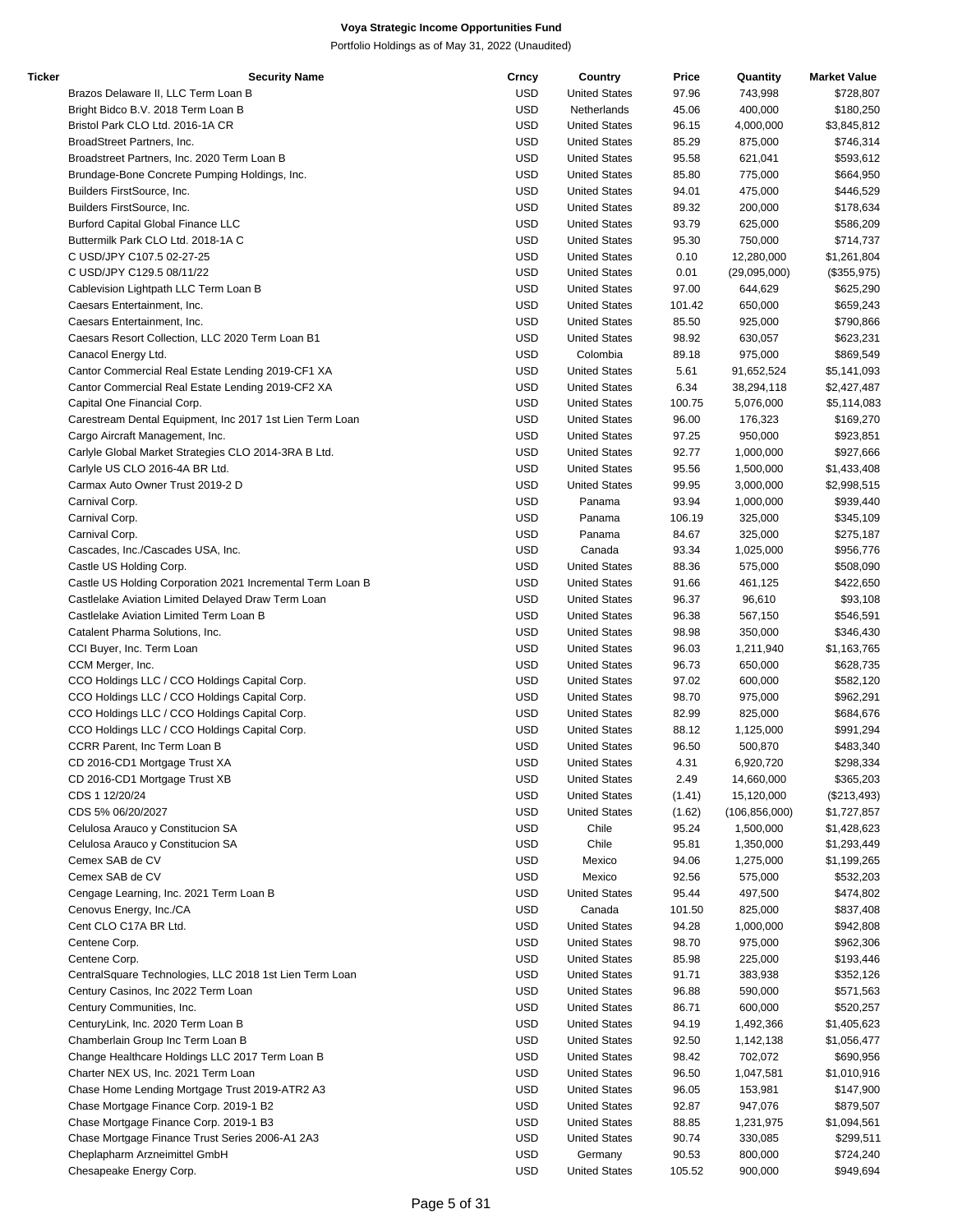| Ticker | <b>Security Name</b>                                 | Crncy      | Country              | Price  | Quantity   | <b>Market Value</b> |
|--------|------------------------------------------------------|------------|----------------------|--------|------------|---------------------|
|        | CHG Healthcare Services Inc. 2021 Term Loan          | <b>USD</b> | <b>United States</b> | 96.64  | 726,350    | \$701,926           |
|        | CHG PPC Parent LLC 2021 Term Loan                    | <b>USD</b> | <b>United States</b> | 96.50  | 785,000    | \$757,525           |
|        | CHL Mortgage Pass-Through Trust 2004-22 A3           | <b>USD</b> | <b>United States</b> | 97.59  | 46,385     | \$45,266            |
|        | CHL Mortgage Pass-Through Trust 2005-HYB9 2A1        | <b>USD</b> | <b>United States</b> | 93.44  | 317,187    | \$296,380           |
|        | CHNGE Mortgage Trust 2022-1 A1                       | <b>USD</b> | <b>United States</b> | 95.18  | 2,243,000  | \$2,134,965         |
|        | Chobani LLC / Chobani Finance Corp., Inc.            | <b>USD</b> | <b>United States</b> | 91.94  | 225,000    | \$206,858           |
|        | Chobani LLC / Chobani Finance Corp., Inc.            | <b>USD</b> | <b>United States</b> | 94.74  | 750,000    | \$710,573           |
|        | CHS/Community Health Systems, Inc.                   | <b>USD</b> | <b>United States</b> | 93.33  | 500,000    | \$466,635           |
|        | CHS/Community Health Systems, Inc.                   | <b>USD</b> | <b>United States</b> | 78.30  | 1,075,000  | \$841,730           |
|        | CHS/Community Health Systems, Inc.                   | <b>USD</b> | <b>United States</b> | 80.86  | 325,000    | \$262,791           |
|        | CHS/Community Health Systems, Inc.                   | <b>USD</b> | <b>United States</b> | 86.32  | 200,000    | \$172,642           |
|        |                                                      | <b>USD</b> |                      | 92.90  |            |                     |
|        | CIFC Funding 2015-4A BR2 Ltd.                        |            | <b>United States</b> |        | 5,900,000  | \$5,481,082         |
|        | CIFC Funding 2019-2A CR Ltd.                         | <b>USD</b> | <b>United States</b> | 95.43  | 5,500,000  | \$5,248,645         |
|        | CIM Trust 2019-INV1 A1                               | <b>USD</b> | <b>United States</b> | 99.63  | 192,801    | \$192,085           |
|        | CIM Trust 2019-INV2 A3                               | <b>USD</b> | <b>United States</b> | 99.07  | 204,913    | \$202,999           |
|        | CIM Trust 2019-INV3 A15                              | <b>USD</b> | <b>United States</b> | 97.07  | 202,372    | \$196,452           |
|        | CIM Trust 2019-INV3 A3                               | <b>USD</b> | <b>United States</b> | 96.65  | 303,558    | \$293,398           |
|        | CIM Trust 2019-J1 B3                                 | <b>USD</b> | <b>United States</b> | 95.11  | 1,663,421  | \$1,582,160         |
|        | CIM Trust 2019-J2 B2                                 | <b>USD</b> | <b>United States</b> | 93.55  | 3,063,013  | \$2,865,476         |
|        | CIM Trust 2019-J2 B3                                 | <b>USD</b> | <b>United States</b> | 93.18  | 1,923,331  | \$1,792,095         |
|        | CIM Trust 2020-J2 B3                                 | <b>USD</b> | <b>United States</b> | 80.97  | 1,252,059  | \$1,013,732         |
|        | CIM Trust 2021-J3 B3                                 | <b>USD</b> | <b>United States</b> | 79.39  | 1,870,167  | \$1,484,785         |
|        | Cimpress Public Limited Company USD Term Loan B      | <b>USD</b> | Ireland              | 95.48  | 431,738    | \$412,220           |
|        | Cinemark USA, Inc.                                   | <b>USD</b> | <b>United States</b> | 103.20 | 600,000    | \$619,191           |
|        | Cineworld Group PLC                                  | <b>GBP</b> | <b>United States</b> | 0.13   | 26,686     | \$3,564             |
|        | Citadel Securities LP 2021 Term Loan B               | <b>USD</b> | <b>United States</b> | 96.99  | 690,210    | \$669,418           |
|        | Citicorp Mortgage Securities Trust Series 2006-3 1A4 | <b>USD</b> | <b>United States</b> | 94.31  | 407,446    | \$384,251           |
|        | Citigroup Commercial Mortgage Trust 2013-GC17 D      | <b>USD</b> | <b>United States</b> | 92.30  | 1,000,000  | \$923,039           |
|        | Citigroup Commercial Mortgage Trust 2014-GC19 E      | <b>USD</b> | <b>United States</b> | 94.62  | 4,126,000  | \$3,903,933         |
|        |                                                      | <b>USD</b> |                      |        |            |                     |
|        | Citigroup Commercial Mortgage Trust 2014-GC19 F      |            | <b>United States</b> | 69.51  | 6,030,000  | \$4,191,496         |
|        | Citigroup Commercial Mortgage Trust 2016-C2 E        | <b>USD</b> | <b>United States</b> | 74.93  | 2,130,000  | \$1,595,946         |
|        | Citigroup Commercial Mortgage Trust 2016-P4 E        | <b>USD</b> | <b>United States</b> | 66.72  | 12,040,000 | \$8,033,641         |
|        | Citigroup Commercial Mortgage Trust 2016-P4 F        | <b>USD</b> | <b>United States</b> | 56.19  | 5,790,000  | \$3,253,518         |
|        | Citigroup Commercial Mortgage Trust 2016-P5 D        | <b>USD</b> | <b>United States</b> | 82.23  | 5,680,000  | \$4,670,559         |
|        | Citigroup Commercial Mortgage Trust 2017-C4 XA       | <b>USD</b> | <b>United States</b> | 3.88   | 25,958,741 | \$1,005,943         |
|        | Citigroup Commercial Mortgage Trust 2019-C7 XA       | <b>USD</b> | <b>United States</b> | 5.06   | 33,761,650 | \$1,709,471         |
|        | Citigroup Commercial Mortgage Trust 2019-GC41 XA     | <b>USD</b> | <b>United States</b> | 5.40   | 40,759,547 | \$2,202,650         |
|        | Citigroup Mortgage Loan Trust 2006-AR2 1A1           | <b>USD</b> | <b>United States</b> | 83.15  | 82,302     | \$68,437            |
|        | Citigroup Mortgage Loan Trust 2006-AR9 2A            | <b>USD</b> | <b>United States</b> | 88.49  | 37,348     | \$33,049            |
|        | Citigroup Mortgage Loan Trust 2015-A B2              | <b>USD</b> | <b>United States</b> | 98.34  | 217,355    | \$213,757           |
|        | Citigroup Mortgage Loan Trust, Inc. 2005-4 A         | <b>USD</b> | <b>United States</b> | 99.22  | 95,721     | \$94,975            |
|        | Citigroup Mortgage Loan Trust, Inc. 2005-9 22A2      | <b>USD</b> | <b>United States</b> | 99.39  | 315,221    | \$313,297           |
|        | City Brewing Company, LLC Closing Date Term Loan     | <b>USD</b> | <b>United States</b> | 93.12  | 2,088      | \$1,944             |
|        | City Football Group Limited Term Loan                | <b>USD</b> | United Kingdom       | 94.50  | 334,163    | \$315,784           |
|        | CK Hutchison International 21 Ltd.                   | <b>USD</b> | Hong Kong            | 87.77  | 2,475,000  | \$2,172,201         |
|        | Clark Equipment Co.                                  | <b>USD</b> | <b>United States</b> | 100.28 | 430,000    | \$431,187           |
|        | Clark Equipment Company 2022 Term Loan B             | <b>USD</b> | <b>United States</b> | 97.63  | 270,000    | \$263,588           |
|        | Clean Harbors Inc. 2021 Incremental Term Loan B      | <b>USD</b> | <b>United States</b> | 99.73  | 538,650    | \$537,191           |
|        | Clear Channel Outdoor Holdings, Inc.                 | <b>USD</b> | <b>United States</b> | 81.00  | 550,000    | \$445,502           |
|        |                                                      |            |                      |        | 475,000    |                     |
|        | Clear Channel Outdoor Holdings, Inc.                 | <b>USD</b> | <b>United States</b> | 84.08  |            | \$399,378           |
|        | Clear Channel Outdoor Holdings, Inc. Term Loan B     | <b>USD</b> | <b>United States</b> | 91.68  | 655,699    | \$601,149           |
|        | Clearway Energy Operating LLC                        | <b>USD</b> | <b>United States</b> | 95.63  | 600,000    | \$573,765           |
|        | Clearway Energy Operating LLC                        | USD        | <b>United States</b> | 86.08  | 85,000     | \$73,168            |
|        | Cleveland-Cliffs, Inc.                               | <b>USD</b> | <b>United States</b> | 93.15  | 525,000    | \$489,030           |
|        | Cleveland-Cliffs, Inc.                               | <b>USD</b> | <b>United States</b> | 94.53  | 410,000    | \$387,573           |
|        | Cloudera, Inc. 2021 Term Loan                        | <b>USD</b> | <b>United States</b> | 94.94  | 932,663    | \$885,446           |
|        | ClubCorp Holdings, Inc. 2017 Term Loan B             | <b>USD</b> | <b>United States</b> | 94.58  | 576,075    | \$544,822           |
|        | Clydesdale Acquisition Holdings Inc Term Loan        | <b>USD</b> | <b>United States</b> | 94.43  | 630,000    | \$594,926           |
|        | CMBF LLC Term Loan                                   | <b>USD</b> | <b>United States</b> | 95.00  | 493,763    | \$469,074           |
|        | CMG Media Corporation 2021 Term Loan                 | <b>USD</b> | <b>United States</b> | 96.25  | 1,253,911  | \$1,206,889         |
|        | CNX Midstream Partners L.P.                          | USD        | <b>United States</b> | 89.36  | 325,000    | \$290,413           |
|        | Coeur Mining, Inc.                                   | <b>USD</b> | <b>United States</b> | 81.19  | 625,000    | \$507,431           |
|        | Cohu, Inc. 2018 Term Loan B                          | <b>USD</b> | <b>United States</b> | 98.50  | 131,189    | \$129,221           |
|        | Colbun SA                                            | <b>USD</b> | Chile                | 88.71  | 1,850,000  | \$1,641,070         |
|        | Colgate Energy Partners III LLC                      | USD        | <b>United States</b> | 96.50  | 825,000    | \$796,125           |
|        | Colombia Government International Bond               | <b>USD</b> | Colombia             | 80.53  | 2,425,000  | \$1,952,873         |
|        | Colombia Government International Bond               | <b>USD</b> | Colombia             | 79.32  | 1,000,000  | \$793,171           |
|        |                                                      |            |                      |        |            |                     |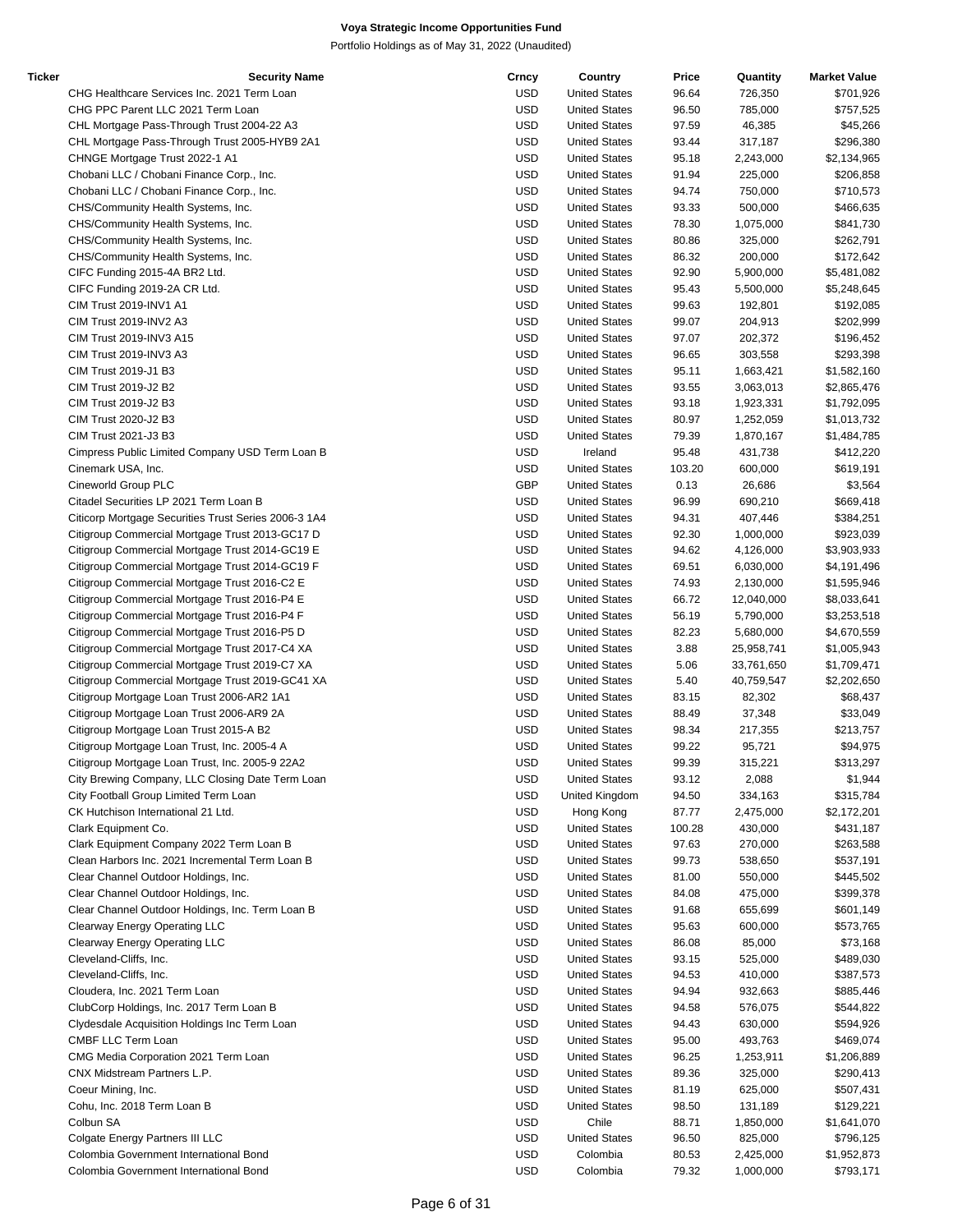| <b>Ticker</b> | <b>Security Name</b>                                                  | Crncy      | Country              | Price  | Quantity   | <b>Market Value</b> |
|---------------|-----------------------------------------------------------------------|------------|----------------------|--------|------------|---------------------|
|               | Colombia Government International Bond                                | <b>USD</b> | Colombia             | 93.59  | 200,000    | \$187,187           |
|               | Comcast Corp.                                                         | <b>USD</b> | <b>United States</b> | 74.79  | 3,016,000  | \$2,255,653         |
|               |                                                                       | <b>USD</b> | Mexico               | 92.32  |            |                     |
|               | Comision Federal de Electricidad                                      |            |                      |        | 1,250,000  | \$1,154,000         |
|               | COMM 2012-CCRE2 C Mortgage Trust                                      | <b>USD</b> | <b>United States</b> | 99.63  | 3,000,000  | \$2,988,882         |
|               | COMM 2012-CR3 XA                                                      | <b>USD</b> | <b>United States</b> | 0.31   | 7,296,043  | \$22,570            |
|               | <b>COMM 2012-CR4 XA</b>                                               | <b>USD</b> | <b>United States</b> | 0.21   | 745,535    | \$1,562             |
|               | COMM 2012-LTRT XA                                                     | <b>USD</b> | <b>United States</b> | 0.01   | 6,344,286  | \$667               |
|               | COMM 2013-CR10 E Mortgage Trust                                       | <b>USD</b> | <b>United States</b> | 94.71  | 1,670,000  | \$1,581,688         |
|               | COMM 2013-CR10 F Mortgage Trust                                       | <b>USD</b> | <b>United States</b> | 90.37  | 3,460,000  | \$3,126,697         |
|               | COMM 2013-GAM F                                                       | <b>USD</b> | <b>United States</b> | 90.65  |            |                     |
|               |                                                                       |            |                      |        | 5,070,000  | \$4,595,745         |
|               | COMM 2013-LC6 D Mortgage Trust                                        | <b>USD</b> | <b>United States</b> | 98.03  | 2,611,000  | \$2,559,520         |
|               | COMM 2016-COR1 XA                                                     | <b>USD</b> | <b>United States</b> | 4.35   | 9,718,965  | \$422,905           |
|               | COMM 2016-CR28 XA                                                     | <b>USD</b> | <b>United States</b> | 1.87   | 2,493,489  | \$46,637            |
|               | COMM 2017-COR2 XA                                                     | <b>USD</b> | <b>United States</b> | 4.84   | 19,846,024 | \$960,740           |
|               | COMM 2020-CBM F Mortgage Trust                                        | <b>USD</b> | <b>United States</b> | 88.46  | 5,725,000  | \$5,064,581         |
|               | Commonbond Student Loan Trust 2018-CGS C                              | <b>USD</b> | <b>United States</b> | 98.31  | 76,115     | \$74,833            |
|               |                                                                       |            |                      |        |            |                     |
|               | CommScope Tech Finance LLC                                            | <b>USD</b> | <b>United States</b> | 93.33  | 325,000    | \$303,325           |
|               | CommScope Technologies LLC                                            | <b>USD</b> | <b>United States</b> | 83.62  | 200,000    | \$167,247           |
|               | CommScope, Inc.                                                       | <b>USD</b> | <b>United States</b> | 84.74  | 750,000    | \$635,546           |
|               | CommScope, Inc.                                                       | <b>USD</b> | <b>United States</b> | 88.71  | 375,000    | \$332,663           |
|               | CommScope, Inc. 2019 Term Loan B                                      | <b>USD</b> | <b>United States</b> | 95.13  | 1,274,800  | \$1,212,654         |
|               | Compass Minerals International, Inc.                                  | <b>USD</b> | <b>United States</b> | 94.69  | 450,000    | \$426,120           |
|               | Comstock Resources, Inc.                                              | <b>USD</b> | <b>United States</b> | 95.60  | 875,000    | \$836,526           |
|               |                                                                       |            |                      |        |            |                     |
|               | Conair Holdings, LLC Term Loan B                                      | <b>USD</b> | <b>United States</b> | 92.00  | 527,350    | \$485,162           |
|               | Condor Merger Sub, Inc.                                               | <b>USD</b> | <b>United States</b> | 87.73  | 900,000    | \$789,534           |
|               | Connect Finco SARL / Connect US Finco LLC                             | <b>USD</b> | United Kingdom       | 96.10  | 1,125,000  | \$1,081,074         |
|               | Connect Finco Sarl 2021 Term Loan B                                   | <b>USD</b> | Luxembourg           | 96.25  | 954,284    | \$918,498           |
|               | <b>Connecticut Avenue Securities Trust 2019-R07 1M2</b>               | <b>USD</b> | <b>United States</b> | 99.09  | 723,073    | \$716,493           |
|               | Connecticut Avenue Securities Trust 2020-R02 2B1                      | <b>USD</b> | <b>United States</b> | 90.00  | 700,000    | \$629,996           |
|               |                                                                       |            |                      |        |            |                     |
|               | Connecticut Avenue Securities Trust 2020-R02 2M2                      | <b>USD</b> | <b>United States</b> | 98.13  | 2,136,408  | \$2,096,397         |
|               | Connecticut Avenue Securities Trust 2022-R01 1B1                      | <b>USD</b> | <b>United States</b> | 87.42  | 2,500,000  | \$2,185,582         |
|               | Connecticut Avenue Securities Trust 2022-R04 1B1                      | <b>USD</b> | <b>United States</b> | 95.42  | 750,000    | \$715,671           |
|               | ConnectWise, LLC 2021 Term Loan B                                     | <b>USD</b> | <b>United States</b> | 95.95  | 299,250    | \$287,130           |
|               | Consensus Cloud Solutions, Inc.                                       | <b>USD</b> | <b>United States</b> | 90.44  | 625,000    | \$565,263           |
|               | Consolidated Energy Finance SA                                        | <b>USD</b> | Luxembourg           | 91.68  | 600,000    | \$550,107           |
|               | Constant Contact Inc Term Loan                                        | <b>USD</b> | <b>United States</b> | 95.71  |            |                     |
|               |                                                                       |            |                      |        | 695,862    | \$665,998           |
|               | Constellium SE                                                        | <b>USD</b> | France               | 96.07  | 625,000    | \$600,438           |
|               | Core & Main LP 2021 Term Loan B                                       | <b>USD</b> | <b>United States</b> | 96.97  | 846,028    | \$820,383           |
|               | Corebridge Financial, Inc.                                            | <b>USD</b> | <b>United States</b> | 89.70  | 2,190,000  | \$1,964,425         |
|               | CoreLogic, Inc.                                                       | <b>USD</b> | <b>United States</b> | 86.12  | 835,000    | \$719,060           |
|               | CoreLogic, Inc. Term Loan                                             | <b>USD</b> | <b>United States</b> | 92.35  | 1,994,975  | \$1,842,359         |
|               | Cornerstone Building Brands, Inc. 2021 Term Loan B                    | <b>USD</b> | <b>United States</b> | 89.75  | 744,361    | \$668,064           |
|               |                                                                       |            | <b>United States</b> |        |            |                     |
|               | Cornerstone OnDemand, Inc. 2021 Term Loan                             | <b>USD</b> |                      | 95.25  | 1,345,000  | \$1,281,113         |
|               | Countrywide Alternative Loan Trust 2005-53T2 2A6                      | <b>USD</b> | <b>United States</b> | 52.57  | 20,264     | \$10,652            |
|               | Countrywide Asset-Backed Certificates 2005-AB2 M1                     | <b>USD</b> | <b>United States</b> | 96.78  | 964,137    | \$933,114           |
|               | Covanta Holding Corporation 2021 Term Loan B                          | <b>USD</b> | <b>United States</b> | 97.96  | 348,868    | \$341,745           |
|               | Covanta Holding Corporation 2021 Term Loan C                          | <b>USD</b> | <b>United States</b> | 97.96  | 26,132     | \$25,599            |
|               | Covia Holdings Corporation 2020 PIK Take Back Term Loan               | <b>USD</b> | <b>United States</b> | 96.20  | 536,685    | \$516,280           |
|               | Covia Specialty Minerals, Inc.                                        | <b>USD</b> | <b>United States</b> | 13.75  | 53,269     | \$732,449           |
|               |                                                                       |            |                      |        |            |                     |
|               | CP Atlas Buyer, Inc. 2021 Term Loan B                                 | <b>USD</b> | <b>United States</b> | 91.19  | 223,899    | \$204,183           |
|               | CPC Acquisition Corp Second Lien Term Loan                            | <b>USD</b> | <b>United States</b> | 91.44  | 115,000    | \$105,153           |
|               | CPI Acquisition, Inc.                                                 | <b>USD</b> | <b>United States</b> | 95.87  | 765,000    | \$733,384           |
|               | CPM Holdings, Inc. 2018 1st Lien Term Loan                            | <b>USD</b> | <b>United States</b> | 96.00  | 79,003     | \$75,843            |
|               | Creation Technologies Inc. 2021 Term Loan                             | <b>USD</b> | <b>United States</b> | 94.50  | 485,000    | \$458,325           |
|               | Credit Bank of Moscow Via CBOM Finance PLC                            | <b>USD</b> | Russia               | 21.00  | 2,250,000  | \$472,500           |
|               |                                                                       |            |                      |        |            |                     |
|               | Crescent Energy Finance LLC                                           | <b>USD</b> | <b>United States</b> | 97.20  | 1,025,000  | \$996,300           |
|               | Crestwood Midstream Partners L.P. / Crestwood Midstream Finance Corp. | <b>USD</b> | <b>United States</b> | 94.55  | 1,050,000  | \$992,801           |
|               | Croatia Government International Bond                                 | <b>EUR</b> | Croatia              | 96.68  | 1,875,000  | \$1,812,660         |
| 35247         | CROX52 CROCS INC COMPANY GUAR 144A 08/31 4.125                        | <b>USD</b> | <b>United States</b> | 79.99  | 575,000    | \$459,931           |
|               | Crocs Inc Term Loan B                                                 | <b>USD</b> | <b>United States</b> | 94.00  | 55,000     | \$51,700            |
|               | Crown Finance US, Inc. 2020 Term Loan B1                              | <b>USD</b> | <b>United States</b> | 114.28 | 6,438      | \$7,357             |
|               | CSAIL 2020-C19 E Commercial Mortgage Trust                            | <b>USD</b> | <b>United States</b> | 74.31  | 2,792,000  | \$2,074,632         |
|               |                                                                       |            |                      |        |            |                     |
|               | CSC Holdings LLC                                                      | <b>USD</b> | <b>United States</b> | 78.70  | 800,000    | \$629,576           |
|               | <b>CSC Holdings LLC</b>                                               | <b>USD</b> | <b>United States</b> | 83.76  | 1,600,000  | \$1,340,160         |
|               | <b>CSC Holdings LLC</b>                                               | <b>USD</b> | <b>United States</b> | 93.19  | 400,000    | \$372,740           |
|               | <b>CSC Holdings LLC</b>                                               | <b>USD</b> | <b>United States</b> | 98.95  | 325,000    | \$321,597           |
|               | CSC Holdings, LLC 2019 Term Loan B5                                   | <b>USD</b> | <b>United States</b> | 95.04  | 218,108    | \$207,294           |
|               |                                                                       |            |                      |        |            |                     |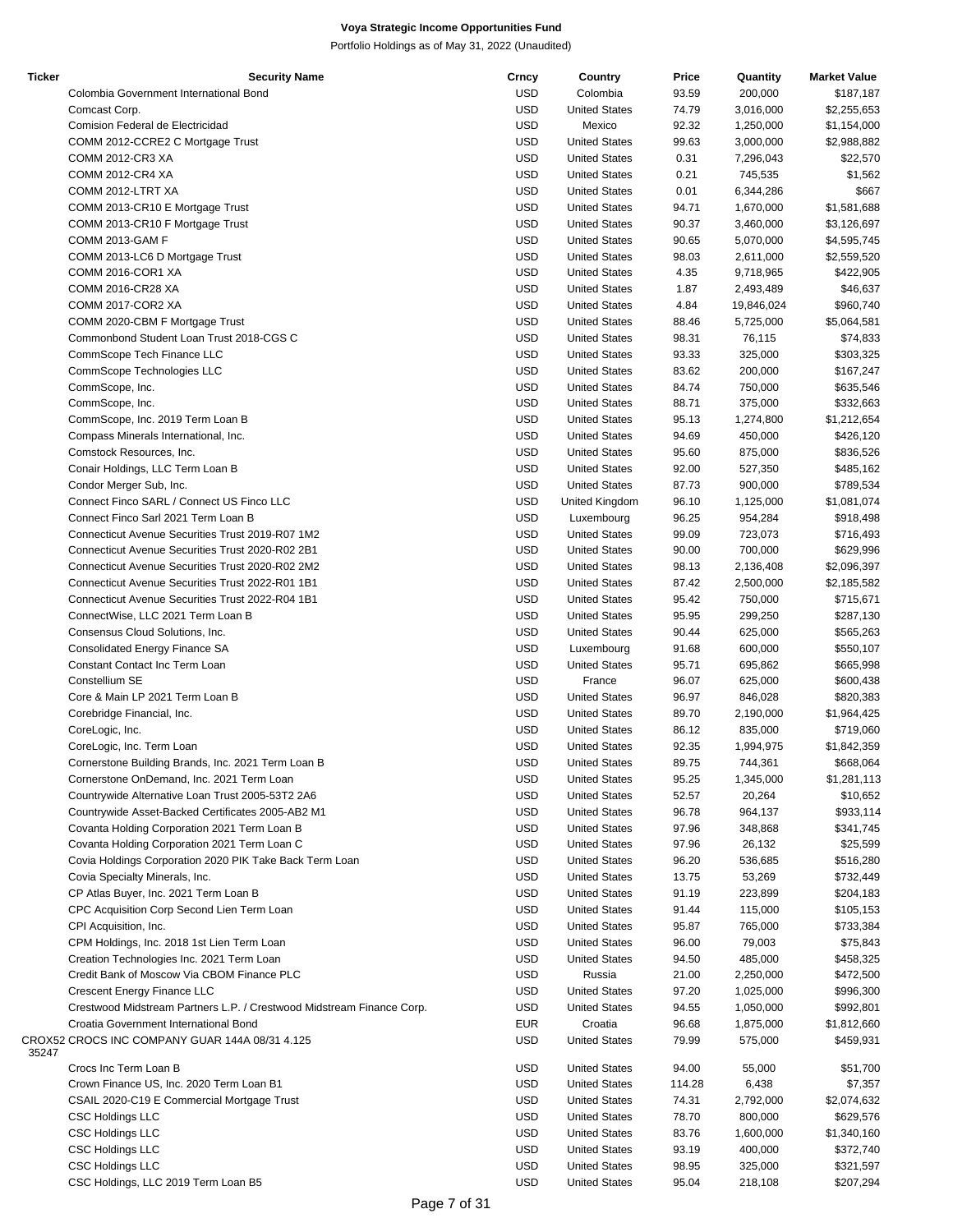| Ticker |                                                         | <b>Security Name</b> | Crncy      | Country              | Price  | Quantity        | <b>Market Value</b> |
|--------|---------------------------------------------------------|----------------------|------------|----------------------|--------|-----------------|---------------------|
|        | CSMC 2017-HL1 A12 Trust                                 |                      | <b>USD</b> | <b>United States</b> | 95.94  | 333,746         | \$320,203           |
|        | CSMC 2019-AFC1 A3 Trust                                 |                      | <b>USD</b> | <b>United States</b> | 97.04  | 2,054,647       | \$1,993,769         |
|        | CSMC 2021-AFC1 M1 Trust                                 |                      | <b>USD</b> | <b>United States</b> | 93.41  | 2,969,575       | \$2,773,885         |
|        | <b>CSMC Series 2007-2 3A6</b>                           |                      | <b>USD</b> | <b>United States</b> | 62.50  | 306,922         | \$191,835           |
|        | CSMC Trust 2013-7 A11                                   |                      | <b>USD</b> | <b>United States</b> | 96.51  | 490,860         | \$473,729           |
|        | CSWF 2021-SOP2 D                                        |                      | <b>USD</b> | <b>United States</b> | 94.60  | 568,000         | \$537,319           |
|        | <b>CSWF 2021-SOP2 E</b>                                 |                      | <b>USD</b> | <b>United States</b> | 94.56  | 1,432,000       | \$1,354,090         |
|        | Curia Global, Inc. 2021 Term Loan                       |                      | <b>USD</b> | <b>United States</b> | 96.54  | 738,044         | \$712,542           |
|        | CURRENCY CONTRACT - AUD                                 |                      | <b>AUD</b> | Australia            | 1.00   | 55,293,429      | \$39,704,664        |
|        | CURRENCY CONTRACT - AUD                                 |                      | <b>USD</b> | Australia            | 0.72   | (38, 936, 524)  | (\$38,936,524)      |
|        | CURRENCY CONTRACT - CAD                                 |                      | CAD        | Canada               | 1.00   | 108,759,125     | \$85,968,892        |
|        | CURRENCY CONTRACT - CAD                                 |                      | <b>USD</b> | Canada               | 0.79   | (84, 882, 259)  | (\$84,882,259)      |
|        | <b>CURRENCY CONTRACT - CHF</b>                          |                      | <b>CHF</b> | Switzerland          | 1.00   | 43,431,834      | \$45,374,451        |
|        | <b>CURRENCY CONTRACT - CHF</b>                          |                      | <b>USD</b> | Switzerland          | 1.04   | (44,909,455)    | (\$44,909,455)      |
|        | <b>CURRENCY CONTRACT - CLP</b>                          |                      | <b>CLP</b> | Chile                | 1.00   | 32,943,291      | \$39,932            |
|        | CURRENCY CONTRACT - CLP                                 |                      | <b>USD</b> | Chile                | 0.00   | (38, 151)       | (\$38,151)          |
|        | <b>CURRENCY CONTRACT - COP</b>                          |                      | <b>COP</b> | Colombia             | 1.00   | 17,635,054      | \$4,673             |
|        | <b>CURRENCY CONTRACT - COP</b>                          |                      | <b>USD</b> | Colombia             |        |                 |                     |
|        | <b>CURRENCY CONTRACT - CZK</b>                          |                      |            |                      | 0.00   | (4,381)         | (\$4,381)           |
|        |                                                         |                      | CZK        | Czech Republic       | 1.00   | 42,445          | \$1,841             |
|        | CURRENCY CONTRACT - CZK                                 |                      | <b>USD</b> | Czech Republic       | 0.04   | (1,858)         | (\$1,858)           |
|        | <b>CURRENCY CONTRACT - EUR</b>                          |                      | <b>EUR</b> | Eurozone             | 1.00   | 89,332,508      | \$96,093,903        |
|        | <b>CURRENCY CONTRACT - EUR</b>                          |                      | <b>USD</b> | Eurozone             | 1.07   | (95,016,924)    | (\$95,016,924)      |
|        | <b>CURRENCY CONTRACT - GBP</b>                          |                      | GBP        | United Kingdom       | 1.00   | 50,505,007      | \$63,654,287        |
|        | <b>CURRENCY CONTRACT - GBP</b>                          |                      | <b>USD</b> | United Kingdom       | 1.26   | (63,020,045)    | (\$63,020,045)      |
|        | <b>CURRENCY CONTRACT - HUF</b>                          |                      | <b>HUF</b> | Hungary              | 1.00   | 655,795         | \$1,772             |
|        | <b>CURRENCY CONTRACT - HUF</b>                          |                      | <b>USD</b> | Hungary              | 0.00   | (1,870)         | (\$1,870)           |
|        | <b>CURRENCY CONTRACT - IDR</b>                          |                      | <b>IDR</b> | Indonesia            | 1.00   | 9,821,549,302   | \$674,053           |
|        | <b>CURRENCY CONTRACT - IDR</b>                          |                      | <b>USD</b> | Indonesia            | 0.00   | (678, 757)      | (\$678,757)         |
|        | <b>CURRENCY CONTRACT - JPY</b>                          |                      | <b>JPY</b> | Japan                | 1.00   | 6,243,782,983   | \$48,576,213        |
|        | <b>CURRENCY CONTRACT - JPY</b>                          |                      | <b>USD</b> | Japan                | 0.01   | (49,039,891)    | (\$49,039,891)      |
|        | <b>CURRENCY CONTRACT - MYR</b>                          |                      | <b>MYR</b> | Malaysia             | 1.00   | 131,109         | \$29,939            |
|        | <b>CURRENCY CONTRACT - MYR</b>                          |                      | <b>USD</b> | Malaysia             | 0.23   | (30,010)        | (\$30,010)          |
|        | <b>CURRENCY CONTRACT - NOK</b>                          |                      | <b>NOK</b> | Norway               | 1.00   | 268,773,191     | \$28,686,233        |
|        | <b>CURRENCY CONTRACT - NOK</b>                          |                      | <b>USD</b> | Norway               | 0.11   | (27, 544, 518)  | (\$27,544,518)      |
|        | CURRENCY CONTRACT - NZD                                 |                      | <b>NZD</b> | New Zealand          |        | 75,029,931      |                     |
|        |                                                         |                      |            |                      | 1.00   |                 | \$48,862,438        |
|        | CURRENCY CONTRACT - NZD                                 |                      | <b>USD</b> | New Zealand          | 0.65   | (48, 158, 285)  | (\$48,158,285)      |
|        | <b>CURRENCY CONTRACT - PEN</b>                          |                      | <b>PEN</b> | Peru                 | 1.00   | 2,236,668       | \$601,545           |
|        | <b>CURRENCY CONTRACT - PEN</b>                          |                      | <b>USD</b> | Peru                 | 0.27   | (579, 882)      | (\$579,882)         |
|        | <b>CURRENCY CONTRACT - RON</b>                          |                      | <b>USD</b> | Romania              | 0.22   | (458, 571)      | (\$458,571)         |
|        | <b>CURRENCY CONTRACT - RON</b>                          |                      | <b>RON</b> | Romania              | 1.00   | 2,123,064       | \$460,568           |
|        | <b>CURRENCY CONTRACT - SEK</b>                          |                      | <b>SEK</b> | Sweden               | 1.00   | 625,801,526     | \$64,158,801        |
|        | <b>CURRENCY CONTRACT - SEK</b>                          |                      | <b>USD</b> | Sweden               | 0.10   | (63, 373, 827)  | (\$63,373,827)      |
|        | CURRENCY CONTRACT - THB                                 |                      | THB        | Thailand             | 1.00   | 122,156         | \$3,571             |
|        | <b>CURRENCY CONTRACT - THB</b>                          |                      | <b>USD</b> | Thailand             | 0.03   | (3,576)         | (\$3,576)           |
|        | <b>CURRENCY CONTRACT - USD</b>                          |                      | AUD        | <b>United States</b> | 1.39   | (55, 249, 226)  | (\$39,672,923)      |
|        | <b>CURRENCY CONTRACT - USD</b>                          |                      | <b>BRL</b> | <b>United States</b> | 4.76   | (714, 325)      | (\$149,949)         |
|        | <b>CURRENCY CONTRACT - USD</b>                          |                      | CAD        | <b>United States</b> | 1.27   | (117,059,853)   | (\$92,530,222)      |
|        | <b>CURRENCY CONTRACT - USD</b>                          |                      | <b>CHF</b> | <b>United States</b> | 0.96   | (43,361,246)    | (\$45,300,706)      |
|        | <b>CURRENCY CONTRACT - USD</b>                          |                      | <b>EUR</b> | <b>United States</b> | 0.93   | (75, 761, 752)  | (\$81,496,003)      |
|        | <b>CURRENCY CONTRACT - USD</b>                          |                      | GBP        | <b>United States</b> | 0.79   | (50, 446, 182)  | (\$63,580,145)      |
|        | <b>CURRENCY CONTRACT - USD</b>                          |                      | <b>JPY</b> | <b>United States</b> | 128.57 | (4,011,089,703) | (\$31,206,009)      |
|        | <b>CURRENCY CONTRACT - USD</b>                          |                      | <b>NOK</b> | <b>United States</b> | 9.37   | (368, 896, 597) | (\$39,372,431)      |
|        | <b>CURRENCY CONTRACT - USD</b>                          |                      | <b>NZD</b> |                      |        |                 |                     |
|        |                                                         |                      |            | <b>United States</b> | 1.54   | (93, 496, 768)  | (\$60,888,767)      |
|        | <b>CURRENCY CONTRACT - USD</b>                          |                      | <b>PLN</b> | <b>United States</b> | 4.27   | (716,080)       | (\$167,532)         |
|        | CURRENCY CONTRACT - USD                                 |                      | <b>SEK</b> | <b>United States</b> | 9.75   | (512, 552, 246) | (\$52,548,190)      |
|        | CURRENCY CONTRACT - USD                                 |                      | <b>TRY</b> | <b>United States</b> | 16.57  | (3,018,928)     | (\$182, 149)        |
|        | <b>CURRENCY CONTRACT - USD</b>                          |                      | <b>USD</b> | <b>United States</b> | 1.00   | 500, 162, 736   | \$500,162,736       |
|        | <b>CURRENCY CONTRACT - USD</b>                          |                      | <b>MXN</b> | <b>United States</b> | 19.71  | (174, 180)      | (\$8,835)           |
|        | <b>CURRENCY CONTRACT - USD</b>                          |                      | PHP        | <b>United States</b> | 52.44  | (20, 502)       | (\$391)             |
|        | <b>CURRENCY CONTRACT - USD</b>                          |                      | ILS        | <b>United States</b> | 3.32   | (1, 277)        | (\$385)             |
|        | CURRENCY CONTRACT - ZAR                                 |                      | <b>USD</b> | South Africa         | 0.06   | (33, 794)       | (\$33,794)          |
|        | CURRENCY CONTRACT - ZAR                                 |                      | ZAR        | South Africa         | 1.00   | 532,456         | \$33,999            |
|        | Cushman & Wakefield U.S. Borrower, LLC 2020 Term Loan B |                      | <b>USD</b> | <b>United States</b> | 97.34  | 676,791         | \$658,814           |
|        | Cushman & Wakefield US Borrower LLC                     |                      | <b>USD</b> | <b>United States</b> | 100.82 | 875,000         | \$882,175           |
|        | CWGS Group, LLC 2021 Term Loan B                        |                      | <b>USD</b> | <b>United States</b> | 92.90  | 1,027,720       | \$954,709           |
|        | Da Vinci Purchaser Corp. 2019 Term Loan                 |                      | <b>USD</b> | <b>United States</b> | 96.75  | 811,406         | \$785,035           |
|        | DaVita, Inc.                                            |                      | <b>USD</b> | <b>United States</b> | 82.16  | 275,000         | \$225,940           |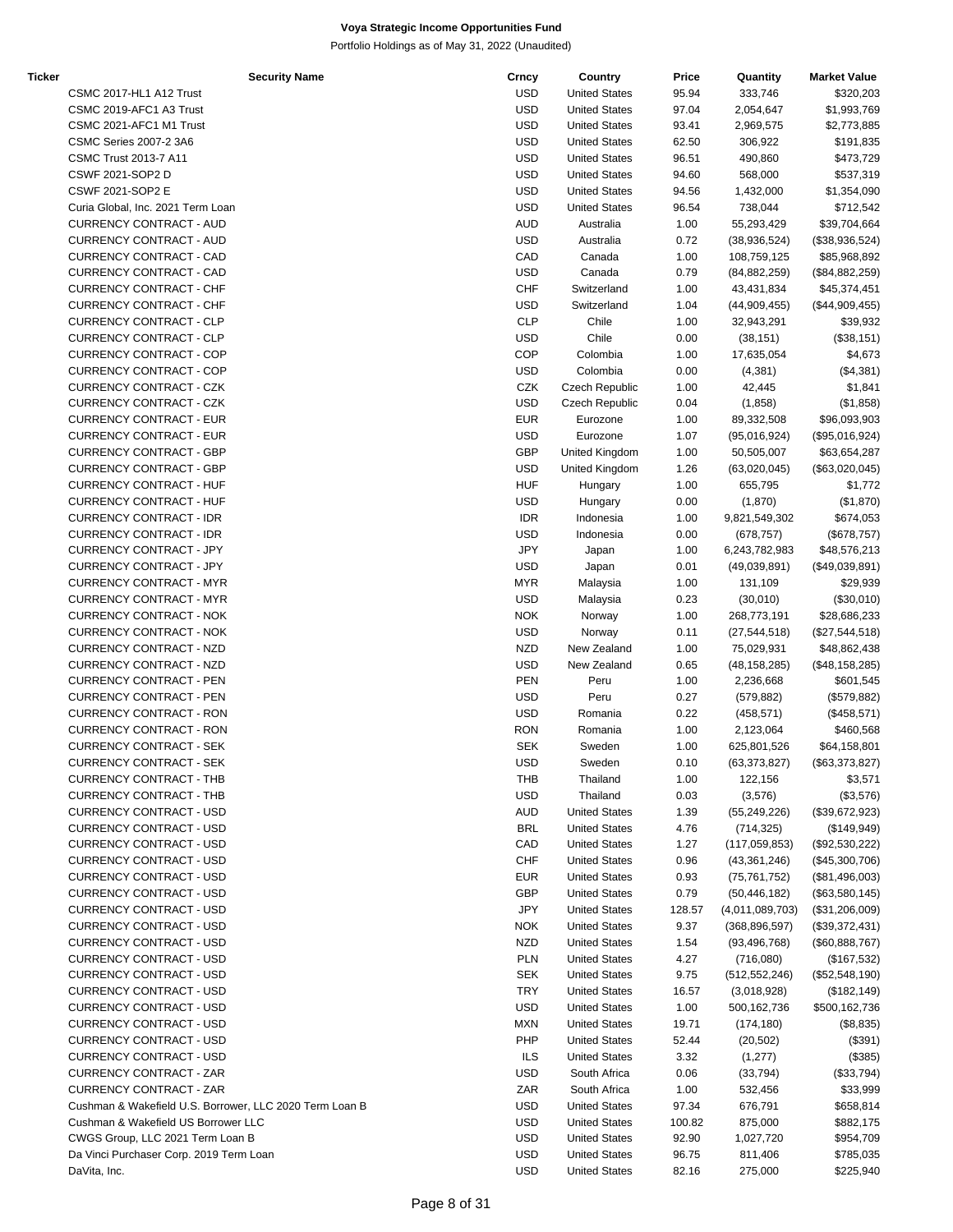| <b>Ticker</b> | <b>Security Name</b>                                                              | Crncy      | Country                     | Price  | Quantity  | <b>Market Value</b> |
|---------------|-----------------------------------------------------------------------------------|------------|-----------------------------|--------|-----------|---------------------|
|               | DaVita, Inc.                                                                      | <b>USD</b> | <b>United States</b>        | 87.07  | 525,000   | \$457,128           |
|               | DB Master Finance LLC 2019-1A A23                                                 | <b>USD</b> | <b>United States</b>        | 98.84  | 826,625   | \$816,997           |
|               | DB Master Finance LLC 2019-1A A2II                                                | <b>USD</b> | <b>United States</b>        | 98.30  | 437,625   | \$430,205           |
|               | DB Master Finance LLC 2021-1A A23                                                 | <b>USD</b> | <b>United States</b>        | 84.32  | 4,079,500 | \$3,439,789         |
|               | DBUBS 2011-LC2A F Mortgage Trust                                                  | <b>USD</b> | <b>United States</b>        | 99.88  |           |                     |
|               |                                                                                   |            |                             |        | 2,575,145 | \$2,572,015         |
|               | DCP Midstream Operating L.P.                                                      | <b>USD</b> | <b>United States</b>        | 103.56 | 650,000   | \$673,121           |
|               | DCP Midstream Operating L.P.                                                      | <b>USD</b> | <b>United States</b>        | 100.24 | 425,000   | \$426,026           |
|               | DCP Midstream Operating L.P.                                                      | <b>USD</b> | <b>United States</b>        | 102.62 | 250,000   | \$256,554           |
|               | DCP Midstream Operating L.P.                                                      | <b>USD</b> | <b>United States</b>        | 89.34  | 100,000   | \$89,344            |
|               | Dealer Tire, LLC 2020 Term Loan B                                                 | <b>USD</b> | <b>United States</b>        | 97.90  | 908,312   | \$889,238           |
|               | Deephaven Residential Mortgage Trust 2022-2 A1                                    | <b>USD</b> | <b>United States</b>        | 99.52  | 6,612,311 | \$6,580,466         |
|               |                                                                                   | <b>USD</b> | <b>United States</b>        | 97.89  | 2,423,157 | \$2,372,074         |
|               | Deephaven Residential Mortgage Trust 2022-2 A3                                    |            |                             |        |           |                     |
|               | Deerfield Dakota Holding, LLC 2020 USD Term Loan B                                | <b>USD</b> | <b>United States</b>        | 96.53  | 1,243,030 | \$1,199,912         |
|               | Delek Logistics Partners L.P. / Delek Logistics Finance Corp.                     | <b>USD</b> | <b>United States</b>        | 98.51  | 600,000   | \$591,036           |
|               | Delek Logistics Partners L.P. / Delek Logistics Finance Corp.                     | <b>USD</b> | <b>United States</b>        | 97.22  | 525,000   | \$510,416           |
|               | Delta Air Lines, Inc.                                                             | <b>USD</b> | <b>United States</b>        | 107.62 | 200,000   | \$215,244           |
|               | Delta Air Lines, Inc. / SkyMiles IP Ltd.                                          | <b>USD</b> | <b>United States</b>        | 99.94  | 674,782   | \$674,362           |
|               | Delta TopCo, Inc. 2020 Term Loan B                                                | <b>USD</b> | <b>United States</b>        | 94.38  | 512,455   | \$483,629           |
|               | Denali Water Solutions Term Loan B                                                | <b>USD</b> | <b>United States</b>        | 93.50  | 660,013   | \$617,112           |
|               |                                                                                   |            |                             |        |           |                     |
|               | DERIVATIVES COLLAT BARC                                                           | <b>USD</b> | <b>United States</b>        | 100.00 | 620,000   | \$620,000           |
|               | DERIVATIVES COLLAT BNP                                                            | <b>USD</b> | <b>United States</b>        | 100.00 | 1,460,000 | \$1,460,000         |
|               | DERIVATIVES COLLAT SCB                                                            | <b>USD</b> | <b>United States</b>        | 100.00 | (400,000) | $(\$400,000)$       |
|               | DERIVATIVES COLLATERAL GS                                                         | <b>USD</b> | <b>United States</b>        | 100.00 | 1,150,000 | \$1,150,000         |
|               | DERIVATIVES COLLATERAL MS                                                         | <b>USD</b> | <b>United States</b>        | 100.00 | (600,000) | (\$600,000)         |
|               | Dessert Holdings Inc. Delayed Draw Term Loan                                      | <b>USD</b> | <b>United States</b>        | 95.00  | 108,158   | \$102,750           |
|               | Dessert Holdings Inc. Term Loan                                                   | <b>USD</b> | <b>United States</b>        | 95.00  | 573,958   | \$545,260           |
|               |                                                                                   |            |                             |        |           |                     |
|               | Deutsche ALT-A Securities, Inc. ALT 2007-AB1 A1                                   | <b>USD</b> | <b>United States</b>        | 70.73  | 415,500   | \$293,883           |
|               | Deutsche Mortgage Securities, Inc. Re-REMIC Trust Certificates Series 2007-WM1 A1 | <b>USD</b> | <b>United States</b>        | 98.08  | 88,564    | \$86,863            |
|               | Development Bank of Kazakhstan JSC                                                | <b>USD</b> | Kazakhstan                  | 77.35  | 1,000,000 | \$773,460           |
|               | Devon Energy Corp.                                                                | <b>USD</b> | <b>United States</b>        | 98.72  | 162,000   | \$159,919           |
|               | Dewolf Park CLO Ltd. 2017-1A DR                                                   | <b>USD</b> | <b>United States</b>        | 94.72  | 3,000,000 | \$2,841,534         |
|               | DG Investment Intermediate Holdings 2, Inc. 2021 2nd Lien Term Loan               | <b>USD</b> | <b>United States</b>        | 97.25  | 160,000   | \$155,600           |
|               |                                                                                   | <b>USD</b> |                             |        |           |                     |
|               | DG Investment Intermediate Holdings 2, Inc. 2021 Term Loan                        |            | <b>United States</b>        | 96.33  | 808,900   | \$779,173           |
|               | DMBV52 Diamond BC BV                                                              | <b>USD</b> | Netherlands                 | 85.19  | 610,000   | \$519,632           |
| 59904         |                                                                                   |            |                             |        |           |                     |
|               | Diamond Sports Group, LLC 2022 2nd Lien Term Loan                                 | <b>USD</b> | <b>United States</b>        | 30.65  | 2,778,841 | \$851,598           |
|               | Diamond Sports Group, LLC 2022 First Priority Term Loan                           | <b>USD</b> | <b>United States</b>        | 101.00 | 434,304   | \$438,647           |
|               | Digi International Inc. Term Loan B                                               | <b>USD</b> | <b>United States</b>        | 98.08  | 618,746   | \$606,887           |
|               | DirecTV Financing, LLC Term Loan                                                  | <b>USD</b> | <b>United States</b>        | 96.78  | 1,038,925 | \$1,005,449         |
|               | DIRECTV Holdings LLC / DIRECTV Financing Co., Inc.                                | <b>USD</b> | <b>United States</b>        | 94.47  | 1,325,000 | \$1,251,767         |
|               | DISH53 DISH DBS CORP SR SECURED 144A 12/26 5.25                                   | <b>USD</b> | <b>United States</b>        | 84.79  | 275,000   | \$233,179           |
| 00743         |                                                                                   |            |                             |        |           |                     |
| 00744         | DISH53 DISH DBS CORP SR SECURED 144A 12/28 5.75                                   | USD        | <b>United States</b>        | 81.81  | 425,000   | \$347,695           |
|               | DISH DBS Corp.                                                                    | USD        | <b>United States</b>        | 70.75  | 950,000   | \$672,106           |
|               |                                                                                   |            |                             |        |           |                     |
|               | DISH DBS Corp.                                                                    | <b>USD</b> | <b>United States</b>        | 78.42  | 525,000   | \$411,710           |
|               | DISH Network Corp.                                                                | <b>USD</b> | <b>United States</b>        | 75.63  | 210,000   | \$158,830           |
|               | Dominican Republic International Bond                                             | <b>USD</b> | Dominican Republic          | 98.72  | 500,000   | \$493,585           |
|               | Dominican Republic International Bond                                             | <b>USD</b> | Dominican Republic          | 88.06  | 2,000,000 | \$1,761,163         |
|               | Dominican Republic International Bond                                             | <b>USD</b> | Dominican Republic          | 92.85  | 2,800,000 | \$2,599,839         |
|               | Dominion Energy, Inc.                                                             | <b>USD</b> | <b>United States</b>        | 93.47  | 5,670,000 | \$5,299,749         |
|               | Domino's Pizza Master Issuer LLC 2015-1A A1II                                     | <b>USD</b> | <b>United States</b>        | 100.33 | 567,000   | \$568,854           |
|               |                                                                                   |            |                             |        |           |                     |
|               | Domino's Pizza Master Issuer LLC 2017-1A A23                                      | <b>USD</b> | <b>United States</b>        | 97.78  | 1,053,250 | \$1,029,839         |
|               | Domino's Pizza Master Issuer LLC 2018-1A A2I                                      | <b>USD</b> | <b>United States</b>        | 99.35  | 2,277,400 | \$2,262,604         |
|               | Domino's Pizza Master Issuer LLC 2019-1A A2                                       | <b>USD</b> | <b>United States</b>        | 92.75  | 3,470,125 | \$3,218,472         |
|               | Dotdash Meredith Inc Term Loan B                                                  | <b>USD</b> | <b>United States</b>        | 96.13  | 1,034,800 | \$994,702           |
|               | DP World Crescent Ltd.                                                            | <b>USD</b> | <b>United Arab Emirates</b> | 93.81  | 1,325,000 | \$1,243,020         |
|               | DP World Crescent Ltd.                                                            | USD        | United Arab Emirates        | 95.03  | 1,050,000 | \$997,811           |
|               |                                                                                   |            |                             |        |           |                     |
|               | Drax Finco PLC                                                                    | <b>USD</b> | United Kingdom              | 100.86 | 600,000   | \$605,145           |
|               | Driven Brands Funding LLC 2019-1A A2                                              | <b>USD</b> | <b>United States</b>        | 98.37  | 2,128,500 | \$2,093,782         |
|               | Driven Brands Funding, LLC 2018-1A A2                                             | <b>USD</b> | <b>United States</b>        | 99.37  | 1,200,000 | \$1,192,381         |
|               | Dryden 30 Senior Loan Fund 2013-30A DR                                            | <b>USD</b> | <b>United States</b>        | 88.92  | 2,750,000 | \$2,445,383         |
|               | Dryden 55 CLO Ltd. 2018-55A C                                                     | <b>USD</b> | <b>United States</b>        | 94.98  | 1,750,000 | \$1,662,145         |
|               | Dryden 75 CLO Ltd. 2019-75A CR2                                                   | <b>USD</b> | <b>United States</b>        | 91.74  | 5,000,000 | \$4,587,090         |
|               |                                                                                   | <b>USD</b> | <b>United States</b>        |        |           |                     |
|               | Dryden 86 CLO Ltd. 2020-86A DR                                                    |            |                             | 95.46  | 6,000,000 | \$5,727,786         |
|               | DT Midstream, Inc.                                                                | <b>USD</b> | <b>United States</b>        | 93.78  | 275,000   | \$257,902           |
|               | DT Midstream, Inc.                                                                | <b>USD</b> | <b>United States</b>        | 93.15  | 575,000   | \$535,590           |
|               | Duke Energy Corp.                                                                 | <b>USD</b> | <b>United States</b>        | 95.23  | 2,739,000 | \$2,608,381         |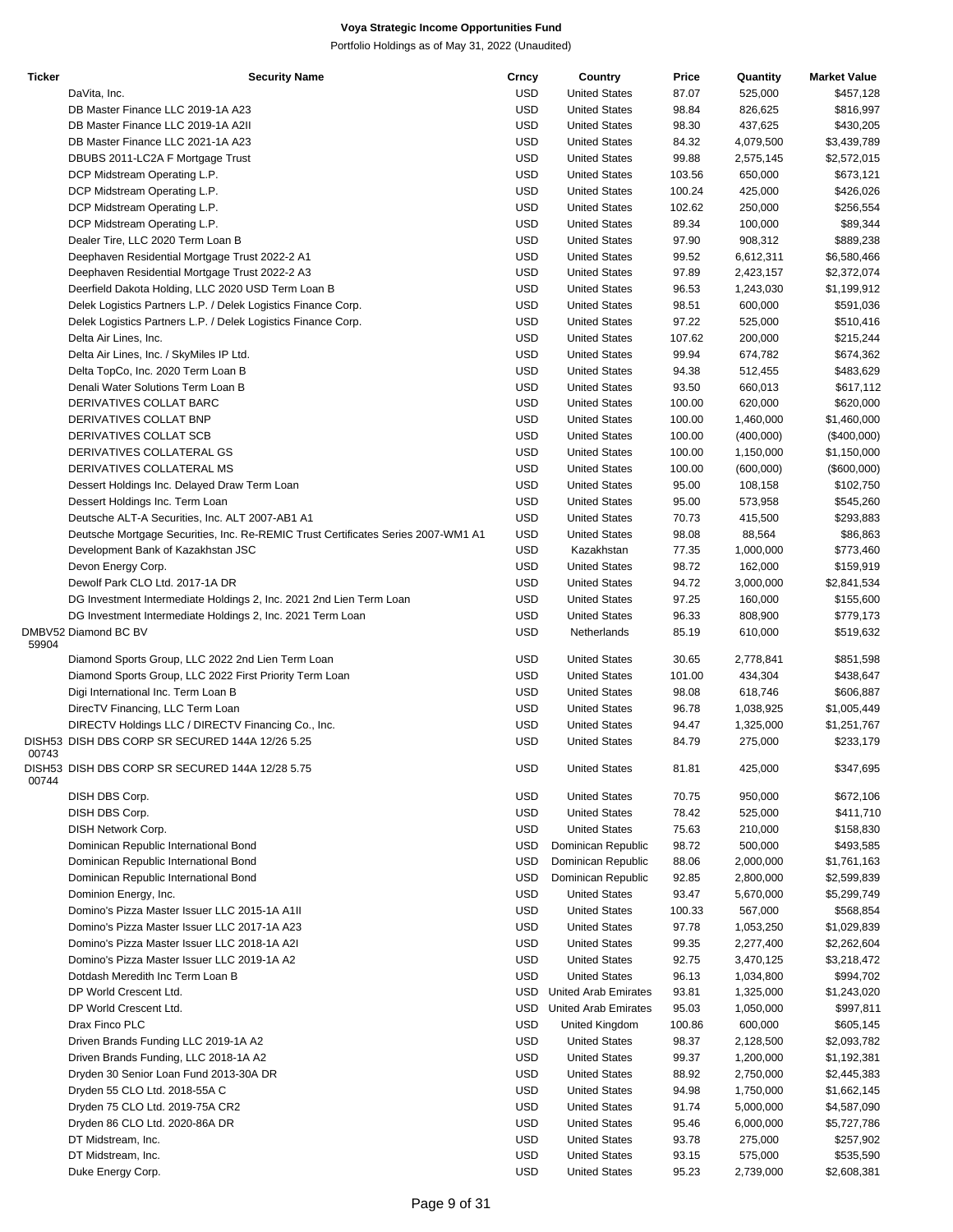| Ticker | <b>Security Name</b>                                         | Crncy      | Country              | Price  | Quantity   | <b>Market Value</b> |
|--------|--------------------------------------------------------------|------------|----------------------|--------|------------|---------------------|
|        | Duke Energy Florida LLC                                      | <b>USD</b> | <b>United States</b> | 94.64  | 895,000    | \$847,059           |
|        | Duke Energy Indiana LLC                                      | <b>USD</b> | <b>United States</b> | 80.05  | 1,266,000  | \$1,013,377         |
|        | EagleView Technology Corporation 2018 Add On Term Loan B     | <b>USD</b> | <b>United States</b> | 95.50  | 744,231    | \$710,740           |
|        | Earthstone Energy Holdings LLC                               | <b>USD</b> | <b>United States</b> | 101.82 | 625,000    | \$636,353           |
|        | Ecopetrol SA                                                 | <b>USD</b> | Colombia             | 101.12 | 2,500,000  | \$2,528,000         |
|        | <b>Ecopetrol SA</b>                                          | <b>USD</b> | Colombia             | 99.23  | 1,800,000  | \$1,786,077         |
|        | Edelman Financial Center, LLC 2021 Term Loan B               | <b>USD</b> | <b>United States</b> | 96.31  | 1,100,897  | \$1,060,301         |
|        |                                                              |            |                      |        |            |                     |
|        | Edgewater Generation, L.L.C. Term Loan                       | <b>USD</b> | <b>United States</b> | 91.71  | 1,018,842  | \$934,424           |
|        | EG America LLC 2018 USD Term Loan                            | <b>USD</b> | <b>United States</b> | 96.28  | 1,114,350  | \$1,072,910         |
|        | EG Group Limited 2021 Term Loan                              | <b>USD</b> | United Kingdom       | 96.00  | 183,775    | \$176,424           |
|        | Egypt Government International Bond                          | <b>USD</b> | Egypt                | 75.75  | 700,000    | \$530,243           |
|        | Egypt Government International Bond                          | <b>USD</b> | Egypt                | 80.17  | 950,000    | \$761,606           |
|        | Egypt Government International Bond                          | <b>USD</b> | Egypt                | 91.59  | 1,850,000  | \$1,694,498         |
|        | Egypt Government International Bond                          | <b>USD</b> | Egypt                | 73.48  | 400,000    | \$293,912           |
|        | EIG Pearl Holdings Sarl                                      | <b>USD</b> | Saudi Arabia         | 88.74  | 1,450,000  | \$1,286,788         |
|        | ELFI Graduate Loan Program 2018-A B LLC                      | <b>USD</b> | <b>United States</b> | 99.51  | 263,088    | \$261,799           |
|        | ELFI Graduate Loan Program 2019-A B LLC                      | <b>USD</b> | <b>United States</b> | 95.80  | 871,762    | \$835,177           |
|        | Ellington Financial Mortgage Trust 2022-2 A1                 | <b>USD</b> | <b>United States</b> | 99.49  | 1,000,000  | \$994,931           |
|        | Embarg Corp.                                                 | <b>USD</b> | <b>United States</b> | 84.43  | 700,000    | \$591,028           |
|        | Embecta Corp Term Loan B                                     | <b>USD</b> | <b>United States</b> | 97.83  | 156,957    | \$153,556           |
|        | Empire Today, LLC 2021 Term Loan                             | <b>USD</b> | <b>United States</b> | 82.50  | 765,249    | \$631,330           |
|        | Empresa de Transporte de Pasajeros Metro SA                  | <b>USD</b> | Chile                | 73.26  | 500,000    | \$366,320           |
|        | Empresa Nacional del Petroleo                                | <b>USD</b> | Chile                | 94.97  | 500,000    | \$474,850           |
|        |                                                              | <b>USD</b> | Chile                | 97.71  | 340,000    | \$332,214           |
|        | Empresa Nacional del Petroleo                                |            |                      |        |            |                     |
|        | Empresa Nacional del Petroleo                                | <b>USD</b> | Chile                | 97.71  | 1,200,000  | \$1,172,520         |
|        | ENC Holding Corporation 2021 Term Loan                       | <b>USD</b> | <b>United States</b> | 97.00  | 420,337    | \$407,727           |
|        | ENC Holding Corporation Delayed Draw Term Loan               | <b>USD</b> | <b>United States</b> | 97.00  | 37,551     | \$36,424            |
|        | Encino Acquisition Partners Holdings LLC                     | <b>USD</b> | <b>United States</b> | 100.21 | 825,000    | \$826,708           |
|        | Endo Luxembourg Finance Company I S.a r.l. 2021 Term Loan    | <b>USD</b> | Luxembourg           | 77.98  | 642,965    | \$501,397           |
|        | Endure Digital Inc. Term Loan                                | <b>USD</b> | <b>United States</b> | 93.63  | 928,825    | \$869,612           |
|        | Energy Transfer L.P.                                         | <b>USD</b> | <b>United States</b> | 90.19  | 5,725,000  | \$5,163,320         |
|        | EnLink Midstream LLC                                         | <b>USD</b> | <b>United States</b> | 97.30  | 1,225,000  | \$1,191,888         |
|        | Ensono, LP 2021 Term Loan                                    | <b>USD</b> | <b>United States</b> | 96.75  | 855,700    | \$827,890           |
|        | Entegris, Inc. 2022 Term Loan B                              | <b>USD</b> | <b>United States</b> | 99.00  | 415,000    | \$410,850           |
|        | Envision Healthcare Corporation 2018 1st Lien Term Loan      | <b>USD</b> | <b>United States</b> | 39.91  | 1,201,338  | \$479,408           |
|        | Enviva Partners L.P. / Enviva Partners Finance Corp.         | <b>USD</b> | <b>United States</b> | 100.24 | 700,000    | \$701,694           |
|        | EP Purchaser, LLC 2021 Term Loan B                           | <b>USD</b> | <b>United States</b> | 97.65  | 230,000    | \$224,595           |
|        | EQM Midstream Partners L.P.                                  | <b>USD</b> | <b>United States</b> | 101.24 | 355,000    | \$359,409           |
|        | EQM Midstream Partners L.P.                                  | <b>USD</b> | <b>United States</b> | 95.13  | 285,000    | \$271,111           |
|        | Equate Petrochemical BV                                      | <b>USD</b> | Kuwait               | 90.45  | 1,000,000  | \$904,456           |
|        | eResearchTechnology, Inc. 2020 1st Lien Term Loan            | <b>USD</b> | <b>United States</b> | 96.58  | 648,401    | \$626,247           |
|        |                                                              | <b>USD</b> | <b>United States</b> | 96.25  | 285,000    | \$274,313           |
|        | Escape Velocity Acquisition, Inc. 2021 Term Loan             |            |                      |        |            |                     |
|        | Evraz PLC                                                    | <b>USD</b> | Russia               | 45.00  | 1,250,000  | \$562,500           |
|        | Export-Import Bank of India                                  | <b>USD</b> | India                | 90.16  | 1,400,000  | \$1,262,264         |
|        | Export-Import Bank of India                                  | <b>USD</b> | India                | 82.08  | 1,000,000  | \$820,759           |
|        | Falabella SA                                                 | <b>USD</b> | Chile                | 85.44  | 2,500,000  | \$2,135,900         |
|        | Falabella SA                                                 | <b>USD</b> | Chile                | 94.13  | 600,000    | \$564,795           |
|        | Fannie Mae                                                   | <b>USD</b> | <b>United States</b> | 108.05 | 3,409      | \$3,684             |
|        | Fannie Mae Connecticut Avenue Securities Trust 2020-SBT1 1M2 | <b>USD</b> | <b>United States</b> | 95.12  | 1,700,000  | \$1,617,042         |
|        | Fannie Mae 2007-18 BS                                        | <b>USD</b> | <b>United States</b> | 14.28  | 449,021    | \$64,109            |
|        | Fannie Mae 2008-94 SI                                        | <b>USD</b> | <b>United States</b> | 12.55  | 1,565,543  | \$196,508           |
|        | Fannie Mae 2010-15 FD                                        | <b>USD</b> | <b>United States</b> | 101.42 | 180,700    | \$183,270           |
|        | Fannie Mae 2011-47 GF                                        | <b>USD</b> | <b>United States</b> | 100.65 | 467,451    | \$470,487           |
|        | Fannie Mae 2012-10 UF                                        | <b>USD</b> | <b>United States</b> | 100.71 | 50,390     | \$50,749            |
|        | Fannie Mae 2012-84 KI                                        | <b>USD</b> | <b>United States</b> | 23.79  | 185,850    | \$44,212            |
|        | Fannie Mae 2012-93 IL                                        | <b>USD</b> | <b>United States</b> | 4.67   | 494,212    | \$23,071            |
|        | Fannie Mae 2013-67 Al                                        | <b>USD</b> | <b>United States</b> | 4.85   | 3,119,125  | \$151,425           |
|        | Fannie Mae 2015-56 DI                                        | <b>USD</b> | <b>United States</b> | 0.21   | 51,919     | \$109               |
|        | Fannie Mae 2018-86 US                                        | <b>USD</b> | <b>United States</b> | 11.91  | 21,400,514 |                     |
|        |                                                              |            |                      |        |            | \$2,548,654         |
|        | Fannie Mae Connecticut Avenue Securities 2014-CO4 1M2        | <b>USD</b> | <b>United States</b> | 102.61 | 47,841     | \$49,089            |
|        | Fannie Mae Connecticut Avenue Securities 2015-C02 1M2        | <b>USD</b> | <b>United States</b> | 100.30 | 634,095    | \$636,028           |
|        | Fannie Mae Connecticut Avenue Securities 2015-C04 1M2        | <b>USD</b> | <b>United States</b> | 105.86 | 33         | \$35                |
|        | Fannie Mae Connecticut Avenue Securities 2015-C04 2M2        | <b>USD</b> | <b>United States</b> | 103.49 | 1,261,251  | \$1,305,216         |
|        | Fannie Mae Connecticut Avenue Securities 2015-CO1 1M2        | <b>USD</b> | <b>United States</b> | 100.98 | 1,340,023  | \$1,353,096         |
|        | Fannie Mae Connecticut Avenue Securities 2017-C01 1M2        | <b>USD</b> | <b>United States</b> | 102.72 | 1,380,060  | \$1,417,628         |
|        | Fannie Mae Connecticut Avenue Securities 2017-C03 1M2        | <b>USD</b> | <b>United States</b> | 101.47 | 5,663,076  | \$5,746,490         |
|        | Fannie Mae Connecticut Avenue Securities 2017-C04 2M2        | <b>USD</b> | <b>United States</b> | 100.79 | 1,053,733  | \$1,062,101         |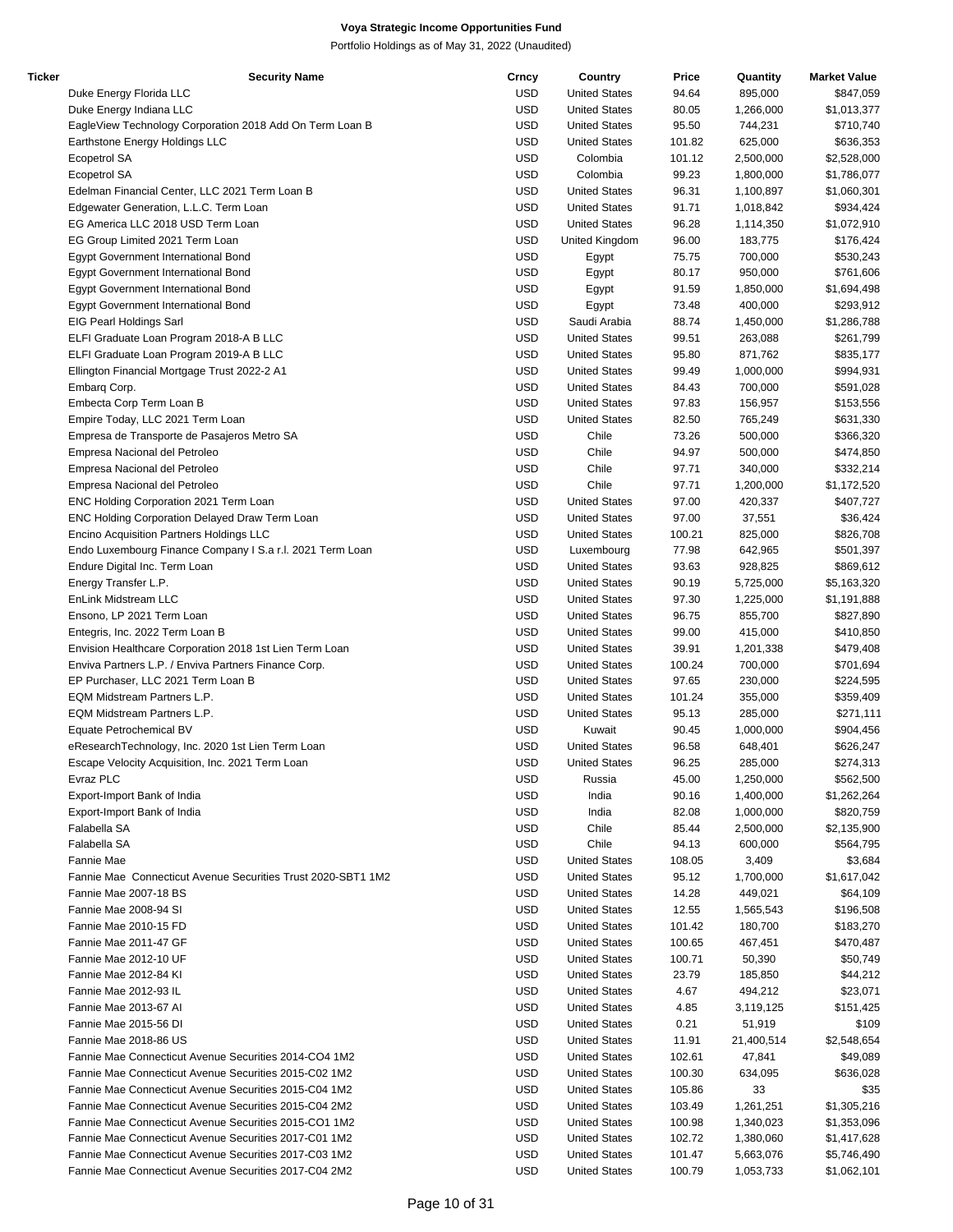| Ticker | <b>Security Name</b>                                                  | Crncy      | Country              | Price  | Quantity   | <b>Market Value</b> |
|--------|-----------------------------------------------------------------------|------------|----------------------|--------|------------|---------------------|
|        | Fannie Mae Connecticut Avenue Securities 2017-C07 2M2                 | <b>USD</b> | <b>United States</b> | 99.66  | 3,756,790  | \$3,744,046         |
|        | Fannie Mae Connecticut Avenue Securities 2017-CO6 2M2                 | <b>USD</b> | <b>United States</b> | 100.96 | 3,397,740  | \$3,430,375         |
|        | Fannie Mae Connecticut Avenue Securities 2018-C05 1B1                 | <b>USD</b> | <b>United States</b> | 100.63 | 1,020,000  | \$1,026,446         |
|        | Fannie Mae Connecticut Avenue Securities 2018-C06 1M2                 | <b>USD</b> | <b>United States</b> | 98.47  | 4,840,950  | \$4,766,747         |
|        | Fannie Mae Connecticut Avenue Securities 2018-C06 2M2                 | <b>USD</b> | <b>United States</b> | 98.04  | 2,911,187  | \$2,854,056         |
|        | Fannie Mae Connecticut Avenue Securities 2018-CO1 1M2                 | <b>USD</b> | <b>United States</b> | 100.64 | 4,880,933  | \$4,912,110         |
|        | Fannie Mae Connecticut Avenue Securities 2019-R02 1M2                 | <b>USD</b> | <b>United States</b> | 99.64  | 670,289    | \$667,892           |
|        | Fannie Mae Connecticut Avenue Securities 2019-RO3 1M2                 | <b>USD</b> | <b>United States</b> | 99.64  | 325,903    | \$324,743           |
|        | Fannie Mae Connecticut Avenue Securities Trust 2019-R01 2M2           | <b>USD</b> | <b>United States</b> | 99.35  | 871,941    | \$866,262           |
|        | Fannie Mae Connecticut Avenue Securities Trust 2019-R05 1B1           | <b>USD</b> | <b>United States</b> | 98.76  | 951,970    | \$940,172           |
|        | Fannie Mae Connecticut Avenue Securities Trust 2020-R01 1M2           | <b>USD</b> | <b>United States</b> | 99.22  | 1,584,126  | \$1,571,725         |
|        | Fannie Mae Connecticut Avenue Securities Trust 2020-SBT1 2M2          | <b>USD</b> | <b>United States</b> | 95.41  | 3,898,000  | \$3,719,170         |
|        | Fannie Mae Interest Strip Series 346 6                                | <b>USD</b> | <b>United States</b> | 16.60  | 508,536    | \$84,414            |
|        | Fannie Mae REMIC Trust 2000-26 SP                                     | <b>USD</b> | <b>United States</b> | 9.84   | 94,679     | \$9,315             |
|        | Fannie Mae REMIC Trust 2002-13 SR                                     | <b>USD</b> | <b>United States</b> | 8.99   | 119,952    | \$10,789            |
|        | Fannie Mae REMIC Trust 2004-64 SW                                     | <b>USD</b> | <b>United States</b> | 13.40  | 73,852     | \$9,893             |
|        | Fannie Mae REMIC Trust 2004-66 SE                                     | <b>USD</b> | <b>United States</b> | 11.70  | 50,749     | \$5,937             |
|        | Fannie Mae REMIC Trust 2009-25 SN                                     | <b>USD</b> | <b>United States</b> | 15.65  | 261,564    | \$40,939            |
|        | Fannie Mae REMIC Trust 2012-66 IB                                     | <b>USD</b> | <b>United States</b> | 0.22   | 9,884,928  | \$21,712            |
|        | Fannie Mae REMIC Trust 2013-116 SC                                    | <b>USD</b> | <b>United States</b> | 4.68   | 288,961    | \$13,535            |
|        | Fannie Mae REMICS 2004-53 UC                                          | <b>USD</b> | <b>United States</b> | 16.19  | 1,321,340  | \$213,919           |
|        | Fannie Mae REMICS 2005-59 NS                                          | <b>USD</b> | <b>United States</b> | 6.98   | 949,727    | \$66,283            |
|        | Fannie Mae REMICS 2006-46 SP                                          | <b>USD</b> | <b>United States</b> | 176.16 | 115,704    | \$203,820           |
|        | Fannie Mae REMICS 2007-22 SD                                          | <b>USD</b> | <b>United States</b> | 14.88  | 3,978,678  | \$592,109           |
|        | Fannie Mae REMICS 2007-30 IE                                          | <b>USD</b> | <b>United States</b> | 17.36  | 3,642,392  | \$632,338           |
|        | Fannie Mae REMICS 2007-55 S                                           | <b>USD</b> | <b>United States</b> | 14.04  | 2,231,763  | \$313,276           |
|        | Fannie Mae REMICS 2011-123 SD                                         | <b>USD</b> | <b>United States</b> | 2.24   | 962,312    | \$21,579            |
|        | Fannie Mae REMICS 2012-111 UI                                         | <b>USD</b> | <b>United States</b> | 4.96   | 11,549,317 | \$572,411           |
|        | Fannie Mae REMICS 2012-121 DI                                         | <b>USD</b> | <b>United States</b> | 4.40   | 934,584    | \$41,125            |
|        | Fannie Mae REMICS 2012-128 KI                                         | <b>USD</b> | <b>United States</b> | 4.97   | 9,584,852  | \$476,501           |
|        | Fannie Mae REMICS 2012-133 NS                                         | <b>USD</b> | <b>United States</b> | 14.79  | 8,107,031  | \$1,198,862         |
|        | Fannie Mae REMICS 2012-148 IB                                         | <b>USD</b> | <b>United States</b> | 5.92   | 2,124,244  | \$125,679           |
|        | Fannie Mae REMICS 2012-150 PS                                         | <b>USD</b> | <b>United States</b> | 15.78  | 4,146,117  | \$654,432           |
|        | Fannie Mae REMICS 2013-1 LI                                           | <b>USD</b> | <b>United States</b> | 4.50   | 9,543,345  | \$429,037           |
|        | Fannie Mae REMICS 2013-137 PI                                         | <b>USD</b> | <b>United States</b> | 20.25  | 1,725,465  | \$349,325           |
|        | Fannie Mae REMICS 2013-19 JS                                          | <b>USD</b> | <b>United States</b> | 8.46   | 8,854,852  | \$748,910           |
|        | Fannie Mae REMICS 2013-2 NI                                           | <b>USD</b> | <b>United States</b> | 14.86  | 1,403,665  | \$208,542           |
|        | Fannie Mae REMICS 2013-21 KI                                          | <b>USD</b> | <b>United States</b> | 4.98   | 3,817,661  | \$189,976           |
|        | Fannie Mae REMICS 2013-32 EI                                          | <b>USD</b> | <b>United States</b> | 8.27   | 4,537,211  | \$375,307           |
|        | Fannie Mae REMICS 2013-41 BI                                          | <b>USD</b> | <b>United States</b> | 5.53   | 1,362,450  | \$75,402            |
|        | Fannie Mae REMICS 2013-69 PI                                          | <b>USD</b> | <b>United States</b> | 7.82   | 1,519,586  | \$118,816           |
|        | Fannie Mae REMICS 2013-97 JS                                          | <b>USD</b> | <b>United States</b> | 11.10  | 3.525.563  | \$391,335           |
|        | Fannie Mae REMICS 2016-19 SB                                          | <b>USD</b> | <b>United States</b> | 12.83  | 7,174,453  | \$920,139           |
|        | Fannie Mae REMICS 2016-4 BI                                           | <b>USD</b> | <b>United States</b> | 18.39  | 2,287,945  | \$420,644           |
|        | Fannie Mae REMICS 2016-61 PI                                          | <b>USD</b> | <b>United States</b> | 17.58  | 1,609,668  | \$282,957           |
|        | Fannie Mae REMICS 2017-16 SG                                          | <b>USD</b> | <b>United States</b> | 15.94  | 16,116,844 | \$2,568,521         |
|        | Fannie Mae REMICS 2019-15 AI                                          | <b>USD</b> | <b>United States</b> | 24.29  | 10,133,148 | \$2,461,016         |
|        | Fannie Mae REMICS 2019-17 SA                                          | <b>USD</b> | <b>United States</b> | 12.27  | 16,763,560 | \$2,057,144         |
|        | Fannie Mae REMICS 2019-8 SB                                           | <b>USD</b> | <b>United States</b> | 12.74  | 14,647,978 | \$1,866,538         |
|        | Fannie Mae REMICS 2020-49 SB                                          | <b>USD</b> | <b>United States</b> | 20.03  | 20,998,862 | \$4,205,358         |
|        | Fannie Mae REMICS 2020-64 IO                                          | <b>USD</b> | <b>United States</b> | 19.86  | 42,540,905 | \$8,449,415         |
|        | Fannie Mae REMICS 2020-65 CI                                          | <b>USD</b> | <b>United States</b> | 18.43  | 25,830,346 | \$4,761,135         |
|        | Fannie Mae REMICS 2021-2 PI                                           | <b>USD</b> | <b>United States</b> | 10.77  | 20,506,789 | \$2,208,118         |
|        | Fannie Mae REMICS 2021-65 KI                                          | <b>USD</b> | <b>United States</b> | 17.99  | 45,230,865 | \$8,138,864         |
|        | Fannie Mae Series 2006-11 FA                                          | <b>USD</b> | <b>United States</b> | 99.64  | 375,050    | \$373,710           |
|        | FedEx Corp.                                                           | <b>USD</b> | <b>United States</b> | 86.86  | 2,217,000  | \$1,925,728         |
|        | Fender Musical Instruments Corporation 2021 Term Loan B               | <b>USD</b> | <b>United States</b> | 95.13  | 263,758    | \$250,900           |
|        | Fertitta Entertainment LLC / Fertitta Entertainment Finance Co., Inc. | <b>USD</b> | <b>United States</b> | 86.83  | 975,000    | \$846,622           |
|        | Fertitta Entertainment, LLC 2022 Term Loan B                          | <b>USD</b> | <b>United States</b> | 96.06  | 1,540,000  | \$1,479,363         |
|        | Filtration Group Corporation 2021 Incremental Term Loan               | <b>USD</b> | <b>United States</b> | 96.25  | 184,075    | \$177,172           |
|        | Finastra USA, Inc. USD 1st Lien Term Loan                             | <b>USD</b> | <b>United States</b> | 94.71  | 804,549    | \$762,023           |
|        | First Advantage Holdings, LLC 2021 Term Loan B                        | <b>USD</b> | <b>United States</b> | 97.42  | 220,984    | \$215,275           |
|        | First Eagle Holdings, Inc. 2020 Term Loan B                           | <b>USD</b> | <b>United States</b> | 95.91  | 1,142,036  | \$1,095,284         |
|        | First Horizon Alternative Mortgage Securities Trust 2006-FA8 1A7      | <b>USD</b> | <b>United States</b> | 50.44  | 66,311     | \$33,446            |
|        | First Quantum Minerals Ltd.                                           | <b>USD</b> | Canada               | 99.96  | 600,000    | \$599,766           |
|        | Five Guys Holdings, Inc. 2017-1A A2                                   | <b>USD</b> | <b>United States</b> | 98.63  | 3,061,863  | \$3,020,047         |
|        | Five Star 2022 Term Loan 1L                                           | <b>USD</b> | <b>United States</b> | 96.50  | 225,000    | \$217,125           |
|        |                                                                       |            |                      |        |            |                     |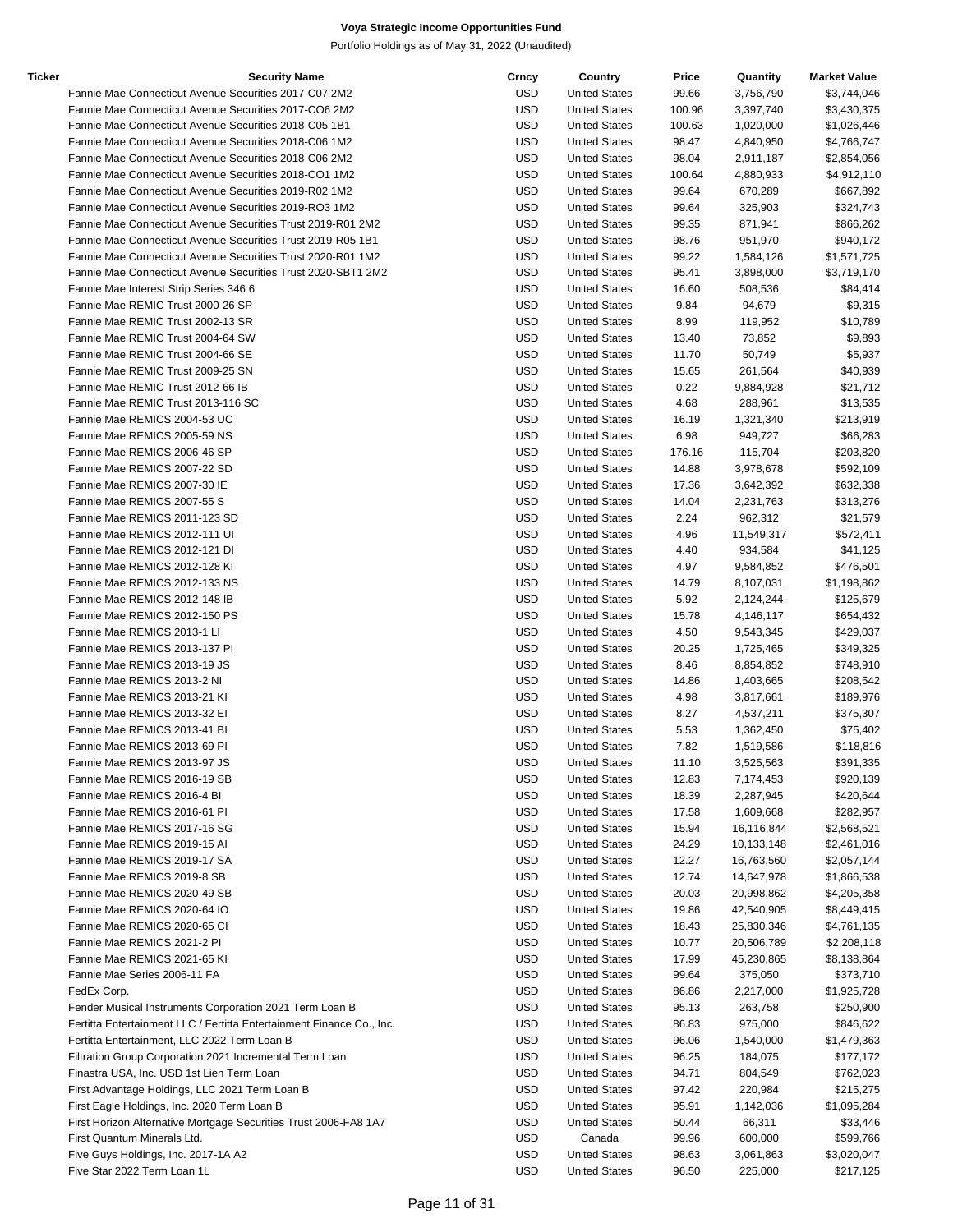| Ticker | <b>Security Name</b>                                                   | Crncy      | Country              | Price  | Quantity   | <b>Market Value</b> |
|--------|------------------------------------------------------------------------|------------|----------------------|--------|------------|---------------------|
|        | Flagstar Mortgage Trust 2017-2 A7                                      | USD        | <b>United States</b> | 96.46  | 206,904    | \$199,579           |
|        | Flagstar Mortgage Trust 2018-1 B3                                      | <b>USD</b> | <b>United States</b> | 93.14  | 631,529    | \$588,204           |
|        | Flagstar Mortgage Trust 2018-2 B2                                      | <b>USD</b> | <b>United States</b> | 94.04  | 4,565,878  | \$4,293,598         |
|        | Flagstar Mortgage Trust 2018-3INV A3                                   | <b>USD</b> | <b>United States</b> | 98.78  | 907,883    | \$896,818           |
|        | Flagstar Mortgage Trust 2018-4 B3                                      | <b>USD</b> | <b>United States</b> | 93.06  | 3,667,367  | \$3,413,004         |
|        | Flagstar Mortgage Trust 2018-5 B3                                      | <b>USD</b> | <b>United States</b> | 95.82  | 924,627    | \$886,011           |
|        | Flagstar Mortgage Trust 2018-6RR 1A7                                   | <b>USD</b> | <b>United States</b> | 98.71  | 283,613    | \$279,942           |
|        | Flagstar Mortgage Trust 2018-6RR B1                                    | <b>USD</b> | <b>United States</b> | 97.01  | 3,492,318  | \$3,387,727         |
|        | Flagstar Mortgage Trust 2019-2 B1                                      | <b>USD</b> | <b>United States</b> | 93.12  | 1,424,057  | \$1,326,141         |
|        | Flagstar Mortgage Trust 2019-2 B2                                      | <b>USD</b> | <b>United States</b> | 91.64  | 1,993,679  | \$1,827,049         |
|        |                                                                        | <b>USD</b> |                      |        | 3,359,941  |                     |
|        | Flagstar Mortgage Trust 2020-1NV B2A                                   |            | <b>United States</b> | 90.75  |            | \$3,049,146         |
|        | Flagstar Mortgage Trust 2020-1NV B3                                    | <b>USD</b> | <b>United States</b> | 90.22  | 2,879,949  | \$2,598,306         |
|        | Flagstar Mortgage Trust 2021-2 B3                                      | <b>USD</b> | <b>United States</b> | 80.34  | 3,761,103  | \$3,021,810         |
|        | Fleetcor Technologies Operating Company, LLC 2021 Term Loan B4         | <b>USD</b> | <b>United States</b> | 96.93  | 248,126    | \$240,505           |
|        | Flynn Restaurant Group LP 2021 Term Loan B                             | <b>USD</b> | <b>United States</b> | 94.38  | 862,838    | \$814,303           |
|        | Focus Financial Partners, LLC 2021 Term Loan                           | <b>USD</b> | <b>United States</b> | 97.06  | 638,203    | \$619,456           |
|        | Fogo De Chao, Inc. 2018 Add On Term Loan                               | <b>USD</b> | <b>United States</b> | 96.63  | 500,000    | \$483,125           |
|        | Foley Products Company, LLC 2021 Term Loan                             | <b>USD</b> | <b>United States</b> | 96.75  | 670,000    | \$648,225           |
|        | Foot Locker, Inc.                                                      | <b>USD</b> | <b>United States</b> | 82.53  | 525,000    | \$433,285           |
|        | Ford Motor Credit Co. LLC                                              | <b>USD</b> | <b>United States</b> | 90.46  | 800,000    | \$723,687           |
|        | Ford Motor Credit Co. LLC                                              | <b>USD</b> | <b>United States</b> | 86.61  | 300,000    | \$259,815           |
|        | Ford Motor Credit Co. LLC                                              | <b>USD</b> | <b>United States</b> | 98.38  | 675,000    | \$664,089           |
|        | Ford Motor Credit Co. LLC                                              | <b>USD</b> | <b>United States</b> | 94.89  | 550,000    | \$521,909           |
|        | Ford Motor Credit Co. LLC                                              | <b>USD</b> | <b>United States</b> | 97.61  | 600,000    | \$585,636           |
|        | Ford Motor Credit Co. LLC                                              | <b>USD</b> | <b>United States</b> | 101.32 | 800,000    | \$810,525           |
|        | Fortress Transportation and Infrastructure Investors LLC               | <b>USD</b> | <b>United States</b> | 86.14  | 775,000    | \$667,604           |
|        | Foundation Building Materials Holding Company LLC 2021 Term Loan       | USD        | <b>United States</b> | 94.39  | 560,763    | \$529,320           |
|        | Foundation Building Materials, Inc.                                    | <b>USD</b> | <b>United States</b> | 81.68  | 700,000    | \$571,792           |
|        |                                                                        |            | <b>United States</b> |        | 452,572    |                     |
|        | Franchise Group Intermediate Holdco, LLC 2021 First Out Term Loan B    | <b>USD</b> |                      | 97.88  |            | \$442,955           |
|        | Freddie Mac 2009-70 PS                                                 | <b>USD</b> | <b>United States</b> | 15.74  | 1,047,528  | \$164,882           |
|        | Freddie Mac 2524 SH                                                    | <b>USD</b> | <b>United States</b> | 0.54   | 23,264     | \$127               |
|        | Freddie Mac 2525 SM                                                    | <b>USD</b> | <b>United States</b> | 17.11  | 266,070    | \$45,536            |
|        | Freddie Mac 2981 CS                                                    | <b>USD</b> | <b>United States</b> | 12.29  | 249,975    | \$30,724            |
|        | Freddie Mac 2989 HS                                                    | <b>USD</b> | <b>United States</b> | 25.81  | 236,955    | \$61,166            |
|        | Freddie Mac 3018 SM                                                    | <b>USD</b> | <b>United States</b> | 18.40  | 126,735    | \$23,325            |
|        | Freddie Mac 3222 SN                                                    | <b>USD</b> | <b>United States</b> | 12.39  | 1,591,789  | \$197,274           |
|        | Freddie Mac 324 144                                                    | <b>USD</b> | <b>United States</b> | 22.32  | 249,556    | \$55,694            |
|        | Freddie Mac 3523 SA                                                    | <b>USD</b> | <b>United States</b> | 12.31  | 500,921    | \$61,679            |
|        | Freddie Mac 3582 MS                                                    | <b>USD</b> | <b>United States</b> | 13.70  | 413,539    | \$56,639            |
|        | Freddie Mac 3688 BI                                                    | <b>USD</b> | <b>United States</b> | 19.52  | 624,677    | \$121,943           |
|        | Freddie Mac 4186 IA                                                    | <b>USD</b> | <b>United States</b> | 9.88   | 2,427,834  | \$239,982           |
|        | Freddie Mac 4333 Al                                                    | <b>USD</b> | <b>United States</b> | 18.20  | 89,957     | \$16,374            |
|        | Freddie Mac 4813 IO                                                    | <b>USD</b> | <b>United States</b> | 21.39  | 5,136,236  | \$1,098,820         |
|        | Freddie Mac Multifamily Structured Pass Through Certificates K-1521 X1 | <b>USD</b> | <b>United States</b> | 9.72   | 2,446,345  | \$237,864           |
|        | Freddie Mac Multifamily Structured Pass Through Certificates K109 X1   | <b>USD</b> | <b>United States</b> | 9.84   | 20,125,855 | \$1,980,994         |
|        | Freddie Mac Multifamily Structured Pass Through Certificates K715 X3   | USD        | <b>United States</b> | 0.00   | 758,959    | \$1                 |
|        | Freddie Mac REMIC Trust 2266 S                                         | <b>USD</b> | <b>United States</b> | 1.57   | 1,373      | \$22                |
|        | Freddie Mac REMIC Trust 2374 S                                         | <b>USD</b> | <b>United States</b> | 15.43  | 130,719    | \$20,173            |
|        | Freddie Mac REMIC Trust 2417 SY                                        | <b>USD</b> | <b>United States</b> | 18.78  | 64,801     | \$12,171            |
|        | Freddie Mac REMIC Trust 2577 SA                                        | <b>USD</b> | <b>United States</b> | 16.27  | 129,946    | \$21,144            |
|        |                                                                        |            |                      |        |            |                     |
|        | Freddie Mac REMIC Trust 2981 SU                                        | <b>USD</b> | <b>United States</b> | 12.92  | 69,877     | \$9,026             |
|        | Freddie Mac REMIC Trust 3031 BP                                        | <b>USD</b> | <b>United States</b> | 101.84 | 134,950    | \$137,429           |
|        | Freddie Mac REMIC Trust 3049 PI                                        | <b>USD</b> | <b>United States</b> | 14.34  | 483,101    | \$69,260            |
|        | Freddie Mac REMIC Trust 3085 SK                                        | <b>USD</b> | <b>United States</b> | 211.07 | 43,769     | \$92,381            |
|        | Freddie Mac REMIC Trust 3151 PO                                        | <b>USD</b> | <b>United States</b> | 84.67  | 60,089     | \$50,879            |
|        | Freddie Mac REMIC Trust 3624 TS                                        | <b>USD</b> | <b>United States</b> | 8.21   | 157,235    | \$12,914            |
|        | Freddie Mac REMIC Trust 4261 ID                                        | <b>USD</b> | <b>United States</b> | 11.16  | 160,425    | \$17,911            |
|        | Freddie Mac REMIC Trust 4287 CI                                        | <b>USD</b> | <b>United States</b> | 11.96  | 481,010    | \$57,551            |
|        | Freddie Mac REMICS 2781 SB                                             | <b>USD</b> | <b>United States</b> | 15.14  | 1,325,318  | \$200,704           |
|        | Freddie Mac REMICS 2921 PF                                             | <b>USD</b> | <b>United States</b> | 99.75  | 281,581    | \$280,871           |
|        | Freddie Mac REMICS 3128 JI                                             | <b>USD</b> | <b>United States</b> | 15.04  | 3,112,041  | \$467,980           |
|        | Freddie Mac REMICS 3298 S                                              | <b>USD</b> | <b>United States</b> | 13.16  | 1,464,478  | \$192,776           |
|        | Freddie Mac REMICS 4097 IC                                             | <b>USD</b> | <b>United States</b> | 4.32   | 2,765,368  | \$119,513           |
|        | Freddie Mac REMICS 4116 IL                                             | <b>USD</b> | <b>United States</b> | 12.97  | 962,030    | \$124,736           |
|        | Freddie Mac REMICS 4120 TI                                             | <b>USD</b> | <b>United States</b> | 4.24   | 9,625,873  | \$408,416           |
|        | Freddie Mac REMICS 4136 QI                                             | <b>USD</b> | <b>United States</b> | 5.73   | 1,345,367  | \$77,107            |
|        | Freddie Mac REMICS 4143 IK                                             | <b>USD</b> | <b>United States</b> | 8.42   | 720,144    | \$60,655            |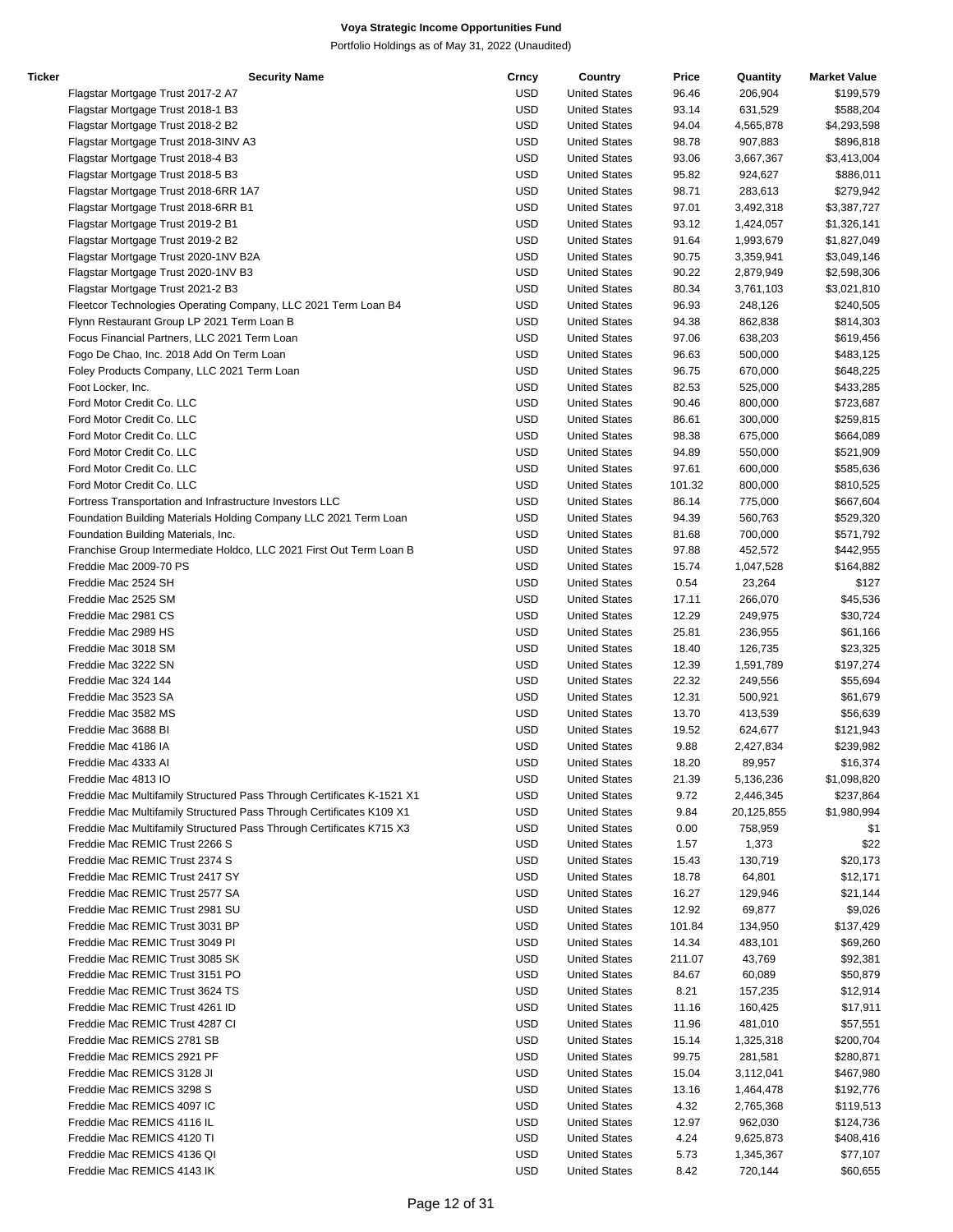| Ticker | <b>Security Name</b>                                              | Crncy      | Country              | Price  | Quantity    | <b>Market Value</b> |
|--------|-------------------------------------------------------------------|------------|----------------------|--------|-------------|---------------------|
|        | Freddie Mac REMICS 4146 SA                                        | <b>USD</b> | <b>United States</b> | 14.75  | 13,600,996  | \$2,005,546         |
|        | Freddie Mac REMICS 4153 YI                                        | <b>USD</b> | <b>United States</b> | 3.64   | 759,871     | \$27,683            |
|        | Freddie Mac REMICS 4157 IH                                        | <b>USD</b> | <b>United States</b> | 15.79  | 1,927,910   | \$304,375           |
|        | Freddie Mac REMICS 4162 DI                                        | <b>USD</b> | <b>United States</b> | 3.68   | 1,213,169   | \$44,688            |
|        | Freddie Mac REMICS 4182 IL                                        | <b>USD</b> | <b>United States</b> | 5.31   | 4,594,276   | \$243,767           |
|        | Freddie Mac REMICS 4266 LI                                        | <b>USD</b> | <b>United States</b> | 2.52   | 589,537     | \$14,833            |
|        | Freddie Mac REMICS 4273 PS                                        | <b>USD</b> | <b>United States</b> | 12.49  | 27,636,597  | \$3,452,143         |
|        | Freddie Mac REMICS 4290 EI                                        | <b>USD</b> |                      |        |             |                     |
|        |                                                                   |            | <b>United States</b> | 18.60  | 1,858,792   | \$345,777           |
|        | Freddie Mac REMICS 4385 LS                                        | <b>USD</b> | <b>United States</b> | 83.95  | 1,046,048   | \$878,176           |
|        | Freddie Mac REMICS 4494 LI                                        | <b>USD</b> | <b>United States</b> | 11.50  | 2,322,576   | \$267,054           |
|        | Freddie Mac REMICS 4618 SA                                        | <b>USD</b> | <b>United States</b> | 15.62  | 7,309,517   | \$1,141,453         |
|        | Freddie Mac REMICS 4625 BI                                        | <b>USD</b> | <b>United States</b> | 16.72  | 1,751,653   | \$292,916           |
|        | Freddie Mac REMICS 4708 KI                                        | <b>USD</b> | <b>United States</b> | 16.69  | 2,092,153   | \$349,213           |
|        | Freddie Mac REMICS 4903 NS                                        | <b>USD</b> | <b>United States</b> | 15.18  | 24,044,146  | \$3,650,014         |
|        | Freddie Mac REMICS 4909 SJ                                        | <b>USD</b> | <b>United States</b> | 16.77  | 12,368,587  | \$2,074,436         |
|        | Freddie Mac REMICS 4910 SD                                        | <b>USD</b> | <b>United States</b> | 16.69  | 4,803,076   | \$801,495           |
|        | Freddie Mac REMICS 4910 SH                                        | <b>USD</b> | <b>United States</b> | 16.91  | 16,044,412  | \$2,713,179         |
|        | Freddie Mac REMICS 4924 SY                                        | <b>USD</b> | <b>United States</b> | 17.78  | 20,803,524  | \$3,698,810         |
|        | Freddie Mac REMICS 4967 IQ                                        | <b>USD</b> | <b>United States</b> | 20.31  | 15,837,520  | \$3,216,469         |
|        | Freddie Mac REMICS 4974 I                                         | <b>USD</b> | <b>United States</b> | 20.00  | 41,987,595  | \$8,398,892         |
|        | Freddie Mac REMICS 5010 MI                                        | <b>USD</b> | <b>United States</b> | 15.85  | 36,625,245  | \$5,804,563         |
|        |                                                                   |            |                      |        |             |                     |
|        | Freddie Mac REMICS 5049 UI                                        | <b>USD</b> | <b>United States</b> | 19.29  | 29,503,361  | \$5,690,564         |
|        | Freddie Mac REMICS 5074 GI                                        | <b>USD</b> | <b>United States</b> | 11.12  | 14,904,749  | \$1,658,024         |
|        | Freddie Mac REMICS 5081 CI                                        | <b>USD</b> | <b>United States</b> | 11.41  | 25,152,517  | \$2,870,662         |
|        | Freddie Mac REMICS 5142 LI                                        | <b>USD</b> | <b>United States</b> | 16.86  | 11,750,695  | \$1,980,765         |
|        | Freddie Mac REMICS Trust 3740 FB                                  | <b>USD</b> | <b>United States</b> | 100.46 | 388,987     | \$390,790           |
|        | Freddie Mac STACR Remic Trust 2020-DNA2 M2                        | <b>USD</b> | <b>United States</b> | 99.45  | 1,052,829   | \$1,047,009         |
|        | Freddie Mac STACR REMIC Trust 2020-HQA1 M2                        | <b>USD</b> | <b>United States</b> | 98.17  | 1,492,434   | \$1,465,160         |
|        | Freddie Mac STACR REMIC Trust 2021-DNA6 B1                        | <b>USD</b> | <b>United States</b> | 88.40  | 5,100,000   | \$4,508,270         |
|        | Freddie Mac STACR REMIC Trust 2021-HQA3 M2                        | <b>USD</b> | <b>United States</b> | 92.07  | 2,500,000   | \$2,301,786         |
|        | Freddie Mac STACR REMIC Trust 2021-HQA4 B1                        | <b>USD</b> | <b>United States</b> | 88.56  | 6,100,000   | \$5,402,097         |
|        | Freddie Mac STACR REMIC Trust 2022-DNA1 B1                        | <b>USD</b> | <b>United States</b> | 87.09  | 2,800,000   | \$2,438,459         |
|        | Freddie Mac STACR REMIC Trust 2022-DNA1 M1B                       | <b>USD</b> | <b>United States</b> | 93.08  | 2,500,000   | \$2,327,125         |
|        | Freddie Mac STACR REMIC Trust 2022-DNA1 M2                        | <b>USD</b> | <b>United States</b> | 88.15  | 2,000,000   | \$1,763,023         |
|        |                                                                   |            |                      |        |             |                     |
|        | Freddie Mac STACR REMIC Trust 2022-DNA3 M2                        | <b>USD</b> | <b>United States</b> | 93.95  | 1,800,000   | \$1,691,026         |
|        | Freddie Mac STACR REMIC Trust 2022-DNA4 M2                        | <b>USD</b> | <b>United States</b> | 97.03  | 2,500,000   | \$2,425,651         |
|        | Freddie Mac STACR REMIC Trust 2022-HQA1 M2                        | <b>USD</b> | <b>United States</b> | 97.28  | 1,200,000   | \$1,167,352         |
|        | Freddie Mac STACR Trust 2018-DNA3 M2                              | <b>USD</b> | <b>United States</b> | 99.41  | 3,414,570   | \$3,394,532         |
|        | Freddie Mac Strips 287 IO                                         | <b>USD</b> | <b>United States</b> | 4.95   | 1,260,336   | \$62,349            |
|        | Freddie Mac Strips Series 224 IO                                  | <b>USD</b> | <b>United States</b> | 21.63  | 877,389     | \$189,765           |
|        | Freddie Mac Strips Series 237 S23                                 | USD        | <b>United States</b> | 15.98  | 410,673     | \$65,627            |
|        | Freddie Mac Strips Series 260 33                                  | <b>USD</b> | <b>United States</b> | 18.18  | 483,308     | \$87,864            |
|        | Freddie Mac Structured Agency Credit Risk Debt Notes 2014-DN3 M3  | <b>USD</b> | <b>United States</b> | 100.68 | 287,367     | \$289,333           |
|        | Freddie Mac Structured Agency Credit Risk Debt Notes 2018-DNA1 B1 | <b>USD</b> | <b>United States</b> | 96.05  | 1,840,000   | \$1,767,324         |
|        | Freddie Mac Structured Agency Credit Risk Debt Notes 2018-HQA1 M2 | <b>USD</b> | <b>United States</b> | 99.23  | 2,482,122   | \$2,462,922         |
|        | Freddie Mac Structured Agency Credit Risk Debt Notes 2019-DNA1 M2 | <b>USD</b> | <b>United States</b> | 100.80 | 3,936,244   | \$3,967,924         |
|        | Freddie Mac Structured Agency Credit Risk Debt Notes 2019-HQA2 M2 | <b>USD</b> | <b>United States</b> | 99.65  | 6,474,938   | \$6,452,152         |
|        | Freddie Mac Structured Agency Credit Risk Debt Notes 2021-DNA2 M2 | <b>USD</b> | <b>United States</b> | 97.73  |             |                     |
|        |                                                                   |            |                      |        | 3,000,000   | \$2,931,754         |
|        | Freddie Mac Structured Agency Credit Risk Debt Notes 2021-DNA7 B1 | <b>USD</b> | <b>United States</b> | 87.73  | 2,300,000   | \$2,017,742         |
|        | Freedom Mortgage Corp.                                            | <b>USD</b> | <b>United States</b> | 86.03  | 255,000     | \$219,377           |
|        | Freedom Mortgage Corp.                                            | <b>USD</b> | <b>United States</b> | 88.56  | 375,000     | \$332,108           |
|        | Freedom Mortgage Corp.                                            | <b>USD</b> | <b>United States</b> | 92.81  | 527,000     | \$489,118           |
|        | FREMF 2016-K55 D Mortgage Trust                                   | <b>USD</b> | <b>United States</b> | 76.43  | 33,780,000  | \$25,816,642        |
|        | FREMF 2016-K60 D Mortgage Trust                                   | <b>USD</b> | <b>United States</b> | 72.37  | 8,502,000   | \$6,152,505         |
|        | FREMF 2018-KBF2 C Mortgage Trust                                  | <b>USD</b> | <b>United States</b> | 97.49  | 1,717,920   | \$1,674,718         |
|        | FREMF 2019-KBF3 C Mortgage Trust                                  | <b>USD</b> | <b>United States</b> | 99.82  | 2,739,814   | \$2,734,801         |
|        | FREMF 2019-KG01 C Mortgage Trust                                  | <b>USD</b> | <b>United States</b> | 59.78  | 14,878,000  | \$8,893,622         |
|        | FREMF 2019-KG01 X2A Mortgage Trust                                | <b>USD</b> | <b>United States</b> | 0.38   | 189,687,902 | \$726,334           |
|        | FREMF 2019-KG01 X2B Mortgage Trust                                | <b>USD</b> | <b>United States</b> | 0.48   | 21,120,000  | \$101,805           |
|        | FRR Re-REMIC Trust 2018-C1 B725                                   | <b>USD</b> | <b>United States</b> |        |             | \$1,922,129         |
|        |                                                                   |            |                      | 96.11  | 2,000,000   |                     |
|        | FRR Re-REMIC Trust 2018-C1 C725                                   | <b>USD</b> | <b>United States</b> | 90.98  | 1,268,740   | \$1,154,302         |
|        | Gainwell Acquisition Corp. Term Loan B                            | <b>USD</b> | <b>United States</b> | 98.00  | 1,042,790   | \$1,021,934         |
|        | Galaxy US Opco, Inc. 2022 Term Loan B 1L                          | <b>USD</b> | <b>United States</b> | 95.00  | 300,000     | \$285,000           |
|        | Galton Funding Mortgage Trust 2018-2 B2                           | <b>USD</b> | <b>United States</b> | 95.48  | 1,596,936   | \$1,524,707         |
|        | Galton Funding Mortgage Trust 2019-1 B1                           | <b>USD</b> | <b>United States</b> | 95.38  | 2,389,575   | \$2,279,067         |
|        | Galton Funding Mortgage Trust 2019-1 B2                           | <b>USD</b> | <b>United States</b> | 95.51  | 1,916,032   | \$1,829,954         |
|        | GAM RE-REMIC TR 2021-FFR2 BK44                                    | <b>USD</b> | <b>United States</b> | 88.98  | 2,648,000   | \$2,356,193         |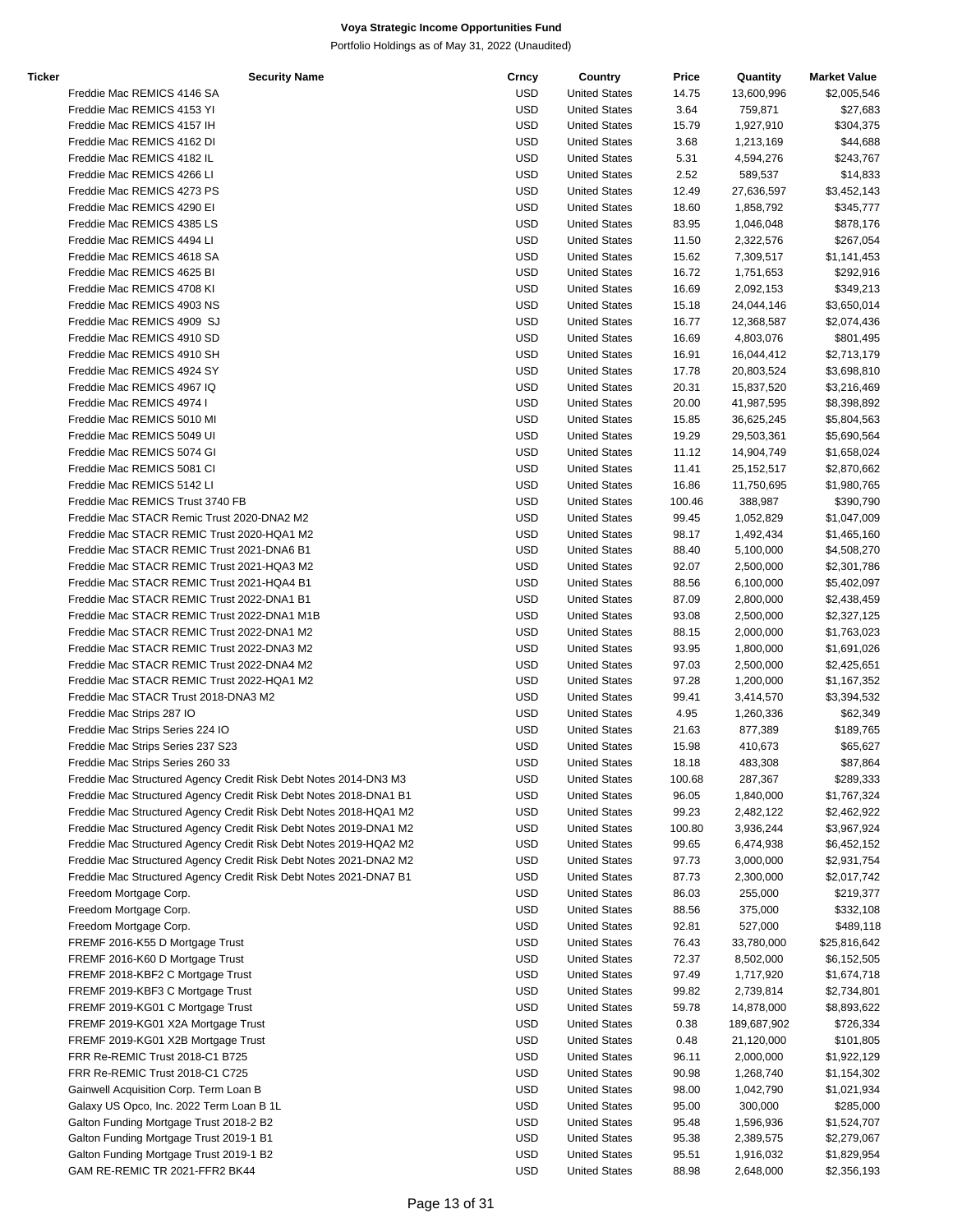| Ticker | <b>Security Name</b>                                   | Crncy      | Country              | Price | Quantity   | <b>Market Value</b> |
|--------|--------------------------------------------------------|------------|----------------------|-------|------------|---------------------|
|        | GAM RE-REMIC TR 2021-FFR2 BK78                         | <b>USD</b> | <b>United States</b> | 80.13 | 2,975,000  | \$2,383,852         |
|        | GAM RE-REMIC TR 2021-FFR2 C730                         | <b>USD</b> | <b>United States</b> | 85.33 | 2,263,000  | \$1,931,082         |
|        |                                                        |            |                      |       |            |                     |
|        | GAM RE-REMIC TR 2021-FFR2 CK44                         | <b>USD</b> | <b>United States</b> | 83.25 | 2,751,000  | \$2,290,102         |
|        | GAM RE-REMIC TR 2021-FFR2 CK49                         | <b>USD</b> | <b>United States</b> | 85.05 | 2,238,000  | \$1,903,505         |
|        | GAM RE-REMIC TR 2021-FFR2 CK78                         | <b>USD</b> | <b>United States</b> | 64.67 | 1,900,000  | \$1,228,802         |
|        | GAM RE-REMIC TR 2021-FFR2 D730                         | <b>USD</b> | <b>United States</b> | 83.18 | 2,263,000  | \$1,882,407         |
|        |                                                        |            |                      |       |            |                     |
|        | GAM RE-REMIC TR 2021-FFR2 DK49                         | <b>USD</b> | <b>United States</b> | 79.84 | 2,237,000  | \$1,785,945         |
|        | GAM Re-REMIC Trust 2021-FRR1 2D                        | <b>USD</b> | <b>United States</b> | 66.82 | 3,000,000  | \$2,004,530         |
|        | GAM Resecuritization Trust 2022-FRR3 BK47              | <b>USD</b> | <b>United States</b> | 82.54 | 4,690,000  | \$3,870,975         |
|        | GAM Resecuritization Trust 2022-FRR3 BK61              | <b>USD</b> | <b>United States</b> | 79.84 | 3,192,000  | \$2,548,457         |
|        |                                                        |            |                      |       |            |                     |
|        | GAM Resecuritization Trust 2022-FRR3 BK89              | <b>USD</b> | <b>United States</b> | 70.28 | 3,476,000  | \$2,442,928         |
|        | GAM Resecuritization Trust 2022-FRR3 C728              | <b>USD</b> | <b>United States</b> | 88.60 | 1,815,000  | \$1,608,013         |
|        | GAM Resecuritization Trust 2022-FRR3 CK47              | <b>USD</b> | <b>United States</b> | 85.56 | 1,850,000  | \$1,582,883         |
|        | GAM Resecuritization Trust 2022-FRR3 CK61              | <b>USD</b> | <b>United States</b> |       |            |                     |
|        |                                                        |            |                      | 75.48 | 2,238,000  | \$1,689,297         |
|        | GAM Resecuritization Trust 2022-FRR3 CK71              | <b>USD</b> | <b>United States</b> | 75.20 | 1,563,000  | \$1,175,448         |
|        | GAM Resecuritization Trust 2022-FRR3 CK89              | <b>USD</b> | <b>United States</b> | 65.76 | 1,820,000  | \$1,196,743         |
|        | GAM Resecuritization Trust 2022-FRR3 D728              | <b>USD</b> | <b>United States</b> | 86.32 | 1,816,000  | \$1,567,656         |
|        |                                                        |            |                      |       |            |                     |
|        | GAM Resecuritization Trust 2022-FRR3 DK27              | <b>USD</b> | <b>United States</b> | 96.83 | 2,453,000  | \$2,375,290         |
|        | GAM Resecuritization Trust 2022-FRR3 DK41              | <b>USD</b> | <b>United States</b> | 87.59 | 1,462,000  | \$1,280,637         |
|        | GAM Resecuritization Trust 2022-FRR3 DK47              | <b>USD</b> | <b>United States</b> | 83.71 | 1,849,000  | \$1,547,879         |
|        | GAM Resecuritization Trust 2022-FRR3 EK27              | <b>USD</b> | <b>United States</b> | 95.79 |            |                     |
|        |                                                        |            |                      |       | 610,000    | \$584,304           |
|        | GAM Resecuritization Trust 2022-FRR3 EK41              | <b>USD</b> | <b>United States</b> | 84.19 | 974,000    | \$819,964           |
|        | Gap, Inc./The                                          | <b>USD</b> | <b>United States</b> | 71.51 | 700,000    | \$500,598           |
|        | Gates Global LLC 2021 Term Loan B3                     | <b>USD</b> | <b>United States</b> | 96.21 | 896,639    | \$862,641           |
|        |                                                        |            |                      |       |            |                     |
|        | Gazprom PJSC Via Gaz Capital SA                        | <b>USD</b> | Russia               | 27.50 | 1,100,000  | \$302,500           |
|        | Gazprom PJSC Via Gaz Capital SA                        | <b>USD</b> | Russia               | 27.50 | 750,000    | \$206,250           |
|        | Gazprom PJSC via Gaz Finance PLC                       | <b>USD</b> | Russia               | 27.50 | 2,700,000  | \$742,500           |
|        |                                                        |            |                      |       |            |                     |
|        | Gazprom PJSC via Gaz Finance PLC                       | <b>USD</b> | Russia               | 15.00 | 2,300,000  | \$345,000           |
|        | GC Treasury Center Co. Ltd.                            | <b>USD</b> | Thailand             | 95.47 | 1,800,000  | \$1,718,537         |
|        | <b>GCI LLC</b>                                         | <b>USD</b> | <b>United States</b> | 90.66 | 775,000    | \$702,638           |
|        |                                                        | <b>USD</b> | <b>United States</b> | 99.50 |            |                     |
|        | Generation Bridge Acquisition, LLC Term Loan B         |            |                      |       | 376,200    | \$374,319           |
|        | Generation Bridge Acquisition, LLC Term Loan C         | <b>USD</b> | <b>United States</b> | 99.50 | 7,857      | \$7,818             |
|        | Genesee & Wyoming Inc. (New) Term Loan                 | <b>USD</b> | <b>United States</b> | 97.73 | 744,304    | \$727,413           |
|        | Genm Capital Labuan Ltd.                               | <b>USD</b> | Malaysia             | 83.20 | 300,000    | \$249,600           |
|        |                                                        |            |                      |       |            |                     |
|        | Geo Group, Inc. (The) 2018 Term Loan B                 | <b>USD</b> | <b>United States</b> | 95.13 | 793,734    | \$755,039           |
|        | GEON Performance Solutions, LLC 2021 Term Loan         | <b>USD</b> | <b>United States</b> | 97.75 | 472,625    | \$461,991           |
|        | GFLE50 GFL ENVIRONMENTAL INC COMPANY GUAR 144A 08/28 4 | <b>USD</b> | Canada               | 90.23 | 875,000    | \$789,491           |
| 80215  |                                                        |            |                      |       |            |                     |
|        | GFL Environmental, Inc.                                | <b>USD</b> | Canada               | 89.50 | 425,000    | \$380,375           |
|        |                                                        |            |                      |       |            |                     |
|        | Ginnie Mae 2007-59 SC                                  | <b>USD</b> | <b>United States</b> | 14.39 | 3,700,268  | \$532,548           |
|        | Ginnie Mae 2011-101 EI                                 | <b>USD</b> | <b>United States</b> | 24.22 | 125,905    | \$30,497            |
|        | Ginnie Mae 2013-130 SB                                 | <b>USD</b> | <b>United States</b> | 7.82  | 21,242,715 | \$1,661,327         |
|        |                                                        |            |                      |       |            |                     |
|        | Ginnie Mae 2014-58 SM                                  | USD        | <b>United States</b> | 13.45 | 8,505,134  | \$1,143,969         |
|        | Ginnie Mae 2021-194 IK                                 | USD        | <b>United States</b> | 17.51 | 45,666,164 | \$7,997,502         |
|        | Ginnie Mae Series 2008-40 SA                           | USD        | <b>United States</b> | 11.54 | 331,879    | \$38,295            |
|        | Ginnie Mae Series 2009-116 SJ                          | <b>USD</b> | <b>United States</b> | 13.88 | 563,314    | \$78,164            |
|        |                                                        |            |                      |       |            |                     |
|        | Ginnie Mae Series 2010-143 JI                          | <b>USD</b> | <b>United States</b> | 6.14  | 735,149    | \$45,105            |
|        | Ginnie Mae Series 2010-4 IP                            | <b>USD</b> | <b>United States</b> | 8.33  | 1,181,555  | \$98,398            |
|        | Ginnie Mae Series 2010-4 SL                            | <b>USD</b> | <b>United States</b> | 13.62 | 529,689    | \$72,121            |
|        | Ginnie Mae Series 2010-98 QS                           | USD        | <b>United States</b> | 3.16  | 47,704     |                     |
|        |                                                        |            |                      |       |            | \$1,507             |
|        | Ginnie Mae Series 2011-101 BI                          | USD        | <b>United States</b> | 2.28  | 1,509,639  | \$34,390            |
|        | Ginnie Mae Series 2011-124 KI                          | USD        | <b>United States</b> | 6.26  | 1,865,556  | \$116,752           |
|        | Ginnie Mae Series 2011-25 AS                           | USD        | <b>United States</b> | 12.55 | 4,361,851  | \$547,431           |
|        |                                                        |            |                      |       |            |                     |
|        | Ginnie Mae Series 2012-148 IP                          | USD        | <b>United States</b> | 5.11  | 2,018,029  | \$103,179           |
|        | Ginnie Mae Series 2012-149 BI                          | <b>USD</b> | <b>United States</b> | 9.64  | 17,592     | \$1,696             |
|        | Ginnie Mae Series 2012-39 PI                           | USD        | <b>United States</b> | 10.87 | 2,172,126  | \$236,032           |
|        |                                                        |            |                      |       |            |                     |
|        | Ginnie Mae Series 2013-103 DS                          | USD        | <b>United States</b> | 13.51 | 1,774,411  | \$239,660           |
|        | Ginnie Mae Series 2013-134 DS                          | USD        | <b>United States</b> | 13.06 | 76,863     | \$10,036            |
|        | Ginnie Mae Series 2013-44 Ll                           | USD        | <b>United States</b> | 12.76 | 203,135    | \$25,924            |
|        | Ginnie Mae Series 2013-81 IO                           | USD        | <b>United States</b> | 8.41  | 902,971    | \$75,973            |
|        |                                                        |            |                      |       |            |                     |
|        | Ginnie Mae Series 2014-84 PI                           | USD        | <b>United States</b> | 10.67 | 2,251,464  | \$240,132           |
|        | Ginnie Mae Series 2015-132 BI                          | USD        | <b>United States</b> | 12.02 | 2,103,890  | \$252,853           |
|        | Ginnie Mae Series 2015-144 SA                          | <b>USD</b> | <b>United States</b> | 15.21 | 17,435,551 | \$2,652,772         |
|        |                                                        |            |                      |       |            |                     |
|        | Ginnie Mae Series 2015-69 IL                           | <b>USD</b> | <b>United States</b> | 0.68  | 3,207,826  | \$21,957            |
|        | Ginnie Mae Series 2015-98 IU                           | USD        | <b>United States</b> | 13.15 | 208,092    | \$27,355            |
|        | Ginnie Mae Series 2016-66 ES                           | USD        | <b>United States</b> | 14.02 | 6,785,400  | \$951,507           |
|        | Ginnie Mae Series 2016-8 PI                            | USD        | <b>United States</b> |       | 470,868    | \$53,762            |
|        |                                                        |            |                      | 11.42 |            |                     |
|        | Ginnie Mae Series 2018-153 SQ                          | USD        | <b>United States</b> | 13.42 | 6,419,978  | \$861,630           |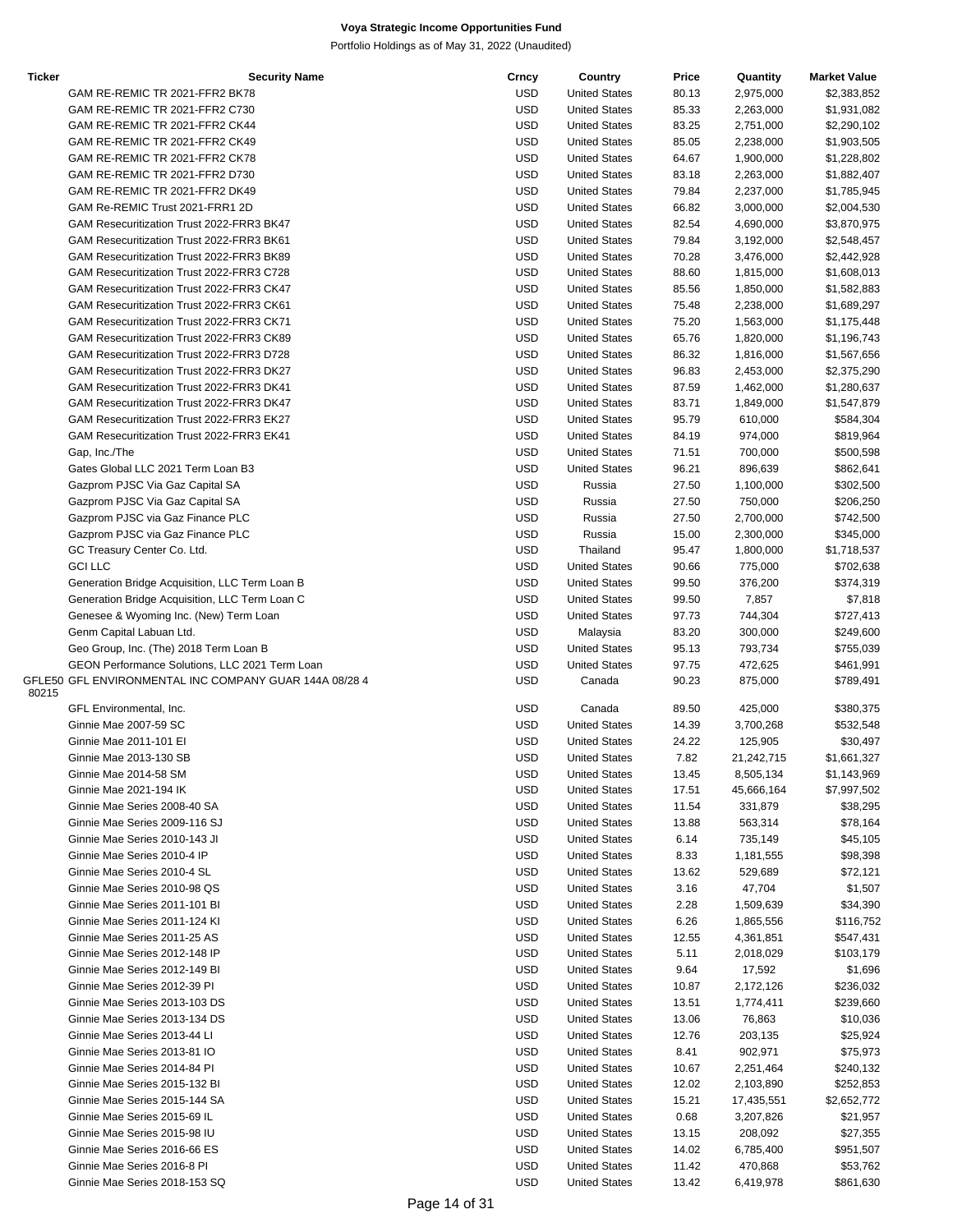| <b>Ticker</b> | <b>Security Name</b>                                  | Crncy      | Country              | Price  | Quantity       | <b>Market Value</b> |
|---------------|-------------------------------------------------------|------------|----------------------|--------|----------------|---------------------|
|               | Ginnie Mae Series 2018-93 SJ                          | <b>USD</b> | <b>United States</b> | 13.13  | 16,323,297     | \$2,143,252         |
|               | Ginnie Mae Series 2019-111 TI                         | <b>USD</b> | <b>United States</b> | 14.26  | 182,877        | \$26,085            |
|               | Ginnie Mae Series 2019-86 GI                          | <b>USD</b> | <b>United States</b> | 18.54  | 116,545        | \$21,605            |
|               | Ginnie Mae Series 2019-86 HI                          | <b>USD</b> | <b>United States</b> | 19.96  | 464,787        | \$92,791            |
|               | Ginnie Mae Series 2019-89 SC                          | <b>USD</b> | <b>United States</b> | 13.64  | 13,086,917     | \$1,785,192         |
|               |                                                       | <b>USD</b> |                      |        |                |                     |
|               | Global Infrastructure Solutions, Inc.                 |            | <b>United States</b> | 84.07  | 325,000        | \$273,213           |
|               | Global Infrastructure Solutions, Inc.                 | <b>USD</b> | <b>United States</b> | 84.93  | 350,000        | \$297,266           |
|               | Global Medical Response, Inc. 2020 Term Loan B        | <b>USD</b> | <b>United States</b> | 95.78  | 950,481        | \$910,382           |
|               | Global Tel*Link Corporation 2018 1st Lien Term Loan   | <b>USD</b> | <b>United States</b> | 94.57  | 414,815        | \$392,303           |
|               | Global Tel*Link Corporation 2018 2nd Lien Term Loan   | <b>USD</b> | <b>United States</b> | 93.88  | 78,042         | \$73,262            |
|               | Gloves Buyer, Inc. 2021 Term Loan                     | <b>USD</b> | <b>United States</b> | 95.00  | 796,949        | \$757,102           |
|               | GOGO Intermediate Holdings LLC Term Loan B            | <b>USD</b> | <b>United States</b> | 97.15  | 253,088        | \$245,875           |
|               | Gold Fields Orogen Holdings BVI Ltd.                  | <b>USD</b> | South Africa         | 101.90 | 750,000        | \$764,262           |
|               | Golden Entertainment, Inc.                            | <b>USD</b> | <b>United States</b> | 100.69 | 495,000        | \$498,411           |
|               | Golden Entertainment, Inc. 2017 1st Lien Term Loan    | <b>USD</b> | <b>United States</b> | 98.25  | 454,972        | \$447,010           |
|               | GoodRx, Inc. 1st Lien Term Loan                       | <b>USD</b> | <b>United States</b> | 95.75  | 586,363        | \$561,443           |
|               | Goodyear Tire & Rubber Co/The                         | <b>USD</b> | <b>United States</b> | 91.19  | 625,000        | \$569,906           |
|               | GoTo Group, Inc. Term Loan B                          | <b>USD</b> | <b>United States</b> | 86.71  | 1,508,419      | \$1,307,924         |
|               | Grab Holdings Inc Term Loan B                         | <b>USD</b> | Cayman Islands       | 92.85  | 450,000        | \$417,844           |
|               |                                                       | <b>USD</b> |                      |        |                |                     |
|               | GrafTech Finance, Inc.                                |            | <b>United States</b> | 91.72  | 625,000        | \$573,225           |
|               | Graham Holdings Co.                                   | <b>USD</b> | <b>United States</b> | 100.72 | 575,000        | \$579,157           |
|               | Graham Packaging Co., Inc.                            | <b>USD</b> | <b>United States</b> | 82.20  | 775,000        | \$637,084           |
|               | Granite Holdings US Acquisition Co. 2021 Term Loan B  | <b>USD</b> | <b>United States</b> | 96.54  | 771,498        | \$744,817           |
|               | Granite US Holdings Corp.                             | <b>USD</b> | <b>United States</b> | 97.31  | 600,000        | \$583,869           |
|               | GTN529 Gray Escrow II, Inc.                           | <b>USD</b> | <b>United States</b> | 91.25  | 900,000        | \$821,250           |
| 0166          |                                                       |            |                      |        |                |                     |
|               | Gray Television, Inc. 2021 Term Loan D                | <b>USD</b> | <b>United States</b> | 97.68  | 882,788        | \$862,294           |
|               | Great Outdoors Group, LLC 2021 Term Loan B1           | <b>USD</b> | <b>United States</b> | 95.14  | 1,150,481      | \$1,094,539         |
|               | Greeneden U.S. Holdings II, LLC 2020 USD Term Loan B4 | <b>USD</b> | <b>United States</b> | 97.65  | 1,542,366      | \$1,506,120         |
|               | Greenway Health, LLC 2017 1st Lien Term Loan          | <b>USD</b> | <b>United States</b> | 92.25  | 248,047        | \$228,823           |
|               | GS Mortage-Backed Securities Trust 2020-PJ1 A1        | <b>USD</b> | <b>United States</b> | 96.08  | 292,449        | \$280,988           |
|               | GS Mortage-Backed Securities Trust 2020-PJ1 A4        | <b>USD</b> | <b>United States</b> | 95.91  | 464,478        | \$445,499           |
|               | GS Mortage-Backed Securities Trust 2020-PJ1 A8        | <b>USD</b> | <b>United States</b> | 96.08  | 1,169,855      | \$1,124,009         |
|               | GS Mortage-Backed Securities Trust 2020-PJ1 B2        | <b>USD</b> | <b>United States</b> | 90.53  | 2,351,473      | \$2,128,879         |
|               | GS Mortage-Backed Securities Trust 2020-PJ1 B3        | <b>USD</b> | <b>United States</b> | 89.64  | 3,674,502      | \$3,293,893         |
|               | GS Mortgage Securities Corp. II 2018-RIVR F           | <b>USD</b> | <b>United States</b> | 86.84  | 2,000,000      | \$1,736,719         |
|               | GS Mortgage Securities Trust 2012-GCJ7 E              | <b>USD</b> | <b>United States</b> | 81.00  | 15,518,000     | \$12,569,580        |
|               | GS Mortgage Securities Trust 2013-GC16 G              | <b>USD</b> | <b>United States</b> | 65.33  | 1,330,000      | \$868,851           |
|               | GS Mortgage Securities Trust 2019-GC38 XA             | <b>USD</b> | <b>United States</b> |        | 15,308,953     |                     |
|               |                                                       |            |                      | 5.03   |                | \$770,071           |
|               | GS Mortgage Securities Trust 2019-GC40 XA             | <b>USD</b> | <b>United States</b> | 5.40   | 40,749,230     | \$2,202,471         |
|               | GS Mortgage Securities Trust 2019-GSA1 XA             | <b>USD</b> | <b>United States</b> | 4.89   | 83,945,057     | \$4,103,637         |
|               | GS Mortgage-Backed Securities Corp. Trust 2019-PJ1 B3 | <b>USD</b> | <b>United States</b> | 99.58  | 1,729,317      | \$1,722,040         |
|               | GS Mortgage-Backed Securities Corp. Trust 2019-PJ2 A1 | USD        | <b>United States</b> | 99.37  | 110,176        | \$109,480           |
|               | GS Mortgage-Backed Securities Corp. Trust 2019-PJ2 B2 | <b>USD</b> | <b>United States</b> | 97.68  | 3,764,895      | \$3,677,693         |
|               | GS Mortgage-Backed Securities Corp. Trust 2019-PJ2 B3 | <b>USD</b> | <b>United States</b> | 96.96  | 3,877,056      | \$3,759,281         |
|               | GS Mortgage-Backed Securities Corp. Trust 2019-PJ3 B1 | <b>USD</b> | <b>United States</b> | 96.31  | 461,997        | \$444,941           |
|               | GS Mortgage-Backed Securities Corp. Trust 2019-PJ3 B2 | <b>USD</b> | <b>United States</b> | 95.24  | 470,868        | \$448,451           |
|               | GS Mortgage-Backed Securities Corp. Trust 2020-PJ3 B4 | <b>USD</b> | <b>United States</b> | 83.34  | 1,785,861      | \$1,488,393         |
|               | GS Mortgage-Backed Securities Corp. Trust 2021-PJ3 B3 | <b>USD</b> | <b>United States</b> | 81.52  | 1,702,793      | \$1,388,175         |
|               | GS Mortgage-Backed Securities Corp. Trust 2021-PJ4 B3 | <b>USD</b> | <b>United States</b> | 82.74  | 3,892,152      | \$3,220,238         |
|               | GS Mortgage-Backed Securities Corp. Trust 2021-PJ5 B3 | <b>USD</b> | <b>United States</b> | 81.86  | 5,051,842      | \$4,135,684         |
|               | GS Mortgage-Backed Securities Trust 2021-GR3 B3       | <b>USD</b> | <b>United States</b> | 82.42  | 990,353        | \$816,251           |
|               | GS Mortgage-Backed Securities Trust 2021-GR3 B4       |            | <b>United States</b> |        |                |                     |
|               |                                                       | <b>USD</b> |                      | 78.49  | 990,353        | \$777,374           |
|               | GS Mortgage-Backed Securities Trust 2021-PJ9 A4       | <b>USD</b> | <b>United States</b> | 86.18  | 2,671,019      | \$2,301,858         |
|               | GS Mortgage-Backed Securities Trust 2022-NQM1 A4      | <b>USD</b> | <b>United States</b> | 96.41  | 2,713,647      | \$2,616,270         |
|               | GSAA Home Equity Trust 2006-3 A3                      | <b>USD</b> | <b>United States</b> | 61.15  | 333,208        | \$203,750           |
|               | GSAA Home Equity Trust 2006-4 4A3                     | <b>USD</b> | <b>United States</b> | 72.52  | 2,114,246      | \$1,533,219         |
|               | GSAA Home Equity Trust 2007-1 1A1                     | <b>USD</b> | <b>United States</b> | 35.99  | 868,369        | \$312,536           |
|               | GSAA Trust 2006-7 AF2                                 | <b>USD</b> | <b>United States</b> | 47.16  | 885,591        | \$417,682           |
|               | GSIDV C 2.727 06/13/22                                | <b>USD</b> | <b>United States</b> | 0.71   | (32, 135, 000) | (\$228,928)         |
|               | GSIDV C2.71 15JUN22                                   | <b>USD</b> | <b>United States</b> | 0.19   | (32, 319, 000) | (\$61,329)          |
|               | GSIDV P 2.727 06/13/22                                | <b>USD</b> | <b>United States</b> | 0.16   | (32, 135, 000) | (\$51,622)          |
|               | GSIDV P2.71 15JUN22                                   | <b>USD</b> | <b>United States</b> | 2.03   | (32, 319, 000) | $(\$655,551)$       |
|               | GTT Communications, Inc. 2018 USD Term Loan B         | <b>USD</b> | <b>United States</b> | 79.90  | 492,959        | \$393,874           |
|               | H Food Holdings LLC 2018 Term Loan B                  | <b>USD</b> | <b>United States</b> | 91.95  | 631,013        | \$580,194           |
|               | Harbor Freight Tools USA, Inc. 2021 Term Loan B       | <b>USD</b> | <b>United States</b> | 92.95  | 1,433,260      | \$1,332,215         |
|               | HarborView Mortgage Loan Trust 2006-14 2A1A           | USD        | <b>United States</b> | 89.87  | 335,324        | \$301,358           |
|               | HarborView Mortgage Loan Trust 2007-5 A1A             | <b>USD</b> | <b>United States</b> | 93.89  | 374,685        | \$351,803           |
|               |                                                       |            |                      |        |                |                     |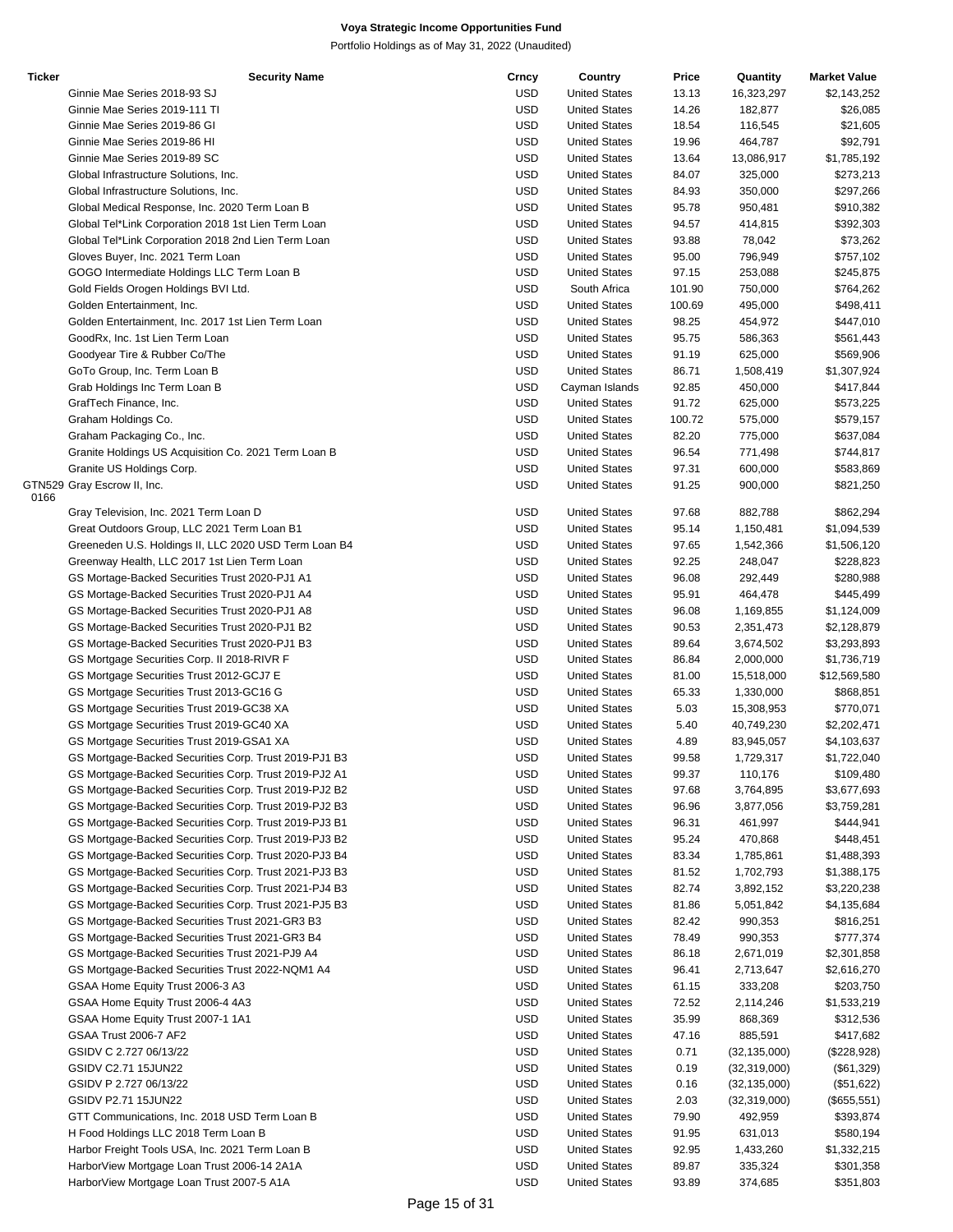| Ticker | <b>Security Name</b>                                                              | Crncy      | Country              | Price  | Quantity  | <b>Market Value</b> |
|--------|-----------------------------------------------------------------------------------|------------|----------------------|--------|-----------|---------------------|
|        | Hayward Industries, Inc. 2021 Term Loan                                           | <b>USD</b> | <b>United States</b> | 96.96  | 694,495   | \$673,371           |
|        | HCA, Inc.                                                                         | <b>USD</b> | <b>United States</b> | 103.50 | 1,250,000 | \$1,293,750         |
|        |                                                                                   | <b>USD</b> |                      |        |           |                     |
|        | HCA, Inc.                                                                         |            | <b>United States</b> | 105.01 | 275,000   | \$288,767           |
|        | Heartland Dental, LLC 2021 Incremental Term Loan                                  | <b>USD</b> | <b>United States</b> | 96.50  | 431,738   | \$416,627           |
|        | Helios Issuer, LLC 2018-1A A                                                      | <b>USD</b> | <b>United States</b> | 96.27  | 867,503   | \$835,133           |
|        | Helios Issuer, LLC 2018-1A B                                                      | <b>USD</b> | <b>United States</b> | 96.78  | 3,537,678 | \$3,423,746         |
|        | Helios Software Holdings, Inc. 2021 USD Term Loan B                               | <b>USD</b> | <b>United States</b> | 96.00  | 538,571   | \$517,029           |
|        |                                                                                   | <b>USD</b> | <b>United States</b> |        |           |                     |
|        | Hertz Corporation, (The) 2021 Term Loan B                                         |            |                      | 96.75  | 694,024   | \$671,468           |
|        | Hertz Corporation, (The) 2021 Term Loan C                                         | <b>USD</b> | <b>United States</b> | 96.75  | 131,785   | \$127,502           |
|        | HES523 HESS MIDSTREAM OPERATION COMPANY GUAR 144A 02/30 4.25                      | <b>USD</b> | <b>United States</b> | 91.91  | 500,000   | \$459,553           |
| 3164   |                                                                                   |            |                      |        |           |                     |
|        | Hess Midstream Operations L.P.                                                    | <b>USD</b> | <b>United States</b> | 98.86  | 175,000   | \$173,001           |
|        | Hess Midstream Operations L.P.                                                    | <b>USD</b> | <b>United States</b> | 98.97  | 425,000   | \$420,601           |
|        | Hexion Holdings Corporation 2022 USD Term Loan                                    | <b>USD</b> | <b>United States</b> | 95.13  | 1,060,000 | \$1,008,325         |
|        | Hexion Inc 2022 2nd Lien Term Loan                                                | <b>USD</b> | <b>United States</b> |        |           |                     |
|        |                                                                                   |            |                      | 89.50  | 305,000   | \$272,975           |
|        | HighTower Holdings LLC 2021 Term Loan B                                           | <b>USD</b> | <b>United States</b> | 93.75  | 636,800   | \$597,000           |
|        | Hilcorp Energy I L.P. / Hilcorp Finance Co.                                       | <b>USD</b> | <b>United States</b> | 97.25  | 535,000   | \$520,288           |
|        | Hilcorp Energy I L.P. / Hilcorp Finance Co.                                       | <b>USD</b> | <b>United States</b> | 98.16  | 400,000   | \$392,642           |
|        | Hilcorp Energy I L.P. / Hilcorp Finance Co.                                       | <b>USD</b> | <b>United States</b> | 97.83  | 475,000   | \$464,669           |
|        |                                                                                   | <b>USD</b> | <b>United States</b> |        |           |                     |
|        | Hilton Grand Vacations Borrower LLC 2021 Term Loan B                              |            |                      | 97.60  | 995,000   | \$971,120           |
|        | Hilton Worldwide Finance, LLC 2019 Term Loan B2                                   | <b>USD</b> | <b>United States</b> | 97.65  | 500,000   | \$488,242           |
|        | Holley Purchaser, Inc. 2021 Delayed Draw Term Loan                                | <b>USD</b> | <b>United States</b> | 96.58  | 82,733    | \$79,906            |
|        | Holley Purchaser, Inc. 2021 Term Loan                                             | <b>USD</b> | <b>United States</b> | 96.58  | 494,657   | \$477,756           |
|        |                                                                                   | <b>USD</b> | <b>United States</b> |        |           |                     |
|        | Home Depot, Inc./The                                                              |            |                      | 89.02  | 2,920,000 | \$2,599,334         |
|        | Home RE 2019-1 M2 Ltd.                                                            | <b>USD</b> | Bermuda              | 99.62  | 4,769,000 | \$4,750,871         |
|        | HomeBanc Mortgage Trust 2004-1 2A                                                 | <b>USD</b> | <b>United States</b> | 97.30  | 1,394     | \$1,356             |
|        | Houghton Mifflin Harcourt Publishing Company 2022 Term Loan                       | <b>USD</b> | <b>United States</b> | 92.69  | 1,055,000 | \$977,853           |
|        | Howard Midstream Energy Partners LLC                                              | <b>USD</b> | <b>United States</b> | 96.13  | 725,000   | \$696,912           |
|        |                                                                                   |            |                      |        |           |                     |
|        | Hub International Limited 2018 Term Loan B                                        | <b>USD</b> | <b>United States</b> | 96.36  | 1,158,597 | \$1,116,417         |
|        | Hudbay Minerals, Inc.                                                             | <b>USD</b> | Canada               | 89.06  | 1,200,000 | \$1,068,684         |
|        | Hughes Satellite Systems Corp.                                                    | <b>USD</b> | <b>United States</b> | 98.72  | 380,000   | \$375,136           |
|        | <b>HUNGARIAN FORINT</b>                                                           | <b>HUF</b> | Hungary              | 369.59 | 0         | \$0                 |
|        |                                                                                   |            |                      |        |           |                     |
|        | Hunter Holdco 3 Limited USD Term Loan B                                           | <b>USD</b> | United Kingdom       | 97.50  | 1,142,650 | \$1,114,084         |
|        | Hutama Karya Persero PT                                                           | <b>USD</b> | Indonesia            | 94.99  | 1,225,000 | \$1,163,573         |
|        | Hyland Software, Inc. 2018 1st Lien Term Loan                                     | <b>USD</b> | <b>United States</b> | 97.88  | 1,541,490 | \$1,508,733         |
|        | I-Logic Technologies Bidco Limited 2021 USD Term Loan B                           | <b>USD</b> | United Kingdom       | 96.90  | 159,115   | \$154,182           |
|        | ICU Medical, Inc. Term Loan B                                                     | <b>USD</b> | <b>United States</b> | 98.63  | 345,000   | \$340,256           |
|        |                                                                                   |            |                      |        |           |                     |
|        | iHeartCommunications, Inc.                                                        | <b>USD</b> | <b>United States</b> | 94.27  | 275,000   | \$259,247           |
|        | iHeartCommunications, Inc.                                                        | <b>USD</b> | <b>United States</b> | 93.98  | 875,000   | \$822,281           |
|        | iHeartCommunications, Inc. 2020 Incremental Term Loan                             | <b>USD</b> | <b>United States</b> | 96.44  | 497,484   | \$479,761           |
|        | iHeartCommunications, Inc. 2020 Term Loan                                         | <b>USD</b> | <b>United States</b> | 96.20  | 752,363   | \$723,746           |
|        |                                                                                   |            |                      |        |           |                     |
|        | II-VI, Inc.                                                                       | <b>USD</b> | <b>United States</b> | 93.88  | 775,000   | \$727,539           |
|        | Illuminate Buyer LLC / Illuminate Holdings IV, Inc.                               | USD        | <b>United States</b> | 88.19  | 560,000   | \$493,856           |
|        | Illuminate Merger Sub Corp. Term Loan                                             | USD        | <b>United States</b> | 93.50  | 748,125   | \$699,497           |
|        | IMA Financial Group, Inc. Term Loan                                               | <b>USD</b> | <b>United States</b> | 96.06  | 578,550   | \$555,770           |
|        |                                                                                   |            |                      |        |           |                     |
|        | Imola Merger Corp.                                                                | <b>USD</b> | <b>United States</b> | 94.00  | 775,000   | \$728,531           |
|        | Imperial Fund Mortgage Trust 2021-NQM4 M1                                         | <b>USD</b> | <b>United States</b> | 83.58  | 2,600,000 | \$2,173,095         |
|        | Imperial Fund Mortgage Trust 2022-NQM3 A1                                         | <b>USD</b> | <b>United States</b> | 100.06 | 2,500,000 | \$2,501,543         |
|        | Imperva, Inc. 1st Lien Term Loan                                                  | <b>USD</b> | <b>United States</b> | 94.60  | 435,252   | \$411,748           |
|        | IMT Trust 2017-APTS EFX                                                           | <b>USD</b> | <b>United States</b> | 94.43  | 180,000   | \$169,977           |
|        |                                                                                   |            |                      |        |           |                     |
|        | Indian Railway Finance Corp. Ltd.                                                 | <b>USD</b> | India                | 88.75  | 2,775,000 | \$2,462,809         |
|        | IndyMac INDX Mortgage Loan Trust 2006-AR2 1A1B                                    | <b>USD</b> | <b>United States</b> | 90.61  | 58,354    | \$52,872            |
|        | INEOS QUATTRO FINANCE 2 SR SECURED 144A 01/26 3.375                               | <b>USD</b> | United Kingdom       | 92.74  | 800,000   | \$741,948           |
|        | INEOS Styrolution US Holding LLC 2021 USD Term Loan B                             | <b>USD</b> | <b>United States</b> | 97.31  | 1,060,292 | \$1,031,796         |
|        |                                                                                   |            |                      |        |           |                     |
|        | Ineos US Finance LLC 2021 USD Term Loan B                                         | <b>USD</b> | <b>United States</b> | 97.13  | 550,000   | \$534,188           |
|        | Informatica LLC 2021 USD Term Loan B                                              | <b>USD</b> | <b>United States</b> | 97.50  | 1,015,000 | \$989,625           |
|        | Ingram Micro Inc. 2021 Term Loan B                                                | <b>USD</b> | <b>United States</b> | 97.38  | 1,199,672 | \$1,168,181         |
|        | Inkia Energy Ltd.                                                                 | <b>USD</b> | Peru                 | 92.82  | 3,175,000 | \$2,946,972         |
|        |                                                                                   |            |                      |        |           |                     |
|        | <b>InRetail Consumer</b>                                                          | <b>USD</b> | Peru                 | 86.72  | 3,000,000 | \$2,601,690         |
|        | Installed Building Products, Inc.                                                 | <b>USD</b> | <b>United States</b> | 94.24  | 725,000   | \$683,232           |
|        | Instructure Holdings 2021 Term Loan B                                             | <b>USD</b> | <b>United States</b> | 97.50  | 645,000   | \$628,875           |
|        | Intelligent Packaging Holdco Issuer L.P.                                          | USD        | Canada               | 95.96  | 325,000   | \$311,868           |
|        |                                                                                   | <b>USD</b> |                      |        |           |                     |
|        | Intelligent Packaging Ltd. Finco, Inc. / Intelligent Packaging Ltd. Co-Issuer LLC |            | Canada               | 92.75  | 725,000   | \$672,438           |
|        | Intelsat Jackson Holdings S.A. 2021 Exit Term Loan B                              | <b>USD</b> | Luxembourg           | 94.70  | 34,998    | \$33,143            |
|        | Interface, Inc.                                                                   | <b>USD</b> | <b>United States</b> | 88.90  | 725,000   | \$644,522           |
|        | International Game Technology PLC                                                 | <b>USD</b> | United Kingdom       | 97.79  | 1,100,000 | \$1,075,712         |
|        | Intrado Corporation 2017 Term Loan                                                | <b>USD</b> | <b>United States</b> | 89.96  | 785,275   | \$706,420           |
|        |                                                                                   |            |                      |        |           |                     |
|        | Inversiones CMPC SA                                                               | <b>USD</b> | Chile                | 99.34  | 400,000   | \$397,378           |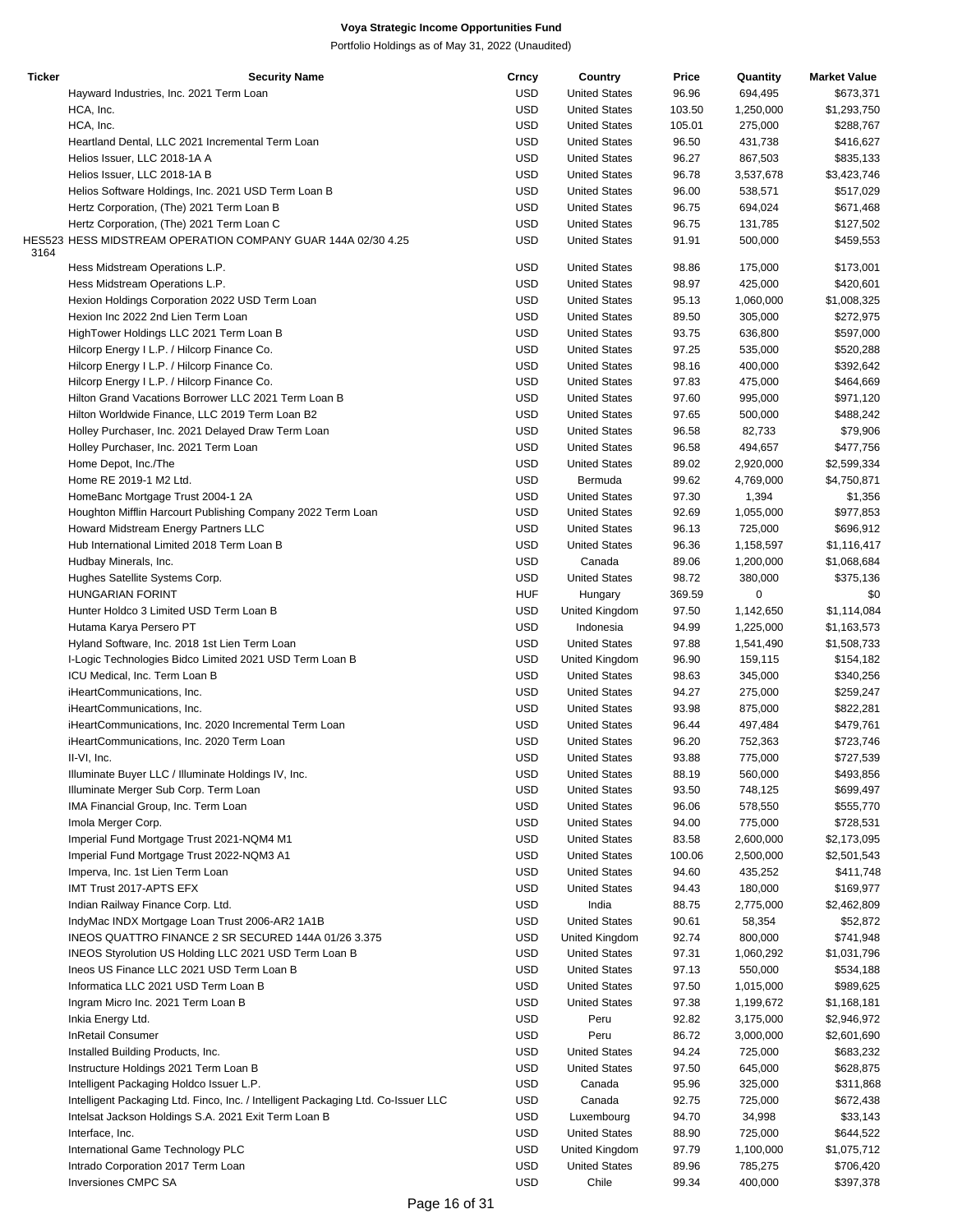| Ticker | <b>Security Name</b>                                                | Crncy      | Country              | Price  | Quantity  | <b>Market Value</b> |
|--------|---------------------------------------------------------------------|------------|----------------------|--------|-----------|---------------------|
|        | Inversiones CMPC SA                                                 | <b>USD</b> | Chile                | 92.01  | 2,000,000 | \$1,840,130         |
|        | ION Trading Finance Limited 2021 USD Term Loan                      | <b>USD</b> | Ireland              | 96.10  | 555,800   | \$534,124           |
|        | ION Trading Technologies Sarl                                       | <b>USD</b> | Luxembourg           | 89.34  | 600,000   | \$536,034           |
|        | IPS Corporation 2021 Delayed Draw Term Loan                         | <b>USD</b> | <b>United States</b> | 95.75  | 80,000    | \$76,600            |
|        | IPS Corporation 2021 Term Loan                                      | <b>USD</b> | <b>United States</b> | 95.75  | 400,000   | \$383,000           |
|        |                                                                     |            |                      |        |           |                     |
|        | IRB Holding Corp 2022 Term Loan B                                   | <b>USD</b> | <b>United States</b> | 96.13  | 1,656,624 | \$1,592,430         |
|        | Iris Holdings, Inc.                                                 | <b>USD</b> | <b>United States</b> | 94.44  | 925,000   | \$873,575           |
|        | Israel Electric Corp. Ltd.                                          | <b>USD</b> | Israel               | 98.63  | 500,000   | \$493,170           |
|        | Israel Electric Corp. Ltd.                                          | <b>USD</b> | Israel               | 91.98  | 2,500,000 | \$2,299,498         |
|        | ITT Holdings LLC 2021 Term Loan                                     | <b>USD</b> | <b>United States</b> | 96.83  | 577,100   | \$558,825           |
|        | Ivanti Software, Inc. 2021 2nd Lien Term Loan                       | <b>USD</b> | <b>United States</b> | 94.50  | 150,000   | \$141,750           |
|        | Ivanti Software, Inc. 2021 Add On Term Loan B                       | <b>USD</b> | <b>United States</b> | 90.92  | 84,150    | \$76,506            |
|        |                                                                     |            |                      |        |           |                     |
|        | Ivanti Software, Inc. 2021 Term Loan B                              | <b>USD</b> | <b>United States</b> | 91.45  | 1,034,170 | \$945,781           |
|        | Ivory Coast Government International Bond                           | <b>USD</b> | Ivory Coast          | 94.61  | 1,001,841 | \$947,882           |
|        | J.P. Morgan Chase Commercial Mortgage Securities Trust 2018-WPT FFX | <b>USD</b> | <b>United States</b> | 97.11  | 5,910,000 | \$5,739,003         |
|        | J.P. Morgan Chase Commercial Mortgage Securities Trust 2019-MFP E   | <b>USD</b> | <b>United States</b> | 95.35  | 5,440,000 | \$5,186,876         |
|        | J.P. Morgan Mortgage Trust 2019-2 A3                                | <b>USD</b> | <b>United States</b> | 100.05 | 112,389   | \$112,443           |
|        | J.P. Morgan Mortgage Trust 2019-2 B1                                | <b>USD</b> | <b>United States</b> | 100.08 | 1,067,094 | \$1,067,911         |
|        | J.P. Morgan Mortgage Trust 2019-2 B2                                | <b>USD</b> | <b>United States</b> | 97.29  | 2,585,471 |                     |
|        |                                                                     |            |                      |        |           | \$2,515,387         |
|        | J.P. Morgan Mortgage Trust 2019-LTV1 B2                             | <b>USD</b> | <b>United States</b> | 96.89  | 1,684,423 | \$1,631,996         |
|        | J.P. Morgan Mortgage Trust 2021-14 B4                               | <b>USD</b> | <b>United States</b> | 78.02  | 2,474,469 | \$1,930,493         |
|        | J.P. Morgan Mortgage Trust 2022-5 A9                                | <b>USD</b> | <b>United States</b> | 87.70  | 1,000,000 | \$876,992           |
|        | Jane Street Group, LLC 2021 Term Loan                               | <b>USD</b> | <b>United States</b> | 96.99  | 570,666   | \$553,487           |
|        | Jazz Financing Lux S.a.r.I. USD Term Loan                           | <b>USD</b> | Luxembourg           | 98.01  | 1,113,807 | \$1,091,630         |
|        | <b>Jazz Securities DAC</b>                                          | <b>USD</b> | Ireland              | 96.64  | 400,000   | \$386,568           |
|        |                                                                     |            |                      |        |           |                     |
|        | JBS USA Lux S.A. 2019 Term Loan B                                   | <b>USD</b> | Luxembourg           | 98.53  | 496,164   | \$488,876           |
|        | JG Wentworth XLII LLC 2018-2A B                                     | <b>USD</b> | <b>United States</b> | 96.09  | 1,000,000 | \$960,874           |
|        | Jo-Ann Stores, Inc. 2021 Term Loan B1                               | <b>USD</b> | <b>United States</b> | 81.65  | 536,696   | \$438,212           |
|        | Jordan Government International Bond                                | <b>USD</b> | Jordan               | 98.23  | 650,000   | \$638,521           |
|        | Jordan Government International Bond                                | <b>USD</b> | Jordan               | 89.00  | 1,275,000 | \$1,134,750         |
|        | JP Morgan Chase Commercial Mortgage Securities Trust 2011-C4 F      | <b>USD</b> | <b>United States</b> | 94.74  | 6,150,000 | \$5,826,263         |
|        |                                                                     |            |                      |        |           |                     |
|        | JP Morgan Chase Commercial Mortgage Securities Trust 2011-C5 D      | <b>USD</b> | <b>United States</b> | 99.56  | 264,619   | \$263,449           |
|        | JP Morgan Chase Commercial Mortgage Securities Trust 2012-CIBX XA   | <b>USD</b> | <b>United States</b> | 0.00   | 724,064   | \$1                 |
|        | JP Morgan Chase Commercial Mortgage Securities Trust 2013-C10 D     | <b>USD</b> | <b>United States</b> | 98.09  | 2,000,000 | \$1,961,781         |
|        | JP Morgan Chase Commercial Mortgage Securities Trust 2013-C10 E     | <b>USD</b> | <b>United States</b> | 92.63  | 5,500,000 | \$5,094,869         |
|        | JP Morgan Chase Commercial Mortgage Securities Trust 2013-C13 E     | <b>USD</b> | <b>United States</b> | 94.44  | 3,630,000 | \$3,428,247         |
|        | JP Morgan Chase Commercial Mortgage Securities Trust 2013-C13 F     | <b>USD</b> | <b>United States</b> | 81.89  | 7,470,000 | \$6,117,341         |
|        |                                                                     | <b>USD</b> | <b>United States</b> |        |           |                     |
|        | JP Morgan Chase Commercial Mortgage Securities Trust 2020-LOOP E    |            |                      | 78.10  | 3,810,000 | \$2,975,472         |
|        | JP Morgan Mortgage Trust 2005-A4 B1                                 | <b>USD</b> | <b>United States</b> | 95.51  | 1,723,768 | \$1,646,433         |
|        | JP Morgan Mortgage Trust 2005-S3 1A10                               | <b>USD</b> | <b>United States</b> | 58.67  | 72,192    | \$42,357            |
|        | JP Morgan Mortgage Trust 2006-S2 1A18                               | <b>USD</b> | <b>United States</b> | 64.62  | 157,282   | \$101,638           |
|        | JP Morgan Mortgage Trust 2006-S3 1A30                               | <b>USD</b> | <b>United States</b> | 47.86  | 396,011   | \$189,531           |
|        | JP Morgan Mortgage Trust 2014-5 B3                                  | <b>USD</b> | <b>United States</b> | 89.98  | 784,352   | \$705,758           |
|        | JP Morgan Mortgage Trust 2016-1 B3                                  | <b>USD</b> | <b>United States</b> | 96.04  | 492,638   | \$473,111           |
|        |                                                                     |            |                      |        |           |                     |
|        | JP Morgan Mortgage Trust 2016-1 B4                                  | <b>USD</b> | <b>United States</b> | 90.61  | 2,095,000 | \$1,898,358         |
|        | JP Morgan Mortgage Trust 2016-4 A13                                 | <b>USD</b> | <b>United States</b> | 95.95  | 423,455   | \$406,294           |
|        | JP Morgan Mortgage Trust 2017-1 B4                                  | <b>USD</b> | <b>United States</b> | 92.78  | 862,688   | \$800,377           |
|        | JP Morgan Mortgage Trust 2017-3 B1                                  | <b>USD</b> | <b>United States</b> | 95.41  | 1,405,245 | \$1,340,745         |
|        | JP Morgan Mortgage Trust 2017-3 B2                                  | <b>USD</b> | <b>United States</b> | 95.16  | 1,040,922 | \$990,584           |
|        | JP Morgan Mortgage Trust 2017-5 B1                                  | <b>USD</b> | <b>United States</b> | 99.26  | 1,893,106 | \$1,879,086         |
|        |                                                                     |            |                      |        |           |                     |
|        | JP Morgan Mortgage Trust 2017-6 B3                                  | <b>USD</b> | <b>United States</b> | 94.02  | 543,426   | \$510,945           |
|        | JP Morgan Mortgage Trust 2017-6 B4                                  | <b>USD</b> | <b>United States</b> | 93.10  | 1,527,932 | \$1,422,547         |
|        | JP Morgan Mortgage Trust 2017-6 B5                                  | <b>USD</b> | <b>United States</b> | 84.15  | 1,042,833 | \$877,509           |
|        | JP Morgan Mortgage Trust 2018-1 B2                                  | <b>USD</b> | <b>United States</b> | 94.35  | 2,225,408 | \$2,099,652         |
|        | JP Morgan Mortgage Trust 2018-3 B1                                  | <b>USD</b> | <b>United States</b> | 94.23  | 3,629,756 | \$3,420,453         |
|        | JP Morgan Mortgage Trust 2018-3 B3                                  | <b>USD</b> | <b>United States</b> | 91.02  | 2,268,598 | \$2,064,812         |
|        |                                                                     |            |                      |        |           |                     |
|        | JP Morgan Mortgage Trust 2018-4 B1                                  | <b>USD</b> | <b>United States</b> | 94.53  | 455,479   | \$430,544           |
|        | JP Morgan Mortgage Trust 2018-4 B2                                  | <b>USD</b> | <b>United States</b> | 93.88  | 455,479   | \$427,626           |
|        | JP MORGAN MORTGAGE TRUST 2018-5 A13                                 | <b>USD</b> | <b>United States</b> | 94.92  | 1,843,407 | \$1,749,786         |
|        | JP Morgan Mortgage Trust 2018-6 1A10                                | <b>USD</b> | <b>United States</b> | 96.37  | 124,247   | \$119,734           |
|        | JP Morgan Mortgage Trust 2018-8 A3                                  | <b>USD</b> | <b>United States</b> | 98.94  | 231,574   | \$229,125           |
|        | JP Morgan Mortgage Trust 2018-8 B1                                  | <b>USD</b> | <b>United States</b> | 95.81  | 7,930,070 | \$7,597,621         |
|        |                                                                     | <b>USD</b> |                      | 95.58  |           |                     |
|        | JP Morgan Mortgage Trust 2018-8 B2                                  |            | <b>United States</b> |        | 3,695,710 | \$3,532,216         |
|        | JP Morgan Mortgage Trust 2018-9 B2                                  | <b>USD</b> | <b>United States</b> | 94.28  | 936,252   | \$882,685           |
|        | JP Morgan Mortgage Trust 2018-9 B3                                  | <b>USD</b> | <b>United States</b> | 92.29  | 1,850,426 | \$1,707,682         |
|        | JP Morgan Mortgage Trust 2019-1 A3                                  | <b>USD</b> | <b>United States</b> | 99.23  | 284,867   | \$282,683           |
|        | JP Morgan Mortgage Trust 2019-5 A3                                  | <b>USD</b> | <b>United States</b> | 99.08  | 618,172   | \$612,512           |
|        |                                                                     |            |                      |        |           |                     |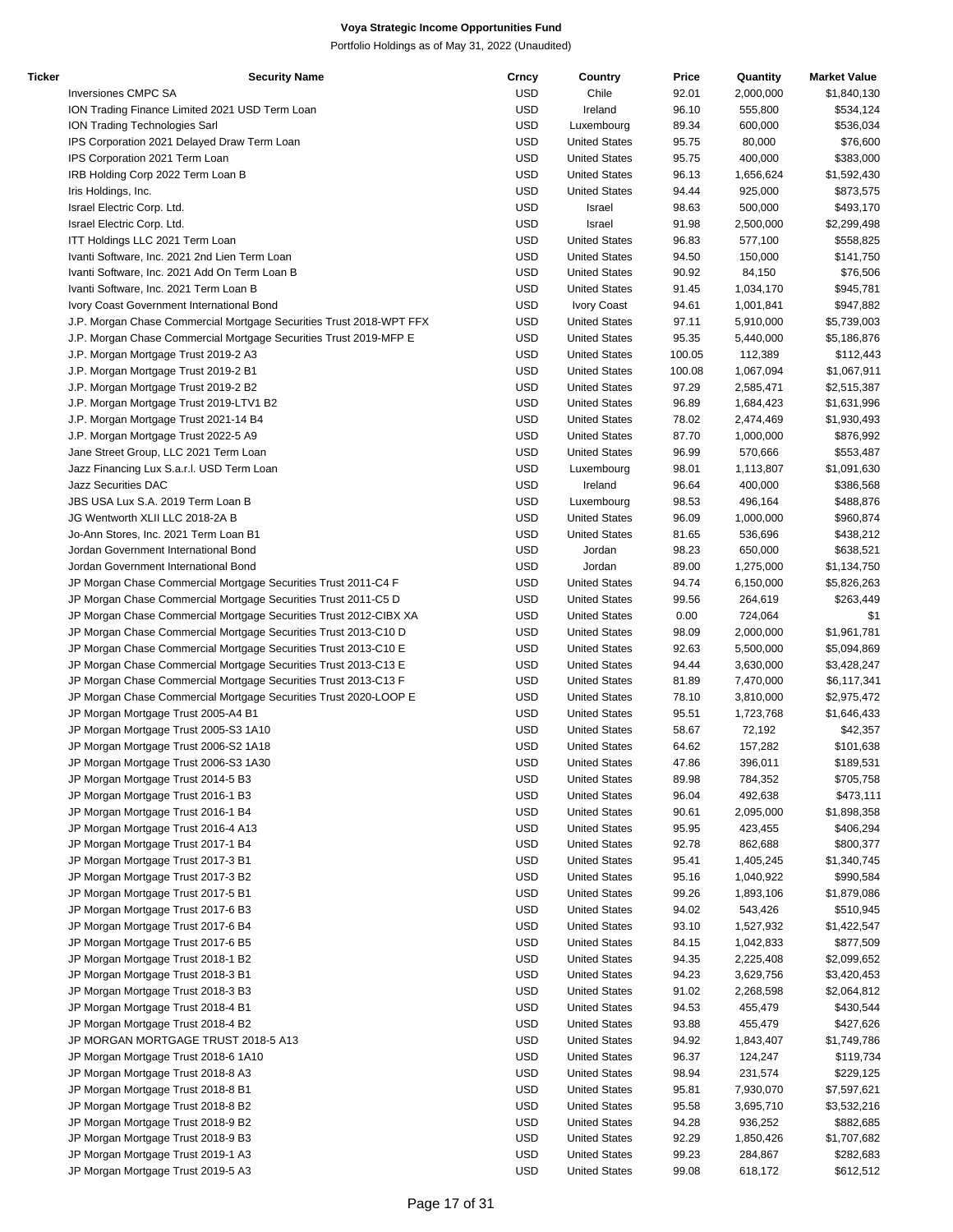| Ticker | <b>Security Name</b>                                                | Crncy      | Country              | Price  | Quantity      | <b>Market Value</b> |
|--------|---------------------------------------------------------------------|------------|----------------------|--------|---------------|---------------------|
|        | JP Morgan Mortgage Trust 2019-5 B1                                  | USD        | <b>United States</b> | 98.18  | 2,843,054     | \$2,791,280         |
|        | JP Morgan Mortgage Trust 2019-5 B2                                  | USD        | <b>United States</b> | 97.79  | 4,730,146     | \$4,625,581         |
|        | JP Morgan Mortgage Trust 2019-6 A3                                  | <b>USD</b> | <b>United States</b> | 97.43  | 138,861       | \$135,290           |
|        | JP Morgan Mortgage Trust 2019-6 B1                                  | <b>USD</b> | <b>United States</b> | 94.45  | 2,842,668     | \$2,684,870         |
|        | JP Morgan Mortgage Trust 2019-6 B2                                  | <b>USD</b> | <b>United States</b> | 97.29  | 6,159,115     | \$5,992,452         |
|        | JP Morgan Mortgage Trust 2019-7 B3A                                 | <b>USD</b> | <b>United States</b> | 91.73  | 939,993       | \$862,215           |
|        | JP Morgan Mortgage Trust 2019-8 A15                                 | <b>USD</b> | <b>United States</b> | 96.33  | 512,229       | \$493,430           |
|        | JP Morgan Mortgage Trust 2019-8 B3A                                 | <b>USD</b> | <b>United States</b> | 92.96  | 951,122       | \$884,155           |
|        | JP Morgan Mortgage Trust 2019-INV1 B2                               | USD        | <b>United States</b> | 95.58  | 3,782,705     | \$3,615,682         |
|        | JP Morgan Mortgage Trust 2019-INV2 A15                              | <b>USD</b> | <b>United States</b> | 97.37  | 326,546       |                     |
|        |                                                                     |            |                      |        |               | \$317,966           |
|        | JP Morgan Mortgage Trust 2019-INV3 B3                               | <b>USD</b> | <b>United States</b> | 92.73  | 4,020,865     | \$3,728,493         |
|        | JP Morgan Mortgage Trust 2019-LTV2 A18                              | <b>USD</b> | <b>United States</b> | 99.80  | 147,412       | \$147,118           |
|        | JP Morgan Mortgage Trust 2019-LTV2 B2                               | <b>USD</b> | <b>United States</b> | 97.04  | 1,871,671     | \$1,816,277         |
|        | JP Morgan Mortgage Trust 2019-LTV2 B3                               | <b>USD</b> | <b>United States</b> | 96.99  | 1,897,284     | \$1,840,265         |
|        | JP Morgan Mortgage Trust 2019-LTV3 B2                               | <b>USD</b> | <b>United States</b> | 95.25  | 2,679,635     | \$2,552,246         |
|        | JP Morgan Mortgage Trust 2019-LTV3 B3                               | <b>USD</b> | <b>United States</b> | 95.07  | 6,237,288     | \$5,929,600         |
|        | JP Morgan Mortgage Trust 2020-2 A15                                 | USD        | <b>United States</b> | 95.79  | 334,192       | \$320,123           |
|        | JP Morgan Mortgage Trust 2020-3 B2                                  | USD        | <b>United States</b> | 90.11  | 2,982,093     | \$2,687,266         |
|        | JP Morgan Mortgage Trust 2020-4 B1                                  | USD        | <b>United States</b> | 89.91  | 4,801,712     | \$4,317,015         |
|        | JP Morgan Mortgage Trust 2020-4 B2                                  | <b>USD</b> | <b>United States</b> | 89.62  | 1,728,616     | \$1,549,267         |
|        | JP Morgan Mortgage Trust 2020-LTV1 A15                              | USD        | <b>United States</b> | 99.42  | 238,181       | \$236,807           |
|        | JP Morgan Mortgage Trust 2020-LTV1 A5                               | <b>USD</b> | <b>United States</b> | 99.38  | 1,230,445     | \$1,222,844         |
|        | JP Morgan Mortgage Trust 2022-2 B3                                  | <b>USD</b> | <b>United States</b> | 78.87  | 2,521,591     | \$1,988,803         |
|        |                                                                     | <b>USD</b> | <b>United States</b> | 96.46  | 660,988       | \$637,571           |
|        | JP Morgan Trust 2015-3 B3                                           |            |                      |        |               |                     |
|        | JP Morgan Trust 2015-3 B4                                           | USD        | <b>United States</b> | 89.92  | 1,327,529     | \$1,193,747         |
|        | JPMBB Commercial Mortgage Securities Trust 2013-C15 D               | USD        | <b>United States</b> | 98.55  | 1,000,000     | \$985,481           |
|        | JPMBB Commercial Mortgage Securities Trust 2013-C17 D               | USD        | <b>United States</b> | 95.87  | 2,549,000     | \$2,443,610         |
|        | JPMBB Commercial Mortgage Securities Trust 2013-C17 E               | <b>USD</b> | <b>United States</b> | 91.18  | 9,560,000     | \$8,716,655         |
|        | JPMBB Commercial Mortgage Securities Trust 2013-C17 F               | USD        | <b>United States</b> | 81.23  | 2,200,000     | \$1,786,975         |
|        | JPMBB Commercial Mortgage Securities Trust 2014-C19 D               | <b>USD</b> | <b>United States</b> | 95.33  | 1,000,000     | \$953,325           |
|        | JPMBB Commercial Mortgage Securities Trust 2014-C21 C               | <b>USD</b> | <b>United States</b> | 96.11  | 1,405,000     | \$1,350,315         |
|        | JPMBB Commercial Mortgage Securities Trust 2015-C27 XA              | <b>USD</b> | <b>United States</b> | 2.43   | 45,243,699    | \$1,100,046         |
|        | JPMBB Commercial Mortgage Securities Trust 2015-C28 XA              | USD        | <b>United States</b> | 1.91   | 47,996,208    | \$914,462           |
|        | K-Mac Holdings Corp 2021 2nd Lien Term Loan                         | USD        | <b>United States</b> | 96.00  | 52,000        | \$49,920            |
|        | Kayne CLO 10 Ltd. 2021-10A C                                        | USD        | <b>United States</b> | 92.12  | 1,600,000     | \$1,473,978         |
|        | KAYNE CLO I Ltd. 2018-1A CR                                         | <b>USD</b> | <b>United States</b> | 94.79  | 1,710,000     | \$1,620,906         |
|        | KazMunayGas National Co. JSC                                        | USD        | Kazakhstan           | 93.95  | 1,625,000     | \$1,526,733         |
|        | KazMunayGas National Co. JSC                                        | USD        | Kazakhstan           | 92.78  | 2,050,000     | \$1,901,889         |
|        |                                                                     | <b>USD</b> |                      |        |               |                     |
|        | KazMunayGas National Co. JSC                                        |            | Kazakhstan           | 92.78  | 300,000       | \$278,325           |
|        | KBR, Inc. 2020 Term Loan B                                          | <b>USD</b> | <b>United States</b> | 99.64  | 491,873       | \$490,105           |
|        | KeHE Distributors LLC / KeHE Finance Corp.                          | <b>USD</b> | <b>United States</b> | 104.13 | 599,000       | \$623,743           |
|        | Kenan Advantage Group, Inc. 2021 Term Loan B                        | <b>USD</b> | <b>United States</b> | 95.33  | 943,458       | \$899,430           |
|        | Klabin Austria GmbH                                                 | <b>USD</b> | <b>Brazil</b>        | 100.51 | 1,550,000     | \$1,557,967         |
|        | Kookmin Bank                                                        | <b>USD</b> | South Korea          | 98.32  | 1,050,000     | \$1,032,365         |
|        | Koppers, Inc.                                                       | <b>USD</b> | <b>United States</b> | 96.69  | 600,000       | \$580,131           |
|        | KUEHG Corp. 2018 Incremental Term Loan                              | <b>USD</b> | <b>United States</b> | 97.16  | 731,437       | \$710,636           |
|        | L Street Securities 2017-PM1 XIO                                    | <b>USD</b> | <b>United States</b> | 0.12   | 1,427,972,419 | \$1,728,561         |
|        | Ladder Capital Finance Holdings LLLP / Ladder Capital Finance Corp. | <b>USD</b> | <b>United States</b> | 90.21  | 825,000       | \$744,200           |
|        | Lakeshore Intermediate LLC Term Loan                                | USD        | <b>United States</b> | 96.63  | 184,538       | \$178,309           |
|        | LaserShip, Inc. 2021 2nd Lien Term Loan                             | <b>USD</b> | <b>United States</b> | 97.50  | 200,000       | \$195,000           |
|        | LaserShip, Inc. 2021 Term Loan                                      | <b>USD</b> | <b>United States</b> | 95.67  | 890,525       | \$851,936           |
|        | Latham Pool Products, Inc. 2022 Term Loan B                         | <b>USD</b> | <b>United States</b> | 96.88  | 495,000       | \$479,531           |
|        | Laurel Road Prime Student Loan Trust 2018-B BFX                     | <b>USD</b> | <b>United States</b> | 99.48  | 1,092,294     | \$1,086,655         |
|        |                                                                     |            | <b>United States</b> |        | 615,000       |                     |
|        | <b>LBM Acquisition LLC</b>                                          | <b>USD</b> |                      | 77.72  |               | \$477,970           |
|        | LBM Acquisition LLC Term Loan B                                     | <b>USD</b> | <b>United States</b> | 91.75  | 995,644       | \$913,503           |
|        | <b>LCM Investments Holdings II LLC</b>                              | <b>USD</b> | <b>United States</b> | 85.43  | 850,000       | \$726,117           |
|        | LCM XVIII L.P. 18A CR                                               | <b>USD</b> | <b>United States</b> | 92.87  | 1,350,000     | \$1,253,786         |
|        | LCM XX L.P. 20A-CR                                                  | <b>USD</b> | <b>United States</b> | 97.43  | 1,000,000     | \$974,308           |
|        | LCM XXIV Ltd. 24A CR                                                | <b>USD</b> | <b>United States</b> | 93.83  | 2,800,000     | \$2,627,134         |
|        | <b>LCPR Senior Secured Financing DAC</b>                            | <b>USD</b> | Ireland              | 100.93 | 720,000       | \$726,664           |
|        | <b>LCPR Senior Secured Financing DAC</b>                            | <b>USD</b> | Ireland              | 91.15  | 450,000       | \$410,180           |
|        | LCSS Financing 2018-A A LLC                                         | USD        | <b>United States</b> | 92.00  | 842,267       | \$774,877           |
|        | LEB Holdings (USA), Inc Term Loan B                                 | <b>USD</b> | <b>United States</b> | 95.54  | 641,875       | \$613,258           |
|        | Legacy LifePoint Health LLC                                         | <b>USD</b> | <b>United States</b> | 93.44  | 545,000       | \$509,259           |
|        | Lehman XS Trust Series 2005-5N 1A2                                  | USD        | <b>United States</b> | 95.85  | 74,310        | \$71,226            |
|        | Les Schwab Tire Centers Term Loan B                                 | <b>USD</b> | <b>United States</b> | 96.69  | 949,188       | \$917,746           |
|        |                                                                     | <b>USD</b> |                      |        |               | \$540,454           |
|        | Leslies Poolmart, Inc. 2021 Term Loan B                             |            | <b>United States</b> | 96.56  | 559,694       |                     |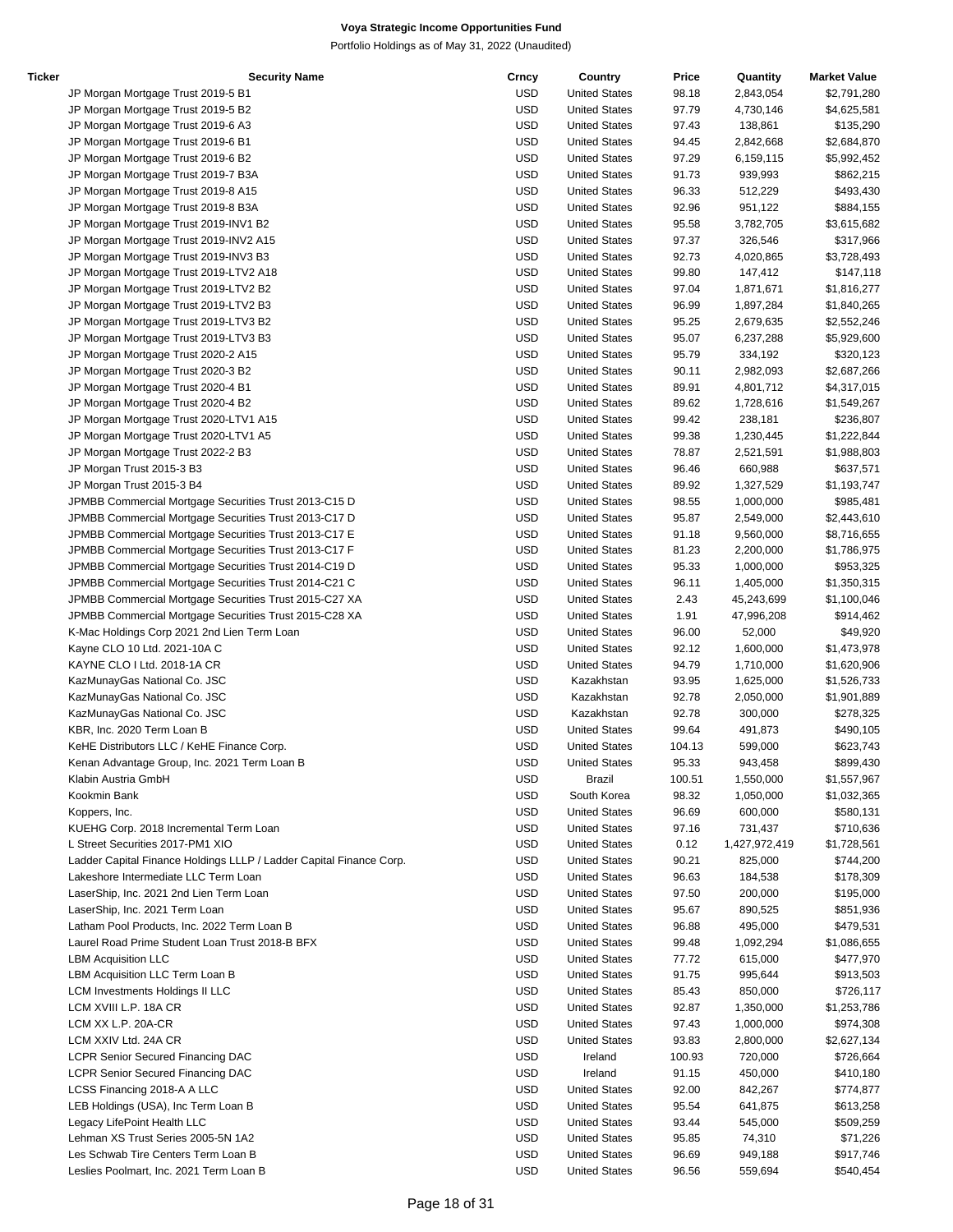| <b>Ticker</b> | <b>Security Name</b>                                                   | Crncy      | Country              | Price  | Quantity   | <b>Market Value</b> |
|---------------|------------------------------------------------------------------------|------------|----------------------|--------|------------|---------------------|
|               | Level 3 Financing Inc. 2019 Term Loan B                                | <b>USD</b> | <b>United States</b> | 96.21  | 500,000    | \$481,042           |
| 3261          | LGIH520 LGI HOMES INC COMPANY GUAR 144A 07/29 4                        | <b>USD</b> | <b>United States</b> | 84.47  | 600,000    | \$506,817           |
|               | LifePoint Health, Inc.                                                 | <b>USD</b> | <b>United States</b> | 84.44  | 275,000    | \$232,221           |
|               | Lifescan Global Corporation 2018 1st Lien Term Loan                    | <b>USD</b> | <b>United States</b> | 93.50  | 916,234    | \$856,679           |
|               | <b>Lindblad Expeditions LLC</b>                                        | <b>USD</b> | <b>United States</b> | 97.56  | 725,000    | \$707,332           |
|               | Lions Gate Capital Holdings LLC                                        | <b>USD</b> | <b>United States</b> | 87.17  | 850,000    | \$740,966           |
|               | Lonza Group AG USD Term Loan B                                         | <b>USD</b> | Luxembourg           | 93.03  | 287,829    | \$267,770           |
|               | Lowe's Cos, Inc.                                                       | <b>USD</b> | <b>United States</b> | 90.62  | 2,183,000  | \$1,978,335         |
|               | LPL Holdings, Inc. 2019 Term Loan B1                                   | <b>USD</b> | <b>United States</b> | 97.88  | 248,096    | \$242,824           |
| 72648         | LSFO52 LSF11 A5 Holdco LLC                                             | <b>USD</b> | <b>United States</b> | 85.68  | 850,000    | \$728,306           |
|               | LSF11 A5 Holdco LLC Term Loan                                          | USD        | <b>United States</b> | 95.88  | 830,000    | \$795,763           |
|               | LSTAR Commercial Mortgage Trust 2017-5 X                               | USD        | <b>United States</b> | 2.29   | 10,240,546 | \$234,539           |
|               | Lucid Energy Group II Borrower, LLC 2021 Term Loan                     | <b>USD</b> | <b>United States</b> | 96.94  | 847,875    | \$821,909           |
|               | <b>Lukoil Capital DAC</b>                                              | <b>USD</b> | Russia               | 51.50  | 2,250,000  | \$1,158,750         |
|               | Lumen Technologies, Inc.                                               | USD        | <b>United States</b> | 99.50  | 270,000    | \$268,650           |
|               | M/I Homes, Inc.                                                        | <b>USD</b> | <b>United States</b> | 93.08  | 550,000    | \$511,920           |
|               | M/I Homes, Inc.                                                        | <b>USD</b> | <b>United States</b> | 82.24  | 200,000    | \$164,486           |
| 41            | M53728 MACY S RETAIL HLDGS LLC COMPANY GUAR 144A 03/30 5.875           | <b>USD</b> | <b>United States</b> | 91.43  | 135,000    | \$123,435           |
|               | Macy's Retail Holdings LLC                                             | <b>USD</b> | <b>United States</b> | 89.93  | 475,000    | \$427,182           |
|               | Macy's Retail Holdings LLC                                             | <b>USD</b> | <b>United States</b> | 74.81  | 305,000    | \$228,160           |
|               | Madison IAQ LLC Term Loan                                              | <b>USD</b> | <b>United States</b> | 95.21  | 498,744    | \$474,845           |
|               | Madison Park Funding XIII Ltd. 2014-13A CR2                            | <b>USD</b> | <b>United States</b> | 96.77  | 1,000,000  | \$967,650           |
|               | Madison Park Funding XIX Ltd. 2015-19A B1R2                            | <b>USD</b> | <b>United States</b> | 97.03  | 2,500,000  | \$2,425,865         |
|               | Magallanes, Inc.                                                       | <b>USD</b> | <b>United States</b> | 89.63  | 2,268,000  | \$2,032,815         |
|               |                                                                        |            |                      |        |            |                     |
|               | Magenta Buyer LLC 2021 USD 1st Lien Term Loan                          | <b>USD</b> | <b>United States</b> | 92.38  | 1,181,550  | \$1,091,457         |
|               | Magenta Buyer LLC 2021 USD 2nd Lien Term Loan                          | <b>USD</b> | <b>United States</b> | 94.50  | 375,000    | \$354,375           |
|               | Magnetite VIII Ltd. 2014-8A CR2                                        | <b>USD</b> | <b>United States</b> | 95.81  | 1,000,000  | \$958,116           |
|               | MajorDrive Holdings IV LLC Term Loan B                                 | <b>USD</b> | <b>United States</b> | 92.75  | 833,700    | \$773,257           |
|               | Malaysia Wakala Sukuk Bhd                                              | <b>USD</b> | Malaysia             | 90.30  | 750,000    | \$677,268           |
|               | <b>MALAYSIAN RINGGIT</b>                                               | <b>MYR</b> | Malaysia             | 4.38   | 0          | \$0                 |
|               | Marlette Funding Trust 2018-4A C                                       | <b>USD</b> | <b>United States</b> | 99.90  | 687,607    | \$686,931           |
|               | Marlette Funding Trust 2019-2A C                                       | <b>USD</b> | <b>United States</b> | 100.00 | 1,592,371  | \$1,592,411         |
|               | Marlette Funding Trust 2019-3A C                                       | <b>USD</b> | <b>United States</b> | 99.95  | 3,063,710  | \$3,062,295         |
|               | Marlette Funding Trust 2019-4A B                                       | <b>USD</b> | <b>United States</b> | 100.03 | 439,763    | \$439,914           |
|               | Marlette Funding Trust 2020-1A C                                       | <b>USD</b> | <b>United States</b> | 99.95  | 1,472,527  | \$1,471,850         |
|               | Mattel, Inc.                                                           | <b>USD</b> | <b>United States</b> | 96.31  | 400,000    | \$385,233           |
|               | Maxar Space Robotics LLC                                               | <b>USD</b> | <b>United States</b> | 105.60 | 367,000    | \$387,539           |
|               | <b>MBRT 2019-MBR H1</b>                                                | <b>USD</b> | <b>United States</b> | 94.32  | 4,472,490  | \$4,218,321         |
|               | McGraw-Hill Education, Inc.                                            |            | <b>United States</b> |        |            |                     |
|               |                                                                        | <b>USD</b> |                      | 86.78  | 655,000    | \$568,426           |
|               | McGraw-Hill Global Education Holdings, LLC 2021 First Lien Term Loan B | <b>USD</b> | <b>United States</b> | 95.28  | 945,250    | \$900,587           |
|               | Medallion Midland Acquisition, LLC 2021 Term Loan                      | USD        | <b>United States</b> | 97.13  | 558,600    | \$542,540           |
|               | Mediaocean LLC 2021 Term Loan                                          | <b>USD</b> | <b>United States</b> | 96.00  | 265,000    | \$254,400           |
|               | Medical Solutions Holdings, Inc. 2021 1st Lien Term Loan               | <b>USD</b> | <b>United States</b> | 95.75  | 462,000    | \$442,365           |
|               | Medical Solutions Holdings, Inc. 2021 Delayed Draw Term Loan           | <b>USD</b> | <b>United States</b> | 95.75  | 88,000     | \$84,260            |
|               | Medline Borrower, LP USD Term Loan B                                   | USD        | <b>United States</b> | 96.49  | 1,310,000  | \$1,263,968         |
|               | Melco Resorts Finance Ltd.                                             | <b>USD</b> | Cayman Islands       | 73.02  | 800,000    | \$584,179           |
|               | Mello Mortgage Capital Acceptance 2021-MTG3 B3                         | <b>USD</b> | <b>United States</b> | 80.27  | 1,860,067  | \$1,492,995         |
|               | Mello Mortgage Capital Acceptance 2022-INV1 B3                         | <b>USD</b> | <b>United States</b> | 80.82  | 2,854,061  | \$2,306,766         |
|               | Mens Wearhouse, Inc. (The) 2020 Take Back Term Loan                    | USD        | <b>United States</b> | 97.00  | 367,482    | \$356,458           |
|               | Mens Wearhouse, Inc. (The) 2020 Term Loan                              | <b>USD</b> | <b>United States</b> | 100.00 | 121,136    | \$121,136           |
|               | Meritor, Inc.                                                          | <b>USD</b> | <b>United States</b> | 99.02  | 975,000    | \$965,465           |
|               | Mexico Government International Bond                                   | <b>USD</b> | Mexico               | 70.81  | 700,000    | \$495,658           |
|               |                                                                        |            |                      |        |            |                     |
|               | Mexico Government International Bond                                   | <b>USD</b> | Mexico               | 92.13  | 1,200,000  | \$1,105,559         |
|               | Mexico Government International Bond                                   | <b>USD</b> | Mexico               | 100.78 | 1,600,000  | \$1,612,464         |
|               | MFA 2021-INV2 M1 Trust                                                 | USD        | <b>United States</b> | 86.10  | 2,000,000  | \$1,722,006         |
|               | <b>MGM Resorts International</b>                                       | <b>USD</b> | <b>United States</b> | 97.69  | 130,000    | \$127,001           |
|               | <b>MGM Resorts International</b>                                       | USD        | <b>United States</b> | 101.12 | 300,000    | \$303,366           |
|               | MH Sub I, LLC 2021 2nd Lien Term Loan                                  | <b>USD</b> | <b>United States</b> | 96.92  | 405,000    | \$392,513           |
|               | Michaels Companies, Inc. 2021 Term Loan B                              | <b>USD</b> | <b>United States</b> | 86.45  | 764,225    | \$660,673           |
|               | Midcap Financial Issuer Trust                                          | <b>USD</b> | <b>United States</b> | 85.39  | 515,000    | \$439,773           |
|               | Midcap Financial Issuer Trust                                          | USD        | <b>United States</b> | 78.18  | 400,000    | \$312,738           |
|               | Midwest Gaming Borrower LLC / Midwest Gaming Finance Corp.             | <b>USD</b> | <b>United States</b> | 84.74  | 625,000    | \$529,594           |
|               | Mill City Solar Loan 2019-2GS A Ltd.                                   | USD        | <b>United States</b> | 95.49  | 1,744,732  | \$1,666,018         |
|               | Millennium Escrow Corp.                                                | <b>USD</b> | <b>United States</b> | 88.14  | 825,000    | \$727,144           |
|               | MIM VM BALANCE USD                                                     | <b>USD</b> | <b>United States</b> | 100.00 | 14,001,846 | \$14,001,846        |
|               |                                                                        |            |                      |        |            |                     |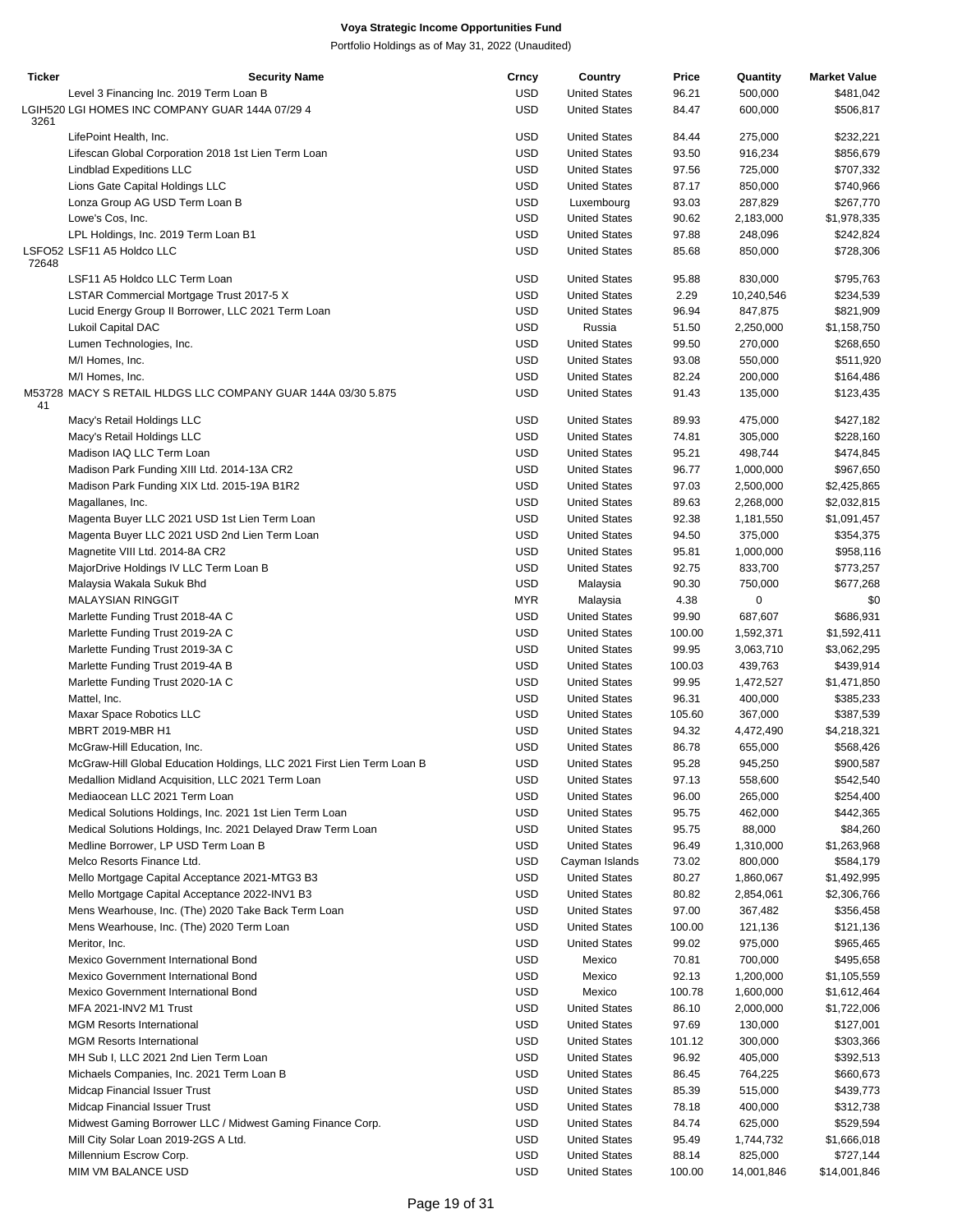| <b>Ticker</b> | <b>Security Name</b>                                           | Crncy      | Country              | Price  | Quantity    | <b>Market Value</b> |
|---------------|----------------------------------------------------------------|------------|----------------------|--------|-------------|---------------------|
|               | Mineral Resources Ltd.                                         | <b>USD</b> | Australia            | 102.94 | 600,000     | \$617,622           |
|               | Minerva Merger Sub, Inc.                                       | <b>USD</b> | <b>United States</b> | 91.93  | 400,000     | \$367,708           |
|               | Misc Capital Two Labuan Ltd.                                   | <b>USD</b> | Malaysia             | 96.43  | 3,425,000   | \$3,302,856         |
|               | Mister Car Wash Holdings, Inc. 2019 Term Loan B                | <b>USD</b> | <b>United States</b> | 97.06  | 738,816     | \$717,113           |
|               | Mitchell International, Inc. 2021 Term Loan B                  | <b>USD</b> | <b>United States</b> | 95.38  | 515,000     | \$491,181           |
|               | MJH Healthcare Holdings, LLC 2021 Term Loan B                  | <b>USD</b> | <b>United States</b> | 95.50  | 280,000     | \$267,400           |
|               |                                                                |            |                      |        |             |                     |
|               | MKS Instruments, Inc. 2022 USD Term Loan B 1L                  | <b>USD</b> | <b>United States</b> | 98.75  | 1,050,000   | \$1,036,875         |
|               | Moran Foods, LLC 2020 2nd Lien Term Loan                       | <b>USD</b> | <b>United States</b> | 66.50  | 45,178      | \$30,043            |
|               | Moran Foods, LLC 2020 Term Loan                                | <b>USD</b> | <b>United States</b> | 88.00  | 32,092      | \$28,241            |
|               | Morgan Stanley Bank of America Merrill Lynch Trust 2012-C6 E   | <b>USD</b> | <b>United States</b> | 96.70  | 2,817,000   | \$2,723,944         |
|               | Morgan Stanley Bank of America Merrill Lynch Trust 2013-C13 XA | <b>USD</b> | <b>United States</b> | 0.94   | 10,763,755  | \$100,817           |
|               | Morgan Stanley Bank of America Merrill Lynch Trust 2014 C19 XA | <b>USD</b> | <b>United States</b> | 1.80   | 12,516,999  | \$225,310           |
|               | Morgan Stanley Bank of America Merrill Lynch Trust 2015-C25 D  | <b>USD</b> | <b>United States</b> | 88.28  | 3,180,000   | \$2,807,376         |
|               | Morgan Stanley Bank of America Merrill Lynch Trust 2015-C26 D  | <b>USD</b> | <b>United States</b> | 88.87  | 560,000     | \$497,666           |
|               | Morgan Stanley Bank of America Merrill Lynch Trust 2017-C34 XA | <b>USD</b> | <b>United States</b> | 2.97   | 15,202,097  | \$450,783           |
|               |                                                                |            |                      |        |             |                     |
|               | Morgan Stanley Capital I Trust 2011-C1 K                       | <b>USD</b> | <b>United States</b> | 9.92   | 5,970,000   | \$592,306           |
|               | Morgan Stanley Capital I Trust 2011-C1 L                       | <b>USD</b> | <b>United States</b> | 7.94   | 4,268,000   | \$338,876           |
|               | Morgan Stanley Capital I Trust 2011-C1 M                       | <b>USD</b> | <b>United States</b> | 4.96   | 2,021,315   | \$100,265           |
|               | Morgan Stanley Capital I Trust 2016-BNK2 D                     | <b>USD</b> | <b>United States</b> | 81.13  | 4,841,000   | \$3,927,273         |
|               | Morgan Stanley Capital I Trust 2018-L1 XD                      | <b>USD</b> | <b>United States</b> | 9.44   | 25,660,000  | \$2,423,479         |
|               | Morgan Stanley Capital I Trust 2021-L6 XA                      | <b>USD</b> | <b>United States</b> | 7.28   | 22,440,112  | \$1,634,239         |
|               | Morgan Stanley Capital I, Inc. 2017-HR2 XA                     | <b>USD</b> | <b>United States</b> | 3.33   | 37,969,022  | \$1,264,592         |
|               | Morgan Stanley Mortgage Loan Trust 2005-5AR 1B1                | <b>USD</b> | <b>United States</b> | 104.16 | 655,000     | \$682,216           |
|               |                                                                | <b>USD</b> | <b>United States</b> | 33.50  | 1,039,970   | \$348,435           |
|               | Morgan Stanley Mortgage Loan Trust 2006-9AR A2                 |            |                      |        |             |                     |
|               | Morgan Stanley Mortgage Loan Trust 2007-10XS A2                | <b>USD</b> | <b>United States</b> | 54.93  | 813,317     | \$446,794           |
|               | Mortgage Insurance-Linked Notes 2021-3 M1B                     | <b>USD</b> | <b>United States</b> | 95.60  | 6,000,000   | \$5,736,118         |
|               | Mosaic Solar Loan Trust 2018-1A A                              | <b>USD</b> | <b>United States</b> | 97.84  | 597,759     | \$584,852           |
|               | Mosaic Solar Loan Trust 2018-2-GS B                            | <b>USD</b> | <b>United States</b> | 97.98  | 1,456,482   | \$1,427,111         |
|               | Mosaic Solar Loan Trust 2019-1A A                              | <b>USD</b> | <b>United States</b> | 97.11  | 1,354,670   | \$1,315,463         |
|               | Mosaic Solar Loan Trust 2019-2A A                              | <b>USD</b> | <b>United States</b> | 92.58  | 561,500     | \$519,820           |
|               | Mosaic Solar Loans 2017-2A A LLC                               | <b>USD</b> | <b>United States</b> | 96.75  | 1,059,054   | \$1,024,599         |
|               | Moss Creek Resources Holdings, Inc.                            | <b>USD</b> | <b>United States</b> | 90.46  | 1,150,000   | \$1,040,307         |
|               |                                                                |            |                      |        |             |                     |
|               | Mozart Debt Merger Sub, Inc.                                   | <b>USD</b> | <b>United States</b> | 90.41  | 555,000     | \$501,748           |
| 272644        | MZDM5 Mozart Debt Merger Sub, Inc.                             | <b>USD</b> | <b>United States</b> | 88.71  | 600,000     | \$532,260           |
|               |                                                                |            |                      |        |             |                     |
|               | <b>MPH Acquisition Holdings LLC</b>                            | USD        | <b>United States</b> | 89.17  | 555,000     | \$494,905           |
|               | MPH Acquisition Holdings LLC 2021 Term Loan B                  | <b>USD</b> | <b>United States</b> | 95.00  | 932,806     | \$886,166           |
|               | MPT Operating Partnership L.P. / MPT Finance Corp.             | <b>USD</b> | <b>United States</b> | 99.27  | 675,000     | \$670,100           |
|               | <b>MS VARIATION MARGIN PLN</b>                                 | <b>PLN</b> | Poland               | 23.42  | 0           | \$0                 |
|               | <b>MS VARIATION MARGIN ZAR</b>                                 | ZAR        | South Africa         | 6.39   | 171         | \$11                |
|               | MTN Infrastructure TopCo Inc 2021 Term Loan                    | <b>USD</b> | <b>United States</b> | 96.00  | 216,000     | \$207,360           |
|               | Muenchener Rueckversicherungs-Gesellschaft AG in Muenchen      | <b>USD</b> | Germany              | 103.77 | 1,949,000   | \$2,022,481         |
|               | Murphy Oil Corp.                                               | USD        | <b>United States</b> | 101.23 | 550,000     | \$556,787           |
|               | Murphy Oil Corp.                                               | <b>USD</b> | <b>United States</b> | 102.80 | 725,000     | \$745,300           |
|               |                                                                |            |                      |        |             |                     |
|               | Murphy Oil USA, Inc.                                           | <b>USD</b> | <b>United States</b> | 90.95  | 150,000     | \$136,430           |
|               | Murphy Oil USA, Inc.                                           | <b>USD</b> | <b>United States</b> | 96.30  | 450,000     | \$433,366           |
|               | Murphy Oil USA, Inc.                                           | <b>USD</b> | <b>United States</b> | 100.18 | 165,000     | \$165,296           |
|               | MVM VM BALANCE EUR                                             | <b>EUR</b> | Eurozone             | 107.35 | (1)         | $($ \$1)            |
|               | <b>MVM VM BALANCE USD</b>                                      | <b>USD</b> | <b>United States</b> | 100.00 | (2,077,330) | (\$2,077,330)       |
|               | Nabors Industries Ltd.                                         | <b>USD</b> | <b>United States</b> | 94.19  | 750,000     | \$706,414           |
|               | Nabors Industries, Inc.                                        | <b>USD</b> | <b>United States</b> | 101.82 | 255,000     | \$259,647           |
|               | Nabors Industries, Inc.                                        | <b>USD</b> | <b>United States</b> | 101.04 | 300,000     | \$303,134           |
|               |                                                                | <b>USD</b> |                      |        |             |                     |
|               | Naked Juice LLC Term Loan                                      |            | <b>United States</b> | 95.23  | 465,000     | \$442,796           |
|               | NASCAR Holdings, Inc Term Loan B                               | <b>USD</b> | <b>United States</b> | 98.25  | 929,424     | \$913,159           |
|               | Nasdaq, Inc.                                                   | <b>USD</b> | <b>United States</b> | 84.79  | 2,591,000   | \$2,196,917         |
|               | National Mentor Holdings, Inc. 2021 2nd Lien Term Loan         | <b>USD</b> | <b>United States</b> | 94.00  | 150,000     | \$141,000           |
|               | National Mentor Holdings, Inc. 2021 Term Loan                  | <b>USD</b> | <b>United States</b> | 89.85  | 1,198,439   | \$1,076,797         |
|               | National Mentor Holdings, Inc. 2021 Term Loan C                | <b>USD</b> | <b>United States</b> | 89.85  | 40,256      | \$36,170            |
|               | National Rural Utilities Cooperative Finance Corp.             | <b>USD</b> | <b>United States</b> | 94.54  | 4,907,000   | \$4,639,250         |
|               | Nationstar Mortgage Holdings, Inc.                             | <b>USD</b> | <b>United States</b> | 89.74  | 850,000     | \$762,776           |
|               | Natura Cosmeticos SA                                           | <b>USD</b> | <b>Brazil</b>        | 90.42  | 1,500,000   |                     |
|               |                                                                |            |                      |        |             | \$1,356,257         |
|               | Nautilus Power, LLC Term Loan B                                | <b>USD</b> | <b>United States</b> | 81.38  | 916,324     | \$745,659           |
|               | NAVEX TopCo, Inc. 2018 2nd Lien Term Loan                      | <b>USD</b> | <b>United States</b> | 98.62  | 202,893     | \$200,104           |
|               | Navient Corp.                                                  | <b>USD</b> | <b>United States</b> | 88.02  | 875,000     | \$770,201           |
|               | Navient Corp.                                                  | <b>USD</b> | <b>United States</b> | 92.22  | 475,000     | \$438,028           |
|               | Navient Corp.                                                  | <b>USD</b> | <b>United States</b> | 102.48 | 165,000     | \$169,091           |
|               | NBK Tier 1 Financing 2 Ltd.                                    | USD        | Kuwait               | 94.99  | 1,100,000   | \$1,044,912         |
|               | NCL Corp. Ltd.                                                 | <b>USD</b> | Bermuda              | 89.75  | 620,000     | \$556,450           |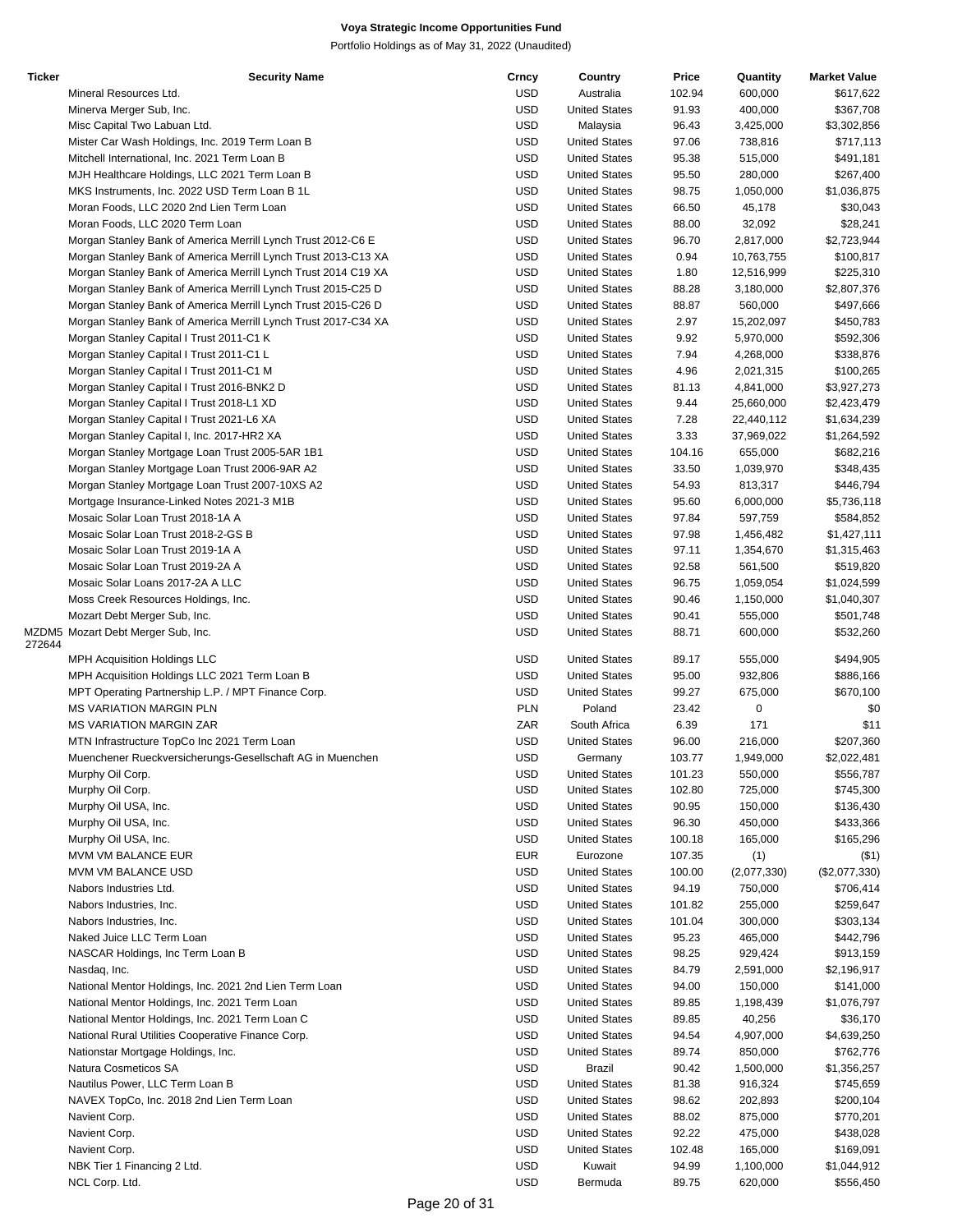| Ticker | <b>Security Name</b>                                                    | Crncy      | Country              | Price  | Quantity   | <b>Market Value</b> |
|--------|-------------------------------------------------------------------------|------------|----------------------|--------|------------|---------------------|
|        | NCL Finance Ltd.                                                        | <b>USD</b> | Bermuda              | 84.26  | 500,000    | \$421,290           |
|        | NCR Corp.                                                               | <b>USD</b> | <b>United States</b> | 95.50  | 1,175,000  | \$1,122,125         |
|        |                                                                         |            |                      |        |            |                     |
|        | NESCO Holdings II, Inc.                                                 | <b>USD</b> | <b>United States</b> | 90.42  | 850,000    | \$768,587           |
|        | Netflix, Inc.                                                           | <b>USD</b> | <b>United States</b> | 103.82 | 700,000    | \$726,726           |
|        | Neuberger Berman Loan Advisers CLO 24 Ltd. 2017-24A CR                  | <b>USD</b> | <b>United States</b> | 96.24  | 3,500,000  | \$3,368,355         |
|        | Neuberger Berman Loan Advisers CLO 30 Ltd. 2018-30A CR                  | <b>USD</b> | <b>United States</b> | 93.84  | 7,700,000  | \$7,225,372         |
|        | Neuberger Berman Loan Advisers CLO 33 Ltd. 2019-33A CR                  | <b>USD</b> | <b>United States</b> | 95.09  | 2,300,000  | \$2,187,022         |
|        |                                                                         |            |                      |        |            |                     |
|        | Neuberger Berman Loan Advisers Clo 44 Ltd. 2021-44A C                   | <b>USD</b> | <b>United States</b> | 92.10  | 4,750,000  | \$4,374,622         |
|        | New Albertsons L.P.                                                     | <b>USD</b> | <b>United States</b> | 103.93 | 400,000    | \$415,710           |
|        | New Enterprise Stone & Lime Co., Inc.                                   | <b>USD</b> | <b>United States</b> | 96.10  | 800,000    | \$768,794           |
|        | New Residential Mortgage Loan Trust 2017-3A B2                          | <b>USD</b> | <b>United States</b> | 97.94  | 367,412    | \$359,830           |
|        |                                                                         |            |                      |        |            |                     |
|        | New Residential Mortgage Loan Trust 2022-NQM3 A1                        | <b>USD</b> | <b>United States</b> | 98.61  | 2,000,000  | \$1,972,169         |
|        | New Trojan Parent, Inc. 1st Lien Term Loan                              | <b>USD</b> | <b>United States</b> | 90.25  | 218,350    | \$197,061           |
|        | NextEra Energy Capital Holdings, Inc.                                   | <b>USD</b> | <b>United States</b> | 93.51  | 2,875,000  | \$2,688,340         |
|        | NFP Corp. 2020 Term Loan                                                | <b>USD</b> | <b>United States</b> | 95.06  | 1,300,816  | \$1,236,588         |
|        | Nielsen Finance LLC / Nielsen Finance Co.                               | <b>USD</b> | <b>United States</b> | 95.98  | 425,000    | \$407,930           |
|        |                                                                         |            |                      |        |            |                     |
|        | Nielsen Finance LLC / Nielsen Finance Co.                               | <b>USD</b> | <b>United States</b> | 98.50  | 550,000    | \$541,775           |
|        | NOMDV C0 25MAY27                                                        | <b>USD</b> | <b>United States</b> | 0.00   | 18,355,000 | \$0                 |
|        | Nomura Home Equity Loan, Inc. Home Equity Loan Trust Series 2007-1 2A4A | <b>USD</b> | <b>United States</b> | 95.49  | 401,848    | \$383,744           |
|        | NorthRiver Midstream Finance LP 2018 Term Loan B                        | <b>USD</b> | Canada               | 97.80  | 596,907    | \$583,788           |
|        |                                                                         |            | <b>United States</b> |        |            |                     |
|        | Northstar Group Services, INC. 2020 Term Loan B                         | <b>USD</b> |                      | 98.88  | 624,740    | \$617,711           |
|        | Novelis Corp.                                                           | <b>USD</b> | <b>United States</b> | 95.02  | 200,000    | \$190,039           |
|        | Novelis Corp.                                                           | <b>USD</b> | <b>United States</b> | 87.52  | 750,000    | \$656,366           |
|        | Nufarm Australia Ltd. / Nufarm Americas, Inc.                           | <b>USD</b> | Australia            | 91.19  | 675,000    | \$615,499           |
|        | Numericable Group SA USD Term Loan B11                                  | <b>USD</b> | France               | 94.08  | 931,682    |                     |
|        |                                                                         |            |                      |        |            | \$876,557           |
|        | Oaktown Re VII Ltd. 2021-2 M1C                                          | <b>USD</b> | <b>United States</b> | 92.93  | 1,300,000  | \$1,208,080         |
|        | Oaktree CLO Ltd. 2021-1A C                                              | <b>USD</b> | <b>United States</b> | 91.52  | 6,000,000  | \$5,491,008         |
|        | Oaktree CLO Ltd. 2021-1A D                                              | <b>USD</b> | <b>United States</b> | 94.91  | 2,500,000  | \$2,372,635         |
|        | Oasis Petroleum, Inc.                                                   | <b>USD</b> | <b>United States</b> | 100.68 | 625,000    | \$629,269           |
|        |                                                                         |            |                      |        |            |                     |
|        | OBX 2019-EXP3 1A9 Trust                                                 | <b>USD</b> | <b>United States</b> | 97.12  | 280,958    | \$272,873           |
|        | OBX 2019-INV2 A25 Trust                                                 | <b>USD</b> | <b>United States</b> | 98.61  | 445,091    | \$438,896           |
|        | OBX 2020-INV1 A21 Trust                                                 | <b>USD</b> | <b>United States</b> | 96.61  | 314,350    | \$303,693           |
|        | OBX 2022-J1 A14 Trust                                                   | <b>USD</b> | <b>United States</b> | 86.01  | 2,000,000  | \$1,720,156         |
|        | OBX 2022-NQM4 A1B Trust                                                 | <b>USD</b> | <b>United States</b> | 97.03  | 2,500,000  | \$2,425,779         |
|        |                                                                         |            |                      |        |            |                     |
|        | Occidental Petroleum Corp.                                              | <b>USD</b> | <b>United States</b> | 116.22 | 575,000    | \$668,274           |
|        | Occidental Petroleum Corp.                                              | <b>USD</b> | <b>United States</b> | 103.74 | 1,005,000  | \$1,042,577         |
|        | Occidental Petroleum Corp.                                              | <b>USD</b> | <b>United States</b> | 112.23 | 1,300,000  | \$1,458,990         |
|        | Occidental Petroleum Corp.                                              | <b>USD</b> | <b>United States</b> | 90.75  | 400,000    | \$363,016           |
|        |                                                                         |            |                      |        |            |                     |
|        | Oceanview Mortgage Trust 2021-1 B3                                      | <b>USD</b> | <b>United States</b> | 80.36  | 2,252,550  | \$1,810,152         |
|        | OCP SA                                                                  | <b>USD</b> | Morocco              | 83.27  | 325,000    | \$270,637           |
|        | Octagon Investment Partners 31 Ltd. 2017-1A CR                          | <b>USD</b> | <b>United States</b> | 95.34  | 7,470,000  | \$7,121,532         |
|        | Octagon Investment Partners 32 Ltd. 2017-1A CR                          | <b>USD</b> | <b>United States</b> | 95.50  | 4,500,000  | \$4,297,707         |
|        |                                                                         |            |                      |        |            |                     |
|        | Octagon Investment Partners 33 Ltd. 2017-1A B                           | <b>USD</b> | <b>United States</b> | 94.34  | 600,000    | \$566,035           |
|        | OHA Credit Funding 9 Ltd. 2021-9A C                                     | <b>USD</b> | <b>United States</b> | 92.81  | 1,500,000  | \$1,392,089         |
|        | Oleoducto Central SA                                                    | <b>USD</b> | Colombia             | 90.22  | 1,000,000  | \$902,235           |
|        | Olin Corp.                                                              | <b>USD</b> | <b>United States</b> | 97.68  | 650,000    | \$634,897           |
|        |                                                                         |            |                      |        | 475,000    |                     |
|        | Olin Corp.                                                              | <b>USD</b> | <b>United States</b> | 100.22 |            | \$476,028           |
|        | Olympus Water US Holding Corp.                                          | <b>USD</b> | <b>United States</b> | 79.02  | 800,000    | \$632,197           |
|        | Olympus Water US Holding Corporation 2021 USD Term Loan B               | <b>USD</b> | <b>United States</b> | 95.75  | 763,088    | \$730,656           |
|        | Olympus Water US Holding Corporation 2022 Incremental Term Loan         | <b>USD</b> | <b>United States</b> | 96.50  | 145,000    | \$139,925           |
|        | Oman Government International Bond                                      | <b>USD</b> | Oman                 | 105.88 | 500,000    | \$529,389           |
|        |                                                                         |            |                      |        |            |                     |
|        | Oman Government International Bond                                      | <b>USD</b> | Oman                 | 110.86 | 1,300,000  | \$1,441,180         |
|        | Oman Government International Bond                                      | <b>USD</b> | Oman                 | 101.95 | 600,000    | \$611,700           |
|        | ON Semiconductor Corporation 2019 Term Loan B                           | <b>USD</b> | <b>United States</b> | 98.73  | 340,555    | \$336,212           |
|        | OneDigital Borrower LLC 2021 Term Loan                                  | <b>USD</b> | <b>United States</b> | 95.75  | 951,751    | \$911,301           |
|        |                                                                         |            |                      |        |            |                     |
|        | OneMain Finance Corp.                                                   | <b>USD</b> | <b>United States</b> | 92.65  | 1,050,000  | \$972,814           |
|        | OneMain Finance Corp.                                                   | <b>USD</b> | <b>United States</b> | 85.12  | 425,000    | \$361,771           |
|        | Onslow Bay Mortgage Loan Trust 2021-NQM4 A1                             | <b>USD</b> | <b>United States</b> | 92.40  | 3,113,158  | \$2,876,433         |
|        | Ooredoo International Finance Ltd.                                      | <b>USD</b> | Qatar                | 89.02  | 1,000,000  | \$890,247           |
|        |                                                                         |            |                      |        |            |                     |
| 99728  | OTEX52 OPEN TEXT CORP COMPANY GUAR 144A 12/29 3.875                     | <b>USD</b> | Canada               | 91.67  | 300,000    | \$275,010           |
|        | Open Text Corp.                                                         | <b>USD</b> | Canada               | 94.12  | 175,000    | \$164,713           |
|        | Open Text Holdings, Inc.                                                | <b>USD</b> | <b>United States</b> | 92.65  | 650,000    | \$602,225           |
|        | Oracle Corp.                                                            | <b>USD</b> | <b>United States</b> | 76.46  | 3,016,000  | \$2,306,028         |
|        |                                                                         |            |                      |        |            |                     |
|        | Organon & Co USD Term Loan                                              | <b>USD</b> | <b>United States</b> | 98.00  | 1,090,875  | \$1,069,058         |
|        | Organon & Co. / Organon Foreign Debt Co-Issuer BV                       | <b>USD</b> | <b>United States</b> | 96.28  | 600,000    | \$577,665           |
|        | Ortho-Clinical Diagnostics SA 2018 Term Loan B                          | <b>USD</b> | <b>United States</b> | 99.44  | 113,770    | \$113,130           |
|        | Oryx Midstream Services Permian Basin LLC Term Loan B                   | <b>USD</b> | <b>United States</b> | 97.04  | 638,400    | \$619,476           |
|        |                                                                         |            |                      |        |            |                     |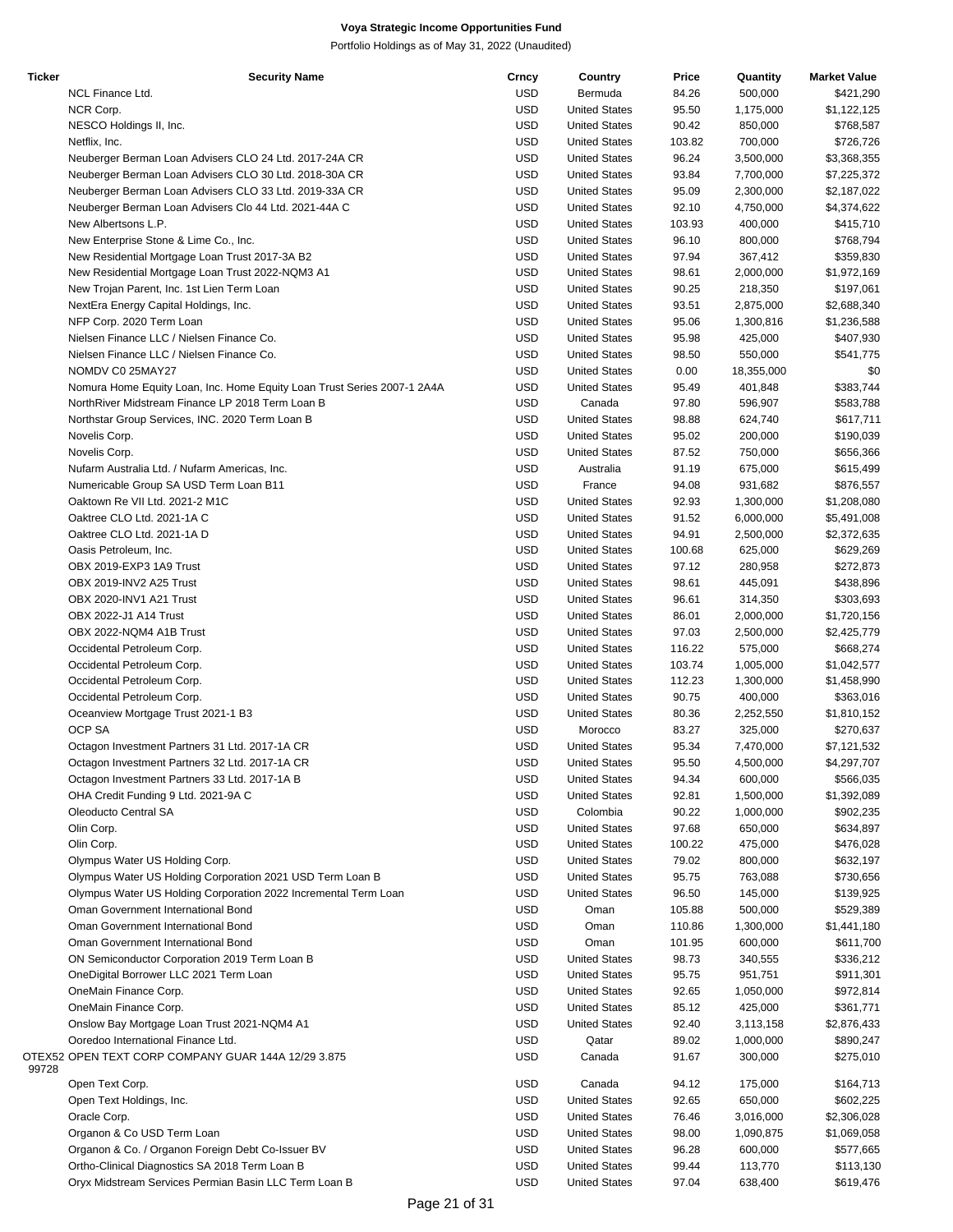| Ticker | <b>Security Name</b>                                                  | Crncy      | Country              | Price  | Quantity       | <b>Market Value</b> |
|--------|-----------------------------------------------------------------------|------------|----------------------|--------|----------------|---------------------|
|        | Osmose Utilities Services, Inc. Term Loan                             | <b>USD</b> | <b>United States</b> | 93.88  | 274,220        | \$257,424           |
|        | Owens & Minor, Inc. 2022 Term Loan B                                  | <b>USD</b> | <b>United States</b> | 99.13  | 305,000        | \$302,331           |
|        | P USD/JPY P107.5 02/27/25                                             | <b>USD</b> | <b>United States</b> | 0.02   | 12,280,000     | \$251,794           |
|        | P USD/JPY P129.5 08/11/22                                             | <b>USD</b> | <b>United States</b> | 0.02   | (29,095,000)   | $(\$647,525)$       |
|        | Pacific Bells, LLC Term Loan B                                        | <b>USD</b> | <b>United States</b> | 96.38  | 422,352        | \$407,042           |
|        | Pacific Dental Services, LLC 2021 Term Loan                           | <b>USD</b> | <b>United States</b> | 96.38  | 426,775        | \$411,304           |
|        | Palmer Square CLO 2020-3A CR Ltd.                                     | <b>USD</b> | <b>United States</b> | 94.43  | 5,000,000      | \$4,721,600         |
|        | Palmer Square Loan Funding 2021-2A C Ltd.                             | <b>USD</b> | <b>United States</b> | 93.29  | 4,250,000      | \$3,964,659         |
|        | Panama Government International Bond                                  | <b>USD</b> | Panama               | 92.39  | 600,000        | \$554,362           |
|        |                                                                       | <b>USD</b> |                      |        |                |                     |
|        | Panama Government International Bond                                  |            | Panama               | 89.39  | 1,200,000      | \$1,072,662         |
|        | Panther Commercial Holdings L.P Term Loan                             | <b>USD</b> | <b>United States</b> | 96.63  | 293,975        | \$284,053           |
|        | Paramount Global                                                      | <b>USD</b> | <b>United States</b> | 95.23  | 3,650,000      | \$3,475,810         |
|        | <b>Paramount Global</b>                                               | <b>USD</b> | <b>United States</b> | 94.23  | 475,000        | \$447,581           |
|        | Pathway Vet Alliance LLC 2021 Term Loan                               | <b>USD</b> | <b>United States</b> | 95.69  | 774,996        | \$741,575           |
|        | PAYB OIS 2.4798 13062027                                              | <b>USD</b> | <b>United States</b> | 0.00   | (8,453,300)    | \$0                 |
|        | PAYB OIS 2.518 17062032                                               | <b>USD</b> | <b>United States</b> | 0.00   | (26, 768, 800) | \$0                 |
|        | PAYB OIS 2.52042 13062027                                             | <b>USD</b> | <b>United States</b> | 0.00   | (16,063,000)   | \$0                 |
|        | PAYB OIS 2.547 17062032                                               | <b>USD</b> | <b>United States</b> | 0.00   | (20, 288, 000) | \$0                 |
|        | PAYB OIS 2.5695 13062027                                              | <b>USD</b> | <b>United States</b> | 0.00   | (4,226,700)    | \$0                 |
|        | PAYB OIS 2.5715 17062032                                              | <b>USD</b> | <b>United States</b> | 0.00   | (14,088,900)   | \$0                 |
|        | PAYB OIS 2.5716 13062027                                              | <b>USD</b> | <b>United States</b> | 0.00   | (3,663,100)    | \$0                 |
|        | PAYB OIS 2.5739 17062032                                              | <b>USD</b> | <b>United States</b> | 0.00   | (8,453,300)    | \$0                 |
|        | PAYB OIS 2.58656 17062032                                             | <b>USD</b> | <b>United States</b> | 0.00   | (8,453,300)    | \$0                 |
|        | PAYB OIS 2.6118 13062027                                              | <b>USD</b> | <b>United States</b> | 0.00   | (10, 144, 000) | \$0                 |
|        | PAYB OIS 2.6195 13062027                                              | <b>USD</b> | <b>United States</b> | 0.00   |                | \$0                 |
|        |                                                                       |            |                      |        | (8,453,300)    |                     |
|        | PAYB OIS 2.63996 13062027                                             | <b>USD</b> | <b>United States</b> | 0.25   | (5,056,000)    | (\$12,746)          |
|        | PAYB OIS 2.6439 17062032                                              | <b>USD</b> | <b>United States</b> | (0.04) | (17, 188, 400) | \$6,888             |
|        | PAYB OIS 2.644 17062032                                               | <b>USD</b> | <b>United States</b> | 0.00   | (10, 425, 800) | \$0                 |
|        | PAYB OIS 2.6523 15062027                                              | <b>USD</b> | <b>United States</b> | 0.00   | (4,226,700)    | \$0                 |
|        | PAYB OIS 2.67555 13062027                                             | <b>USD</b> | <b>United States</b> | 0.00   | (9,989,000)    | \$0                 |
|        | PAYB OIS 2.6796 17062032                                              | <b>USD</b> | <b>United States</b> | 0.00   | (4,226,700)    | \$0                 |
|        | PAYB OIS 2.6905 17062032                                              | <b>USD</b> | <b>United States</b> | 0.00   | (3,381,300)    | \$0                 |
|        | PAYB OIS 2.6936 17062032                                              | <b>USD</b> | <b>United States</b> | 0.00   | (3,381,300)    | \$0                 |
|        | PAYB OIS 2.6941 17062032                                              | <b>USD</b> | <b>United States</b> | 0.00   | (13, 100, 000) | \$0                 |
|        | PAYB OIS 2.7104 13062027                                              | <b>USD</b> | <b>United States</b> | 0.00   | (2,817,800)    | \$0                 |
|        | PAYB OIS 2.71786 17062032                                             | <b>USD</b> | <b>United States</b> | 0.00   | (2,254,200)    | \$0                 |
|        | PAYB OIS 2.7417 13062027                                              | <b>USD</b> | <b>United States</b> | 0.73   | (17, 470, 200) | (\$127,524)         |
|        | PAYB OIS 2.76312 13062027                                             | <b>USD</b> | <b>United States</b> | 0.00   | (4,790,200)    | \$0                 |
|        | PAYB OIS 2.7732 17062032                                              | <b>USD</b> | <b>United States</b> | 1.10   | (8,453,300)    | (\$92,886)          |
|        | PAYB OIS 2.779 17062032                                               | <b>USD</b> | <b>United States</b> | 1.15   | (5,917,300)    | (\$68,043)          |
|        | PAYB OIS 2.7895 17062032                                              | <b>USD</b> | <b>United States</b> | 0.00   |                | \$0                 |
|        |                                                                       |            |                      |        | (2,817,800)    |                     |
|        | PAYB OIS 2.8603 17062032                                              | <b>USD</b> | <b>United States</b> | 0.00   | (3,381,300)    | \$0                 |
|        | PAYB OIS 2.8848 17062032                                              | <b>USD</b> | <b>United States</b> | 2.08   | (5,635,500)    | (\$117,320)         |
|        | PAYB OIS 2.9315 17062032                                              | <b>USD</b> | <b>United States</b> | 2.49   | (7,044,400)    | (\$175,626)         |
|        | Paysafe Holdings (US) Corp USD Term Loan B1                           | <b>USD</b> | <b>United States</b> | 92.50  | 463,444        | \$428,686           |
|        | PCI Gaming Authority Term Loan                                        | <b>USD</b> | <b>United States</b> | 97.67  | 236,508        | \$231,009           |
|        | PECF USS Intermediate Holding III Corp.                               | <b>USD</b> | <b>United States</b> | 84.18  | 630,000        | \$530,353           |
|        | PECF USS Intermediate Holding III Corporation Term Loan B             | <b>USD</b> | <b>United States</b> | 94.56  | 219,450        | \$207,517           |
|        | Pediatric Associates Holding Company, LLC 2021 Term Loan B            | <b>USD</b> | <b>United States</b> | 95.75  | 616,579        | \$590,374           |
|        | Pediatric Associates Holding Company, LLC 2022 Delayed Draw Term Ioan | <b>USD</b> | <b>United States</b> | 95.75  | 93,395         | \$89,426            |
|        | Peloton Interactive, Inc. 2022 TL 1L                                  | <b>USD</b> | <b>United States</b> | 97.25  | 195,000        | \$189,638           |
|        | Penn National Gaming, Inc.                                            | <b>USD</b> | <b>United States</b> | 82.06  | 500,000        | \$410,298           |
|        | Penn National Gaming, Inc.                                            | <b>USD</b> | <b>United States</b> | 92.44  | 450,000        | \$415,985           |
|        | Penn National Gaming, Inc. 2022 Term Loan B 1L                        | <b>USD</b> | <b>United States</b> | 98.11  | 260,000        | \$255,078           |
|        |                                                                       | <b>USD</b> |                      |        |                |                     |
|        | Peraton Corp. Term Loan B                                             |            | <b>United States</b> | 97.17  | 2,011,124      | \$1,954,143         |
|        | Perrigo Investments, LLC Delayed Draw Term Loan B                     | <b>USD</b> | Ireland              | 98.25  | 149,091        | \$146,482           |
|        | Perrigo Investments, LLC Term Loan B                                  | <b>USD</b> | Ireland              | 98.25  | 260,909        | \$256,343           |
|        | Pertamina Persero PT                                                  | <b>USD</b> | Indonesia            | 84.02  | 2,100,000      | \$1,764,485         |
|        | Pertamina Persero PT                                                  | <b>USD</b> | Indonesia            | 90.66  | 750,000        | \$679,987           |
|        | Pertamina Persero PT                                                  | <b>USD</b> | Indonesia            | 91.13  | 1,375,000      | \$1,252,969         |
|        | Perusahaan Listrik Negara PT                                          | <b>USD</b> | Indonesia            | 93.37  | 2,325,000      | \$2,170,853         |
|        | Perusahaan Listrik Negara PT                                          | <b>USD</b> | Indonesia            | 103.13 | 2,950,000      | \$3,042,188         |
|        | Petco Animal Supplies, Inc. 2021 Term Loan B                          | <b>USD</b> | <b>United States</b> | 95.35  | 559,350        | \$533,340           |
|        | Petmate Incremental Term Loan B                                       | <b>USD</b> | <b>United States</b> | 89.80  | 578,550        | \$519,538           |
|        | Petrobras Global Finance BV                                           | <b>USD</b> | Brazil               | 98.92  | 4,125,000      | \$4,080,285         |
|        | Petroleos del Peru SA                                                 | <b>USD</b> | Peru                 | 85.01  | 1,000,000      | \$850,125           |
|        | Petroleos Mexicanos                                                   | <b>USD</b> | Mexico               | 83.87  | 7,450,000      | \$6,248,427         |
|        |                                                                       |            |                      |        |                |                     |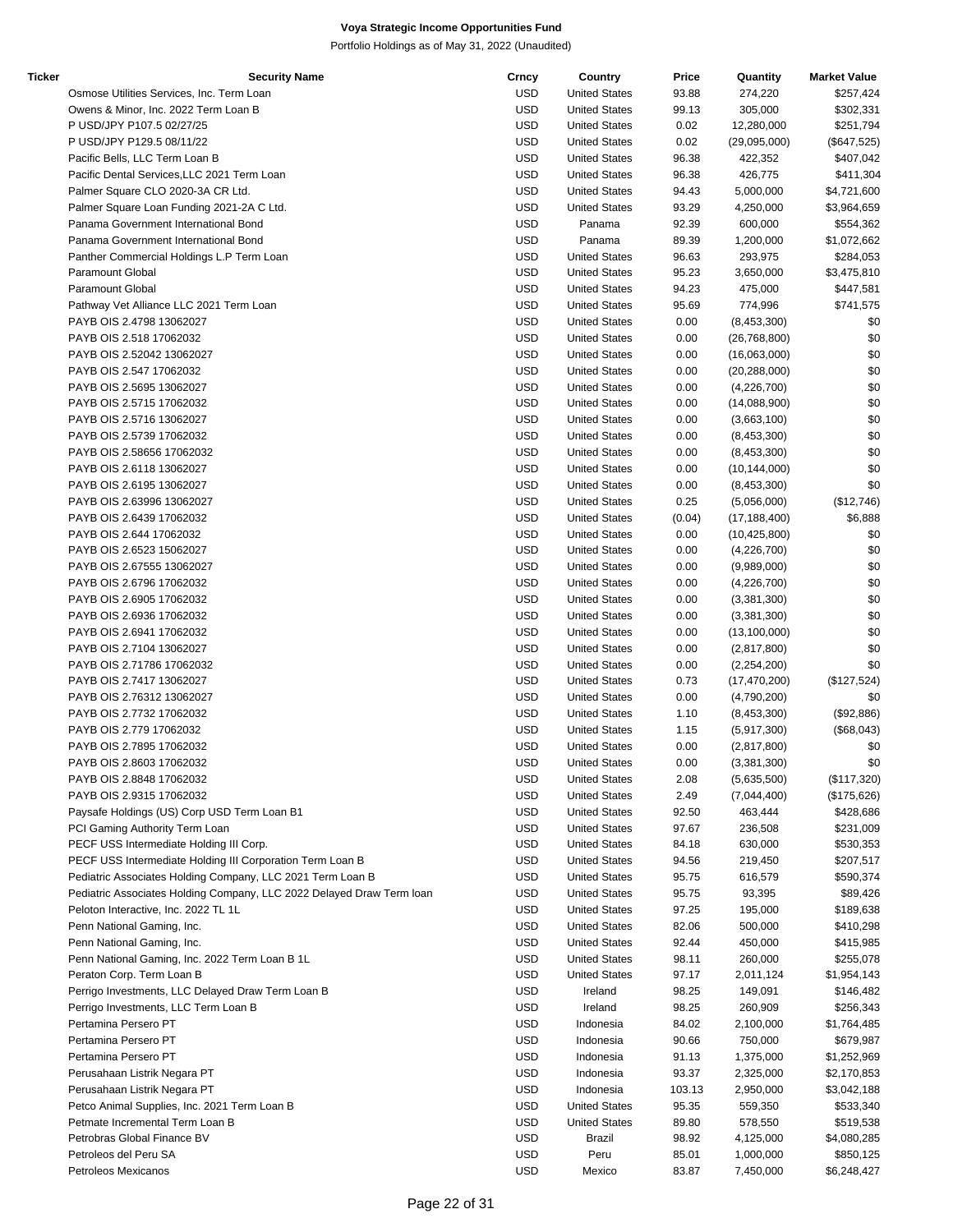| <b>Ticker</b> | <b>Security Name</b>                                    | Crncy      | Country              | Price  | Quantity   | <b>Market Value</b> |
|---------------|---------------------------------------------------------|------------|----------------------|--------|------------|---------------------|
|               | Petroleos Mexicanos                                     | USD        | Mexico               | 86.57  | 33,000     | \$28,569            |
|               | PetSmart, Inc. / PetSmart Finance Corp.                 | <b>USD</b> | <b>United States</b> | 94.27  | 1,250,000  | \$1,178,394         |
|               | PetVet Care Centers, LLC 2021 Term Loan B3              | <b>USD</b> | <b>United States</b> | 96.75  | 854,730    | \$826,951           |
|               | PGT Innovations, Inc.                                   | <b>USD</b> | <b>United States</b> | 89.66  | 1,005,000  | \$901,130           |
|               | Phoenix Guarantor Inc 2020 Term Loan B                  | <b>USD</b> | <b>United States</b> | 96.38  | 1,020,012  | \$983,037           |
|               | Physician Partners LLC Term Loan                        | <b>USD</b> | <b>United States</b> | 95.63  | 298,868    | \$285,792           |
|               |                                                         |            |                      |        |            |                     |
|               | Picasso Finance Sub, Inc.                               | <b>USD</b> | <b>United States</b> | 101.97 | 568,000    | \$579,198           |
|               | Pilot Travel Centers LLC 2021 Term Loan B               | <b>USD</b> | <b>United States</b> | 96.97  | 830,825    | \$805,641           |
|               | Ping Identity Corporation 2021 Term Loan B              | <b>USD</b> | <b>United States</b> | 97.75  | 180,000    | \$175,950           |
|               | Planview Parent, Inc. Term Loan                         | <b>USD</b> | <b>United States</b> | 96.58  | 398,613    | \$384,993           |
|               | Plastipak Packaging, Inc. 2021 Term Loan B              | <b>USD</b> | <b>United States</b> | 96.95  | 551,810    | \$534,997           |
|               | Playtika Holding Corp 2021 Term Loan                    | <b>USD</b> | <b>United States</b> | 96.20  | 496,241    | \$477,366           |
|               | Playtika Holding Corp.                                  | <b>USD</b> | <b>United States</b> | 87.80  | 600,000    | \$526,815           |
|               | Plaze, Inc. 2020 Incremental Term Loan                  | <b>USD</b> | <b>United States</b> | 95.00  | 488,109    | \$463,703           |
|               | Pluto Acquisition I, Inc. 2021 1st Lien Term Loan       | <b>USD</b> | <b>United States</b> | 95.25  | 203,463    | \$193,798           |
|               |                                                         |            |                      |        |            |                     |
|               | PointClickCare Technologies, Inc. 2022 Term Loan B      | <b>USD</b> | Canada               | 96.25  | 630,000    | \$606,375           |
|               | Polar US Borrower, LLC 2018 1st Lien Term Loan          | <b>USD</b> | <b>United States</b> | 95.63  | 608,836    | \$582,199           |
|               | Polaris Newco LLC USD Term Loan B                       | <b>USD</b> | <b>United States</b> | 95.95  | 1,253,700  | \$1,202,880         |
|               | Popular ABS Mortgage Pass-Through Trust 2005-D A5       | <b>USD</b> | <b>United States</b> | 98.55  | 195,776    | \$192,937           |
|               | Portillos Holdings, LLC 2019 1st Lien Term Loan B3      | <b>USD</b> | <b>United States</b> | 98.50  | 214,333    | \$211,118           |
|               | Post Holdings, Inc.                                     | <b>USD</b> | <b>United States</b> | 99.25  | 1,000,000  | \$992,500           |
|               | Post Holdings, Inc.                                     | <b>USD</b> | <b>United States</b> | 89.85  | 425,000    | \$381,848           |
|               | Potters Industries, LLC Term Loan B                     | <b>USD</b> | <b>United States</b> | 98.00  | 653,400    | \$640,332           |
|               |                                                         | <b>USD</b> | <b>United States</b> |        |            |                     |
|               | PQ Corporation 2021 Term Loan B                         |            |                      | 97.33  | 591,759    | \$575,930           |
| 61666         | PRAA52 PRA GROUP INC COMPANY GUAR 144A 10/29 5          | <b>USD</b> | <b>United States</b> | 90.03  | 700,000    | \$630,221           |
|               |                                                         |            |                      |        |            |                     |
|               | Pre-Paid Legal Services, Inc. 2021 2nd Lien Term Loan   | <b>USD</b> | <b>United States</b> | 98.25  | 75,000     | \$73,688            |
|               | Pre-Paid Legal Services, Inc. 2021 Term Loan            | <b>USD</b> | <b>United States</b> | 96.78  | 955,000    | \$924,260           |
|               | Press Ganey Holdings, Inc. 2022 Incremental Term Loan   | <b>USD</b> | <b>United States</b> | 95.31  | 485,000    | \$462,266           |
|               | Pretium PKG Holdings, Inc. 2021 1st Lien Term Loan      | <b>USD</b> | <b>United States</b> | 93.50  | 643,388    | \$601,567           |
|               | Pretium PKG Holdings, Inc. 2021 2nd Lien Term Loan      | <b>USD</b> | <b>United States</b> | 88.83  | 205,000    | \$182,108           |
|               | Prima Capital CRE Securitization 2019-7A D Ltd.         | <b>USD</b> | <b>United States</b> | 86.13  | 13,000,000 | \$11,196,363        |
|               | Primary Products Finance LLC Term Loan                  | <b>USD</b> | <b>United States</b> | 98.56  | 475,000    | \$468,172           |
|               | Prime Mortgage Trust 2007-1 A4                          | <b>USD</b> | <b>United States</b> | 88.58  | 19,970     | \$17,691            |
|               | Prime Security Services Borrower, LLC 2021 Term Loan    | <b>USD</b> | <b>United States</b> | 97.56  | 989,687    | \$965,564           |
|               |                                                         |            |                      |        |            |                     |
|               | Primo Water Holdings, Inc.                              | <b>USD</b> | <b>United States</b> | 87.79  | 875,000    | \$768,202           |
|               | Primose Funding LLC 2019-1A A2                          | <b>USD</b> | <b>United States</b> | 96.16  | 2,388,750  | \$2,297,049         |
|               | Pro Mach Group, Inc. 2021 Delayed Draw Term Loan        | <b>USD</b> | <b>United States</b> | 97.04  | 168,575    | \$163,581           |
|               | Pro Mach Group, Inc. 2021 Term Loan B                   | <b>USD</b> | <b>United States</b> | 97.04  | 1,018,735  | \$988,555           |
|               | Proampac PG Borrower LLC 2020 Term Loan                 | <b>USD</b> | <b>United States</b> | 95.55  | 1,312,057  | \$1,253,670         |
|               | Project Accelerate Parrent LLC 1st Lien Term Loan       | <b>USD</b> | <b>United States</b> | 96.75  | 496,124    | \$480,000           |
|               | Project Leopard Holdings, Inc. 2019 Term Loan           | <b>USD</b> | <b>United States</b> | 99.45  | 192,041    | \$190,985           |
|               | Project Ruby Ultimate Parent Corp. 2021 Term Loan       | USD        | <b>United States</b> | 96.34  | 277,200    | \$267,065           |
|               | Promigas SA ESP / Gases del Pacifico SAC                | <b>USD</b> | Colombia             | 85.76  | 300,000    | \$257,265           |
|               |                                                         |            |                      |        |            |                     |
|               | PSMC 2019-3 A12 Trust                                   | <b>USD</b> | <b>United States</b> | 99.61  | 201,370    | \$200,576           |
|               | PTTEP Treasury Center Co. Ltd.                          | <b>USD</b> | Thailand             | 94.06  | 2,000,000  | \$1,881,239         |
|               | Qatar Energy                                            | <b>USD</b> | Qatar                | 83.93  | 975,000    | \$818,303           |
|               | Quest Software US Holdings Inc. 2022 2nd Lien Term Loan | <b>USD</b> | <b>United States</b> | 94.00  | 460,000    | \$432,400           |
|               | Rackspace Technology Global, Inc.                       | <b>USD</b> | <b>United States</b> | 79.25  | 825,000    | \$653,813           |
|               | Rackspace Technology Global, Inc. 2021 Term Loan        | <b>USD</b> | <b>United States</b> | 95.63  | 889,080    | \$850,182           |
|               | Radiate Holdco LLC / Radiate Finance, Inc.              | <b>USD</b> | <b>United States</b> | 83.28  | 875,000    | \$728,700           |
|               | Radiate Holdco, LLC 2021 Term Loan B                    | <b>USD</b> | <b>United States</b> | 97.34  | 1,001,238  | \$974,643           |
|               |                                                         | <b>USD</b> | <b>United States</b> |        |            |                     |
|               | Radnor RE 2021-1 M1C Ltd.                               |            |                      | 93.79  | 6,856,000  | \$6,430,524         |
|               | RCKT Mortgage Trust 2019-1 B1A                          | <b>USD</b> | <b>United States</b> | 93.54  | 3,637,861  | \$3,402,724         |
|               | RCKT Mortgage Trust 2019-1 B2A                          | <b>USD</b> | <b>United States</b> | 93.22  | 2,361,965  | \$2,201,786         |
|               | RCKT Mortgage Trust 2020-1 B2A                          | <b>USD</b> | <b>United States</b> | 90.48  | 1,591,440  | \$1,440,006         |
|               | RCKT Mortgage Trust 2021-4 A21                          | <b>USD</b> | <b>United States</b> | 86.49  | 2,690,447  | \$2,327,016         |
|               | RCKT Mortgage Trust 2021-6 B3                           | <b>USD</b> | <b>United States</b> | 78.01  | 5,538,058  | \$4,320,447         |
|               | RCKT Mortgage Trust 2022-3 A21                          | <b>USD</b> | <b>United States</b> | 90.24  | 1,000,000  | \$902,361           |
|               | Real Hero Merger Sub 2, Inc.                            | <b>USD</b> | <b>United States</b> | 78.85  | 975,000    | \$768,823           |
|               | Realogy Group LLC / Realogy Co-Issuer Corp.             | <b>USD</b> | <b>United States</b> | 89.29  | 800,000    | \$714,340           |
|               |                                                         |            |                      |        |            |                     |
|               | Realogy Group LLC / Realogy Co-Issuer Corp.             | USD        | <b>United States</b> | 87.16  | 255,000    | \$222,245           |
|               | RealPage, Inc 1st Lien Term Loan                        | <b>USD</b> | <b>United States</b> | 96.19  | 597,000    | \$574,281           |
|               | Recette Clo Ltd. 2015-1A CRR                            | <b>USD</b> | <b>United States</b> | 90.48  | 1,100,000  | \$995,312           |
|               | RECV OIS 2.4798 13062027                                | <b>USD</b> | <b>United States</b> | (0.50) | 8,453,300  | (\$42,280)          |
|               | RECV OIS 2.518 17062032                                 | <b>USD</b> | <b>United States</b> | (1.15) | 26,768,800 | (\$307,577)         |
|               | RECV OIS 2.52042 13062027                               | USD        | <b>United States</b> | (0.31) | 16,063,000 | (\$49,695)          |
|               | RECV OIS 2.547 17062032                                 | <b>USD</b> | <b>United States</b> | (0.89) | 20,288,000 | (\$181,289)         |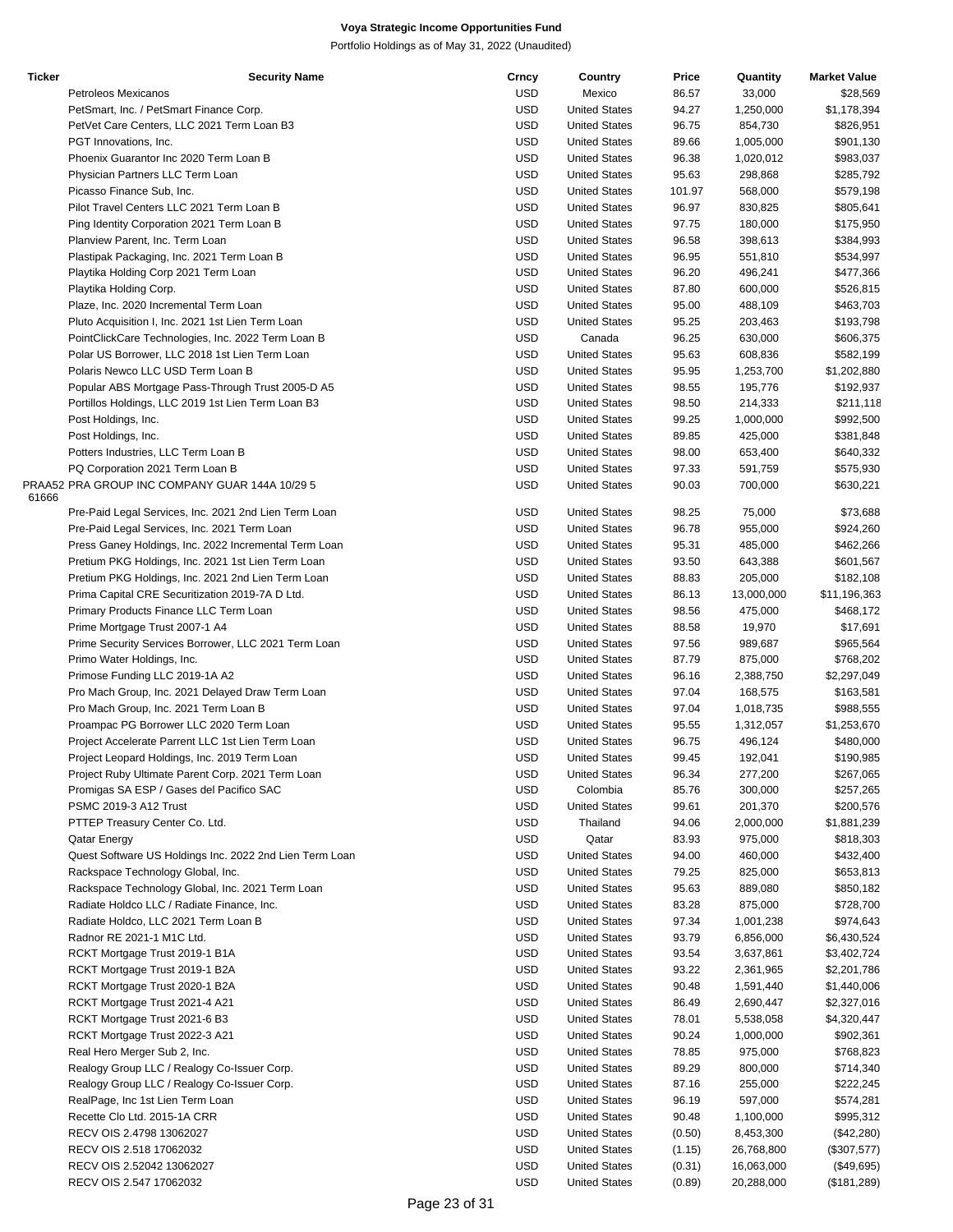| Ticker | <b>Security Name</b>                                           | Crncy      | Country              | Price  | Quantity   | <b>Market Value</b> |
|--------|----------------------------------------------------------------|------------|----------------------|--------|------------|---------------------|
|        | RECV OIS 2.5695 13062027                                       | USD        | <b>United States</b> | (0.08) | 4,226,700  | (\$3,333)           |
|        | RECV OIS 2.5715 17062032                                       | USD        | <b>United States</b> | (0.68) | 14,088,900 | (\$95,492)          |
|        | RECV OIS 2.5716 13062027                                       | <b>USD</b> | <b>United States</b> | (0.07) | 3,663,100  | (\$2,527)           |
|        | RECV OIS 2.5739 17062032                                       | <b>USD</b> | <b>United States</b> | (0.66) | 8,453,300  | (\$55,508)          |
|        | RECV OIS 2.58656 17062032                                      | USD        | <b>United States</b> | (0.55) | 8,453,300  | (\$46,081)          |
|        | RECV OIS 2.6118 13062027                                       | <b>USD</b> | <b>United States</b> | 0.12   | 10,144,000 | \$12,155            |
|        | RECV OIS 2.6195 13062027                                       | <b>USD</b> | <b>United States</b> | 0.16   | 8,453,300  | \$13,187            |
|        | RECV OIS 2.63996 13062027                                      | <b>USD</b> | <b>United States</b> | 0.00   | 5,056,000  | \$0                 |
|        | RECV OIS 2.6439 17062032                                       | USD        | <b>United States</b> | 0.00   | 17,188,400 | \$0                 |
|        | RECV OIS 2.644 17062032                                        | USD        | <b>United States</b> | (0.04) | 10,425,800 | (\$4,086)           |
|        | RECV OIS 2.6523 15062027                                       | <b>USD</b> | <b>United States</b> | 0.30   | 4,226,700  | \$12,685            |
|        | RECV OIS 2.67555 13062027                                      | <b>USD</b> | <b>United States</b> | 0.42   | 9,989,000  | \$41,879            |
|        |                                                                |            | <b>United States</b> |        |            |                     |
|        | RECV OIS 2.6796 17062032                                       | USD        |                      | 0.27   | 4,226,700  | \$11,597            |
|        | RECV OIS 2.6905 17062032                                       | <b>USD</b> | <b>United States</b> | 0.37   | 3,381,300  | \$12,524            |
|        | RECV OIS 2.6936 17062032                                       | <b>USD</b> | <b>United States</b> | 0.40   | 3,381,300  | \$13,447            |
|        | RECV OIS 2.6941 17062032                                       | <b>USD</b> | <b>United States</b> | 0.40   | 13,100,000 | \$52,674            |
|        | RECV OIS 2.7104 13062027                                       | USD        | <b>United States</b> | 0.58   | 2,817,800  | \$16,426            |
|        | RECV OIS 2.71786 17062032                                      | USD        | <b>United States</b> | 0.61   | 2,254,200  | \$13,782            |
|        | RECV OIS 2.7417 13062027                                       | USD        | <b>United States</b> | 0.00   | 17,470,200 | \$0                 |
|        | RECV OIS 2.76312 13062027                                      | <b>USD</b> | <b>United States</b> | 0.83   | 4,790,200  | \$39,785            |
|        | RECV OIS 2.7732 17062032                                       | USD        | <b>United States</b> | 0.00   | 8,453,300  | \$0                 |
|        | RECV OIS 2.779 17062032                                        | <b>USD</b> | <b>United States</b> | 0.00   | 5,917,300  | \$0                 |
|        | RECV OIS 2.7895 17062032                                       | <b>USD</b> | <b>United States</b> | 1.24   | 2,817,800  | \$35,008            |
|        | RECV OIS 2.8603 17062032                                       | <b>USD</b> | <b>United States</b> | 1.87   | 3,381,300  | \$63,095            |
|        | RECV OIS 2.8848 17062032                                       | USD        | <b>United States</b> | 0.00   | 5,635,500  | \$0                 |
|        | RECV OIS 2.9315 17062032                                       | USD        | <b>United States</b> | 0.00   | 7,044,400  | \$0                 |
|        | Red Ventures, LLC 2020 Term Loan B2                            | USD        | <b>United States</b> | 95.19  | 496,144    | \$472,267           |
|        | Redstone Buyer LLC 2021 Term Loan                              | <b>USD</b> | <b>United States</b> | 93.00  | 1,950,200  | \$1,813,686         |
|        | Refficiency Holdings LLC 2021 Delayed Draw Term Loan           | USD        | <b>United States</b> | 96.50  | 35,553     | \$34,309            |
|        | Refficiency Holdings LLC 2021 Term Loan                        | USD        | <b>United States</b> | 96.50  | 182,584    | \$176,193           |
|        | Refresco / Pegasus 2022 TL B 1L                                | <b>USD</b> | <b>United States</b> | 99.06  | 675,000    | \$668,672           |
|        | RegionalCare Hospital Partners Holdings, Inc. 2018 Term Loan B | <b>USD</b> | <b>United States</b> | 96.46  | 1,285,765  | \$1,240,281         |
|        | Reliance Industries Ltd.                                       | USD        | India                | 85.71  | 1,625,000  |                     |
|        |                                                                |            |                      |        |            | \$1,392,850         |
|        | Reliance Industries Ltd.                                       | USD        | India                | 77.81  | 1,700,000  | \$1,322,836         |
|        | Renaissance Holding Corp. 2022 Incremental Term Loan           | USD        | <b>United States</b> | 98.00  | 50,000     | \$49,000            |
|        | Renaissance Home Equity Loan Trust 2004-4 MF2                  | <b>USD</b> | <b>United States</b> | 88.83  | 3,738,034  | \$3,320,421         |
|        | Rent-A-Center, Inc. 2021 First Lien Term Loan B                | USD        | <b>United States</b> | 94.08  | 708,841    | \$666,865           |
|        | Republic of South Africa Government International Bond         | USD        | South Africa         | 93.20  | 5,750,000  | \$5,359,058         |
|        | Research Now Group, Inc. 2017 1st Lien Term Loan               | USD        | <b>United States</b> | 94.47  | 997,396    | \$942,228           |
|        | Resonetics, LLC 2021 Term Loan                                 | <b>USD</b> | <b>United States</b> | 96.00  | 368,150    | \$353,424           |
|        | Restoration Hardware, Inc. Term Loan B                         | USD        | <b>United States</b> | 92.17  | 291,176    | \$268,368           |
|        | Reynolds Consumer Products LLC Term Loan                       | <b>USD</b> | <b>United States</b> | 97.66  | 495,671    | \$484,076           |
|        | Reynolds Group Holdings Inc. 2020 Term Loan B2                 | USD        | <b>United States</b> | 95.53  | 538,418    | \$514,357           |
|        | Reynolds Group Holdings Inc. 2021 Term Loan B                  | <b>USD</b> | <b>United States</b> | 95.78  | 598,234    | \$572,996           |
|        | Riverbed Technology, Inc.                                      | USD        | <b>United States</b> | 7.70   | 2,393      | \$18,426            |
|        | Riverbed Technology, Inc. 2021 PIK Exit Term Loan              | USD        | <b>United States</b> | 71.67  | 921,119    | \$660,135           |
|        | RLJ Lodging Trust L.P.                                         | USD        | <b>United States</b> | 90.75  | 700,000    | \$635,268           |
|        | Rocket Software, Inc. 2018 Term Loan                           | USD        | <b>United States</b> | 96.84  | 795,053    | \$769,960           |
|        | Rocket Software, Inc. 2021 USD Incremental Term Loan B         | USD        | <b>United States</b> | 96.60  | 238,200    | \$230,101           |
|        | Rockland Park CLO Ltd. 2021-1A C                               | USD        | <b>United States</b> | 92.83  | 2,050,000  | \$1,903,038         |
|        | Rockwood Service Corporation 2020 Term Loan                    | USD        | <b>United States</b> | 98.56  | 751,089    | \$740,292           |
|        | Roller Bearing Co. of America, Inc.                            | <b>USD</b> | <b>United States</b> | 89.00  | 575,000    | \$511,756           |
|        | Rolls-Royce PLC                                                | USD        | United Kingdom       | 99.62  | 600,000    | \$597,735           |
|        | Romanian Government International Bond                         | USD        | Romania              | 84.84  | 1,360,000  | \$1,153,791         |
|        | Romanian Government International Bond                         | USD        | Romania              | 85.90  | 1,800,000  | \$1,546,164         |
|        |                                                                |            |                      |        |            |                     |
|        | Rough Country, LLC 2021 2nd Lien Term Loan                     | USD        | <b>United States</b> | 97.17  | 285,000    | \$276,925           |
|        | Rough Country, LLC 2021 Term Loan                              | USD        | <b>United States</b> | 96.25  | 325,875    | \$313,655           |
|        | Royal Caribbean Cruises Ltd.                                   | USD        | Liberia              | 85.09  | 1,550,000  | \$1,318,953         |
|        | Royal Caribbean Cruises Ltd.                                   | <b>USD</b> | Liberia              | 102.18 | 145,000    | \$148,154           |
|        | Russian Foreign Bond - Eurobond                                | <b>USD</b> | Russia               | 17.00  | 800,000    | \$136,000           |
|        | RV Retailer, LLC Term Loan B                                   | USD        | <b>United States</b> | 90.00  | 10,742     | \$9,668             |
|        | RxBenefits, Inc. 2020 Term Loan                                | USD        | <b>United States</b> | 97.00  | 579,198    | \$561,822           |
|        | Sabre GLBL Inc. 2021 Term Loan B1                              | USD        | <b>United States</b> | 94.22  | 263,997    | \$248,735           |
|        | Sabre GLBL Inc. 2021 Term Loan B2                              | USD        | <b>United States</b> | 94.22  | 420,828    | \$396,499           |
|        | Sandvine Corporation 2018 1st Lien Term Loan                   | USD        | Canada               | 97.25  | 750,000    | \$729,375           |
|        | Santander Drive Auto Receivables Trust 2019-2 D                | USD        | <b>United States</b> | 100.07 | 4,450,000  | \$4,452,953         |
|        | Santander Drive Auto Receivables Trust 2019-3 D                | <b>USD</b> | <b>United States</b> | 99.93  | 6,000,000  | \$5,995,779         |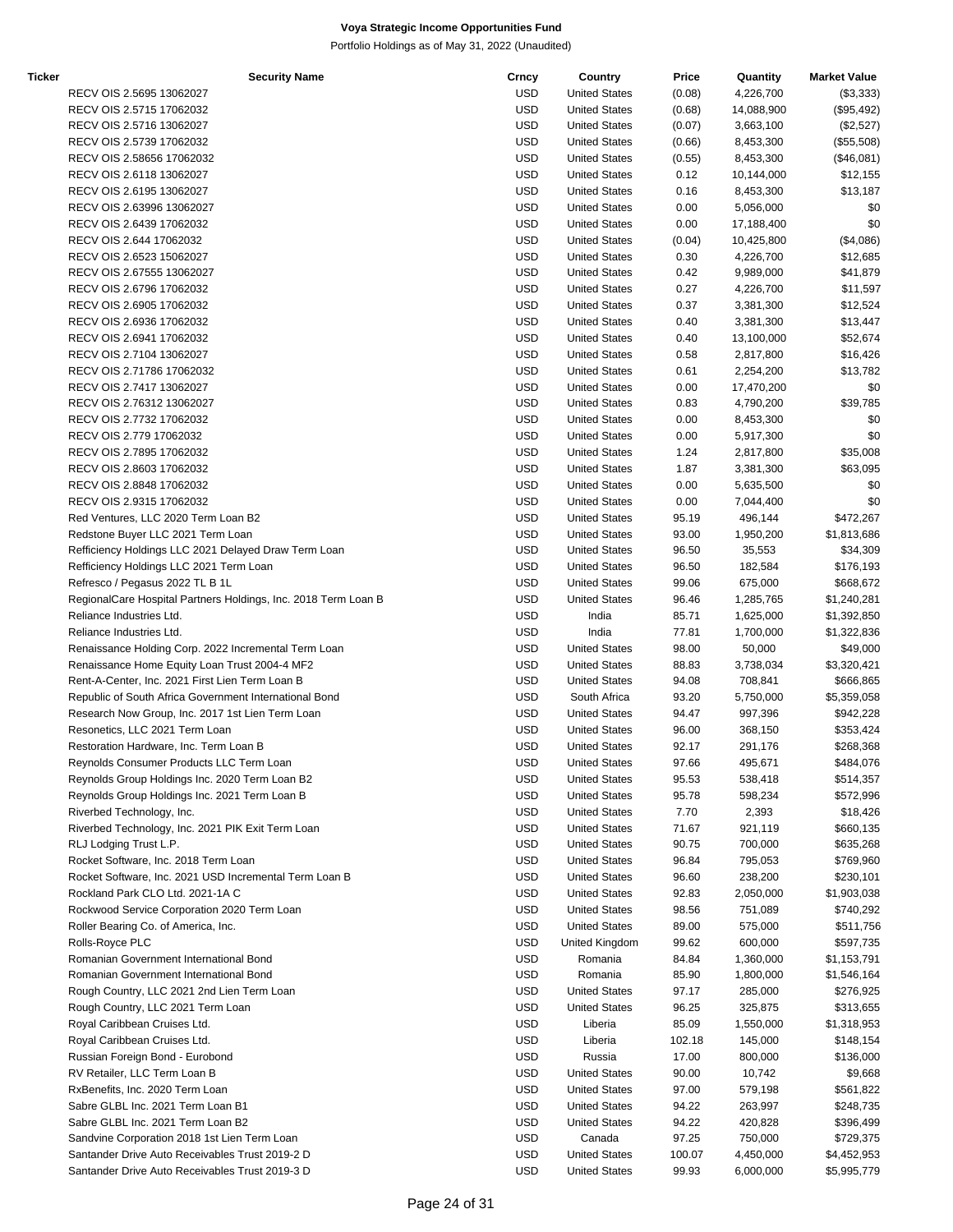| Ticker | <b>Security Name</b>                                                            | Crncy      | Country              | Price  | Quantity  | <b>Market Value</b> |
|--------|---------------------------------------------------------------------------------|------------|----------------------|--------|-----------|---------------------|
|        | Sasol Financing USA LLC                                                         | USD        | South Africa         | 87.38  | 400,000   | \$349,518           |
|        | Saudi Arabian Oil Co.                                                           | USD        | Saudi Arabia         | 79.11  | 750,000   | \$593,360           |
|        | Savage Enterprises LLC 2021 Term Loan B                                         | <b>USD</b> | <b>United States</b> | 97.56  | 509,138   | \$496,728           |
|        | Save-A-Lot, Inc. / Moran Foods                                                  | <b>USD</b> | <b>United States</b> | 0.00   | 2,038     | \$0                 |
|        | Schweitzer-Mauduit International, Inc.                                          | <b>USD</b> | <b>United States</b> | 89.19  | 925,000   | \$824,994           |
|        | Scientific Games Holdings L.P./Scientific Games US FinCo, Inc.                  | <b>USD</b> | <b>United States</b> | 92.94  | 850,000   | \$790,028           |
|        | Scientific Games Holdings LP 2022 USD Term Loan B                               | <b>USD</b> | <b>United States</b> | 96.30  | 665,000   | \$640,374           |
|        |                                                                                 | <b>USD</b> |                      |        |           |                     |
|        | Scientific Games International, Inc.                                            |            | <b>United States</b> | 105.66 | 325,000   | \$343,392           |
|        | Scientific Games International, Inc.                                            | USD        | <b>United States</b> | 99.24  | 500,000   | \$496,195           |
|        | Scientific Games International, Inc. 2022 USD Term Loan                         | <b>USD</b> | <b>United States</b> | 97.29  | 700,000   | \$681,042           |
|        | Scripps Escrow II, Inc.                                                         | <b>USD</b> | <b>United States</b> | 87.80  | 250,000   | \$219,500           |
|        | Scripps Escrow, Inc.                                                            | <b>USD</b> | <b>United States</b> | 94.85  | 750,000   | \$711,383           |
|        | Seattle Spinco, Inc. USD Term Loan B3                                           | <b>USD</b> | <b>United States</b> | 95.25  | 573,164   | \$545,938           |
|        | Securus Technologies Holdings, Inc. 2017 1st Lien Term Loan                     | <b>USD</b> | <b>United States</b> | 92.24  | 596,883   | \$550,550           |
|        | Sedgwick Claims Management Services, Inc. 2018 Term Loan B                      | <b>USD</b> | <b>United States</b> | 96.00  | 1,318,911 | \$1,266,154         |
|        | Sedgwick Claims Management Services, Inc. 2019 Term Loan B                      | <b>USD</b> | <b>United States</b> | 96.94  | 248,087   | \$240,489           |
|        | Select Medical Corp.                                                            | USD        | <b>United States</b> | 99.88  | 895,000   | \$893,913           |
|        | Select Medical Corporation 2017 Term Loan B                                     | <b>USD</b> | <b>United States</b> | 96.96  | 500,000   | \$484,792           |
|        | Sensata Technologies, Inc.                                                      | <b>USD</b> | <b>United States</b> | 89.64  | 585,000   | \$524,420           |
|        | Sequoia Mortgage Trust 2013-9 B2                                                | <b>USD</b> | <b>United States</b> | 97.55  | 976,920   | \$952,980           |
|        | Sequoia Mortgage Trust 2015-1 B1                                                | <b>USD</b> | <b>United States</b> | 98.09  | 645,151   | \$632,801           |
|        |                                                                                 |            |                      |        |           |                     |
|        | Sequoia Mortgage Trust 2017-1 B2                                                | <b>USD</b> | <b>United States</b> | 94.64  | 1,463,827 | \$1,385,407         |
|        | Sequoia Mortgage Trust 2018-6 B1                                                | <b>USD</b> | <b>United States</b> | 95.21  | 1,138,182 | \$1,083,643         |
|        | Sequoia Mortgage Trust 2018-CH1 B2B                                             | <b>USD</b> | <b>United States</b> | 92.85  | 547,535   | \$508,402           |
|        | Sequoia Mortgage Trust 2019-2 B2                                                | USD        | <b>United States</b> | 93.44  | 1,669,674 | \$1,560,120         |
|        | Sequoia Mortgage Trust 2019-2 B3                                                | <b>USD</b> | <b>United States</b> | 91.78  | 1,578,826 | \$1,448,995         |
|        | Sequoia Mortgage Trust 2019-5 B2                                                | <b>USD</b> | <b>United States</b> | 91.42  | 2,046,245 | \$1,870,668         |
|        | Sequoia Mortgage Trust 2019-5 B3                                                | <b>USD</b> | <b>United States</b> | 91.13  | 2,047,186 | \$1,865,631         |
|        | Sequoia Mortgage Trust 2019-CH1 B2B                                             | <b>USD</b> | <b>United States</b> | 99.96  | 933,289   | \$932,935           |
|        | Sequoia Mortgage Trust 2019-CH2 A1                                              | <b>USD</b> | <b>United States</b> | 99.79  | 207,039   | \$206,610           |
|        | Sequoia Mortgage Trust 2019-CH3 A13                                             | <b>USD</b> | <b>United States</b> | 99.43  | 243,259   | \$241,875           |
|        | Sequoia Mortgage Trust 2019-CH3 B1B                                             | <b>USD</b> | <b>United States</b> | 93.52  | 1,901,082 | \$1,777,804         |
|        | Sequoia Mortgage Trust 2020-1 A1                                                | USD        | <b>United States</b> | 95.98  | 215,567   | \$206,898           |
|        | Sequoia Mortgage Trust 2020-2 B3                                                | <b>USD</b> | <b>United States</b> | 90.24  | 1,446,342 | \$1,305,195         |
|        | Sequoia Mortgage Trust 2021-3 B3                                                | <b>USD</b> | <b>United States</b> | 81.40  | 565,625   | \$460,441           |
|        |                                                                                 | <b>USD</b> |                      |        |           |                     |
|        | Sequoia Mortgage Trust 2021-5 B3                                                |            | <b>United States</b> | 82.04  | 1,228,668 | \$1,008,005         |
|        | Sequoia Mortgage Trust 2022-1 B3                                                | USD        | <b>United States</b> | 81.75  | 1,113,414 | \$910,181           |
|        | Service Logic Acquisition, Inc Delayed Draw Term Loan                           | <b>USD</b> | <b>United States</b> | 96.00  | 65,082    | \$62,479            |
|        | Service Logic Acquisition, Inc Term Loan                                        | <b>USD</b> | <b>United States</b> | 96.00  | 784,469   | \$753,090           |
|        | Setanta Aircraft Leasing Designated Activity Compa Term Loan B                  | <b>USD</b> | Ireland              | 97.63  | 1,195,000 | \$1,166,619         |
|        | Shackleton 2019-15A CR CLO Ltd.                                                 | USD        | <b>United States</b> | 94.02  | 3,270,000 | \$3,074,591         |
|        | Shea Homes L.P. / Shea Homes Funding Corp.                                      | <b>USD</b> | <b>United States</b> | 85.20  | 625,000   | \$532,493           |
|        | Shellpoint Co-Originator Trust 2017-2 B2                                        | USD        | <b>United States</b> | 96.92  | 2,260,998 | \$2,191,413         |
|        | Shellpoint Co-Originator Trust 2017-2 B3                                        | <b>USD</b> | <b>United States</b> | 94.81  | 2,997,366 | \$2,841,772         |
|        | Shinhan Financial Group Co. Ltd.                                                | USD        | South Korea          | 90.48  | 500,000   | \$452,410           |
|        | <b>Sibur Securities DAC</b>                                                     | <b>USD</b> | Russia               | 30.00  | 2,425,000 | \$727,500           |
|        | Sigma Bidco B.V. 2018 USD Term Loan B2                                          | <b>USD</b> | Netherlands          | 87.63  | 517,357   | \$453,334           |
|        | Simmons Foods, Inc./Simmons Prepared Foods, Inc./Simmons Pet Food, Inc./Simmons | <b>USD</b> | <b>United States</b> | 90.11  | 925,000   | \$833,550           |
|        | Simply Good Foods USA, Inc. 2017 Term Loan B                                    | <b>USD</b> | <b>United States</b> |        |           |                     |
|        |                                                                                 |            |                      | 99.88  | 260,928   | \$260,602           |
|        | Sinclair Television Group, Inc.                                                 | <b>USD</b> | <b>United States</b> | 85.26  | 325,000   | \$277,102           |
|        | Sinclair Television Group, Inc.                                                 | <b>USD</b> | <b>United States</b> | 81.62  | 460,000   | \$375,441           |
|        | Sirius XM Radio, Inc.                                                           | <b>USD</b> | <b>United States</b> | 99.51  | 600,000   | \$597,069           |
|        | Sizzling Platter LLC / Sizzling Platter Finance Corp.                           | USD        | <b>United States</b> | 82.16  | 875,000   | \$718,862           |
|        | SkillSoft Corporation 2021 Term Loan                                            | <b>USD</b> | Luxembourg           | 96.33  | 453,860   | \$437,218           |
|        | Skopima Merger Sub Inc. Term Loan B                                             | <b>USD</b> | <b>United States</b> | 95.25  | 1,154,200 | \$1,099,376         |
|        | SMB Private Education Loan Trust 2014-A C                                       | <b>USD</b> | <b>United States</b> | 90.25  | 4,000,000 | \$3,610,067         |
|        | SMB Private Education Loan Trust 2017-A B                                       | <b>USD</b> | <b>United States</b> | 96.69  | 1,000,000 | \$966,893           |
|        | Smyrna Ready Mix Concrete, LLC Term Loan B                                      | <b>USD</b> | <b>United States</b> | 96.75  | 525,000   | \$507,938           |
|        | SoFi Consumer Loan Program 2018-4 D Trust                                       | <b>USD</b> | <b>United States</b> | 100.17 | 3,000,000 | \$3,004,991         |
|        | SoFi Consumer Loan Program 2019-1 D Trust                                       | <b>USD</b> | <b>United States</b> | 100.18 | 2,750,000 | \$2,754,866         |
|        | SoFi Consumer Loan Program 2019-2 D Trust                                       | USD        | <b>United States</b> | 99.25  | 3,000,000 | \$2,977,552         |
|        |                                                                                 | USD        | <b>United States</b> |        | 4,000,000 |                     |
|        | SoFi Consumer Loan Program 2019-3 D Trust                                       |            |                      | 100.04 |           | \$4,001,462         |
|        | SoFi Consumer Loan Program 2019-4 C Trust                                       | USD        | <b>United States</b> | 99.64  | 2,000,000 | \$1,992,819         |
|        | SoFi Consumer Loan Program 2019-4 D Trust                                       | <b>USD</b> | <b>United States</b> | 99.30  | 600,000   | \$595,777           |
|        | SoFi Consumer Loan Program 2020-1 C Trust                                       | <b>USD</b> | <b>United States</b> | 99.10  | 2,100,000 | \$2,081,012         |
|        | SoFi Consumer Loan Program 2020-1 D Trust                                       | <b>USD</b> | <b>United States</b> | 98.63  | 1,200,000 | \$1,183,575         |
|        | SoFi Professional Loan Program 2017-A B LLC                                     | <b>USD</b> | <b>United States</b> | 98.46  | 2,250,000 | \$2,215,364         |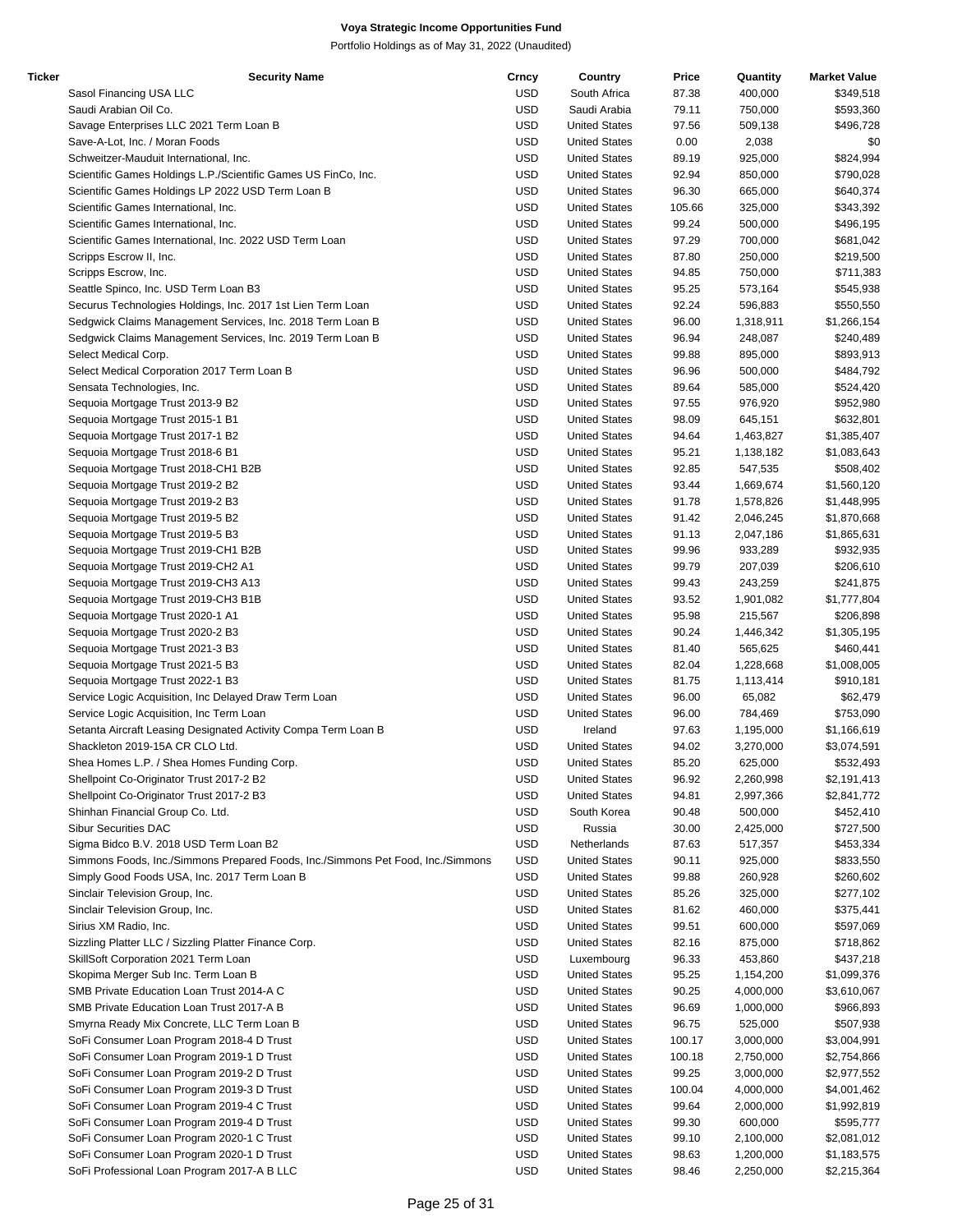| <b>Ticker</b> | <b>Security Name</b>                                         | Crncy      | Country                                      | Price  | Quantity    | <b>Market Value</b> |
|---------------|--------------------------------------------------------------|------------|----------------------------------------------|--------|-------------|---------------------|
|               | SoFi Professional Loan Program 2017-A C                      | <b>USD</b> | <b>United States</b>                         | 99.13  | 1,000,000   | \$991,315           |
|               | SoFi Professional Loan Program 2017-C C                      | <b>USD</b> | <b>United States</b>                         | 98.98  | 1,000,000   | \$989,823           |
|               | SoFi Professional Loan Program 2017-E C LLC                  | <b>USD</b> | <b>United States</b>                         | 98.39  | 1,000,000   | \$983,922           |
|               | Sofi Professional Loan Program 2018-D BFX Trust              | <b>USD</b> | <b>United States</b>                         | 97.59  | 1,000,000   | \$975,933           |
|               | Sofi Professional Loan Program 2019-B BFX LLC                | <b>USD</b> | <b>United States</b>                         | 95.19  | 2,000,000   | \$1,903,792         |
|               | Sofi Professional Loan Program 2019-C BFX LLC                | <b>USD</b> | <b>United States</b>                         | 92.44  | 3,000,000   | \$2,773,141         |
|               | SoFi Professional Loan Program 2020-B BFX Trust              | <b>USD</b> | <b>United States</b>                         | 89.77  | 4,400,000   | \$3,949,913         |
|               | Solis IV BV USD Term Loan B1                                 | <b>USD</b> | Netherlands                                  | 90.44  | 25,000      | \$22,609            |
|               | SAH528 Sonic Automotive, Inc.                                | <b>USD</b> | <b>United States</b>                         | 89.05  | 800,000     | \$712,392           |
| 2342          | Sonic Capital LLC 2020-1A A2I                                | <b>USD</b> | <b>United States</b>                         | 95.78  | 1,915,875   | \$1,835,101         |
|               | SonicWall US Holdings Inc. 1st Lien Term Loan                | <b>USD</b> | <b>United States</b>                         | 96.71  | 375,722     | \$363,354           |
|               | Sotera Health Holdings, LLC 2021 Term Loan                   | <b>USD</b> | <b>United States</b>                         | 97.31  | 635,000     | \$617,934           |
|               | South Africa Government International Bond                   | <b>USD</b> | South Africa                                 | 103.22 | 1,300,000   | \$1,341,886         |
|               | South Jersey Industries, Inc.                                | <b>USD</b> | <b>United States</b>                         | 91.01  | 3,938,000   | \$3,584,010         |
|               | Southern Co/The                                              | <b>USD</b> | <b>United States</b>                         | 101.64 | 2,538,000   | \$2,579,616         |
|               | Southern Co/The                                              | <b>USD</b> | <b>United States</b>                         | 92.36  | 3,625,000   | \$3,347,978         |
|               |                                                              | <b>USD</b> | Mexico                                       |        |             | \$386,124           |
|               | Southern Copper Corp.                                        |            |                                              | 110.32 | 350,000     |                     |
|               | Southwestern Energy Company 2021 Term Loan                   | <b>USD</b> | <b>United States</b><br><b>United States</b> | 99.00  | 349,125     | \$345,634           |
|               | Sovos Compliance, LLC 2021 Delayed Draw Term Loan            | <b>USD</b> |                                              | 97.25  | 80,257      | \$78,050            |
|               | Sovos Compliance, LLC 2021 Term Loan                         | <b>USD</b> | <b>United States</b>                         | 97.25  | 463,581     | \$450,833           |
|               | Spa Holdings 3 Oy USD Term Loan B                            | <b>USD</b> | Finland                                      | 96.75  | 341,563     | \$330,462           |
|               | Spanish Broadcasting System, Inc.                            | <b>USD</b> | <b>United States</b>                         | 93.09  | 625,000     | \$581,841           |
|               | Sparta U.S. HoldCo LLC 2021 Term Loan                        | <b>USD</b> | <b>United States</b>                         | 98.50  | 523,688     | \$515,832           |
|               | Specialty Building Products Holdings LLC / SBP Finance Corp. | <b>USD</b> | <b>United States</b>                         | 92.46  | 1,025,000   | \$947,689           |
|               | Specialty Building Products Holdings, LLC 2021 Term Loan B   | <b>USD</b> | <b>United States</b>                         | 94.00  | 565,000     | \$531,100           |
|               | Spectrum Brands, Inc.                                        | <b>USD</b> | <b>United States</b>                         | 85.75  | 355,000     | \$304,427           |
|               | Spectrum Brands, Inc.                                        | <b>USD</b> | <b>United States</b>                         | 92.63  | 375,000     | \$347,363           |
|               | Sprint Corp.                                                 | <b>USD</b> | <b>United States</b>                         | 106.37 | 1,350,000   | \$1,436,009         |
|               | Sprint Corp.                                                 | <b>USD</b> | <b>United States</b>                         | 110.80 | 375,000     | \$415,493           |
|               | Sri Lanka Government International Bond                      | <b>USD</b> | Sri Lanka                                    | 39.32  | 950,000     | \$373,540           |
|               | SRS Distribution Inc. 2021 Term Loan B                       | <b>USD</b> | <b>United States</b>                         | 95.29  | 679,968     | \$647,953           |
|               | SRS Distribution, Inc.                                       | <b>USD</b> | <b>United States</b>                         | 85.93  | 625,000     | \$537,081           |
|               | SRS Distribution, Inc.                                       | <b>USD</b> | <b>United States</b>                         | 86.32  | 375,000     | \$323,709           |
|               | Stagwell Global LLC                                          | <b>USD</b> | <b>United States</b>                         | 90.67  | 650,000     | \$589,365           |
|               |                                                              | <b>USD</b> |                                              |        |             |                     |
|               | Standard Industries Inc. 2021 Term Loan B                    |            | <b>United States</b>                         | 98.29  | 958,869     | \$942,488           |
|               | Standard Industries, Inc./NJ                                 | <b>USD</b> | <b>United States</b>                         | 90.25  | 425,000     | \$383,563           |
|               | Standard Industries, Inc./NJ                                 | <b>USD</b> | <b>United States</b>                         | 84.09  | 825,000     | \$693,747           |
|               | Staples, Inc.                                                | <b>USD</b> | <b>United States</b>                         | 82.18  | 1,275,000   | \$1,047,776         |
|               | Staples, Inc. 7 Year Term Loan                               | <b>USD</b> | <b>United States</b>                         | 92.16  | 1,030,121   | \$949,320           |
|               | Star US Bidco LLC Term Loan B                                | <b>USD</b> | <b>United States</b>                         | 97.50  | 415,609     | \$405,219           |
|               | Stars Group Holdings B.V. TL B 1L                            | <b>USD</b> | <b>United States</b>                         | 97.95  | 489,894     | \$479,833           |
|               | Starwood Mortgage Residential Trust 2022-2 M1                | <b>USD</b> | <b>United States</b>                         | 93.15  | 2,000,000   | \$1,863,081         |
|               | <b>Station Casinos LLC</b>                                   | USD        | <b>United States</b>                         | 90.74  | 975,000     | \$884,703           |
|               | Station Casinos LLC 2020 Term Loan B                         | <b>USD</b> | <b>United States</b>                         | 97.43  | 496,179     | \$483,430           |
|               | Stevens Holding Co., Inc.                                    | <b>USD</b> | <b>United States</b>                         | 99.54  | 675,000     | \$671,905           |
|               | STG Logistics, Inc. 2022 TL 1L                               | <b>USD</b> | <b>United States</b>                         | 98.50  | 630,000     | \$620,550           |
|               | STL Holding Co. LLC                                          | <b>USD</b> | <b>United States</b>                         | 92.75  | 700,000     | \$649,250           |
|               | Strathcona Resources Ltd.                                    | <b>USD</b> | Canada                                       | 96.93  | 642,000     | \$622,313           |
|               | Structured Adjustable Rate Mortgage Loan Trust 2005-4 3A1    | <b>USD</b> | <b>United States</b>                         | 94.51  | 40,604      | \$38,376            |
|               | Summit Digitel Infrastructure Pvt Ltd.                       | <b>USD</b> | India                                        | 80.03  | 1,475,000   | \$1,180,419         |
|               | Summit Materials LLC / Summit Materials Finance Corp.        | <b>USD</b> | <b>United States</b>                         | 100.63 | 490,000     | \$493,098           |
|               | Summit Materials LLC / Summit Materials Finance Corp.        | <b>USD</b> | <b>United States</b>                         | 94.64  | 475,000     | \$449,547           |
|               | SXC519 SUNCOKE ENERGY INC SR SECURED 144A 06/29 4.875        | <b>USD</b> | <b>United States</b>                         | 89.18  | 625,000     | \$557,375           |
| 9935          |                                                              |            |                                              |        |             |                     |
|               | Sunnova Sol Issuer LLC 2020-1A A                             | <b>USD</b> | <b>United States</b>                         | 90.36  | 4,822,189   | \$4,357,554         |
|               | Sunoco L.P. / Sunoco Finance Corp.                           | USD        | <b>United States</b>                         | 93.23  | 250,000     | \$233,064           |
|               | Sunoco L.P. / Sunoco Finance Corp.                           | USD        | <b>United States</b>                         | 91.13  | 650,000     | \$592,316           |
|               | Sunrun Athena Issuer 2018-1 A LLC                            | USD        | <b>United States</b>                         | 98.62  | 1,840,310   | \$1,814,911         |
|               | Sunrun Atlas Issuer 2019-2 A LLC                             | <b>USD</b> | <b>United States</b>                         | 93.62  | 3,591,462   | \$3,362,484         |
|               | Sunrun Jupiter Issuer 2022-1A A LLC                          | USD        | <b>United States</b>                         | 97.31  | 5,900,000   | \$5,741,290         |
|               | Sunshine Investments B.V. USD Term Loan B3                   | <b>USD</b> | Netherlands                                  | 99.63  | 424,098     | \$422,508           |
|               | Surgery Center Holdings, Inc. 2021 Term Loan                 | <b>USD</b> | <b>United States</b>                         | 96.07  | 816,750     | \$784,647           |
|               | Suzano Austria GmbH                                          | <b>USD</b> | Brazil                                       | 97.17  | 1,350,000   | \$1,311,788         |
|               | Suzano Austria GmbH                                          | <b>USD</b> | Brazil                                       | 102.95 | 200,000     | \$205,903           |
|               | <b>SWEDISH KRONA</b>                                         | <b>SEK</b> | Sweden                                       | 9.77   | $\mathbf 0$ | \$0                 |
|               | Tacala, LLC 1st Lien Term Loan                               | <b>USD</b> | <b>United States</b>                         | 95.33  | 233,367     | \$222,476           |
|               | Taco Bell Funding LLC 2018-1A A2II                           | <b>USD</b> | <b>United States</b>                         | 99.95  | 1,061,500   | \$1,061,009         |
|               |                                                              |            |                                              |        |             |                     |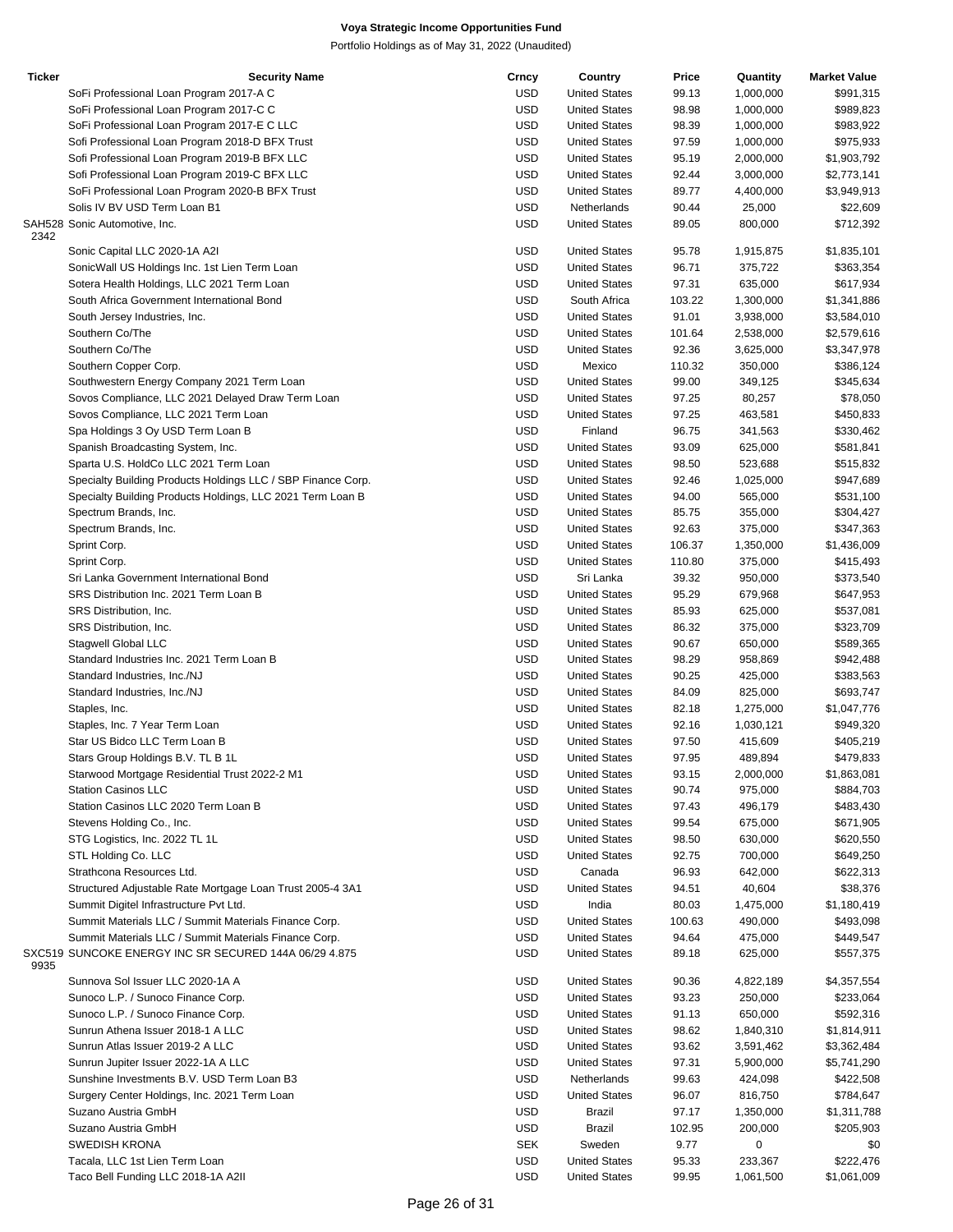| <b>Ticker</b> | <b>Security Name</b>                                                   | Crncy      | Country              | Price  | Quantity  | <b>Market Value</b> |
|---------------|------------------------------------------------------------------------|------------|----------------------|--------|-----------|---------------------|
|               | Tallgrass Energy Partners L.P. / Tallgrass Energy Finance Corp.        | <b>USD</b> | <b>United States</b> | 93.03  | 350,000   | \$325,605           |
|               | Tallgrass Energy Partners L.P. / Tallgrass Energy Finance Corp.        | <b>USD</b> | <b>United States</b> | 103.19 | 450,000   | \$464,346           |
|               | Taseko Mines Ltd.                                                      | <b>USD</b> | Canada               | 96.23  | 700,000   | \$673,600           |
|               | Taylor Morrison Communities, Inc.                                      | <b>USD</b> | <b>United States</b> | 92.40  | 675,000   | \$623,669           |
|               |                                                                        |            |                      |        |           |                     |
|               | TCI-Flatiron Clo 2017-1A C Ltd.                                        | <b>USD</b> | <b>United States</b> | 94.80  | 1,000,000 | \$948,011           |
|               | TCI-Flatiron Clo 2018-1A CR Ltd.                                       | <b>USD</b> | <b>United States</b> | 93.21  | 2,250,000 | \$2,097,284         |
|               | TCW CLO 2020-1A DRR Ltd.                                               | <b>USD</b> | <b>United States</b> | 94.58  | 4,100,000 | \$3,877,694         |
|               | TCW CLO 2021-1A C Ltd.                                                 | <b>USD</b> | <b>United States</b> | 92.53  | 3,100,000 | \$2,868,430         |
|               | TCW CLO 2021-2A D Ltd.                                                 | <b>USD</b> | <b>United States</b> | 91.13  | 3,000,000 | \$2,733,900         |
|               | Tecomet Inc. 2017 Repriced Term Loan                                   | <b>USD</b> | <b>United States</b> | 90.25  | 395,282   | \$356,742           |
|               | Telecom Italia Capital SA                                              | <b>USD</b> | Italy                | 88.57  | 175,000   | \$154,998           |
|               | Telecom Italia Capital SA                                              | <b>USD</b> | Italy                | 91.44  | 775,000   | \$708,687           |
|               | Telesat Canada Term Loan B5                                            | <b>USD</b> | Canada               | 72.29  | 2,747,551 | \$1,986,251         |
|               |                                                                        |            | <b>United States</b> |        |           |                     |
| 3517          | TPX526 Tempur Sealy International, Inc.                                | <b>USD</b> |                      | 83.56  | 675,000   | \$563,996           |
|               | Tenable Holdings, Inc. Term Loan B                                     | <b>USD</b> | <b>United States</b> | 97.00  | 234,413   | \$227,380           |
|               |                                                                        | <b>USD</b> | China                |        |           |                     |
|               | Tencent Holdings Ltd.                                                  |            |                      | 96.34  | 2,000,000 | \$1,926,839         |
|               | Tenet Healthcare Corp.                                                 | <b>USD</b> | <b>United States</b> | 97.79  | 1,150,000 | \$1,124,585         |
|               | Tenet Healthcare Corp.                                                 | <b>USD</b> | <b>United States</b> | 102.09 | 900,000   | \$918,829           |
|               | Tenet Healthcare Corp.                                                 | <b>USD</b> | <b>United States</b> | 94.09  | 350,000   | \$329,315           |
|               | Tengizchevroil Finance Co. International Ltd.                          | <b>USD</b> | Kazakhstan           | 80.42  | 950,000   | \$764,028           |
|               | Tenneco, Inc. 2018 Term Loan B                                         | <b>USD</b> | <b>United States</b> | 95.67  | 596,915   | \$571,049           |
|               | <b>TES 2017-2A B LLC</b>                                               | <b>USD</b> | <b>United States</b> | 93.12  | 4,000,000 | \$3,724,918         |
|               | TES LLC 2017-1A B                                                      | <b>USD</b> | <b>United States</b> | 97.79  | 3,450,000 | \$3,373,776         |
|               | Tesla Auto Lease Trust 2019-A C                                        | <b>USD</b> | <b>United States</b> | 99.86  | 3,800,000 | \$3,794,733         |
|               | Teva Pharmaceutical Finance Netherlands III BV                         | <b>USD</b> |                      |        | 875,000   |                     |
|               |                                                                        |            | Israel               | 91.83  |           | \$803,495           |
|               | The Enterprise Development Authority Term Loan B                       | <b>USD</b> | <b>United States</b> | 97.50  | 213,918   | \$208,570           |
|               | The Knot Worldwide Inc. 2022 Term Loan                                 | <b>USD</b> | <b>United States</b> | 98.25  | 384,803   | \$378,069           |
|               | THL Credit Wind River 2014-1 CRR CLO Ltd.                              | <b>USD</b> | <b>United States</b> | 93.13  | 2,000,000 | \$1,862,606         |
|               | Thor Industries, Inc. 2021 USD Term Loan                               | <b>USD</b> | <b>United States</b> | 98.33  | 344,894   | \$339,146           |
|               | TI Group Automotive Systems, L.L.C. 2021 USD Term Loan                 | <b>USD</b> | <b>United States</b> | 96.50  | 244,370   | \$235,817           |
|               | Tiger Acquisition, LLC 2021 Term Loan                                  | <b>USD</b> | <b>United States</b> | 90.83  | 337,450   | \$306,499           |
|               | TK Elevator Holdco GmbH                                                | <b>USD</b> | Germany              | 94.06  | 1,000,000 | \$940,599           |
|               | Tory Burch LLC Term Loan B                                             | <b>USD</b> | <b>United States</b> | 94.54  | 591,377   | \$559,098           |
|               | Tosca Services, LLC 2021 Term Loan                                     | <b>USD</b> | <b>United States</b> | 95.50  | 652,861   |                     |
|               |                                                                        |            |                      |        |           | \$623,482           |
|               | Towd Point Mortgage Trust 2015-6 M2                                    | <b>USD</b> | <b>United States</b> | 96.73  | 2,000,000 | \$1,934,594         |
|               | Trader Interactive, LLC 2021 Term Loan B                               | <b>USD</b> | <b>United States</b> | 98.25  | 425,854   | \$418,401           |
|               | Trans Union, LLC 2019 Term Loan B5                                     | <b>USD</b> | <b>United States</b> | 97.14  | 495,669   | \$481,507           |
|               | Trans Union, LLC 2021 Term Loan B6                                     | <b>USD</b> | <b>United States</b> | 97.90  | 816,360   | \$799,216           |
|               | TransDigm, Inc.                                                        | <b>USD</b> | <b>United States</b> | 89.83  | 425,000   | \$381,771           |
|               | TransDigm, Inc.                                                        | <b>USD</b> | <b>United States</b> | 99.43  | 575,000   | \$571,694           |
|               | TransDigm, Inc.                                                        | <b>USD</b> | <b>United States</b> | 95.87  | 500,000   | \$479,343           |
|               | TransMontaigne Operating Company L.P. Term Loan B                      | <b>USD</b> | <b>United States</b> | 97.18  | 807,975   | \$785,179           |
|               | Transocean Poseidon Ltd.                                               | <b>USD</b> | <b>United States</b> | 95.19  | 656,250   | \$624,675           |
|               |                                                                        |            |                      |        |           |                     |
|               | Transocean, Inc.                                                       | <b>USD</b> | <b>United States</b> | 82.19  | 475,000   | \$390,391           |
|               | Travelport Finance (Luxembourg) S.a.r.l. 2020 Super Priority Term Loan | <b>USD</b> | Luxembourg           | 99.33  | 6,289     | \$6,247             |
|               | Travelport Finance (Luxembourg) S.a.r.l. 2021 Consented Term Loan      | <b>USD</b> | Luxembourg           | 79.60  | 1,907     | \$1,518             |
|               | Traverse Midstream Partners LLC 2017 Term Loan                         | <b>USD</b> | <b>United States</b> | 98.72  | 644,120   | \$635,867           |
|               | TricorBraun Holdings, Inc. 2021 Term Loan                              | <b>USD</b> | <b>United States</b> | 95.01  | 488,769   | \$464,381           |
|               | Trident TPI Holdings, Inc. 2021 Delayed Draw Term Loan                 | <b>USD</b> | <b>United States</b> | 95.95  | 68,127    | \$65,365            |
|               | Trident TPI Holdings, Inc. 2021 Incremental Term Loan                  | <b>USD</b> | <b>United States</b> | 95.95  | 618,692   | \$593,613           |
|               | Trinseo Materials Operating SCA / Trinseo Materials Finance, Inc.      | <b>USD</b> | Luxembourg           | 83.69  | 675,000   | \$564,901           |
|               | Triton Water Holdings, Inc Term Loan                                   | <b>USD</b> | Spain                | 92.88  | 974,597   | \$905,157           |
|               | Triton Water Holdings, Inc.                                            | <b>USD</b> | <b>United States</b> | 78.33  | 820,000   | \$642,302           |
|               |                                                                        |            |                      |        |           |                     |
|               | Tronox Finance LLC 2021 Term Loan B                                    | <b>USD</b> | <b>United States</b> | 96.86  | 204,257   | \$197,838           |
|               | Tronox Finance LLC 2022 Term Loan                                      | <b>USD</b> | <b>United States</b> | 97.50  | 1,000,000 | \$975,000           |
|               | Tronox, Inc.                                                           | <b>USD</b> | <b>United States</b> | 91.87  | 825,000   | \$757,944           |
|               | Truck Hero, Inc. 2021 Term Loan B                                      | <b>USD</b> | <b>United States</b> | 91.44  | 1,118,700 | \$1,022,911         |
|               | TruGreen Limited Partnership 2020 Term Loan                            | <b>USD</b> | <b>United States</b> | 96.63  | 651,750   | \$629,753           |
|               | Truist Financial Corp.                                                 | <b>USD</b> | <b>United States</b> | 96.97  | 733,000   | \$710,799           |
|               | TTM Technologies, Inc. 2017 Term Loan                                  | <b>USD</b> | <b>United States</b> | 99.79  | 591,430   | \$590,198           |
|               | Turing Midco LLC 2021 Term Loan B                                      | <b>USD</b> | <b>United States</b> | 98.00  | 1,100,000 | \$1,078,000         |
|               | <b>Turkey Government International Bond</b>                            | <b>USD</b> | Turkey               | 93.20  | 500,000   | \$465,990           |
|               |                                                                        |            |                      |        |           |                     |
|               | <b>Turkey Government International Bond</b>                            | <b>USD</b> | Turkey               | 93.90  | 1,100,000 | \$1,032,922         |
|               | <b>Turkey Government International Bond</b>                            | <b>USD</b> | Turkey               | 86.14  | 500,000   | \$430,722           |
|               | <b>Turkey Government International Bond</b>                            | <b>USD</b> | Turkey               | 97.55  | 550,000   | \$536,548           |
|               | Twin River Worldwide Holdings, Inc. 2021 Term Loan B                   | <b>USD</b> | <b>United States</b> | 96.13  | 1,326,675 | \$1,275,266         |
|               | U.S. Silica Company 2018 Term Loan B                                   | <b>USD</b> | <b>United States</b> | 96.60  | 1,770,650 | \$1,710,522         |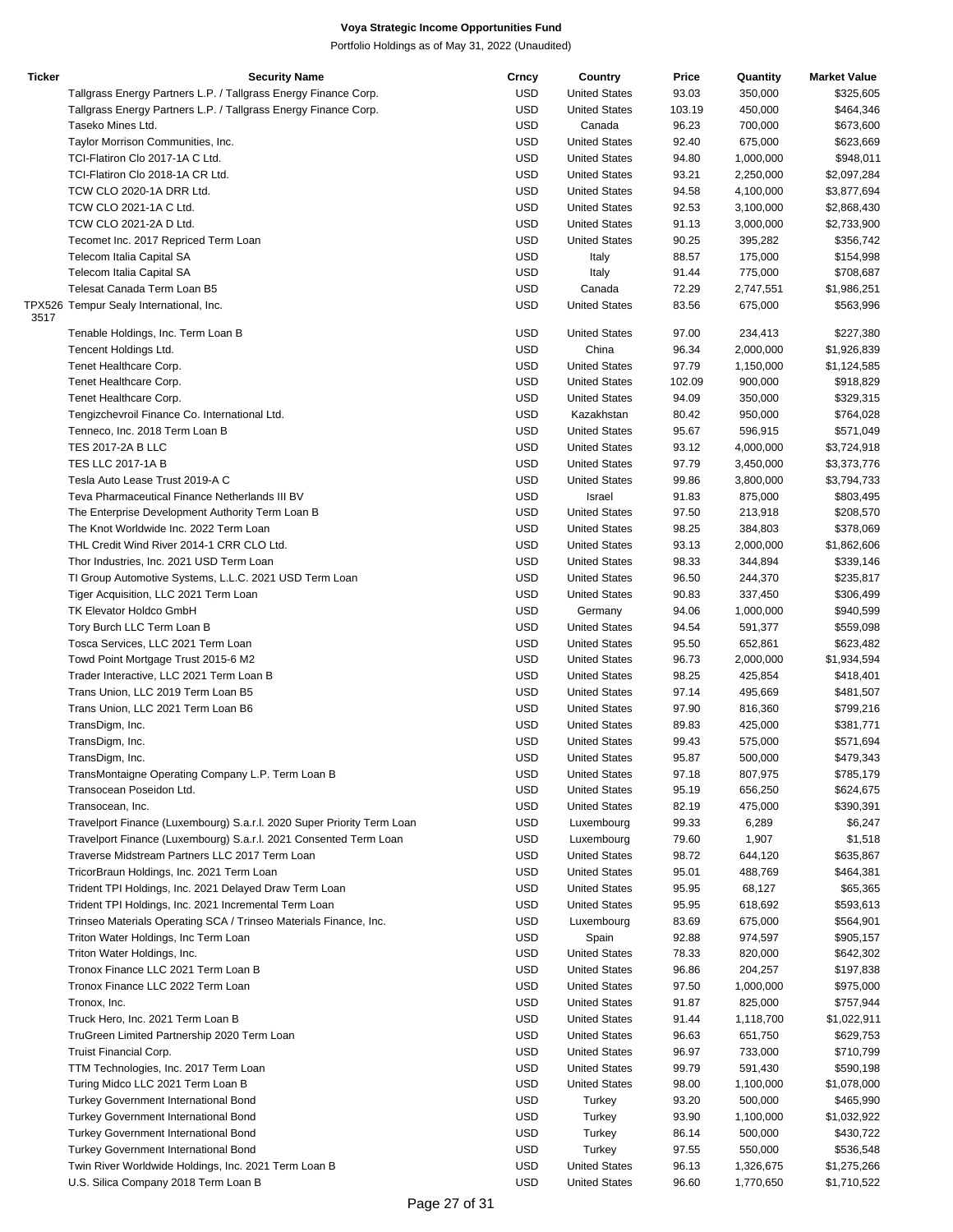| Ticker | <b>Security Name</b>                                            | Crncy      | Country              | Price  | Quantity       | <b>Market Value</b> |
|--------|-----------------------------------------------------------------|------------|----------------------|--------|----------------|---------------------|
|        | UBS Commercial Mortgage Trust 2017-C5                           | <b>USD</b> | <b>United States</b> | 86.07  | 1,000,000      | \$860,749           |
|        | UBS Commercial Mortgage Trust 2019-C16 XA                       | <b>USD</b> | <b>United States</b> | 7.76   | 24,264,534     | \$1,883,345         |
|        | UBS-Barclays Commercial Mortgage Trust 2012-C4 D                | <b>USD</b> | <b>United States</b> | 93.65  | 1,900,000      | \$1,779,375         |
|        | Ukraine Government International Bond                           | <b>USD</b> | Ukraine              | 36.94  | 4,550,000      | \$1,680,656         |
|        | Ukraine Government International Bond                           | <b>USD</b> | Ukraine              | 36.15  | 450,000        |                     |
|        |                                                                 |            |                      |        |                | \$162,675           |
|        | Ukraine Government International Bond                           | <b>USD</b> | Ukraine              | 43.56  | 975,000        | \$424,734           |
|        | Ultra Clean Holdings, Inc 2021 Term Loan B                      | <b>USD</b> | <b>United States</b> | 98.85  | 144,863        | \$143,203           |
|        | Unified Physician Management, LLC 2020 Term Loan                | <b>USD</b> | <b>United States</b> | 96.31  | 614,175        | \$591,527           |
|        | United Airlines Holdings, Inc.                                  | <b>USD</b> | <b>United States</b> | 96.28  | 650,000        | \$625,847           |
|        | United Airlines, Inc.                                           | <b>USD</b> | <b>United States</b> | 96.66  | 250,000        | \$241,641           |
|        | United Airlines, Inc.                                           | <b>USD</b> | <b>United States</b> | 93.95  | 650,000        | \$610,675           |
|        | United Airlines, Inc. 2021 Term Loan B                          | <b>USD</b> | <b>United States</b> | 97.73  | 497,487        | \$486,205           |
|        |                                                                 |            |                      |        |                |                     |
|        | United Natural Foods, Inc.                                      | <b>USD</b> | <b>United States</b> | 96.81  | 675,000        | \$653,464           |
|        | United Rentals North America, Inc.                              | <b>USD</b> | <b>United States</b> | 100.34 | 125,000        | \$125,430           |
|        | United Rentals North America, Inc.                              | <b>USD</b> | <b>United States</b> | 99.88  | 425,000        | \$424,475           |
|        | United Rentals North America, Inc.                              | <b>USD</b> | <b>United States</b> | 90.14  | 200,000        | \$180,282           |
|        | United States Treasury Note/Bond                                | <b>USD</b> | <b>United States</b> | 98.01  | 1,558,000      | \$1,526,976         |
|        | United States Treasury Note/Bond                                | <b>USD</b> | <b>United States</b> | 95.46  | 3,600,000      | \$3,436,734         |
|        |                                                                 |            |                      |        |                |                     |
|        | United States Treasury Note/Bond                                | <b>USD</b> | <b>United States</b> | 90.54  | 725,000        | \$656,408           |
|        | United States Treasury Note/Bond                                | <b>USD</b> | <b>United States</b> | 93.38  | 3,137,700      | \$2,930,134         |
|        | United States Treasury Note/Bond                                | <b>USD</b> | <b>United States</b> | 97.30  | 3,638,200      | \$3,539,855         |
|        | United States Treasury Note/Bond                                | <b>USD</b> | <b>United States</b> | 97.49  | 6,348,300      | \$6,189,097         |
|        | United States Treasury Note/Bond                                | <b>USD</b> | <b>United States</b> | 99.64  | 21,017,000     | \$20,942,291        |
|        | United States Treasury Note/Bond                                | <b>USD</b> | <b>United States</b> | 99.97  | 8,680,000      | \$8,677,288         |
|        |                                                                 |            |                      |        |                |                     |
|        | United States Treasury Note/Bond                                | <b>USD</b> | <b>United States</b> | 99.98  | 21,941,000     | \$21,935,857        |
|        | United States Treasury Note/Bond                                | <b>USD</b> | <b>United States</b> | 100.09 | 4,541,000      | \$4,545,257         |
|        | United States Treasury Note/Bond                                | <b>USD</b> | <b>United States</b> | 83.67  | 4,695,000      | \$3,928,395         |
|        | United States Treasury Note/Bond                                | <b>USD</b> | <b>United States</b> | 99.70  | 2,444,000      | \$2,436,744         |
|        | United States Treasury Note/Bond                                | <b>USD</b> | <b>United States</b> | 87.80  | 858,000        | \$753,331           |
|        | United States Treasury Note/Bond                                | <b>USD</b> | <b>United States</b> | 64.58  | 1,000          | \$646               |
|        | United States Treasury Note/Bond                                | <b>USD</b> | <b>United States</b> | 71.46  | 7,900          | \$5,646             |
|        |                                                                 |            |                      |        |                |                     |
|        | United States Treasury Note/Bond                                | <b>USD</b> | <b>United States</b> | 86.82  | 7,000          | \$6,078             |
|        | United States Treasury Note/Bond                                | USD        | <b>United States</b> | 94.20  | 7,367,100      | \$6,939,751         |
|        | United Wholesale Mortgage LLC                                   | <b>USD</b> | <b>United States</b> | 90.32  | 1,000,000      | \$903,155           |
|        | Uniti Group L.P. / Uniti Fiber Holdings, Inc. / CSL Capital LLC | <b>USD</b> | <b>United States</b> | 80.06  | 325,000        | \$260,205           |
|        | Uniti Group L.P. / Uniti Group Finance, Inc. / CSL Capital LLC  | <b>USD</b> | <b>United States</b> | 83.67  | 500,000        | \$418,373           |
|        | Univar Solutions USA, Inc./Washington                           | USD        | <b>United States</b> | 98.09  | 115,000        | \$112,798           |
|        | Univision Communications Inc. 2021 First Lien Term Loan B       | <b>USD</b> | <b>United States</b> | 97.38  | 1,040,483      |                     |
|        |                                                                 |            |                      |        |                | \$1,013,170         |
|        | Univision Communications, Inc.                                  | <b>USD</b> | <b>United States</b> | 91.75  | 275,000        | \$252,315           |
|        | Univision Communications, Inc.                                  | <b>USD</b> | <b>United States</b> | 101.19 | 1,225,000      | \$1,239,602         |
|        | UPC Financing Partnership 2021 USD Term Loan AX                 | <b>USD</b> | <b>United States</b> | 96.90  | 1,250,000      | \$1,211,198         |
|        | Upland CLO Ltd. 2016-1A BR                                      | <b>USD</b> | <b>United States</b> | 93.82  | 1,500,000      | \$1,407,234         |
|        | Urban One, Inc.                                                 | <b>USD</b> | <b>United States</b> | 94.58  | 500,000        | \$472,898           |
|        | US 10YR NOTE (CBT)Sep22                                         | <b>USD</b> | <b>United States</b> | 119.45 | (2,273)        | $(\$271,516,953)$   |
|        |                                                                 |            |                      |        |                |                     |
|        | US 10yr Ultra Fut Sep22                                         | <b>USD</b> | <b>United States</b> | 128.48 | (1,216)        | (\$156,237,000)     |
|        | US 2YR NOTE (CBT) SEP22                                         | <b>USD</b> | <b>United States</b> | 105.55 | 911            | \$192,313,523       |
|        | US 5YR NOTE (CBT) SEP22                                         | <b>USD</b> | <b>United States</b> | 112.95 | 2,655          | \$299,890,547       |
|        | US Anesthesia Partners Inc 2021 Term Loan                       | <b>USD</b> | <b>United States</b> | 95.99  | 865,650        | \$830,904           |
|        | US Foods, Inc. 2019 Term Loan B                                 | <b>USD</b> | <b>United States</b> | 96.25  | 993,626        | \$956,365           |
|        | US Foods, Inc. 2021 Term Loan B                                 | <b>USD</b> | <b>United States</b> | 97.89  | 578,550        | \$566,359           |
|        | US LONG BOND(CBT) SEP22                                         | <b>USD</b> | <b>United States</b> | 139.44 | (386)          | (\$53,822,875)      |
|        |                                                                 |            |                      |        |                |                     |
|        | US ULTRA BOND CBT Sep22                                         | <b>USD</b> | <b>United States</b> | 155.75 | (181)          | (\$28,190,750)      |
|        | USD/AUD C0.64 18AUG22                                           | <b>USD</b> | <b>United States</b> | 0.00   | 60,554,000     | \$114,704           |
|        | USD/AUD C0.65 18AUG22                                           | <b>USD</b> | <b>United States</b> | 0.00   | 129,189,000    | \$328,305           |
|        | USD/AUD C0.68 17JUN22                                           | <b>USD</b> | <b>United States</b> | 0.00   | (30, 277, 000) | (\$17,176)          |
|        | USD/AUD C0.6925 17JUN22                                         | <b>USD</b> | <b>United States</b> | 0.00   | (58,665,000)   | (\$82,295)          |
|        | USD/JPY C129.83 28JUN22                                         | <b>USD</b> | <b>United States</b> | 0.01   | (23, 277, 000) | (\$148,278)         |
|        |                                                                 |            |                      |        |                |                     |
|        | USD/JPY C130 23JUN22                                            | <b>USD</b> | <b>United States</b> | 0.00   | (23,094,700)   | (\$113,700)         |
|        | USD/JPY P124.3 28JUN22                                          | <b>USD</b> | <b>United States</b> | 0.00   | (23, 277, 000) | (\$42,022)          |
|        | USD/JPY P124.5 23JUN22                                          | <b>USD</b> | <b>United States</b> | 0.00   | (23,094,700)   | (\$32,522)          |
|        | USDCNH 6M6M 5.65% STRADDL                                       | <b>USD</b> | <b>United States</b> | 0.05   | 49,896,000     | \$27,006            |
|        | UWM Mortgage Trust 2021-INV4 B3                                 | <b>USD</b> | <b>United States</b> | 81.97  | 2,515,645      | \$2,062,186         |
|        | Valcour Packaging LLC 2021 1st Lien Term Loan                   | <b>USD</b> | <b>United States</b> | 96.00  | 430,000        | \$412,800           |
|        |                                                                 |            |                      |        |                |                     |
|        | Valcour Packaging LLC 2021 2nd Lien Term Loan                   | <b>USD</b> | <b>United States</b> | 89.00  | 200,000        | \$178,000           |
|        | Vale Overseas Ltd.                                              | <b>USD</b> | Brazil               | 93.25  | 2,600,000      | \$2,424,474         |
|        | Venga Finance Sarl 2021 USD Term Loan B                         | <b>USD</b> | Luxembourg           | 96.92  | 520,000        | \$503,967           |
|        | Veritas US Inc. 2021 USD Term Loan B                            | <b>USD</b> | <b>United States</b> | 86.83  | 1,014,752      | \$881,143           |
|        |                                                                 |            |                      |        |                |                     |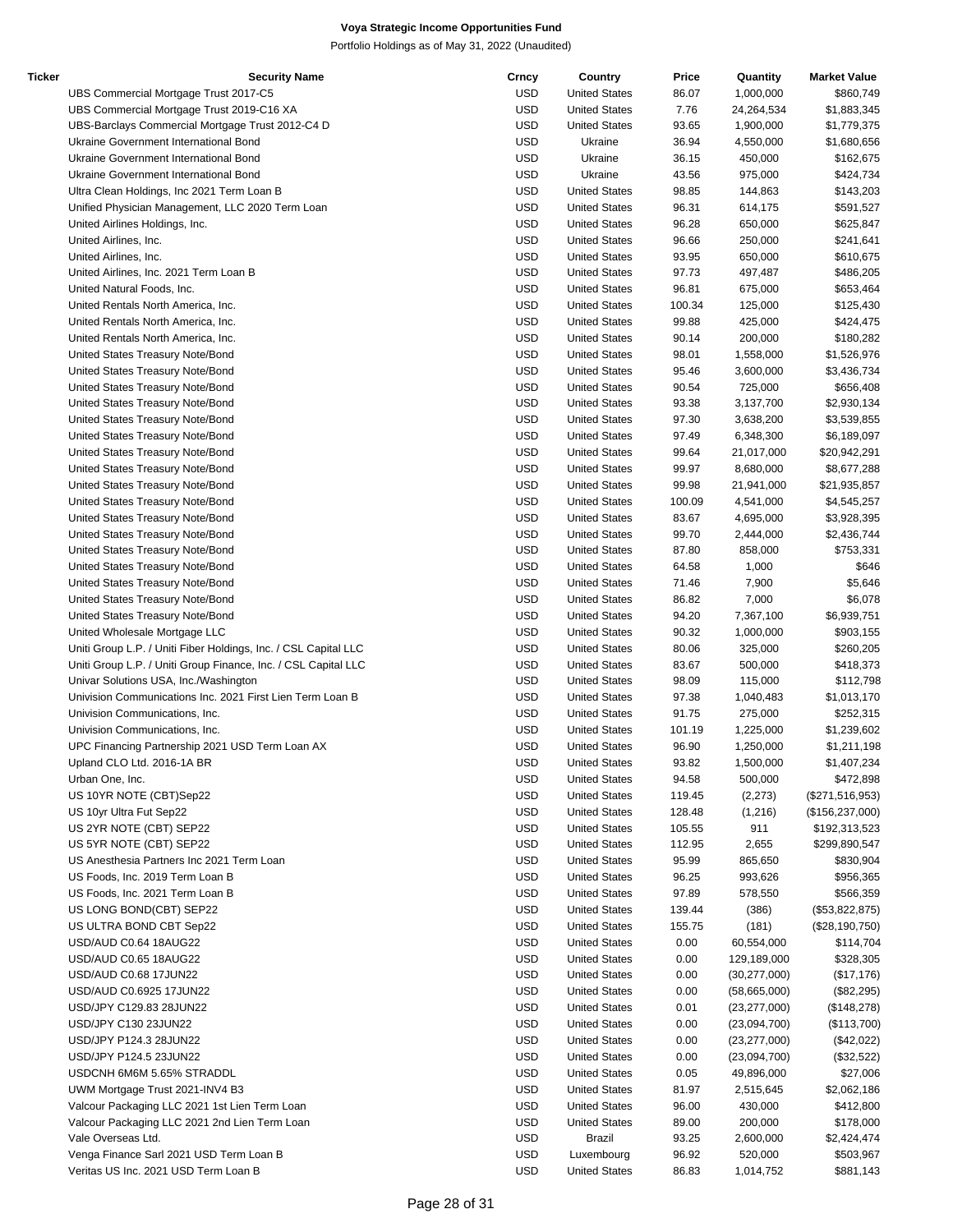| <b>Ticker</b> | <b>Security Name</b>                                                          | Crncy      | Country              | Price  | Quantity   | <b>Market Value</b> |
|---------------|-------------------------------------------------------------------------------|------------|----------------------|--------|------------|---------------------|
|               | Veritas US, Inc. / Veritas Bermuda Ltd.                                       | <b>USD</b> | <b>United States</b> | 88.13  | 810,000    | \$713,813           |
|               | Verscend Holding Corp. 2021 Term Loan B                                       | <b>USD</b> | <b>United States</b> | 98.25  | 977,203    | \$960,102           |
|               | Vertex Aerospace Services Corp. 2021 First Lien Term Loan                     | <b>USD</b> | <b>United States</b> | 97.75  | 360,000    | \$351,900           |
|               | Vertical US Newco Inc Term Loan B                                             | <b>USD</b> | <b>United States</b> | 96.70  | 660,446    | \$638,651           |
| 1387          | VTVI528 Vertiv Group Corp.                                                    | <b>USD</b> | <b>United States</b> | 89.03  | 700,000    | \$623,210           |
|               | VFH Parent LLC 2022 Term Loan B                                               | USD        | <b>United States</b> | 96.63  | 625,000    | \$603,906           |
|               | ViaSat, Inc.                                                                  | <b>USD</b> | <b>United States</b> | 84.41  | 325,000    | \$274,341           |
|               | ViaSat, Inc.                                                                  | <b>USD</b> | <b>United States</b> | 95.10  | 600,000    | \$570,576           |
|               | ViaSat, Inc.                                                                  | <b>USD</b> | <b>United States</b> | 96.51  | 140,000    | \$135,116           |
|               | ViaSat, Inc. Term Loan                                                        | <b>USD</b> | <b>United States</b> | 97.13  | 375,000    | \$364,219           |
|               | Viavi Solutions, Inc.                                                         | <b>USD</b> | <b>United States</b> | 90.39  | 625,000    | \$564,944           |
|               |                                                                               |            |                      |        |            |                     |
|               | Vibrantz Technologies, Inc.                                                   | <b>USD</b> | <b>United States</b> | 75.23  | 725,000    | \$545,410           |
|               | Victoria's Secret & Co.                                                       | <b>USD</b> | <b>United States</b> | 82.45  | 1,025,000  | \$845,092           |
|               | Victorias Secret & Co. Term Loan B                                            | <b>USD</b> | <b>United States</b> | 94.38  | 343,275    | \$323,966           |
|               | Viking Cruises Ltd.                                                           | <b>USD</b> | <b>United States</b> | 85.00  | 1,075,000  | \$913,750           |
|               | Viking Cruises Ltd.                                                           | <b>USD</b> | <b>United States</b> | 109.24 | 255,000    | \$278,567           |
|               | Virgin Media Bristol LLC 2020 USD Term Loan Q                                 | <b>USD</b> | <b>United States</b> | 98.34  | 900,000    | \$885,094           |
|               | Virgin Media Vendor Financing Notes IV DAC                                    | <b>USD</b> | Ireland              | 91.78  | 1,100,000  | \$1,009,580         |
|               | Virgin Pulse, Inc. 2021 Term Loan                                             | <b>USD</b> | <b>United States</b> | 94.00  | 800,975    | \$752,917           |
|               | Virtusa Corp.                                                                 | <b>USD</b> | <b>United States</b> | 84.36  | 825,000    | \$695,995           |
|               | Virtusa Corporation 2022 Incremental Term Loan                                | <b>USD</b> | <b>United States</b> | 95.33  | 50,000     | \$47,667            |
|               | Virtusa Corporation First Lien Term Loan B                                    | <b>USD</b> | <b>United States</b> | 95.00  | 778,391    | \$739,471           |
|               | VistaJet Malta Finance PLC / XO Management Holding, Inc.                      | <b>USD</b> | <b>MULTI</b>         | 85.17  | 700,000    | \$596,190           |
|               | Vistra Operations Co. LLC                                                     | <b>USD</b> | <b>United States</b> | 99.46  | 300,000    | \$298,374           |
|               | Vistra Operations Co. LLC                                                     | <b>USD</b> | <b>United States</b> | 100.18 | 625,000    | \$626,131           |
|               | VM Consolidated, Inc. 2021 Term Loan B                                        | <b>USD</b> | <b>United States</b> | 97.79  | 470,047    | \$459,667           |
|               | Vmed O2 UK Financing I PLC                                                    | <b>USD</b> | United Kingdom       | 90.63  | 700,000    | \$634,375           |
|               |                                                                               |            |                      |        |            |                     |
|               | VT Topco, Inc. 2021 Delayed Draw Term Loan                                    | <b>USD</b> | <b>United States</b> | 97.95  | 8,975      | \$8,791             |
|               | VT Topco, Inc. 2021 Incremental Term Loan                                     | <b>USD</b> | <b>United States</b> | 97.95  | 135,063    | \$132,299           |
|               | <b>VTR Comunicaciones SpA</b>                                                 | <b>USD</b> | Chile                | 81.61  | 200,000    | \$163,213           |
|               | Walker & Dunlop, Inc. 2021 Term Loan                                          | USD        | <b>United States</b> | 98.00  | 199,500    | \$195,510           |
|               | WaMu Mortgage Pass Through Certificates Series 2006-AR12 2A3                  | <b>USD</b> | <b>United States</b> | 95.34  | 63,476     | \$60,520            |
|               | WaMu Mortgage Pass-Through Certificates Series 2004-AR4 A6 Trust              | <b>USD</b> | <b>United States</b> | 98.10  | 145,527    | \$142,764           |
|               | WaMu Mortgage Pass-Through Certificates Series 2004-AR7 A6                    | <b>USD</b> | <b>United States</b> | 97.99  | 957,673    | \$938,417           |
|               | WaMu Mortgage Pass-Through Certificates Series 2005-AR1 X Trust               | <b>USD</b> | <b>United States</b> | 1.14   | 73,665,536 | \$838,579           |
|               | WaMu Mortgage Pass-Through Certificates Series 2005-AR10 1A3                  | USD        | <b>United States</b> | 96.23  | 155,119    | \$149,265           |
|               | WaMu Mortgage Pass-Through Certificates Series 2005-AR2 X Trust               | <b>USD</b> | <b>United States</b> | 1.53   | 28,678,317 | \$439,286           |
|               | WaMu Mortgage Pass-Through Certificates Series 2006-AR12 1A1                  | <b>USD</b> | <b>United States</b> | 97.09  | 12,670     | \$12,301            |
|               | WaMu Mortgage Pass-Through Certificates Series 2006-AR14 1A3                  | <b>USD</b> | <b>United States</b> | 95.11  | 81,382     | \$77,400            |
|               | WaMu Mortgage Pass-Through Certificates Series 2006-AR14 1A4                  | USD        | <b>United States</b> | 95.11  | 312,759    | \$297,454           |
|               | WaMu Mortgage Pass-Through Certificates Series 2006-AR8 1A4                   | <b>USD</b> | <b>United States</b> | 95.59  | 42,743     | \$40,859            |
|               | WaMu Mortgage Pass-Through Certificates Series 2007-HY2 1A1                   | USD        | <b>United States</b> | 96.17  | 76,606     | \$73,670            |
|               | WaMu Mortgage Pass-Through Certificates Series 2007-HY3 1A1                   | USD        | <b>United States</b> | 84.35  | 393,497    | \$331,928           |
|               |                                                                               |            | <b>United States</b> |        |            |                     |
|               | WaMu Mortgage Pass-Through Certificates Series 2007-HY4 1A1                   | USD        |                      | 95.45  | 8,550      | \$8,161             |
|               | WaMu Mortgage Pass-Through Certificates Series 2007-HY7 2A2                   | USD        | <b>United States</b> | 97.04  | 49,557     | \$48,090            |
|               | Wand NewCo 3, Inc. 2020 Term Loan                                             | USD        | <b>United States</b> | 95.00  | 1,228,705  | \$1,167,270         |
|               | Washington Mutual Mortgage Pass-Through Certificates WMALT Series 2005-10 2A3 | <b>USD</b> | <b>United States</b> | 95.04  | 480,208    | \$456,386           |
|               | Washington Mutual Mortgage Pass-Through Certificates WMALT Series 2005-10 2A9 | <b>USD</b> | <b>United States</b> | 97.61  | 509,191    | \$497,012           |
|               | Washington Mutual Mortgage Pass-Through Certificates WMALT Series 2005-11 A1  | <b>USD</b> | <b>United States</b> | 87.11  | 424,884    | \$370,118           |
|               | Washington Mutual Mortgage Pass-Through Certificates WMALT Series 2005-5 CB3  | <b>USD</b> | <b>United States</b> | 94.64  | 570,332    | \$539,777           |
|               | Washington Mutual Mortgage Pass-Through Certificates WMALT Series 2005-8 1A2  | <b>USD</b> | <b>United States</b> | 96.84  | 105,810    | \$102,471           |
|               | Washington Mutual Mortgage Pass-Through Certificates WMALT Series 2006-5 2CB2 | <b>USD</b> | <b>United States</b> | 56.47  | 651,497    | \$367,910           |
|               | Washington Mutual Mortgage Pass-Through Certificates WMALT Series 2006-AR5 3A | <b>USD</b> | <b>United States</b> | 65.09  | 1,693,309  | \$1,102,212         |
|               | Washington Mutual Mortgage Pass-Through Certificates WMALT Series 2006-AR6 2A | <b>USD</b> | <b>United States</b> | 65.84  | 685,590    | \$451,392           |
|               | Waterbridge Midstream Operating LLC Term Loan B                               | <b>USD</b> | <b>United States</b> | 96.19  | 790,468    | \$760,331           |
|               | Waterlogic Holdings Limited 2021 USD Term Loan B2                             | <b>USD</b> | United Kingdom       | 98.00  | 565,725    | \$554,411           |
|               | Watlow Electric Manufacturing Company Term Loan B                             | <b>USD</b> | <b>United States</b> | 96.46  | 344,570    | \$332,367           |
|               | Weatherford International Ltd.                                                | <b>USD</b> | Bermuda              | 95.78  | 1,025,000  | \$981,745           |
|               | Weber-Stephen Products LLC Term Loan B                                        | <b>USD</b> | <b>United States</b> | 92.06  | 643,730    | \$592,634           |
|               |                                                                               |            |                      |        |            |                     |
|               | Weekley Homes LLC / Weekley Finance Corp.                                     | <b>USD</b> | <b>United States</b> | 88.81  | 575,000    | \$510,669           |
|               | Welbilt, Inc. 2018 Term Loan B                                                | <b>USD</b> | <b>United States</b> | 98.25  | 750,000    | \$736,875           |
|               | Wells Fargo Alternative Loan 2007-PA2 2A1                                     | <b>USD</b> | <b>United States</b> | 80.96  | 24,422     | \$19,772            |
|               | Wells Fargo AM / Allspring 2022 TL B 1L                                       | <b>USD</b> | <b>United States</b> | 97.50  | 155,000    | \$151,125           |
|               | Wells Fargo Commercial Mortgage Trust 2015-NXS3 D                             | <b>USD</b> | <b>United States</b> | 89.53  | 5,940,000  | \$5,317,790         |
|               | Wells Fargo Commercial Mortgage Trust 2016-NXS6 XB                            | <b>USD</b> | <b>United States</b> | 2.19   | 78,780,000 | \$1,721,729         |
|               | Wells Fargo Commercial Mortgage Trust 2017-C40 XA                             | <b>USD</b> | <b>United States</b> | 3.44   | 19,984,958 | \$688,058           |
|               | Wells Fargo Commercial Mortgage Trust 2019-C52 XA                             | <b>USD</b> | <b>United States</b> | 8.30   | 37,665,512 | \$3,126,750         |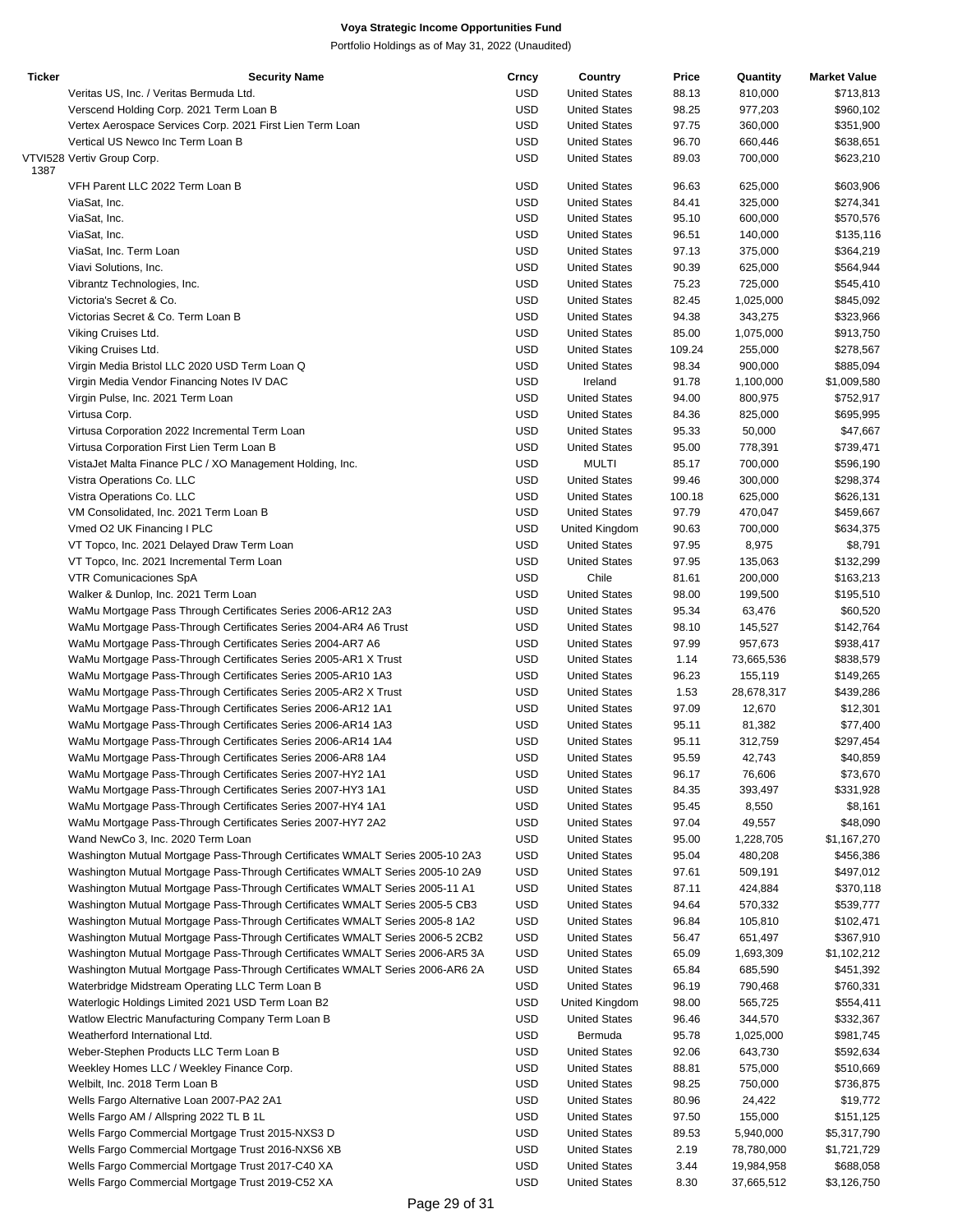| Ticker | <b>Security Name</b>                                      | Crncy      | Country              | Price | Quantity   | <b>Market Value</b> |
|--------|-----------------------------------------------------------|------------|----------------------|-------|------------|---------------------|
|        | Wells Fargo Commercial Mortgage Trust 2021-C59 C          | <b>USD</b> | <b>United States</b> | 69.61 | 2,500,000  | \$1,740,170         |
|        | Wells Fargo Commercial Mortgage Trust 2021-C59 E          | <b>USD</b> | <b>United States</b> | 9.68  | 19,298,164 | \$1,867,265         |
|        | Wells Fargo Mortgage Backed Securities 2006-AR12 1A1      | <b>USD</b> | <b>United States</b> | 94.01 | 505,180    | \$474,941           |
|        | Wells Fargo Mortgage Backed Securities 2007-AR7 A1        | <b>USD</b> | <b>United States</b> | 96.04 | 101,133    | \$97,125            |
|        | Wells Fargo Mortgage Backed Securities 2018-1 B3          | <b>USD</b> | <b>United States</b> | 92.06 | 1,360,190  | \$1,252,151         |
|        | Wells Fargo Mortgage Backed Securities 2019-4 B3 Trust    | <b>USD</b> | <b>United States</b> | 86.43 | 1,533,667  | \$1,325,526         |
|        | Wells Fargo Mortgage Backed Securities 2020-1 B3 Trust    | <b>USD</b> | <b>United States</b> | 86.61 | 1,936,106  | \$1,676,845         |
|        | Wells Fargo Mortgage Backed Securities 2020-4 B2 Trust    | <b>USD</b> | <b>United States</b> | 87.55 | 2,867,088  | \$2,510,176         |
|        | Wells Fargo Mortgage Backed Securities 2021-1 B3 Trust    | <b>USD</b> | <b>United States</b> | 78.37 | 1,983,750  | \$1,554,711         |
|        | Wendy's Funding LLC 2018-1A A2II                          | <b>USD</b> | <b>United States</b> | 96.01 | 957,500    | \$919,333           |
|        | Wendy's Funding LLC 2019-1A A2I                           | <b>USD</b> | <b>United States</b> | 96.63 | 3,119,500  | \$3,014,455         |
|        | West Town Mall Trust 2017-KNOX E                          | <b>USD</b> | <b>United States</b> | 99.30 | 7,735,000  | \$7,680,585         |
|        | Western Midstream Operating L.P.                          | <b>USD</b> | <b>United States</b> | 92.48 | 975,000    | \$901,641           |
|        | WFLD 2014-MONT D Mortgage Trust                           | <b>USD</b> | <b>United States</b> | 77.14 | 1,500,000  | \$1,157,109         |
|        | WFRBS Commercial Mortgage Trust 2012-C8 XA                | <b>USD</b> | <b>United States</b> | 0.01  | 78,831     | \$6                 |
|        | WFRBS Commercial Mortgage Trust 2012-C9 XA                | <b>USD</b> | <b>United States</b> | 0.23  | 1,943,938  | \$4,556             |
|        | WFRBS Commercial Mortgage Trust 2013-C11 E                | <b>USD</b> | <b>United States</b> | 93.72 | 9,230,000  | \$8,650,674         |
|        | WFRBS Commercial Mortgage Trust 2013-C11 F                | <b>USD</b> | <b>United States</b> | 87.70 | 960,000    | \$841,950           |
|        |                                                           | <b>USD</b> | <b>United States</b> | 91.86 | 10,350,000 |                     |
|        | WFRBS Commercial Mortgage Trust 2013-C12 E                |            | <b>United States</b> |       |            | \$9,507,133         |
|        | WFRBS Commercial Mortgage Trust 2013-C12 F                | <b>USD</b> |                      | 89.88 | 5,950,000  | \$5,347,708         |
|        | WFRBS Commercial Mortgage Trust 2013-C12 XA               | <b>USD</b> | <b>United States</b> | 0.46  | 2,710,683  | \$12,514            |
|        | WFRBS Commercial Mortgage Trust 2013-C17 D                | <b>USD</b> | <b>United States</b> | 96.11 | 9,000,000  | \$8,650,239         |
|        | WFRBS Commercial Mortgage Trust 2013-C17 E                | <b>USD</b> | <b>United States</b> | 91.28 | 760,000    | \$693,702           |
|        | WFRBS Commercial Mortgage Trust 2013-C17 F                | <b>USD</b> | <b>United States</b> | 80.35 | 3,000,000  | \$2,410,619         |
|        | WFRBS Commercial Mortgage Trust 2013-UBS1 XA              | <b>USD</b> | <b>United States</b> | 1.03  | 23,380,562 | \$241,442           |
|        | WFRBS Commercial Mortgage Trust 2014-C21 C                | <b>USD</b> | <b>United States</b> | 96.29 | 2,000,000  | \$1,925,702         |
|        | WFRBS Commercial Mortgage Trust 2014-C21 D                | <b>USD</b> | <b>United States</b> | 89.02 | 1,900,000  | \$1,691,453         |
|        | Wheel Pros, Inc.                                          | <b>USD</b> | <b>United States</b> | 71.47 | 595,000    | \$425,266           |
|        | Wheel Pros, LLC 2021 Term Loan                            | <b>USD</b> | <b>United States</b> | 83.17 | 764,903    | \$636,145           |
|        | Whetstone Park CLO Ltd. 2021-1A D                         | <b>USD</b> | <b>United States</b> | 93.28 | 1,750,000  | \$1,632,395         |
|        | White Cap Buyer LLC                                       | <b>USD</b> | <b>United States</b> | 89.21 | 600,000    | \$535,233           |
|        | White Cap Buyer LLC Term Loan B                           | <b>USD</b> | <b>United States</b> | 95.83 | 1,303,857  | \$1,249,529         |
|        | White Cap Parent LLC                                      | <b>USD</b> | <b>United States</b> | 92.33 | 300,000    | \$277,005           |
|        | WideOpenWest Finance LLC 2021 Term Loan B                 | <b>USD</b> | <b>United States</b> | 97.50 | 334,163    | \$325,808           |
|        | William Carter Co/The                                     | <b>USD</b> | <b>United States</b> | 99.65 | 550,000    | \$548,097           |
|        | Williams Scotsman International, Inc.                     | <b>USD</b> | <b>United States</b> | 94.77 | 275,000    | \$260,627           |
|        | Wilsonart LLC 2021 Term Loan E                            | <b>USD</b> | <b>United States</b> | 93.00 | 399,903    | \$371,910           |
|        | WinWater Mortgage Loan Trust 2015-5 B4                    | <b>USD</b> | <b>United States</b> | 93.07 | 423,671    | \$394,319           |
|        | WMG Acquisition Corp. 2021 Term Loan G                    | <b>USD</b> | <b>United States</b> | 97.45 | 250,000    | \$243,629           |
|        | Wolverine World Wide, Inc.                                | <b>USD</b> | <b>United States</b> | 83.16 | 750,000    | \$623,700           |
|        | WOOF Holdings, Inc 1st Lien Term Loan                     | <b>USD</b> | <b>United States</b> | 96.00 | 207,900    | \$199,584           |
|        | Worldwide Express Operations, LLC 2021 1st Lien Term Loan | <b>USD</b> | <b>United States</b> | 93.75 | 847,875    | \$794,883           |
|        | Worldwide Express Operations, LLC 2021 2nd Lien Term Loan | <b>USD</b> | <b>United States</b> | 92.25 | 170,000    | \$156,825           |
|        | WP CityMD Bidco LLC 2021 1st Lien Term Loan B             | <b>USD</b> | <b>United States</b> | 96.78 | 630,000    | \$609,683           |
|        | Wyndham Hotels & Resorts, Inc. Term Loan B                | <b>USD</b> | <b>United States</b> | 97.99 | 367,609    | \$360,211           |
|        | Wynn Las Vegas LLC / Wynn Las Vegas Capital Corp.         | <b>USD</b> | <b>United States</b> | 92.19 | 400,000    | \$368,752           |
|        | XHR L.P.                                                  | <b>USD</b> | <b>United States</b> | 93.97 | 725,000    | \$681,268           |
|        | Xperi Corporation 2020 Term Loan B                        | <b>USD</b> | <b>United States</b> | 97.50 | 428,933    | \$418,210           |
|        | XPO Logistics, Inc. 2018 Term Loan B                      | <b>USD</b> | <b>United States</b> | 98.41 | 500,000    | \$492,031           |
|        | Yak Access, LLC 2018 1st Lien Term Loan B                 | <b>USD</b> | <b>United States</b> | 79.75 | 332,687    | \$265,318           |
|        | Yak Access, LLC 2018 2nd Lien Term Loan B                 | <b>USD</b> | <b>United States</b> | 58.00 | 208,333    | \$120,833           |
|        | Zayo Group Holdings, Inc.                                 | <b>USD</b> | <b>United States</b> | 80.18 | 1,100,000  | \$881,931           |
|        | Zayo Group Holdings, Inc. USD Term Loan                   | <b>USD</b> | <b>United States</b> | 93.74 | 1,260,597  | \$1,181,652         |
|        |                                                           |            |                      |       |            |                     |